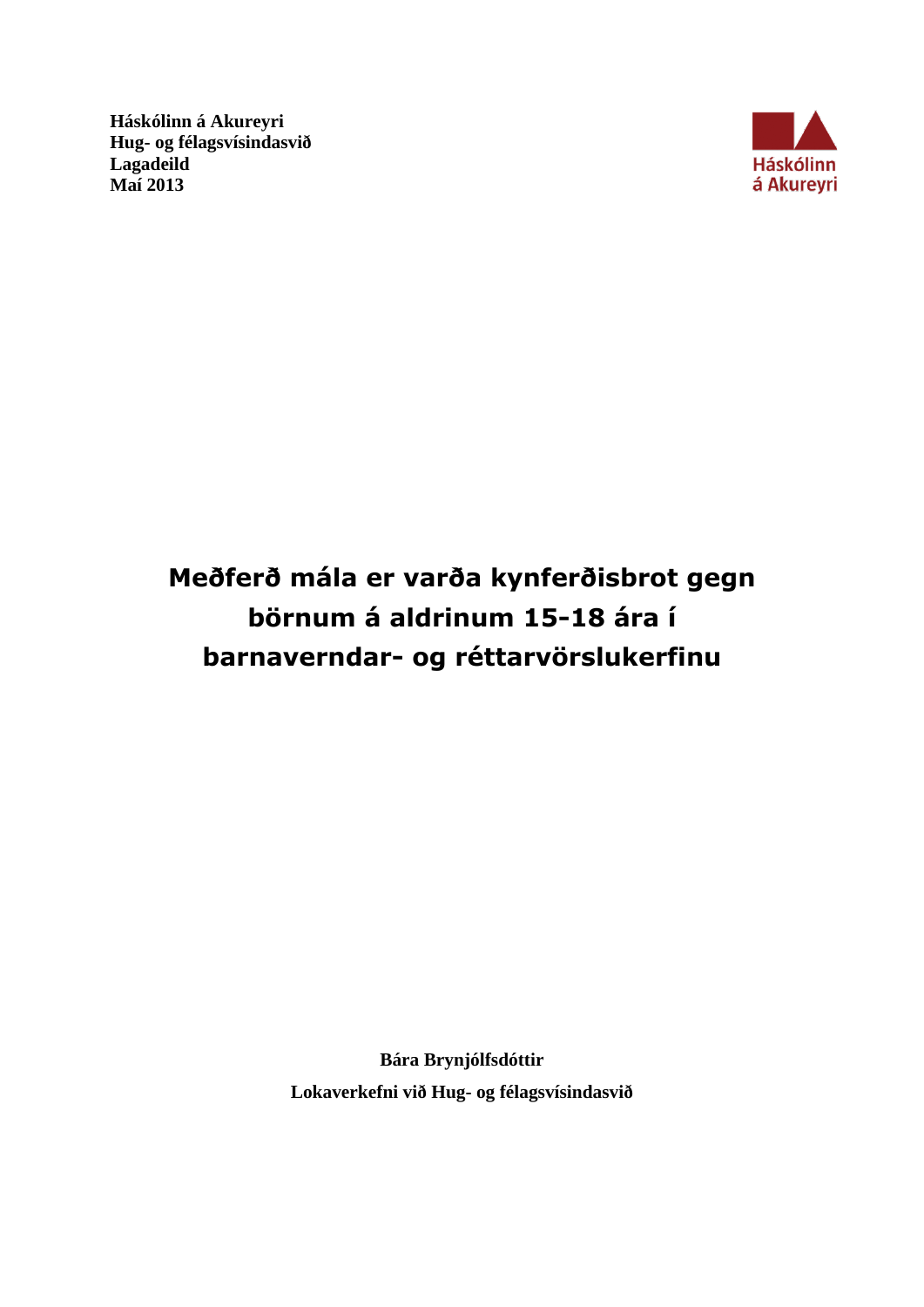**Háskólinn á Akureyri Hug- og félagsvísindasvið Lagadeild Maí 2013**



# **Meðferð mála er varða kynferðisbrot gegn börnum á aldrinum 15-18 ára í barnaverndar- og réttarvörslukerfinu**

**Bára Brynjólfsdóttir Lokaverkefni til 120 eininga M.L.-prófs við Hug- og félagsvísindasvið Leiðbeinandi: Sigríður Elsa Kjartansdóttir**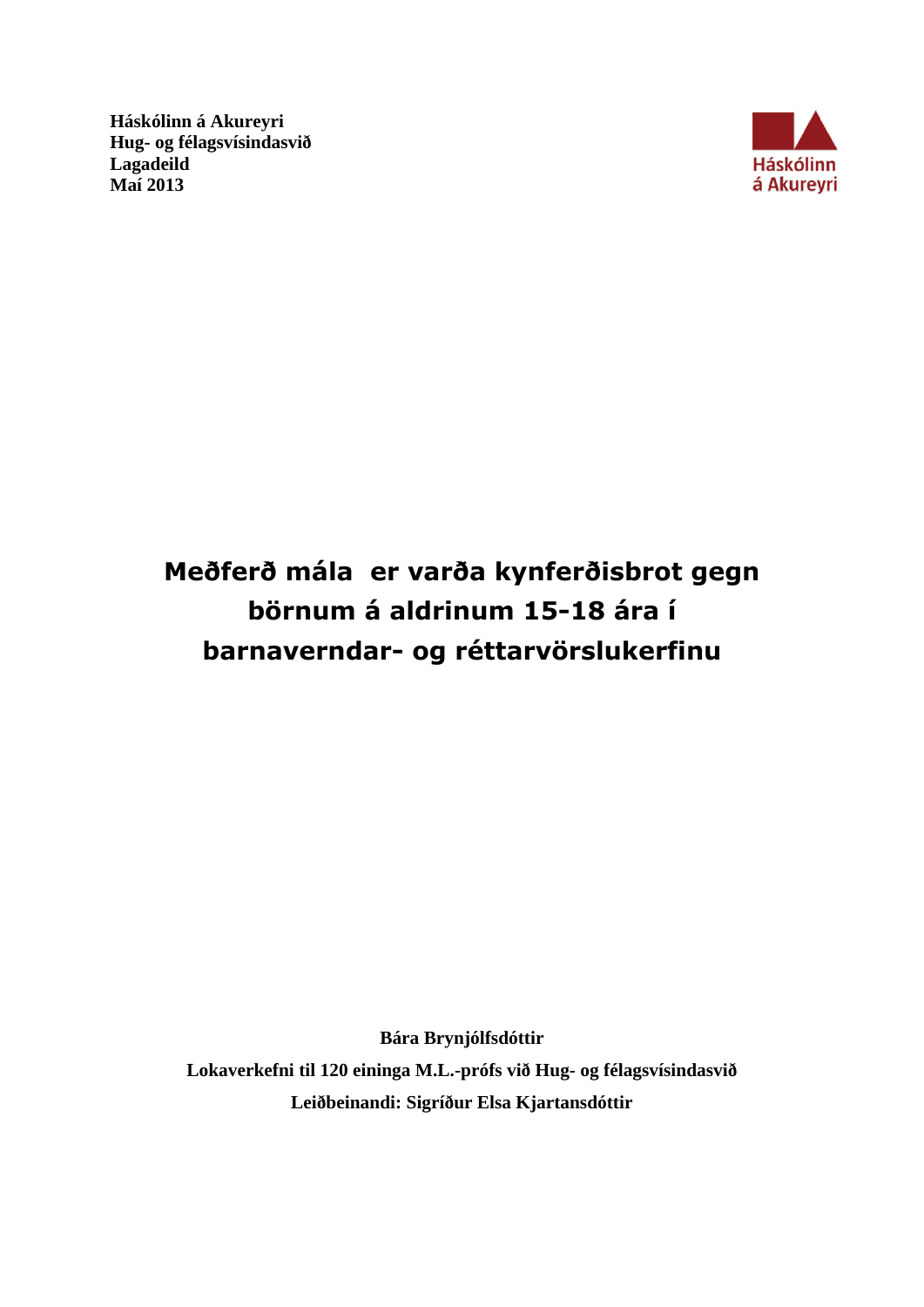# **Yfirlýsing**

a) Ég lýsi því hér með yfir að ég ein er höfundur þessa verkefnis og að það er ágóði eigin rannsókna

Bára Brynjólfsdóttir

\_\_\_\_\_\_\_\_\_\_\_\_\_\_\_\_\_\_\_\_\_\_\_\_\_\_\_\_

a) Það staðfestist hér með að lokaverkefni þetta fullnægir að mínum dómi kröfum til M.L.-prófs við Hug- og félagsvísindasvið

Sigríður Elsa Kjartansdóttir

**\_\_\_\_\_\_\_\_\_\_\_\_\_\_\_\_\_\_\_\_\_\_\_\_\_\_\_\_\_**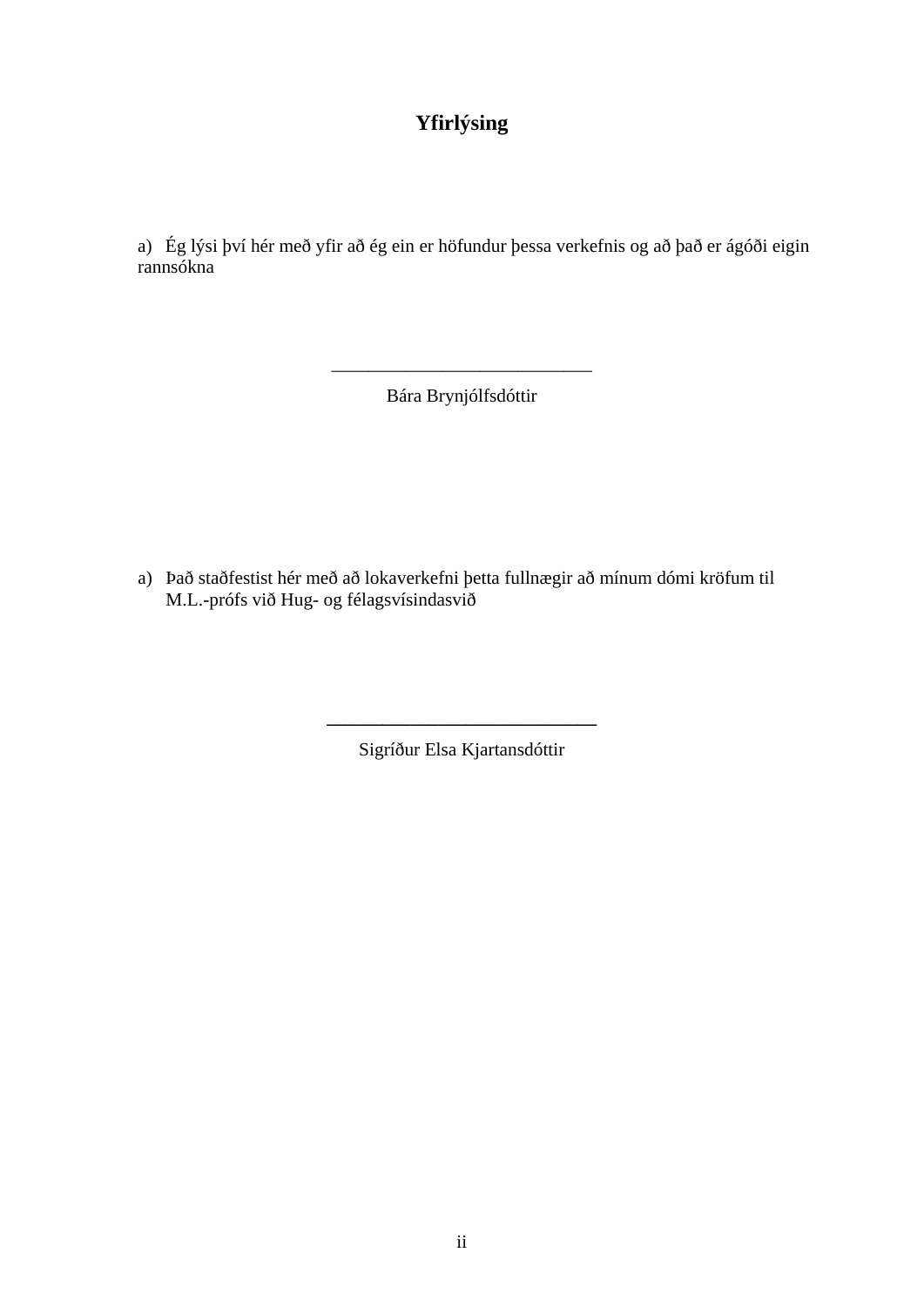# **Útdráttur**

Kynferðisbrot gegn börnum eru alvarlegustu afbrot sem hægt er að hugsa sér í mannlegu samfélagi. Ísland hefur undirgengist ýmsar þjóðaréttarlegar skuldbindingar til að vernda rétt barna í hvívetna. Börn eru berskjaldaðri en fullorðnir einstaklingar og því ber að veita þeim sérstaka vernd umfram fullorðna og getur það átt við um 15-18 ára börn sem og 14 ára og yngri. Í ritgerðinni er sérstaklega kannað hvernig réttarvernd 15-18 ára barna er háttað í íslenskri löggjöf og hvort og þá sérstaklega hvernig þessum aldurshópi er tryggð nægjanleg réttarvernd í kynferðisbrotamálum. Einstaklingar í þessum aldurshóp virðast ýmist vera taldir til barna eða fullorðna og fer það að mestu leyti eftir því réttarsambandi sem um ræðir hverju sinni. Megininntak ritgerðarinnar er aðallega umfjöllun um réttarvernd brotaþola á aldrinum 15-18 ára en einnig er litið til ungra geranda sem eru undir 18 ára aldri og hvernig réttarvernd og meðferð í þeirra málum er háttað. Fjallað er sérstaklega um meðferð kynferðisbrotamála bæði í barnaverndar- og réttarvörslukerfinu með tilliti til könnunar máls, málsmeðferðar, sönnunar, skýrslutöku, aðildar að málum og meðferðarúrræða svo eitthvað sé nefnt. Skoðað var sérstaklega hvaða meðferð mál hljóta hjá barnaverndarnefnd ef ekki er óskað eftir lögreglurannsókn. Jafnframt voru alvarleikastig kynferðisbrota skoðuð með hliðsjón af skilgreiningum og viðmiðum barnaverndarnefndar og hins vegar skilgreiningum og viðmiðum réttarvörslukerfisins. Samspil barnaverndarkerfisins og réttarvörslukerfisins er afar mikilvægt í kynferðisbrotamálum því málin eru oft til meðferðar hjá tveimur aðilum á sama tíma. Eftir könnun á meðferð kynferðisbrotamála virðist sem réttarvernd 15-18 ára barna sé ekki nægilega tryggð í íslenskri löggjöf þó að skyldan sé sannarlega til staðar.

#### **Abstract**

Sexual offenses against children are one of the most brutal and serious offenses that can be thought of in human society. Iceland has undertaken a number of international obligations to protect children's rights in all respects. Children are more vulnerable than adults and for that reason it is very important to provide them special protection and it should not matter whether they are 15-18 years old or 14 years old or younger. In this thesis it will be especially explored how children at the age of 15-18 year old are protected in Icelandic legislation and how adequate legal protection is guaranteed in sexual offence cases. This age group seems often to be on the verge of being considered a child or adult, depending largely on the rights in question. The main focus in the thesis is how the victim's rights at the age of 15-18 years old in sexual offence cases are protected but the focus will also be on young perpetrators who are under 18 years of age and how they are guaranteed rights and how their cases are handled. Processes of sexual cases in the child welfare system and in the criminal justice system will be given a lot of thought. It was especially important to focus on how the child welfare system handles sexual offence cases that are reported if police investigation is not required. Furthermore, it was examined how the child welfare system define types and severity of sexual offences and also how the criminal justice system defines it. Cooperation of the child welfare system and the criminal justice system is very important in sexual offence cases due to these two parties are often both handling cases at the same time. It seems as if 15-18 year old children are not provided adequate legal protection in sexual offence cases even though the obligation is truly before hand.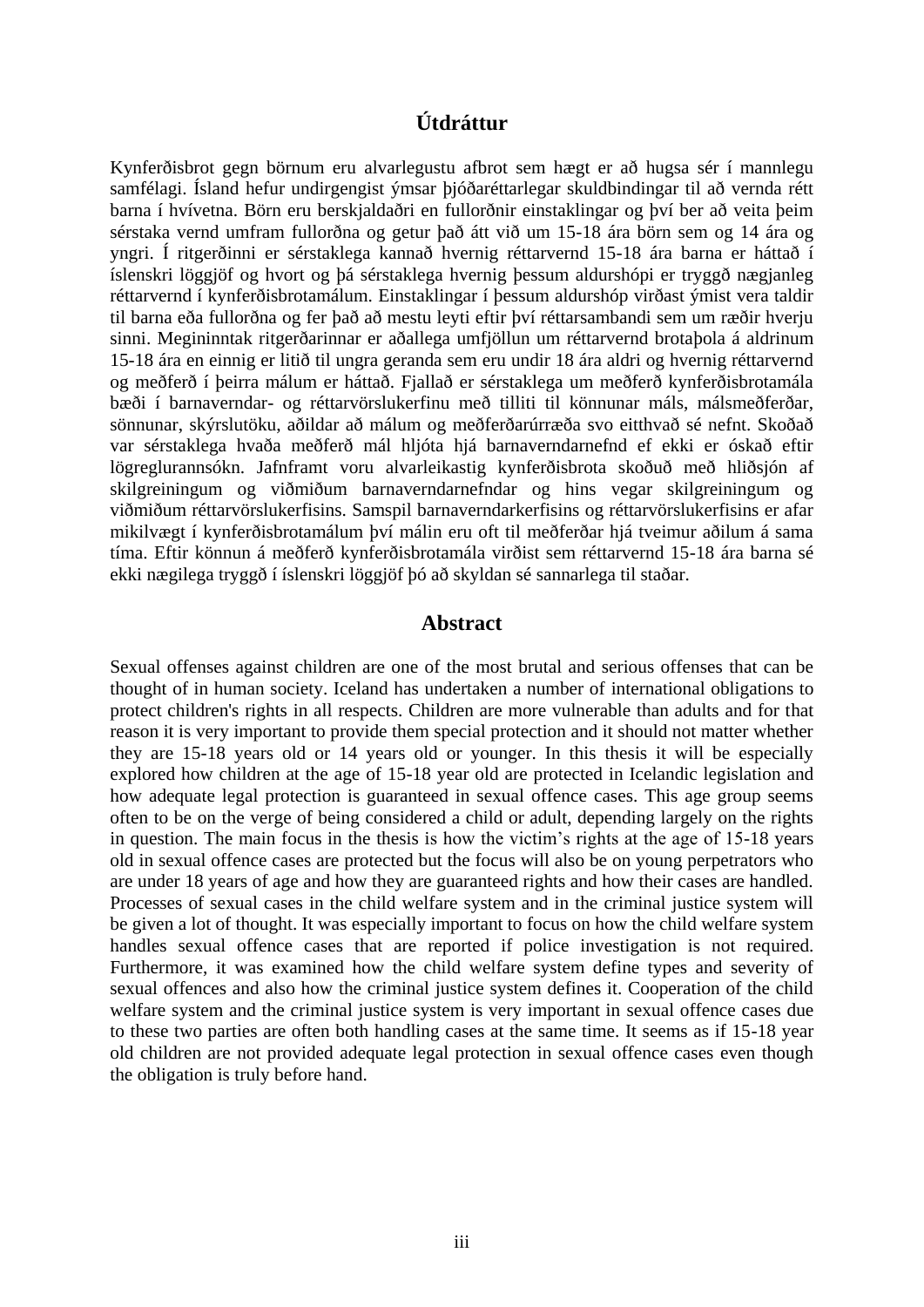#### **Þakkarorð**

Ég vil byrja á að þakka leiðbeinanda mínum, Sigríði Elsu Kjartansdóttir, kærlega fyrir góða leiðsögn og ábendingar við gerð ritgerðarinnar. Einnig vil ég þakka viðmælendum mínum sem gáfu sér tíma til að svara spurningum og deildu með mér þekkingu sinni og reynslu.

Þá vil ég færa, móðir minni Guðrúnu Sverrisdóttir, systir minni Hallfríði Brynjólfsdóttir og Þóri Halldórssyni, hjartans þakkir fyrir að gefa af dýrmætum tíma sínum með því aðstoða mig við yfirlestur og uppsetningu ritgerðarinnar.

Að lokum þakka ég Agli Sölva, dóttir minni Selmu Dögg og syni mínum Brynjólfi Darra og öllum þeim sem standa mér næst innilega fyrir mikla þolinmæði og umburðarlyndi og síðast en ekki síst ómetanlegan stuðning og hvatningu í laganáminu.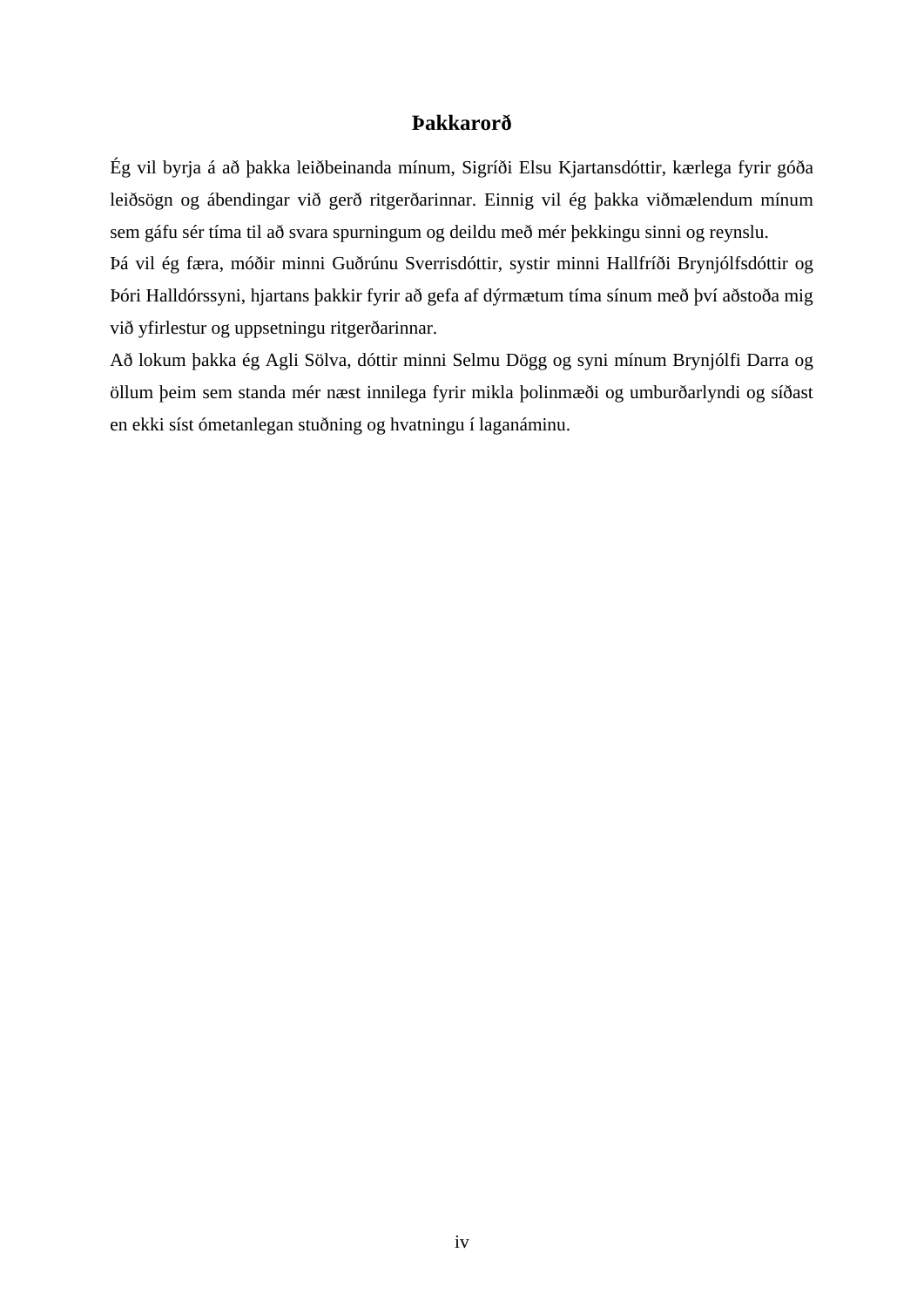# Efnisyfirlit

<span id="page-5-0"></span>

| 1                       |     |       |  |    |  |  |
|-------------------------|-----|-------|--|----|--|--|
| $\overline{2}$          |     |       |  |    |  |  |
|                         |     |       |  |    |  |  |
|                         |     | 2.1.1 |  |    |  |  |
|                         |     | 2.1.2 |  |    |  |  |
| 3                       |     |       |  |    |  |  |
|                         |     |       |  |    |  |  |
|                         |     |       |  |    |  |  |
|                         |     |       |  |    |  |  |
| $\overline{\mathbf{4}}$ |     |       |  |    |  |  |
|                         |     |       |  |    |  |  |
|                         |     |       |  |    |  |  |
|                         |     | 4.2.1 |  |    |  |  |
|                         |     | 4.2.2 |  |    |  |  |
|                         |     |       |  |    |  |  |
|                         |     |       |  |    |  |  |
|                         |     | 4.4.1 |  |    |  |  |
|                         |     | 4.4.2 |  |    |  |  |
| 5                       |     |       |  |    |  |  |
|                         |     |       |  |    |  |  |
|                         |     |       |  |    |  |  |
|                         |     | 5.2.1 |  |    |  |  |
|                         |     | 5.2.2 |  |    |  |  |
|                         | 5.3 |       |  |    |  |  |
|                         | 5.4 |       |  |    |  |  |
|                         |     |       |  |    |  |  |
|                         |     | 5.5.1 |  |    |  |  |
|                         |     | 5.5.2 |  |    |  |  |
|                         |     |       |  |    |  |  |
| 6                       |     |       |  |    |  |  |
|                         |     |       |  | 46 |  |  |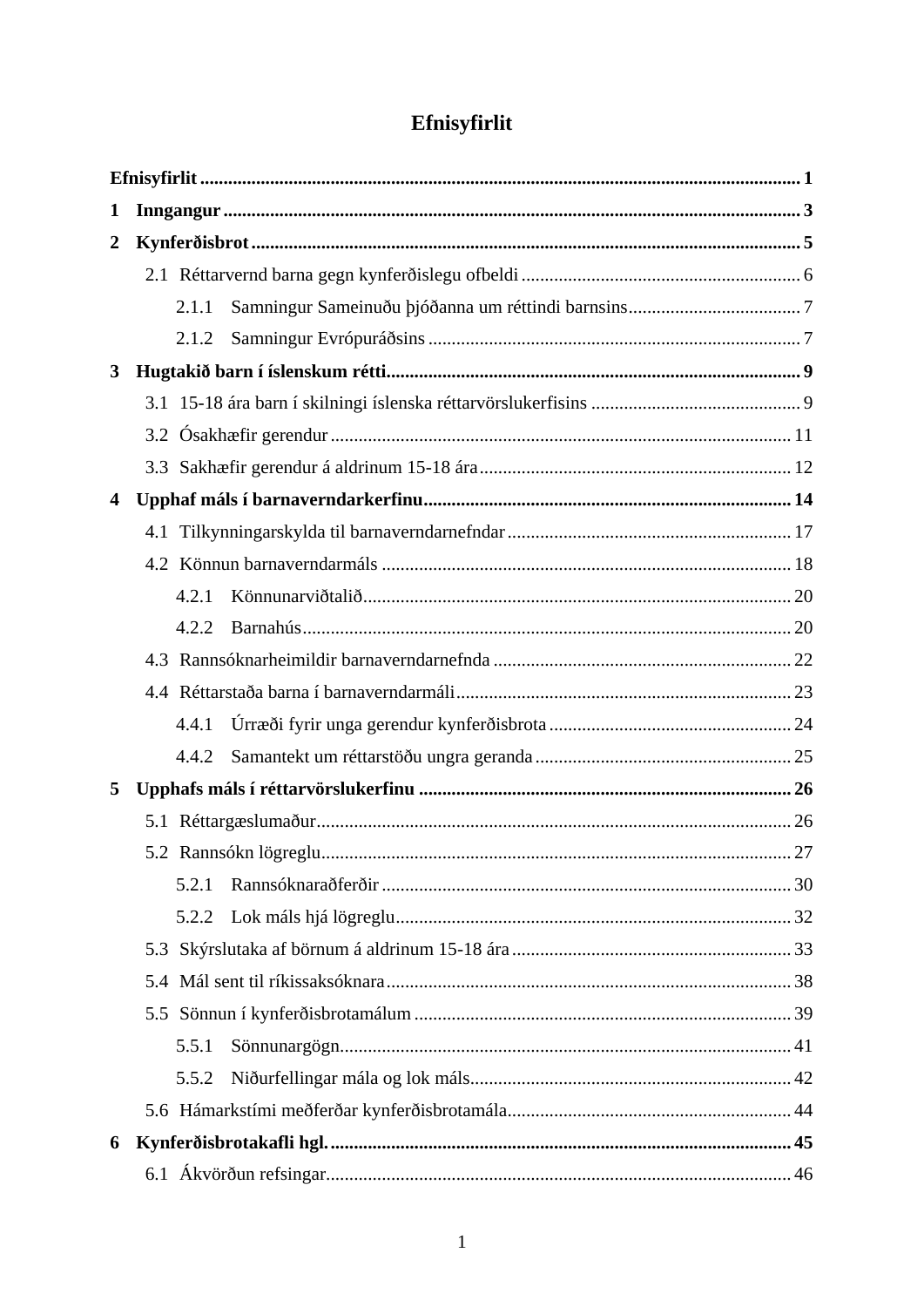|   | 6.1.1 |  |  |  |  |
|---|-------|--|--|--|--|
|   | 6.1.2 |  |  |  |  |
|   |       |  |  |  |  |
|   |       |  |  |  |  |
|   |       |  |  |  |  |
|   |       |  |  |  |  |
|   |       |  |  |  |  |
|   |       |  |  |  |  |
|   |       |  |  |  |  |
|   |       |  |  |  |  |
|   |       |  |  |  |  |
|   | 6.9.1 |  |  |  |  |
|   | 6.9.2 |  |  |  |  |
|   | 6.9.3 |  |  |  |  |
| 7 |       |  |  |  |  |
| 8 |       |  |  |  |  |
| 9 |       |  |  |  |  |
|   |       |  |  |  |  |
|   |       |  |  |  |  |
|   |       |  |  |  |  |
|   |       |  |  |  |  |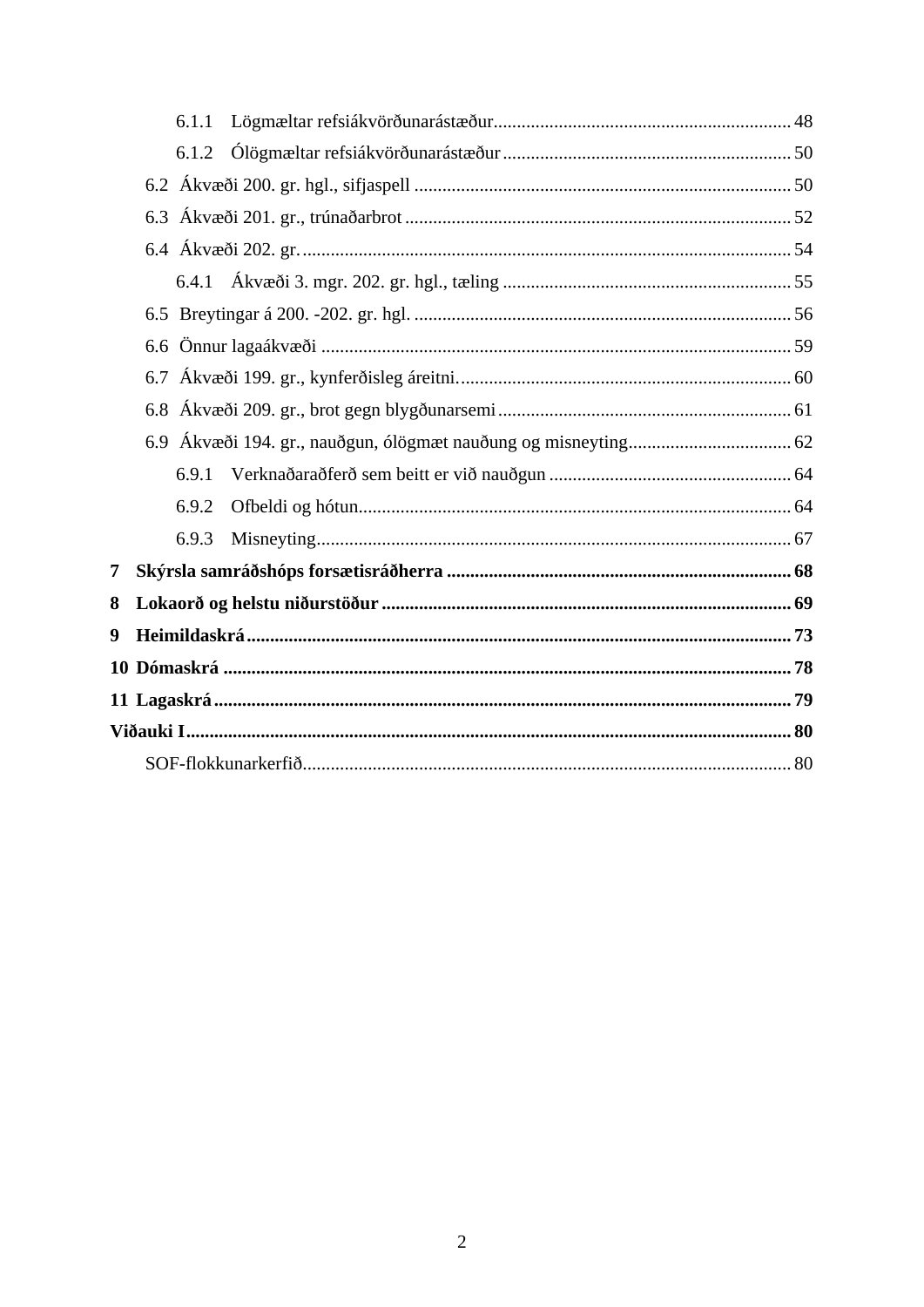#### <span id="page-7-0"></span>**1 Inngangur**

Kynferðisbrot eru talin vera á meðal alvarlegustu afbrota sem framin eru gegn börnum. Það er því nauðsynlegt að til staðar sé viðunandi löggjöf og verndarráðstafanir til verndar börnum til 18 ára aldurs. Börn eru berskjaldaðri en fullorðnir einstaklingar og ber því að veita þeim sérstaka vernd umfram fullorðna, óháð því hvort þau eru á aldrinum 15-18 ára eða 14 ára og yngri. Höfundi er sérstaklega hugleikin réttarvernd 15-18 ára barna í íslenskri löggjöf og þótti því ekki úr vegi að hefja könnun á því hvort og þá hvernig þessum aldurshópi er tryggð nægjanleg réttarvernd í kynferðisbrotamálum. Megininntak ritgerðarinnar er aðallega um réttarvernd brotaþola á aldrinum 15-18 ára en einnig verður litið til ungra geranda.

Í upphafi ritgerðarinnar verður fjallað almennt um kynferðisbrot og afleiðingar þess og jafnframt hvernig börnum er tryggð réttarvernd í lögum gegn kynferðislegu ofbeldi. Enn fremur verður Samningi Evrópuráðsins um vernd barna gegn kynferðislegri misneytingu og kynferðislegri misnotkun tileinkuð sérstök umfjöllun og er hún til þess fallin að kanna nánar hvaða skyldur samningurinn leggur á herðar Íslands varðandi löggjöf um kynferðisbrotamál.

Í öðrum kafla verður leitast við að kanna hvernig orðið barn er skilgreint í íslenskri löggjöf og skoðað sérstaklega hvort einstaklingar á aldrinum 15-18 ára teljast vera barn í skilningi íslenska réttarvörslukerfisins þegar kemur að kynferðisbrotum. Þá verður stiklað á stóru um unga gerendur og er sú umfjöllun til þess fallin að skoða nánar hvernig þeirra málum er háttað í réttarkerfinu. Í ritgerðinni verður orðið barn notað um 15-18 ára einstaklinga en ekki unglingur eða ungmenni enda eru einstaklingar undir 18 ára aldri skilgreindir sem barn í íslenskri löggjöf.

Í þriðja kafla verður fjallað ítarlega um meðferð kynferðisbrotamála í barnaverndarkerfinu. Kannað verður hvernig tilkynningar berast um kynferðisbrot gegn börnum, hvernig verkferlar eru hjá barnaverndarnefndum og er þá tilgangurinn aðallega að fjalla um hvernig málsmeðferð er háttað, hvers eðlis brotin þurfa að vera til að eitthvað verði aðhafst (minniháttar og meiriháttar), hvort aldur geranda og brotaþola skipti máli, hver telst vera aðili máls og einnig verður sérstaklega fjallað um unga gerendur þegar kynferðisbrot teljast vera minniháttar og mál fer ekki í lögreglurannsókn. Einnig verður kannað hvort og þá hvaða úrræði séu til staðar fyrir unga gerendur og í hvaða tilfellum og hvers eðlis brotið þarf að vera til að leitað sé úrræða.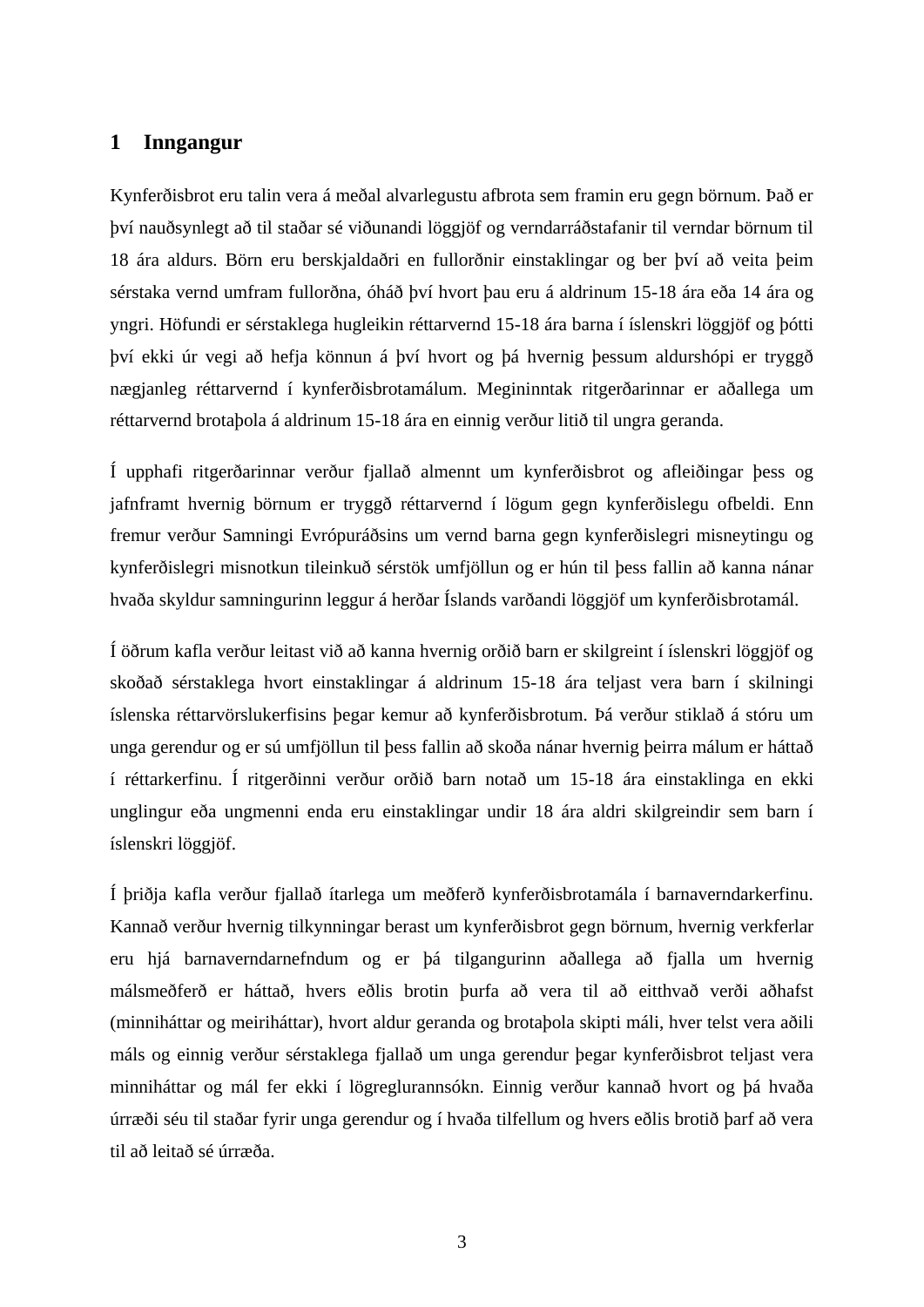Í fjórða kafla verður fjallað um rannsókn kynferðisbrota gegn börnum og ferli málanna almennt í réttarvörslukerfinu. Mikilvægt er að gera sér grein fyrir sérstöðu þessara mála, sérstaklega á rannsóknarstigi. Tímalengd málanna í kerfinu verður könnuð að einhverju leyti og hvort þessi mál hafi forgang. Fjallað verður um sönnun og sönnunargögn, skýrslutökur af 15-18 ára börnum, ástæður þess að málin eru felld niður, lyktir málanna og réttindi og réttarstaða brotaþola. Ekki verður sérstakur kafli um dómsmeðferð í ritgerðinni enda er hún ekki frábrugðin því sem almennt er í sakamálum. Þinghald er lokað eins og almennt í kynferðisbrotamálum og brotaþolinn gefur skýrslu fyrir dómi eins og önnur vitni í sakamálum eftir að aldursmarkið var lækkað í 15 ár.

Í fimmta kafla er umfjöllun um ákvörðun refsingar í kynferðisbrotamálum og umfjöllun um nokkur ákvæði kynferðisbrotakafla almennra hegningarlaga nr. 19/1940 (hér eftir hgl.) sem vernda 15-18 ára börn sérstaklega. Fjallað verðum þau ákvæði sem koma helst til álita í dómaframkvæmd þegar um er að ræða börn í þessum aldurshópi og hvort þeim sé veitt viðunandi réttarvernd. Loks verður athugað og þá hvernig litið er til aldurs brotaþola og geranda við ákvörðun refsingar. Markmið umfjöllunar í þessum kafla er að kanna sérstaklega aldursaðgreiningu sem gerð er í kynferðisbrotakafla hgl. ( hér eftir XXII. kafla) almennt.

Nýlega hafa verið gerðar breytingar á 200.- 202. gr. hgl. en ákvæðin verða rakin eins og þau voru áður en lög nr. 37/2013 um breytingu á hgl. (kynferðisbrot gegn börnum í fjölskyldu- og öðrum trúnaðarsamböndum) tóku gildi. Er það gert í ljósi þess að vinnsla ritgerðarinnar var á lokastigi þegar þau voru sett. Sérstakur kafli verður þó um þessar breytingar með tilliti til 15- 18 ára aldurshópsins. Jafnframt hafa nýlega verið kynntar ýmsar aðgerðir af hálfu ríkisstjórnarinnar sökum neyðarástands sem talið er ríkja vegna kynferðisbrota gegn börnum. Voru þær aðgerðir kynntar þegar vinnsla ritgerðarinnar var á lokastigi og verður því stuttlega fjallað um þær. Að lokum verður gerð grein fyrir helstu niðurstöðum varðandi réttarvernd 15- 18 ára barna og meðferð kynferðisbrotamála í barnaverndar- og réttarvörslukerfinu.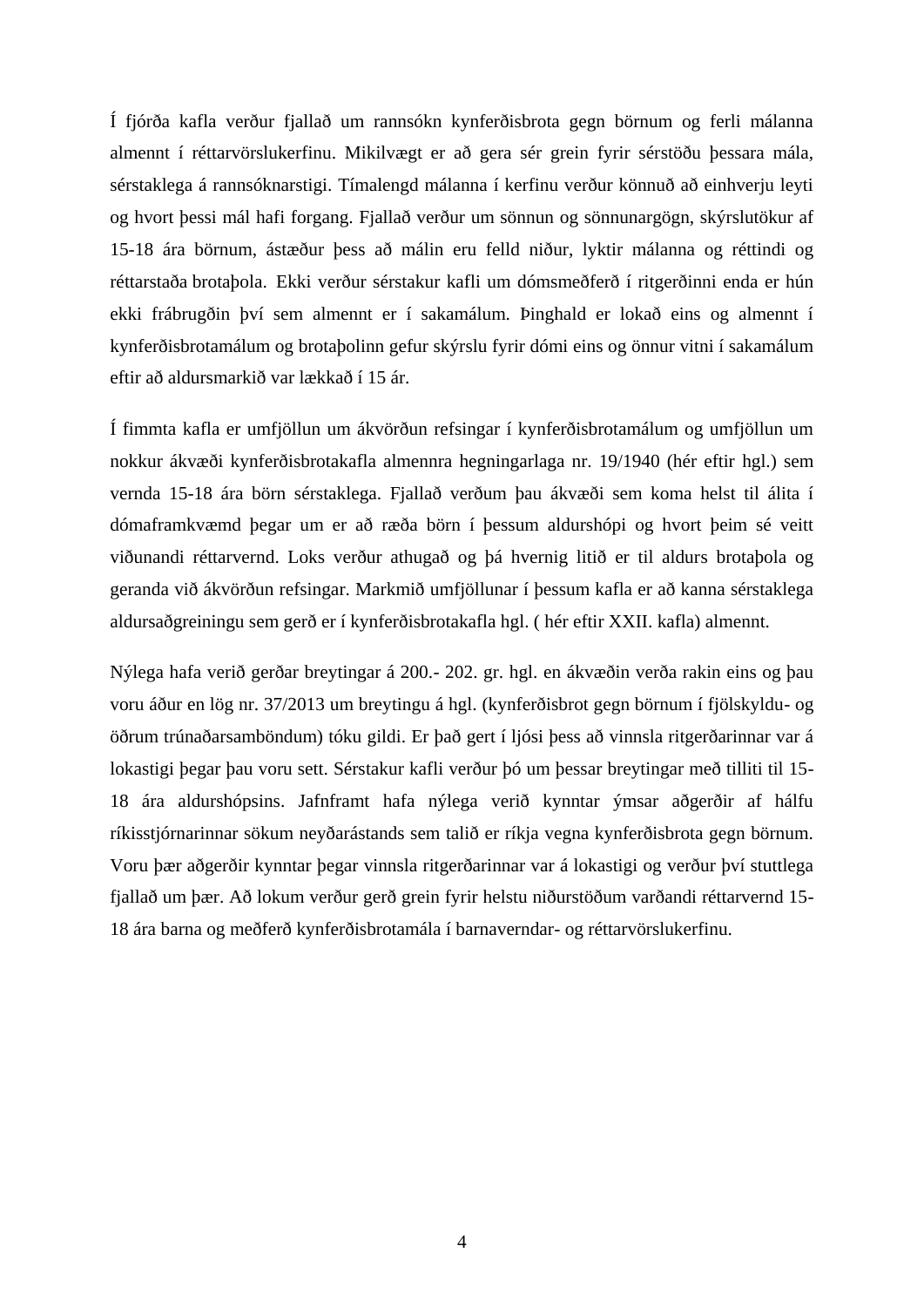Á næturnar á meðan fullorðna fólkið svaf eftir annasaman dag vakti ófreskjan og lét stúlkuna fara höndum um lim sinn og stinga honum í munninn og þegar líkami litlu stúlkunnar fór að breytast lagðist ófreskjan ofan á hana og hafði við hana samræði. Þegar stúlkan grét sagðist hann mundu segja afa hennar og ömmu hvað hún væri ljót og ógeðsleg stelpa, enginn mundi vilja eiga hana, svo að stúlkan þagði og fannst hún sjálf vera ófreskja.<sup>1</sup>

# <span id="page-9-0"></span>**2 Kynferðisbrot**

Kynferðisbrot gegn börnum er eitt grófasta afbrot sem hægt er að hugsa sér í mannlegu samfélagi. Ef börn eru á einhverjum tímapunkti í æsku sinni misnotuð kynferðislega hefur það víðtæk áhrif og sá skaði sem þau verða fyrir er verulegur, afleiðingarnar eru oft langvarandi og jafnvel varanlegar, óháð aldri.<sup>2</sup> Þegar kynferðisbrot á sér stað hefur gerandinn stjórn á aðstæðum og er gerandinn í mörgum tilfellum einstaklingur sem barnið þekkir og treystir.<sup>3</sup> Eftirfarandi hugtök falla undir kynferðislegt ofbeldi: kynferðisleg misnotkun, kynferðisleg áreitni, kynferðislegt ofbeldi og sifjaspell.<sup>4</sup>

Kynferðislegt ofbeldi felur í sér að kynferðislegum athöfnum, orðum eða myndum er beitt gegn vilja þess sem fyrir ofbeldinu verður svo hann hlýtur skaða af. Kynferðislegt ofbeldi miðar að því að lítillækka, auðmýkja, ráða yfir og skeyta ekki um vilja eða líðan þess sem fyrir því verður. 5

Brotið er gegn kynfrelsi einstaklingsins þegar gerandi sýnir kynferðislega hegðun án þess að vera fullviss um að hann hafi fullgilt samþykki brotaþola.<sup>6</sup> Kynferðisofbeldi er því ógn við persónuleg mörk.<sup>7</sup> Samkvæmt skilgreiningum í bókinni *Verndum þau* á kynferðislegu ofbeldi er oft erfitt að gera sér grein fyrir, í öllum tilvikum, hvenær atvik hættir að vera kynferðislegt athæfi sem báðir eða allir einstaklingar eru samþykkir og snýst upp í kynferðislegt ofbeldi/áreiti. Þessi mörk eru ekki alltaf skýr.<sup>8</sup> Þetta getur verið einstaklingsbundið, það er að segja, hvar einstaklingur setur mörkin. Eftir því sem börn eru eldri eru kynferðisbrotin oft alvarlegri og grófari. Það fer oftast ekki á milli mála þegar um er að ræða gróft kynferðisbrot en málið vandast þegar brotin eru talin minniháttar. Því standa án efa barnaverndarnefndir frammi fyrir því vandmeðfarna verkefni að leggja mat á hvað telst vera kynferðislegt ofbeldi, kynferðisleg áreitni eða hvers konar kynferðisleg hegðun sem telst vera óviðeigandi í hverju

<sup>1</sup> Kristín Marja Baldursdóttir: *Óreiða í striga*, bls. 409.

<sup>2</sup> Ólöf Ásta Farestveit og Þorbjörg Sveinsdóttir: *Verndum þau*, bls. 11.

<sup>3</sup> Ólöf Ásta Farestveit og Þorbjörg Sveinsdóttir: *Verndum þau*, bls. 11.

<sup>4</sup> Ólöf Ásta Farestveit og Þorbjörg Sveinsdóttir: *Verndum þau*, bls. 11.

<sup>5</sup> Ólöf Ásta Farestveit og Þorbjörg Sveinsdóttir: *Verndum þau*, bls. 10.

Atli Gíslason og Jóhanna Katrín Magnúsdóttir: "Réttarvernd kynfrelsis", bls. 24.

<sup>7</sup> Sigrún Sigurðardóttir og Sigríður Halldórsdóttir: "Þögul þjáning - samanburður á áhrifum kynferðislegs ofbeldis í bernsku á heilsufar og líðan íslenskra karla og kvenna" , bls. 319.

<sup>8</sup> Ólöf Ásta Farestveit og Þorbjörg Sveinsdóttir: *Verndum þau*, bls. 24.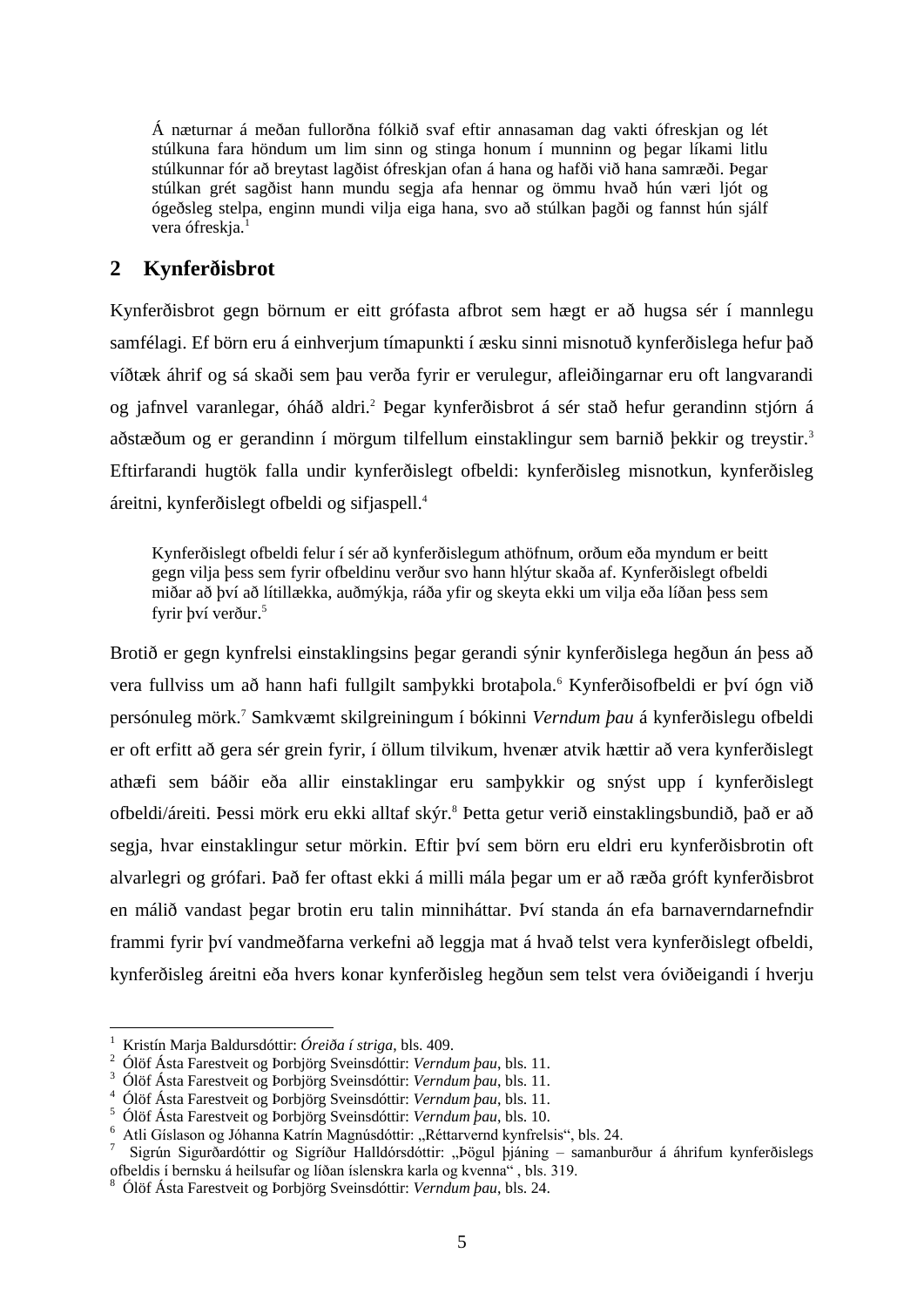og einu tilviki. Lögregla og ákæruvald þurfa jafnframt að reyna að heimfæra brot undir viðeigandi lagaákvæði í XXII. kafla hgl.

Þegar börn eru á aldrinum 15-18 ára eru þau oftast nær orðin nægilega þroskuð til að gera sér grein fyrir hvenær farið er yfir kynferðisleg mörk þeirra. Þegar um unglinga er að ræða er gerandi oftast orðinn kynþroska og beinist því atburðurinn sem slíkur væntanlega að því að fullnægja kynferðislegum þörfum viðkomandi. Þetta þarf að meta í hverju og einu tilviki, því hvert og eitt atvik er ólíkt. Samkvæmt nálgun í bókinni *Verndum þau*<sup>9</sup> koma ýmis atriði fram til að meta hvort um sé að ræða kynferðislegt ofbeldi ungs geranda. Í bókinni segir að kynferðisofbeldið sé hegðunarvandamál frekar en ofbeldi og leita þurfi leiða til að aðstoða ungmenni til að koma í veg fyrir að hegðunin endurtaki sig. Ýmis sjónarmið liggja þar að baki og verður það kannað frekar í umfjöllun um unga gerendur.

#### <span id="page-10-0"></span>**2.1 Réttarvernd barna gegn kynferðislegu ofbeldi**

Í 3. mgr. 76. gr. stjórnarskrá lýðveldisins Ísland nr. 33/1944 (hér eftir stjskr.) er ákvæði þess efnis að börnum skal tryggð sú vernd og umönnun að lögum sem velferð þeirra krefst. Velferð barna og það sem velferð barna krefst er ávallt að þau verði ekki fyrir kynferðislegu ofbeldi í neinni mynd. Það ber skilyrðislaust að vernda börn, bæði fyrir kynferðisofbeldinu og afleiðingum þess. Þá eru ákvæði í barnaverndarlögum nr. 80/2002 (hér eftir bvl.) sem tryggja almennt vernd barna gegn kynferðislegu ofbeldi. Samkvæmt 1. gr. bvl. eiga börn rétt á vernd og umönnun og skulu þau njóta réttinda í samræmi við aldur sinn og þroska. Í 98. gr. bvl. er áréttað að:

ef þeir sem hafa barn í sinni umsjá misþyrma því andlega eða líkamlega, misbjóða því kynferðislega eða á annan hátt, vanrækja það andlega eða líkamlega þannig að lífi eða heilsu þess sé hætta búin þá varðar það fangelsi allt að fimm árum nema þyngri refsing liggi við samkvæmt öðrum lögum.

Í 99. gr. bvl. segir að:

hver sem beitir barn refsingum, hótunum eða ógnunum og ætla má að slíkt skaði barnið andlega eða líkamlega skal sæta sektum eða fangelsi. Hver sem sýnir barni yfirgang, ruddalegt eða ósiðlegt athæfi, særir það eða móðgar skal sæta sektum eða fangelsi.

Ákvæði XXII. kafla hgl. veita einnig börnum réttarvernd. Eru ákvæðin mörg hver aldurstengd og er því gerður greinarmunur á réttarvernd 14 ára og yngri samanborið við 15 ára og eldri.

<sup>1</sup> <sup>9</sup> Ólöf Ásta Farestveit og Þorbjörg Sveinsdóttir: *Verndum þau*, bls. 25.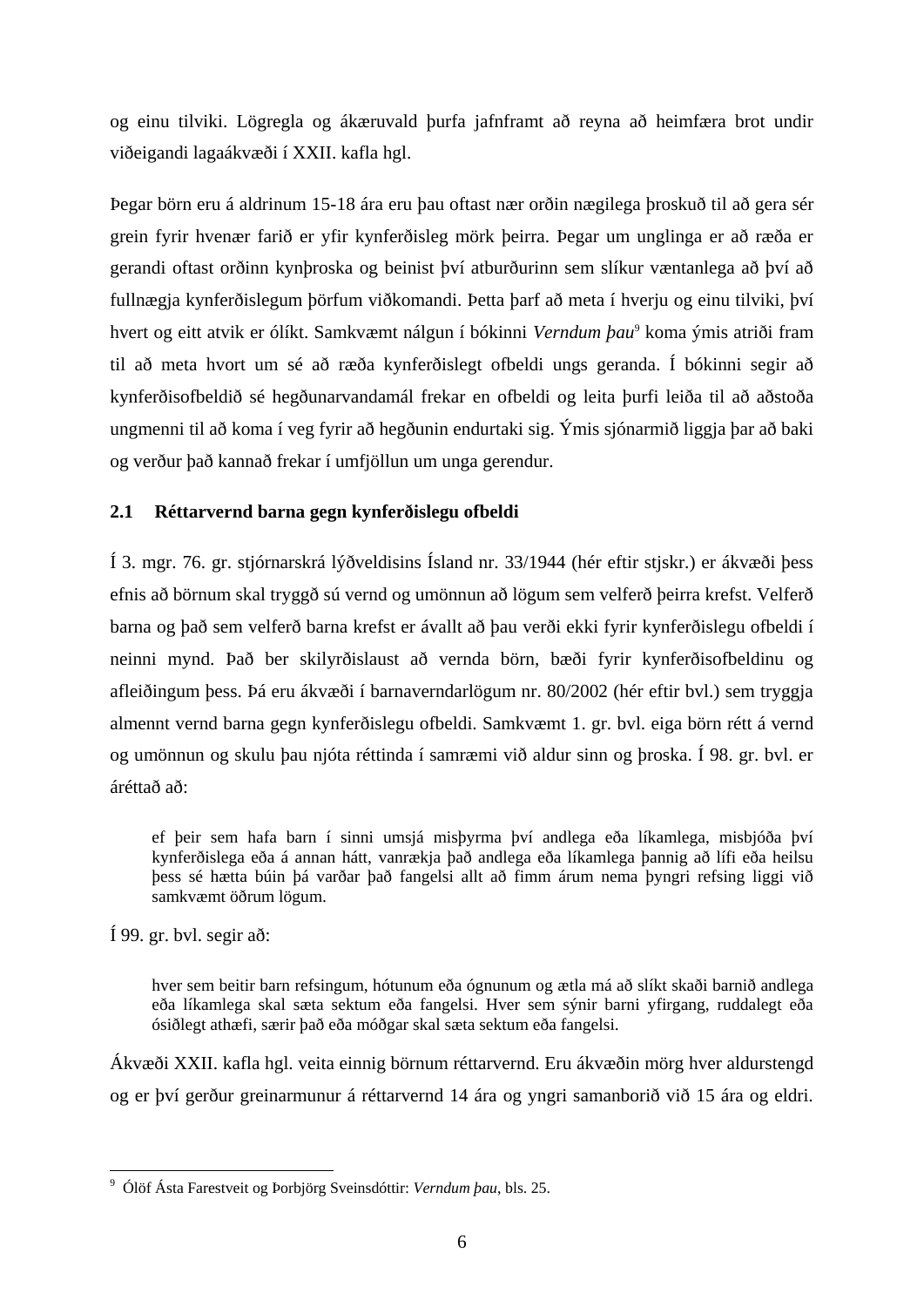Börn undir 18 ára aldri er því ekki veitt skilyrðislaus vernd gegn hvers kyns kynferðislegu ofbeldi eða áreiti. Nánar verður fjallað um ákvæðin í 6. kafla.

# <span id="page-11-0"></span>**2.1.1 Samningur Sameinuðu þjóðanna um réttindi barnsins**

Samningur Sameinuðu þjóðanna um réttindi barnsins (hér eftir barnasáttmálinn) vernda börn almennt og gegn kynferðislegu ofbeldi. Í 19. gr. barnasáttmálans kemur meðal annars fram að:

aðildarríki skulu gera allar viðeigandi ráðstafanir á sviði löggjafar, stjórnsýslu, félags- og menntunarmála til að vernda börn gegn hvers kyns líkamlegu ofbeldi, meiðingum, misnotkun, vanrækslu, skeytingarleysi, illri meðferð eða notkun, þar á meðal kynferðislegri misnotkun, meðan það er í umsjá annars eða beggja foreldra eða nokkurs annars sem hefur það í umsjá sinni.

Í 34. gr. er áréttað að aðildarríki skuli skuldbinda sig til að vernda börn gegn hvers kyns misnotkun í kynferðislegum tilgangi. Í því skyni skulu þau gera allt sem við á, bæði innanlands og með tvíhliða ráðstöfunum til að koma í veg fyrir:

- að barn sé talið þvingað til að taka þátt í hvers konar ólögmætri kynferðislegri háttsemi
- að börn séu notuð til vændis eða annarra ólögmætra kynferðisathafna
- að börn séu notuð í klámsýningum eða til að búa til klámefni.

Samkvæmt þessu gerir barnasáttmálinn ekki greinarmun á barni sem er 14 ára eða 16 ára svo framarlega sem barn er skilgreint sem barn í lögum. Barnasáttmálinn skilgreinir alla einstaklinga undir 18 ára aldri sem börn. Það ber því skilyrðislaust að vernda 16 ára og 17 ára börn fyrir hvers kyns kynferðislegu ofbeldi, líkt og gildir um 14 ára og yngri.

# <span id="page-11-1"></span>**2.1.2 Samningur Evrópuráðsins**

<u>.</u>

Gerðar hafa verið nokkrar breytingar á XXII. kafla hgl. í þeim tilgangi að Ísland geti staðið við samningsskuldbindingar samkvæmt Evrópuráðssamningnum um vernd barna gegn kynferðislegri misneytingu og kynferðislegri misnotkun.<sup>10</sup> Lögin tóku gildi 11. júní sem lög nr. 58/2012. Ekki voru gerðar róttækar breytingar á XXII. kafla hgl. því löggjafinn telur núverandi löggjöf vera að mestu leyti í samræmi við ákvæði samningsins.

 $10$  The convention on the protection of children against sexual exploitation and sexual abuse 2007, svokallaður Lanzarote samningur. Breytingar voru gerðar á fyrningarfresti brota sem lúta að vændi barna, þátttöku barna í nektarsýningum og mansali á börnum. Enn fremur að refsivert verði að mæla sér mót við barn með samskiptum á alnetinu eða með annarri upplýsinga- eða fjarskiptatækni í því skyni að hafa við það samræði, önnur kynferðismök eða áreita barnið kynferðislega með öðrum hætti. Einnig að bætt verði við hgl. sérstöku ákvæði um barnaklám, að gert verði refsivert þegar einstaklingar, sem náð hafa 18 ára aldri en eru í hlutverki barns, eru sýndir á kynferðislegan eða klámfenginn hátt.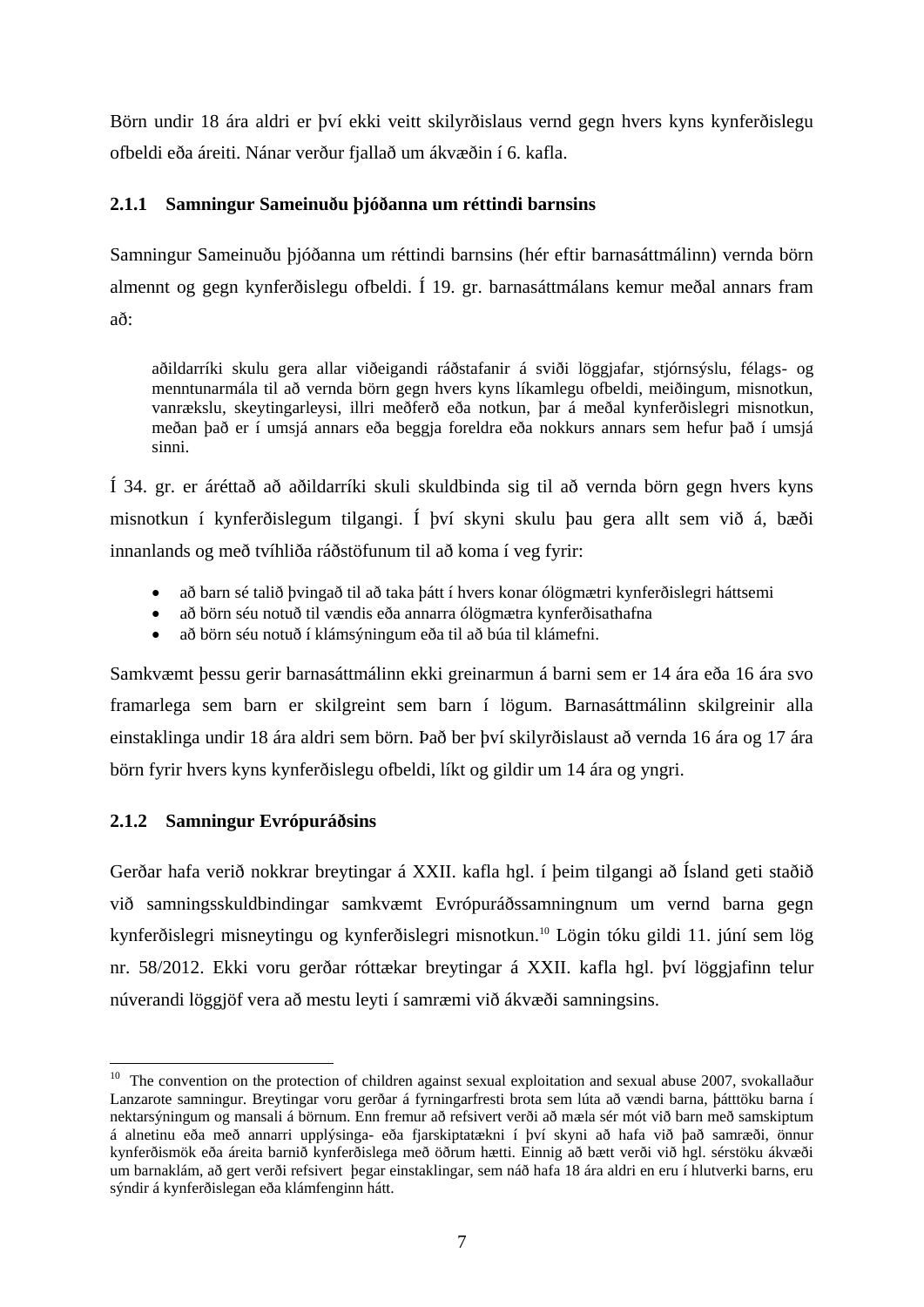Hér verða talin upp nokkur ákvæði í samningnum sem tengjast efni ritgerðarinnar. Í 1. gr. kemur fram hvert er markmið samningsins og er það að koma í veg fyrir og berjast gegn kynferðislegri misneytingu og kynferðislegri misnotkun á börnum. Það ber að vernda réttindi barna sem eru brotaþolar kynferðislegrar misnotkunar og misneytingar og nauðsynlegt er að efla baráttuna gegn þessu tvennu. Þá er í 2. gr. áréttuð meginreglan um bann við mismunun og að vernda beri rétt brotaþola án mismununar. Samningurinn leggur þá skyldu á herðar samningsaðila að gera nauðsynlegar ráðstafanir með lagasetningu eða öðrum hætti að vekja þá til vitundar, sem eiga regluleg samskipti við börn um vernd og réttindi barna, sbr. 5. gr. Þessir aðilar skulu hafa fullnægjandi þekkingu á kynferðislegri misneytingu og kynferðislegri misnotkun á börnum og á aðferðum til að greina slíkt. Skilja má þetta ákvæði sem svo að það geti átt við um alla þá aðila sem eiga regluleg samskipti við börn og má þar nefna starfsfólk grunnskóla, íþróttahreyfinga, leikskóla og fleiri aðila. Þá er í 6. gr. lögð skylda á að börnin sjálf fái fræðslu um kynferðislegt ofbeldi og hvernig þau eigi að verja sig. Enn fremur er ákvæði um að samningsaðilum beri að bregðast við í tilfellum geranda sem byggist á því að meta áhættu og koma í veg fyrir hættu á að brot verði framin. Í 16. gr. er mikilvægt ákvæði er varðar gerendur. Samningsaðilar eru skyldaðir til að aðlaga áætlanir eða ráðstafanir að þroska þeirra barna sem gera sig sek um kynferðisbrot, með það að markmiði að takast á við kynferðisleg hegðunarvandamál ungra geranda. Þá segir í 18. gr. að hver samningsaðili skuli ákveða kynferðislegan lágmarksaldur. Í samningnum er ekki lagt fortakslaust bann við kynlífsathöfnum á milli ólögráða barna, hins vegar verður að vera um að ræða *gagnkvæmt samþykki* þeirra. Í 30. gr. er fjallað um rannsókn, saksókn og réttarfarsreglur og þar er áréttað að taka skuli mið af hagsmunum og réttindum barns og tryggja að rannsókn brota og dómsmeðferð geri ekki áfallið sem börn verða fyrir verra. Tryggja ber skilvirka rannsókn ásamt saksókn og einnig skal rannsókn mála er varða kynferðisbrot hafa forgang og vera án réttmætra tafa. Auk þess er tekið fram í 31. gr. að vernda skuli og gæta hagsmuna brotaþola sem vitnis á öllum stigum rannsóknar brota og dómsmeðferðar. Þetta ákvæði tekur til dæmis til núverandi fyrirkomulags skýrslutöku af börnum á aldrinum 15-18 ára í íslensku réttarvörslukerfi. Í 35. gr. er nánar fjallað um reglur sem varða viðtöl við börn og hvernig þau viðtöl skuli fara fram. Ákvæðin í samningnum eru nokkuð ítarleg og leggja víðtækar skyldur á samningsaðila. Ákvæðin eru til þess fallin að vernda rétt barna enn frekar sem verða fyrir kynferðislegu ofbeldi. Ísland hefur nú þegar tekið afstöðu til þeirra skyldna sem samningurinn gerir til samningsaðila og gert lagabreytingar. Hvort þær lagabreytingar séu fullnægjandi verður ekki svarað hér.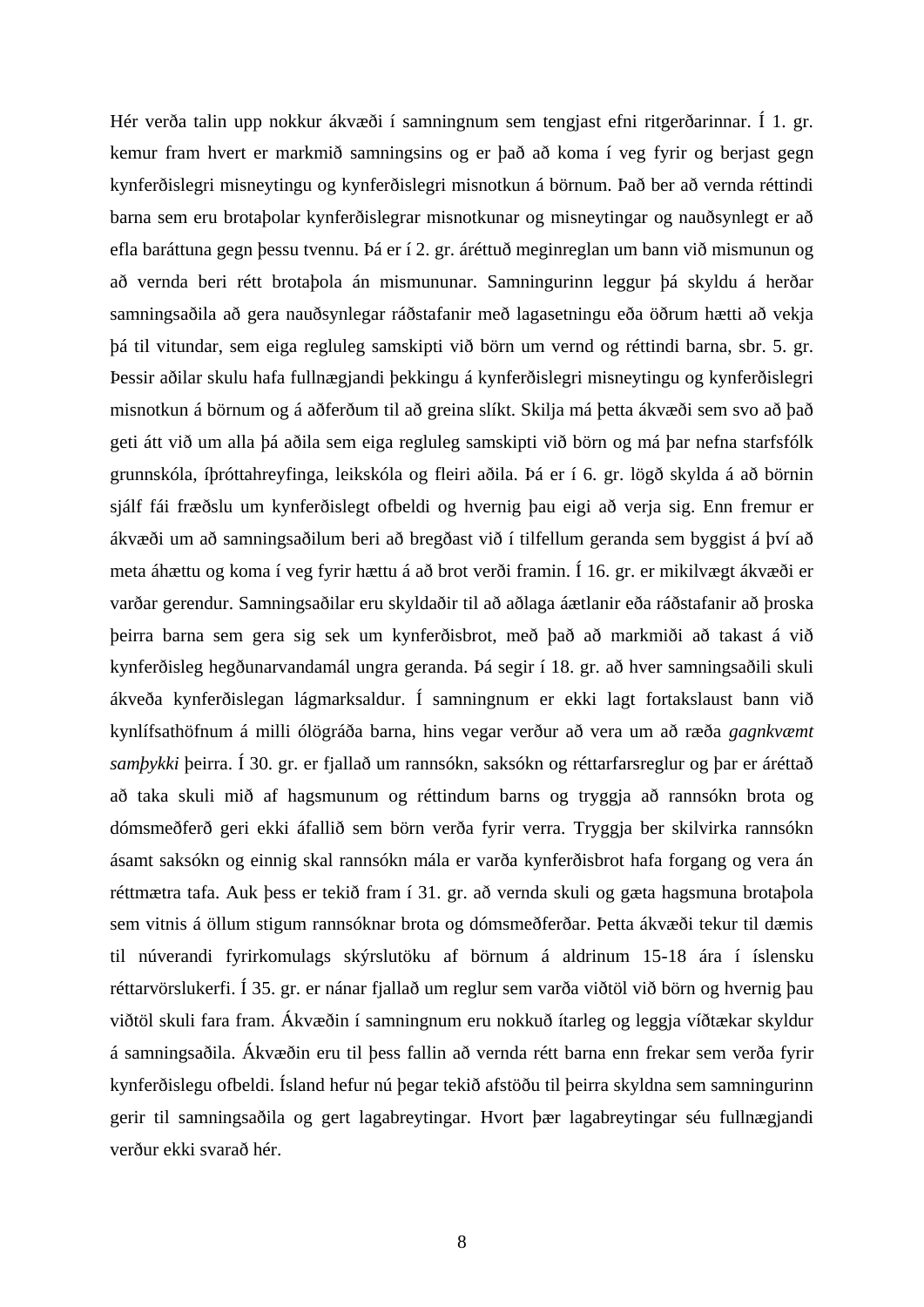#### <span id="page-13-0"></span>**3 Hugtakið barn í íslenskum rétti**

Skilgreiningar á hugtakinu barn má finna í 1. málsl. 1. mgr. 3. gr. bvl. Í ákvæðinu kemur fram að þegar um er að ræða barn er átt við þá einstaklinga sem eru yngri en 18 ára.<sup>11</sup> Þá er í lögræðislögunum nr. 71/1997 gert ráð fyrir að einstaklingur sé barn þar til hann hefur náð 18 ára aldri og er þar með orðið lögráða, sbr. 1. gr. lögræðislaganna. Í 1. gr. barnasáttmálans segir að í samningnum merkir barn hvern þann einstakling sem ekki hefur náð 18 ára aldri, nema hann nái fyrr lögræðisaldri samkvæmt lögum þeim sem hann lýtur. Barn á því almennt að teljast vera barn til 18 ára aldurs með þeim réttindum og skyldum sem því fylgir. Í 3. gr. Evrópuráðssamningsins um vernd barna gegn kynferðislegri misneytingu og kynferðislegri misnotkun merkir orðið barn sérhvern einstakling undir 18 ára aldri. Það er því ekki vafa bundið að löggjöfin skilgreinir einstakling undir 18 ára aldri sem barn. Davíð Þór Björgvinsson segir þó í bók sinni *Barnaréttur* að ekki sé unnt að skilgreina hugtakið barn í lögum þannig að við eigi í öllum tilvikum og segir að meta þurfi í hverju tilfelli fyrir sig hvort um barn eða ungmenni sé að ræða og að teknu tilliti til þeirra réttarsambanda sem um er að ræða.<sup>12</sup> Samkvæmt ofangreindu er engum vafa undiropið að einstaklingur telst, samkvæmt íslenskum lögum, vera barn til 18 ára aldurs.

#### <span id="page-13-1"></span>**3.1 15-18 ára barn í skilningi íslenska réttarvörslukerfisins**

Leitast verður við að svara hvort 15-18 ára einstaklingar teljist vera barn í skilningi íslenska réttarvörslukerfisins hvað varðar kynferðisbrot. Barnaréttarnefnd SÞ áréttir sérstaklega að þegar aldursmörk eru ákveðin í lögum þurfi ætíð að tryggja jafnvægi milli réttar barns til verndar og annarra réttinda þess.<sup>13</sup> Auk þess ber að hafa í huga að börn eru berskjölduð og því er það lagaleg skylda ríkis að vernda þau á allan þann hátt sem mögulegt er, hvort sem þau eru á aldrinum 12-14 ára eða 15-18 ára. Þegar XXII. kafla hgl. var breytt árið 2006 þurfti að taka afstöðu til þess hver aldursmörkin ættu að vera í einstaka ákvæðum, hver kynferðislegur lágmarksaldur ætti að vera og sömuleiðis við hvaða aldur ætti að miða fortakslaust bann við samræði. Þó að einstaklingur teljist vera barn til 18 ára aldurs samkvæmt skilgreiningu á hugtakinu barn, þá er því ekki þannig háttað að einstaklingur teljist ávallt vera barn til 18 ára aldurs í skilningi XXII. kafla hgl. Börnum á aldrinum 15-18 ára er ekki veitt sama réttarvernd

<sup>&</sup>lt;sup>11</sup> Gerð er sú undanteking í ákvæðinu að gera megi ráðstafanir á grundvelli barnaverndarlaganna eftir að börn eru orðin 18 ára, allt til 20 ára aldurs.

<sup>12</sup> Davíð Þór Björgvinsson: *Barnaréttur*, bls. 70.

<sup>13</sup> Barnasáttmálinn. Rit um samning Sameinuðu þjóðanna um réttindi barnsins með vísun í íslenskt lagaumhverfi, bls 10.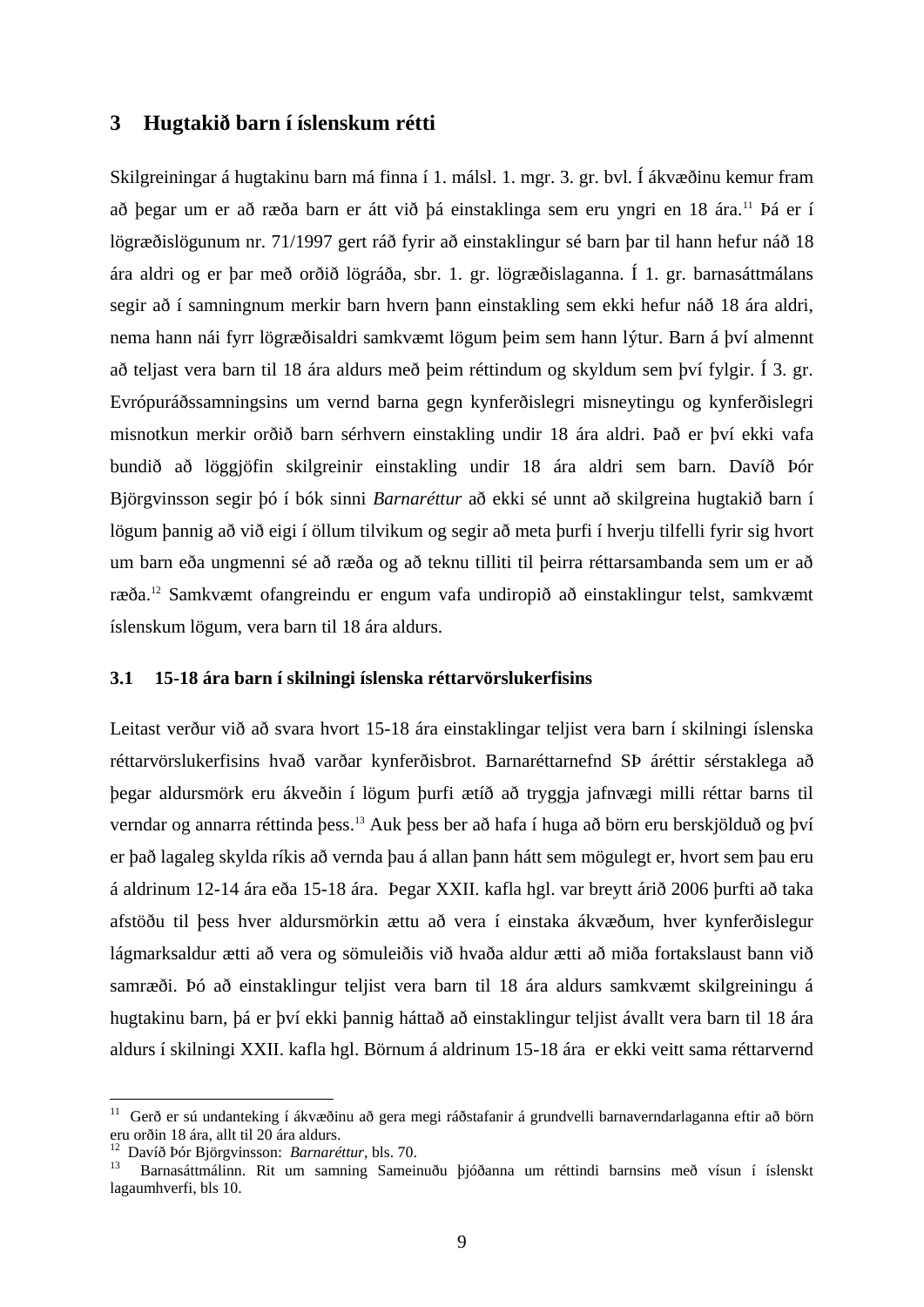gegn kynferðisbrotum líkt og börnum sem eru 14 ára og yngri og liggja þar að baki ýmis sjónarmið. Lágmarksaldurinn er mismunandi eftir því um hvaða ákvæði er að ræða. Í 202. gr. hgl. kemur til að nefna fram að barn þurfi að vera yngra en 15 ára til að kynferðislegt samneyti við það teljist vera refsivert. Löggjafinn hefur því ákveðið að gera greinarmun á hvort barn sé 14 ára eða 15 ára þó svo að íslensk löggjöf telji barn vera barn til 18 ára aldurs. Það verður því ekki loku fyrir það skotið að 15 ára barn geti fallið undir hugtakið fullorðinn fremur en barn, fer það eftir eðli brotsins hverju sinni og aldri og þroska geranda og brotaþola. Það virðist hafa verið álitamál við gerð frumvarps til breytinga á XXII. kafla hgl. við hvaða aldur skyldi miða fortakslaust bann við kynmökum. Umboðsmaður barna hefur mælst til þess að kynferðislegur lágmarksaldur samkvæmt hgl. yrði 16 ár, gerði hann það skýrslunni, *Heggur sá er hlífa skyldi – Skýrsla um kynferðisbrot gegn börnum og ungmennum* frá árinu 1997.<sup>14</sup> Í skýrslunni er vitnað til samanburðar á lágmarksaldri í norrænni löggjöf þar sem, til að nefna, í Noregi nutu börn undir 16 ára aldri óskilyrtrar verndar, eins og fyrirkomulagið var þegar skýrslan var skrifuð. Ekki var fallist á tilmæli Umboðsmanns barna heldur var lágmarksaldur í mörgum tilfellum látinn vera 14 ára aldur. Þetta mat var byggt á því að unglingar á Íslandi byrjuðu snemma að stunda kynlíf eða um það bil 15 ára. Þá segir í frumvarpinu varðandi ókostinn að hafa aldurinn 16 ára:

Ef lágmarksaldur væri 16 ár væri unnt að ákæra rúmlega 16 ára pilt fyrir að hafa samræði við tæplega 16 ára kærustu sína. Slík aðstaða væri óviðunandi að mati löggjafans og gæti þetta haft óheppilegar afleiðingar í för með sér, t.d. hótun um kæru frá foreldrum stúlku sem ekki sætta sig við samband hennar við 16 ára pilt.<sup>15</sup>

Það er því samkvæmt þessu ógerlegt að mati löggjafans að láta lágmarksaldur vera 16 ár eða 17 ár í sumum ákvæðum óháð því hvort einstaklingur teljist vera barn til 18 ára aldurs þegar litið er til íslenskrar löggjafar.

Það getur skipt öllu máli samkvæmt XXII. kafla hgl. hvort gerandi er mun eldri en brotaþoli eða hvort gerandi og brotaþoli eru á svipuðum aldri og á svipuðu stigi í þroska. Ef einstaklingar eru á svipuðum aldri, reynslu og þroska þá er heimilt að lækka refsingu niður fyrir lágmarksrefsingu eða fella hana niður. Það skiptir því máli á hvaða aldri einstaklingur er sem beitir kynferðislegu ofbeldi og gagnvart hverjum. Þegar lagt er mat á hvort skilyrðið um að gerandi og brotaþoli séu á svipuðum aldri og þroskastigi, er samkvæmt frumvarpinu það gert að skilyrði að uppfylla þurfi bæði atriðin, gerandi og brotaþoli verða að vera á svipuðum

<sup>14</sup> Alþt. 2006-07, A- deild, bls. 28.

<sup>15</sup> Alþt. 2006-07, A- deild, bls. 29.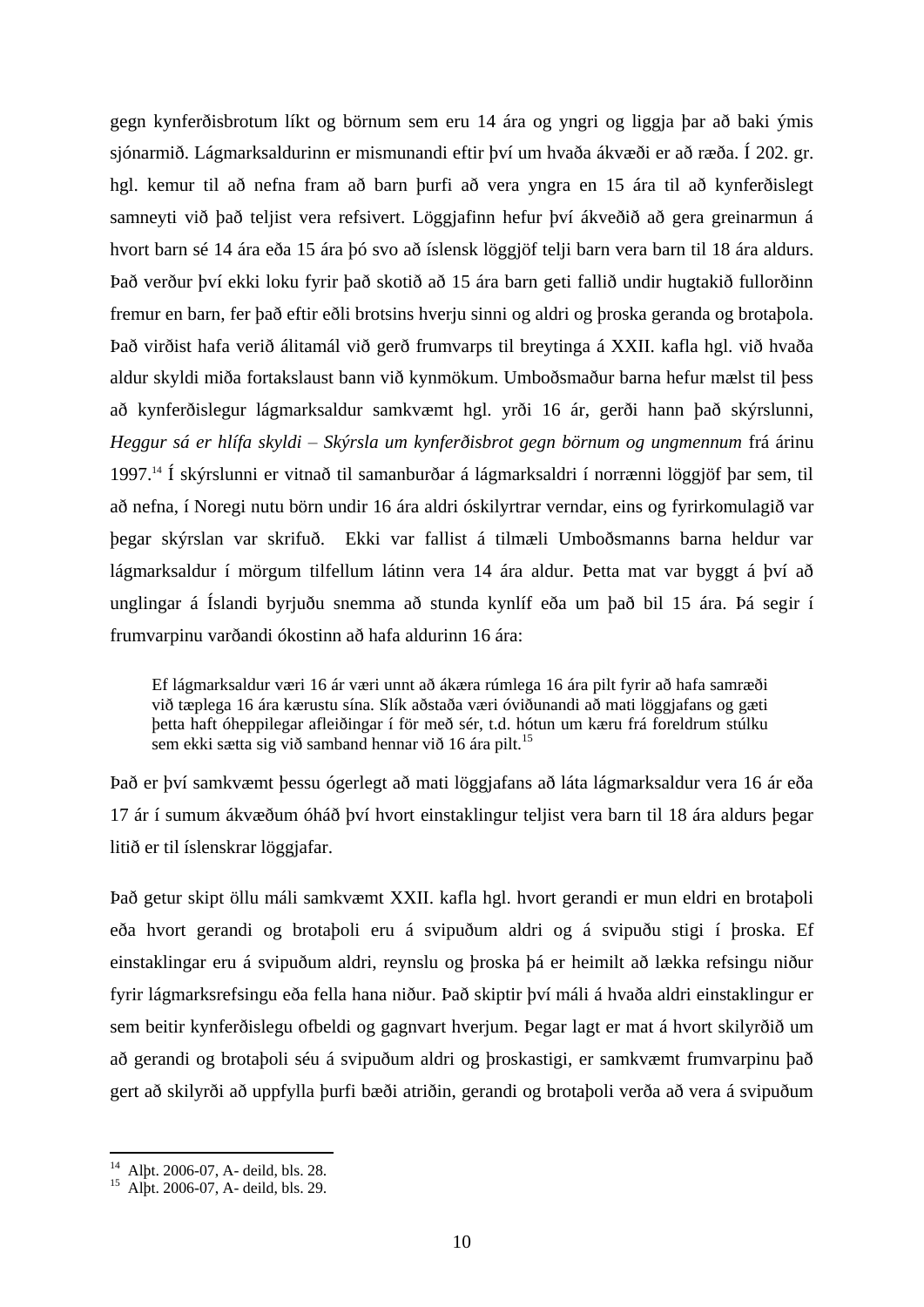aldri, mest 2-3 ár á milli og einnig þarf að uppfylla skilyrðið um að vera svipuð í þroska.<sup>16</sup> Ekki er að finna neinar skýringar hvorki í frumvarpinu né í öðrum gögnum og heimildum hvernig þetta er metið og hlýtur þetta því að vera matskennt atriði. Velta má fyrir sér hvernig hægt er að leggja mat á hvort gerandi og brotaþoli séu á svipuðu stigi í þroska og einnig hvað gerist í þeim tilfellum sem gerandi og brotaþoli eru á svipuðum aldri en ekki þroska. Ekki má gleyma því að þó að kynferðislegur lágmarksaldur sé 15 ár og börn megi því lögum samkvæmt stunda kynlíf og aðrar kynferðislegar athafnir á þeim aldri, er grundvallaratriði að þau veiti samþykki sitt fyrir því. Samþykki beggja eða allra aðila er meginforsenda þess að hvers konar kynferðislegt athæfi megi fara fram. Eftir athugun á hvort að 15-18 ára einstaklingur teljist vera barn samkvæmt íslenska réttarvörslukerfinu þegar kemur að kynferðisbrotum verður að telja að svo sé ekki í skilningi XXII. kafla hgl.

#### <span id="page-15-0"></span>**3.2 Ósakhæfir gerendur**

Í íslenskum rétti er sakhæfi meginskilyrði refsiábyrgðar. Börn eru sakhæf þegar þau hafa náð 15 ára aldri, sbr. 14. gr. hgl. Börn sem hafa ekki náð 15 ára aldri bera ekki refsiábyrgð og þeim á ekki að refsa. Rökin að baki refsileysi barna yngri en 15 ára hafa verið þau að barn yngri en 15 ára búi ekki yfir þeim þroska sem þarf til að gera sér grein fyrir tilgangi refsiákvörðunar.<sup>17</sup> Þá eru rökin einnig þau að refsivist getur verið börnum afar þungbær og beinlínis ómannúðleg.<sup>18</sup> Eðli máls samkvæmt ná ákvæði XXII. kafla hgl. ekki til barna sem gerenda ef þau eru yngri en 15 ára. Lögreglu ber þó að rannsaka brot ósakhæfra barna sem teljast alvarleg<sup>19</sup> til að leiða í ljós umfang brots, ganga úr skugga um hvort aðrir geta hafa átt þátt í broti og leitast við að stuðla að velferð barna. Heimilt er að taka skýrslu eða viðtal við barn undir 15 ára aldri hjá lögreglu. En börn hafa eftir sem áður ekki eiginlega stöðu sakbornings samkvæmt 64. gr. í laga um meðferð sakamála nr. 88/2008 (hér eftir sml.).<sup>20</sup> Óháð því hvort gerandi sé sakhæfur er engu að síður nauðsynlegt að kæra brot til lögreglu án ástæðulauss dráttar sökum þess að brotaþolar afbrota eiga rétt á greiðslu bóta samkvæmt lögum nr. 69/1995 um greiðslu ríkissjóðs á bótum til þolenda afbrota.

<u>.</u>

<sup>16</sup> Alþt. 2006-07, A- deild, bls 47.

<sup>17</sup> Jónatan Þórmundsson: *Afbrot og refsiábyrgð III*, bls. 90.

<sup>18</sup> Jónatan Þórmundsson: *Afbrot og refsiábyrgð III*, bls. 90.

<sup>19</sup> Fyrirmæli ríkissaksóknara nr. 9/2009 um meðferð mála gegn börnum yngri en 15 ára, bls.1, http://www.rikissaksoknari.is

<sup>&</sup>lt;sup>20</sup> Fyrirmæli ríkissaksóknara nr. 9/2009 um meðferð mála gegn börnum yngri en 15 ára, bls.1, http://www.rikissaksoknari.is.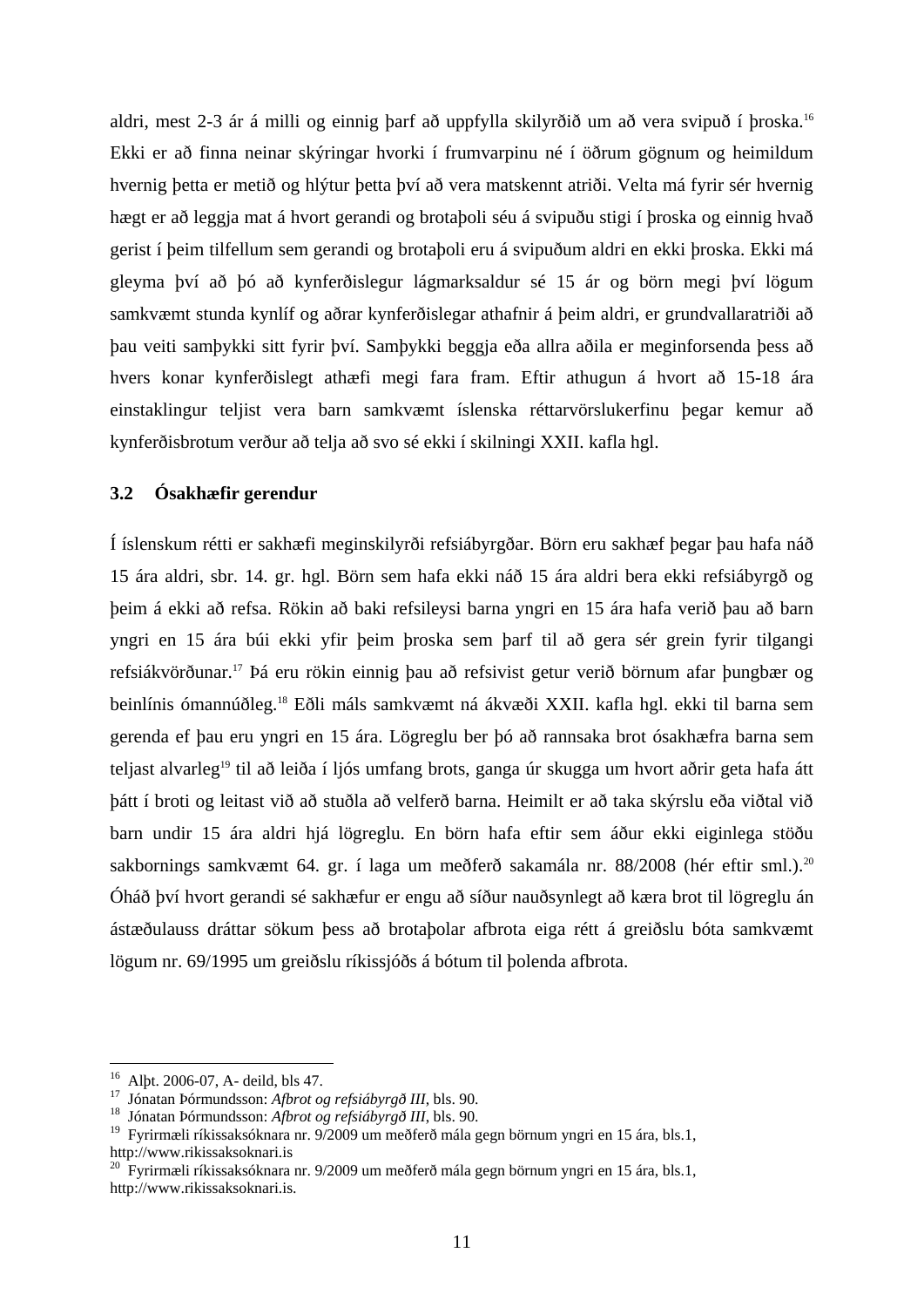Telja verður bagalegt að úrræði innan réttarvörslukerfisins séu takmörkuð í málum ósakhæfra barna sem og geranda á aldrinum 15-18 ára. Það fellur hins vegar í hlut barnaverndarnefndar að sjá til þess að veita ungum gerendum aðstoð, stuðning og meðferð þrátt fyrir að úrræði sem barnaverndarlöggjöfin býður upp á sé ekki sérstaklega hugsuð með afbrot barns í huga. Í handbók Barnaverndarstofu er fjallað um sérstök sjónarmið sem hafa skal í huga við meðferð mála hjá ósakhæfum börnum. Sjónarmiðin eru meðal annars þau að alltaf skuli veita gerandanum aðstoð, stuðning og meðferð.<sup>21</sup> Þá segir í handbókinni að mikilvægt sé að upplýsa barnið um alvarleika brotsins og hugsanlegum afleiðingum þess bæði fyrir brotaþola og barnið sjálft.<sup>22</sup> Hér má sjá dóm sem varðaði ósakhæfan geranda og sýnir hann nauðsyn þess að viðunandi úrræði séu til staðar.

*Hérd. Vestfj. 20. febrúar (S-310/2006).* 14 ára gerandi.

Í þessu máli var X sýknaður af refsikröfu vegna sakhæfisskorts en metinn hæfur til að greiða skaðabætur. Hann var ákærður fyrir kynferðisbrot með því að hafa sett getnaðarlim sinn í munn 4-5 ára gamallar stúlku. Skýrði stúlkan frá atvikinu á þann veg að ákærði og hún hafi verið inni í hlöðu og hafi ákærði sagt stúlkunni að loka augum en opna munninn. Þegar stúlkan gerði það stakk ákærði lim sínum í munn hennar. Í kjölfarið hafi ákærði bannað stúlkunni að segja frá þessu því annars yrði hann settur í fangelsi. Samkvæmt skýrslu sem tekin var af ákærða sagðist ákærða hafa liðið afar illa eftir atburðinn og hafi fundið fyrir töluverðum breytingum til hins verra. Hann hafi leiðst út í fíkniefni en náð sér á strik eftir einhvern tíma. Þá sagðist ákærði iðrast sáran að hafa gert stúlkunni þetta. Brot hans var talið varða 1. mgr. 202. gr. hgl. en talið ósannað að ákærði hafi verið orðinn 15 ára þegar atvikið átti sér stað og var hann því sýknaður ef refsikröfu.

#### <span id="page-16-0"></span>**3.3 Sakhæfir gerendur á aldrinum 15-18 ára**

Það sem komið hefur fram í erlendum rannsóknum er að 50% gerenda byrja brotaferil sinn undir 18 ára aldri  $^{23}$  og eru því að stórum hluta sjálfir börn.<sup>24</sup> Auk þess virðast unglingar oft beita beita grófara kynferðisofbeldi en fullorðnir gerendur. Þeir geta til að nefna ekki myndað það traust og tengsl við brotaþola eins og fullorðnum gerendum er fært, þá skortir þroska til þess. Því beita ungir gerendur oftar líkamlegu ofbeldi og grófum hótunum.<sup>25</sup>

það er mjög brýnt að málefni ungra geranda komist í hendur fagaðila því það þarf að setja þeim skýr mörk um hvað samfélagið samþykkir og hvað ekki. Með því að veita þeim viðeigandi meðferð er hugsanlega hægt að stöðva afbrotaferil þeirra og koma í veg fyrir að þeir beiti aftur kynferðislegu ofbeldi. <sup>26</sup>

 $^{21}$  Handbók Barnaverndarstofu, bls. 48, http://www.bvs.is.

<sup>&</sup>lt;sup>22</sup> Handbók Barnaverndarstofu, bls. 49, http://www.bvs.is.

<sup>&</sup>lt;sup>23</sup> Hrefna Friðriksdóttir, "Kynferðislegt ofbeldi í ljósi réttinda barnsins", bls. 14.

<sup>&</sup>lt;sup>24</sup> Hrefna Friðriksdóttir, "Kynferðislegt ofbeldi í ljósi réttinda barnsins", bls. 14

<sup>25</sup> Ólöf Ásta Farestveit og Þorbjörg Sveinsdóttir: *Verndum þau*, bls. 27.

<sup>26</sup> Ólöf Ásta Farestveit og Þorbjörg Sveinsdóttir: *Verndum þau*, bls. 27.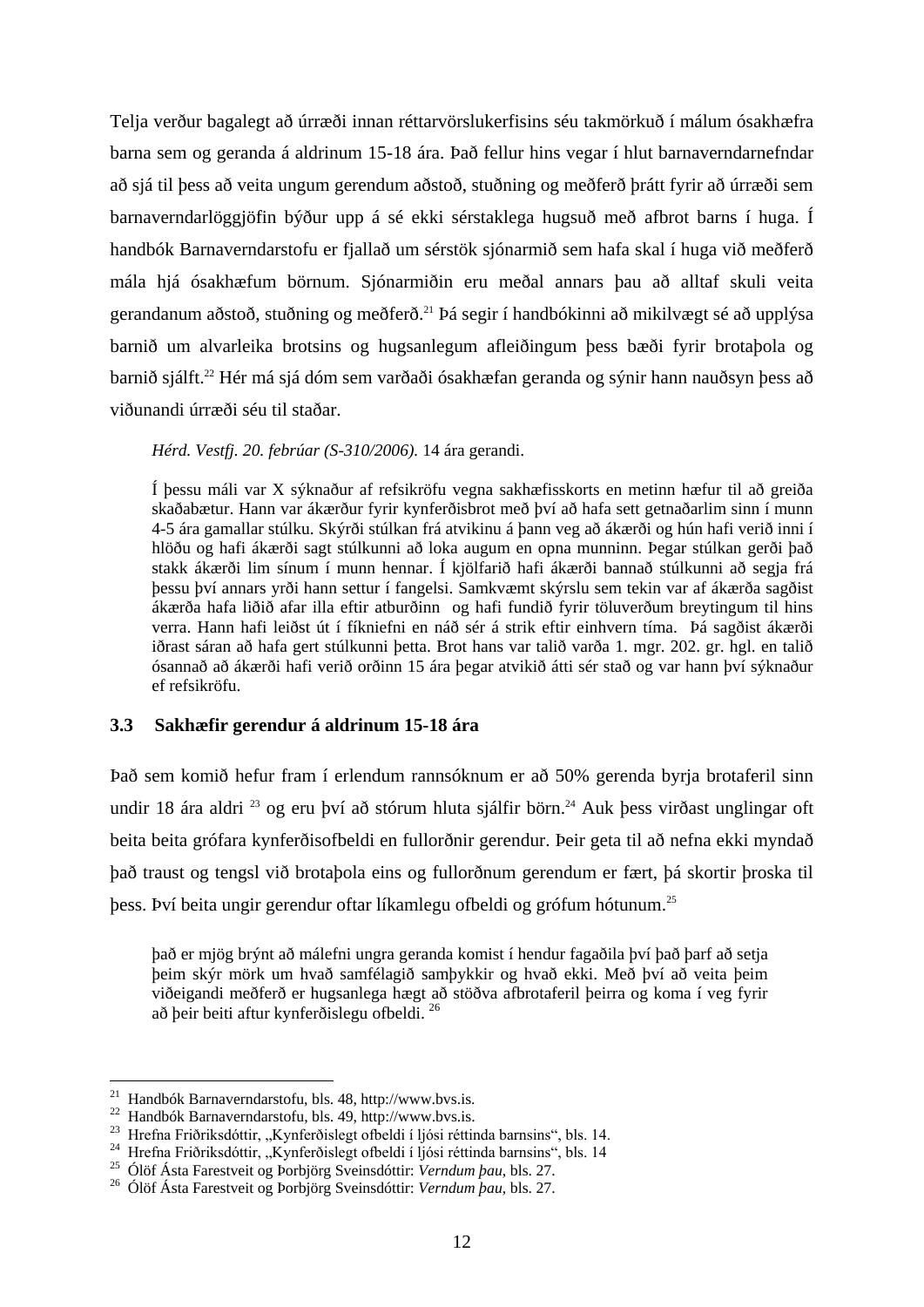Einnig er oft um að ræða hópkynmök, hópnauðganir og hópverknað þegar gerendur eru ungir. Að minnsta kosti sýnir dómaframkvæmd að í langflestum tilvikum þar sem ákært er fyrir hópverknað eru gerendur ungt fólk og oftast undir 18 ára aldri.<sup>27</sup> Í greinargerð með frumvarpi til laga um breytingu á XXII. kafla hgl. (kynferðisbrot), sem varð að lögum nr. 61/2007 kemur fram að önnur sjónarmið ættu við um unga gerendur en eldri gerendur. Þegar um unga gerendur er að ræða er talið æskilegt að réttarvörslukerfið, ef því er beitt á annað borð, og barnaverndarkerfið vinni saman. Í frumvarpinu var bent á þá brotalöm að ekki væri til nein sérhæfð meðferð fyrir unga gerendur hér á landi og var því talið að gera yrði ráðstafanir með því að taka upp slíka meðferð.<sup>28</sup> Frumvarpið var lagt fram á Alþingi á löggjafarþingi 2005 en í dag hefur einungis verið ráðin bót á þessu að takmörkuðu leyti eins og koma mun fram í kafla 4.

Ef mál geranda á aldrinum 15-18 ára ratar til dómstóla getur reynst erfitt að rökstyðja hvað telst vera hæfileg refsing. Dómaframkvæmd sýnir að dómarar líta til aldurs geranda og hefur hann mikil áhrif á refsiákvörðun. Sjónarmið um geranda undir 18 ára aldri er að finna í 2. tl. 1. mgr. 74. gr. hgl. Í ákvæðinu kemur fram að ef brot er drýgt einstaklingi sem er ekki fullra 18 ára að aldri, má færa refsingu hans niður úr lágmarki og ekki má dæma unga gerendur í lengra en 8 ára fangelsi. Þá segir í 4. tl. 1. mgr. 70. gr. hgl. að þegar refsing er ákvörðuð skuli litið til aldurs þess sem fremur brotið og er ungur aldur talinn vera til málsbóta. Jafnframt er áréttað í 57. gr. hgl. að ef sakborningur er undir 18 ára aldri getur það leitt þess að ákvörðun refsingar eða fullnustu verði frestað skilorðsbundið.

*Hrd. 2001, bls. 1304. (409/2000).* 15 ára drengur áreitti 8 ára frænku sína.

B var sakfelldur fyrir kynferðisbrot gegn frænku sinni með því að hafa áreitt stúlkuna margoft kynferðislega og fyrir að hafa nokkrum sinnum haft önnur kynferðismök en samræði við hana. Meðal annars endaþarmsmök og sett fingur inn í leggöng hennar. Auk þess var B gefið að sök að hafa margoft farið höndum um kynfæri telpunnar, fróað sér í návist hennar og sýnt henni klámmyndablöð. Voru þetta talin vera gróf ofbeldisbrot þar sem B neytti yfirburða aldurs gagnvart ungu barni. Einnig var litið til alvarlegra afleiðinga brota ákærða fyrir brotaþola. Að lokum var ekki hjá því komist að líta til ungs aldurs ákærða og var hann dæmdur í 12 mánaða fangelsi en refsingu frestað skilorðsbundið.

*Hrd. 2004, bls. 55 (372/2003).* 15 ára drengur þröngvaði 15 ára stúlku til samræðis með aðstoð tveggja ósakhæfra pilta. Ólögmæt nauðung.

X, 15 ára, var ákærður fyrir kynferðisbrot, í félagi við tvo ósakhæfa pilta, með því að hafa þröngvað Y, 15 ára stúlku, með ofbeldi til holdlegs samræðis og sumpart notfært sér að Y gat

<u>.</u>

<sup>&</sup>lt;sup>27</sup> Sjá dóma, Hérd. Rvk. 15. maí 2007 (S-296/2007), Hérd. Rvk. 7. janúar 2009 (S-265/2008), Hérd. Vestfj. 20. febrúar 2007 (310/2006), Hérd. Rvk. 5. júní 2007 (S-262/2007).

<sup>28</sup> Alþt. 2006-07, A- deild, bls. 29.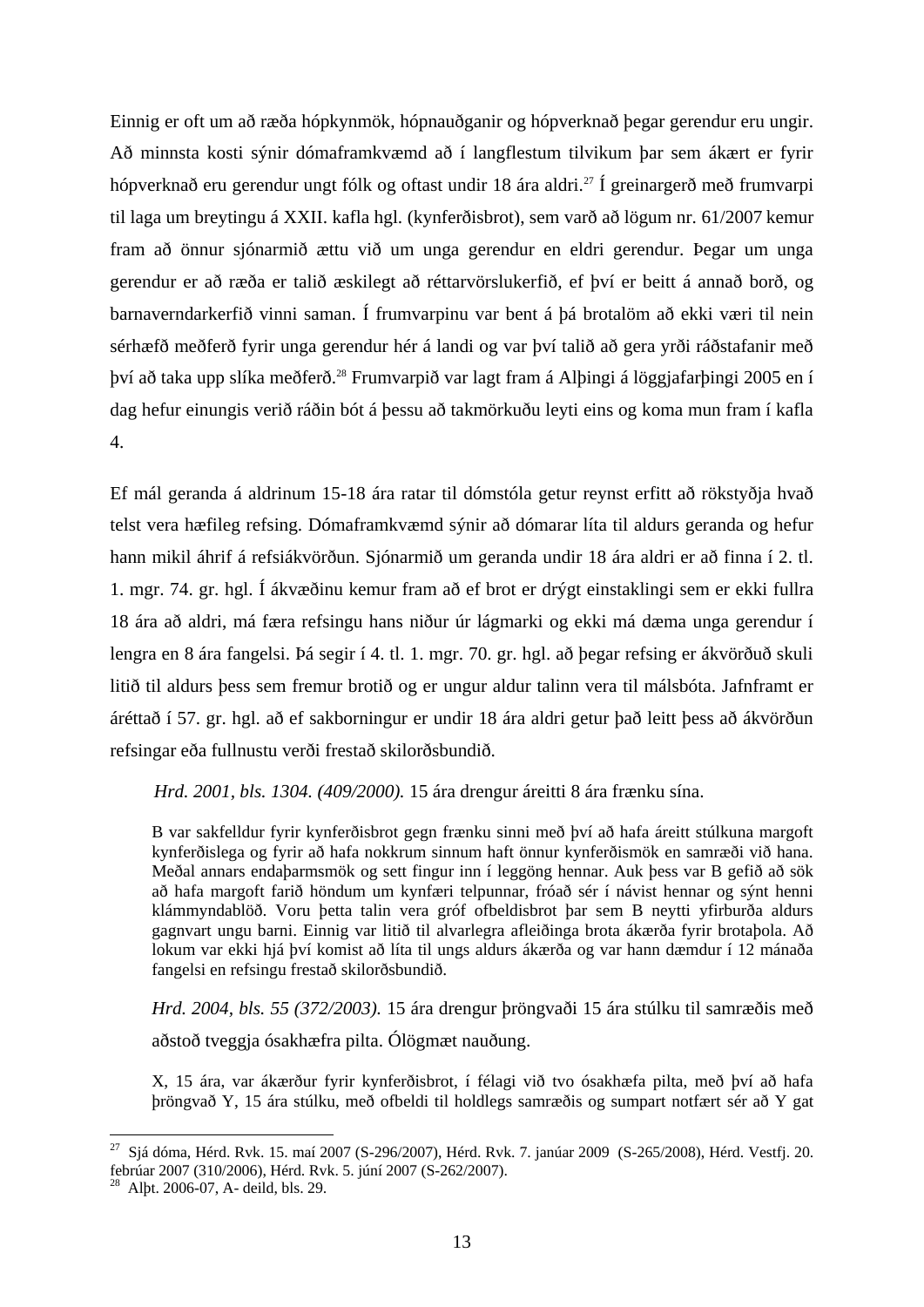ekki spornað við samræðinu sökum ölvunar og svefndrunga. Stúlkan greindi frá því að drengirnir hafi óskað eftir því að hún kæmi í hópkynmök en hún hafi ekki viljað það. Sagði stúlkan að drengirnir hafi allir verið uppáþrengjandi og beðið hana um að fara úr fötunum en hún hafi ekki viljað það. Stúlkan var töluvert ölvuð og þreytt þegar drengirnir klæddu hana úr og byrjuðu að káfa á henni. Stúlkan lýsti því að einn drengjanna hafi haft samfarir við hana á meðan annar horfði á. Einnig sagði hún fyrrverandi kærasta sinn, sem var á meðal drengjanna, einnig hafa haft samfarir við sig sem hún hafi ekki viljað. Sagðist hún hafa látið sem hún væri sofandi á meðan á þessu stóð í von um að drengirnir hættu. Ekki taldist sannað að ákærði hefði gerst sekur um nauðgun en sannað þótti að ákærði hafi komið fram vilja sínum með ólögmætri nauðung sbr. þágildandi 195. gr. hgl.

*Hérd. Norðeyst. 18. júní 2007 (S-89/2007).* 15 ára gerandi, 1. mgr. 202. gr.

X, 15 ára, var ákærður fyrir að hafa tvisvar sinnum sett getnaðarlim sinn í munn systursonar síns A sem var þriggja ára og látið drenginn nudda á sér getnaðarliminn. Einnig ákærður fyrir að hafa látið systurson sinn B á öðru aldursári snerta á sér getnaðarliminn. Jafnframt var hann ákærður fyrir að hafa sett getnaðarlim sinn í munn þriggja ára systursonar síns C og látið drenginn nudda á sér getnaðarliminn. Ekki tókst að sanna að X hafi verið orðinn sakhæfur þegar hann framdi brotin gegn A og B, óháð því hverjar málalyktir hefðu orðið. Hann var hins vegar sakfelldur fyrir kynferðisbrot gegn C. Litið var til þess að brotið beindist gegn afar ungum dreng en einnig var litið til þess að X væri sjálfur ungur, 15 ára. Þá var sérstaklega litið til þess að X hafði leitað sér sálfræðihjálpar og taldi dómurinn að hann myndi *örugglega* gera það áfram. Vísað var til vottorðs og framburðar Þórarins Viðars Hjaltasonar sálfræðings og sagði hann ákærða sjá mikið eftir brotum sínum og sýna áhuga á að vinna í sínum málum, til batnaðar. Í framburði Þórarins segir að "meðferð á svo ungum einstaklingum sem vilja taka á málum sínum skila almennt nokkuð góðum árangri. Taldi hann æskilegast að ákærði fengi meðhöndlun í því umhverfi sem hann væri í. Kvað hann geta verið gott fyrir ákærða að fá tilsjónaraðila á [...], sérstaklega í því skyni að virkja hann félagslega." Ákvörðun refsingar var frestað skilorðsbundið í 5 ár og með vísan til framburðar Þórarins Viðars þótti rétt að ákærði sæti sérstakri umsjón samkvæmt 1. tl. 3. mgr. 57. gr. hgl. í eitt ár frá uppkvaðningu dómsins.

*Hérd. Suðl. 7. janúar 2009 (S-265/2008).* 15 ára gerendur (drengir) og 12 ára brotaþoli (drengur).

Í þessu máli var um að ræða marga gerendur sem allir voru orðnir 15 ára. Fólust brot þeirra í því að taka niður buxur um brotaþola sem var 12 ára gamall og halda honum niðri í anddyri íþróttahúss. Á meðan á því stóð otaði einn ákærðu getnaðarlimi sínum að andliti brotaþola og sló hann ítrekað með getnaðarlimi sínum í andlit og hendur brotaþola. Ákært var fyrir brot gegn barni, sbr. 2. mgr. 202. gr. Ákærðu voru sakfelldir en ákvörðun refsingar frestað skilorðsbundið.

# <span id="page-18-0"></span>**4 Upphaf máls í barnaverndarkerfinu**

Ef tilkynning berst til barnaverndarnefndar um að grunur hafi vaknað um að barn hafi verið beitt kynferðislegu ofbeldi þarf ávallt að meta hvort þörf er á lögreglurannsókn.<sup>29</sup> Í 20. gr. reglugerðar nr. 56/2004 um málsmeðferð fyrir barnaverndarnefnd segir að barnaverndarnefnd skuli að jafnaði óska eftir lögreglurannsókn ef grunur er um að alvarlegt kynferðisbrot hafi verið framið gegn barni. Málið er kært til lögreglu og allt forræði rannsóknar er þá hjá lögreglu. Barnaverndarnefnd óskar alla jafna eftir lögreglurannsókn ef brot er framið af

<sup>&</sup>lt;sup>29</sup> Handbók Barnaverndarstofu, bls. 83, http://www.bvs.is.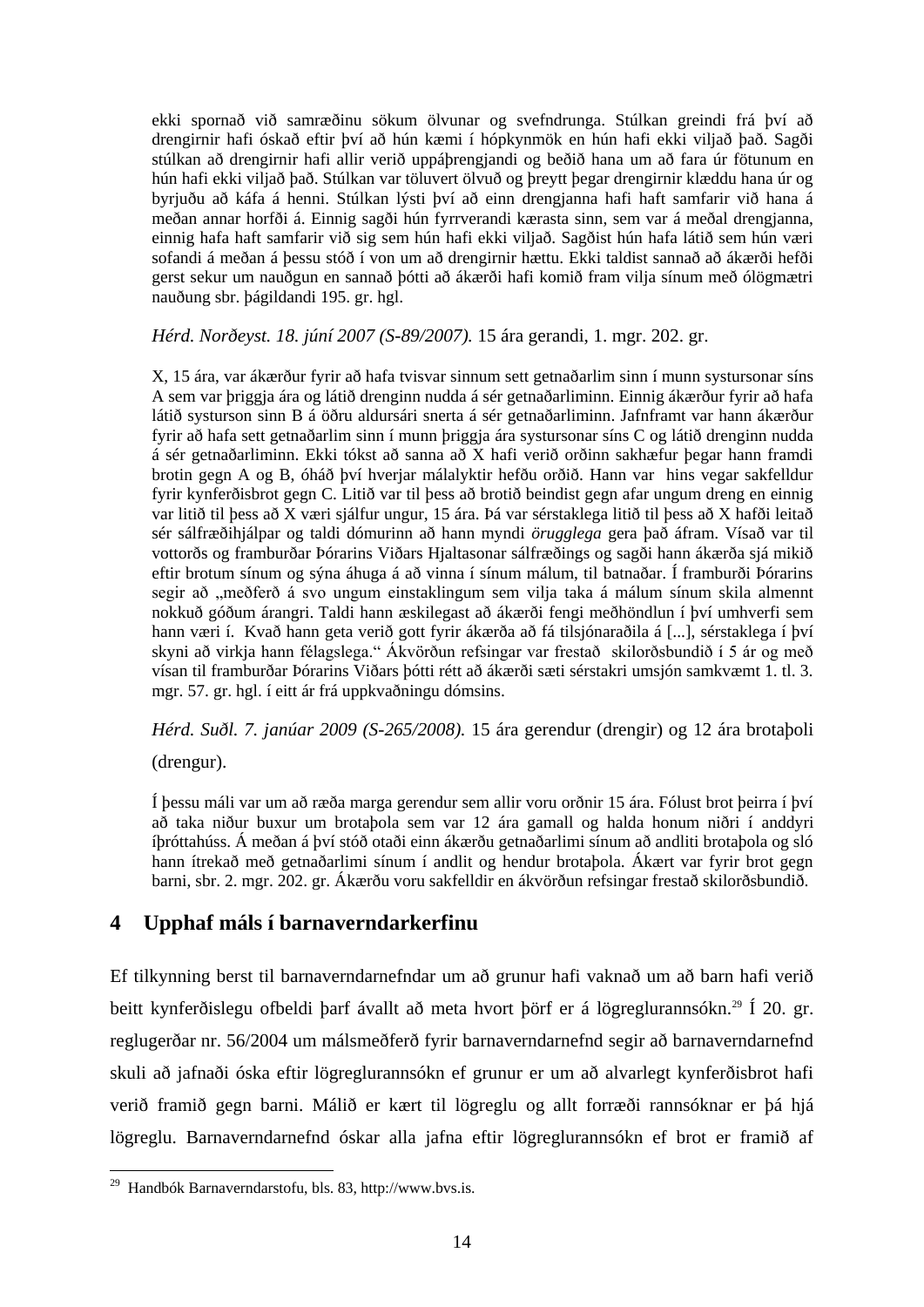sakhæfum einstaklingi, það er þó ekki gert í þeim tilfellum sem brotaþoli hafnar því.<sup>30</sup> Ef um nauðgun er að ræða er óskað eftir lögreglurannsókn í öllum tilvikum, hvort sem brotaþoli vill það eða ekki.<sup>31</sup> Ef lögreglurannsókn þarf að fara fram samhliða vinnslu máls hjá barnaverndarnefnd er samspil barnaverndarkerfisins og réttarvörslukerfisins mikilvægt þegar tekið er tillit til þarfa barnanna og hvað þeim sé fyrir bestu.<sup>32</sup> Samspil beggja kerfanna er til þess fallið að barnaverndarnefnd geti fylgst náið með rannsókn máls. Ef brot eru hins vegar talið vera minniháttar og ákveðið er að lögreglurannsókn fari ekki fram reynir mikið á barnaverndarnefnd. Í þeim tilfellum er henni skylt að vanda til verka hvað varðar könnun og almenna úrvinnslu málsins, ákveða til hvaða viðunandi úrræða verður gripið og hver ásættanleg niðurstaða máls sé.

Barnaverndarnefnd flokkar kynferðisbrotamál sem tilkynnt eru eftir aldri barnanna, þroska og hvers eðlis brotið er hverju sinni.<sup>33</sup> Til staðar er svokallaður SOF-skilgreiningarlisti sem mögulegt er að hafa til hliðsjónar þegar alvarleikastig kynferðisbrots eða máls er metið sem svo er tilkynnt til barnaverndarnefndar.<sup>34</sup> Þessi listi virðist hins vegar ekki vera mikið notaður af starfsmönnum barnaverndarnefndar.<sup>35</sup> Þegar meta á aldur og þroska barna styðjast barnaverndarnefndir og Barnahús, að sögn starfsmanna barnaverndarnefndar, við alþjóðlega staðla. Þessir alþjóðlegu staðlar fela í sér að 5 ár þurfi að vera á milli aldurs geranda og brotaþola eða að verulegur þroskamunur sé þeirra á milli.<sup>36</sup> Samkvæmt þessu þarf ekki að uppfylla bæði skilyrðin. Þetta er því ólíkt því sem segir í greinargerð sem fylgdi frumvarpi til breytinga á XXII. kafla hgl. en þar kemur fram að aldursbilið þurfi að vera 2-3 ár á milli geranda og brotaþola og það þurfi einnig að uppfylla skilyrðið að vera á sama þroskastigi.<sup>37</sup> Það er því bersýnilega ekki samræmi þarna á milli, það er að segja, annars vegar hvernig

<sup>&</sup>lt;sup>30</sup> Viðtal við Sigríði Maríu Jónsdóttur og Elísabetu Jónu Jóhannsdóttur hjá barnaverndarnefnd Reykjavíkur. Tekið 12. apríl 2013.

<sup>&</sup>lt;sup>31</sup> Viðtal við Sigríði Maríu Jónsdóttur og Elísabetu Jónu Jóhannsdóttur hjá barnaverndarnefnd Reykjavíkur. Tekið 12. apríl 2013.

 $32$  Stefán Eiríksson, "Rannsókn kynferðisbrota gegn börnum", bls. 113.

<sup>&</sup>lt;sup>33</sup> Viðtal við Sigríði Maríu Jónsdóttur og Elísabetu Jónu Jóhannsdóttur hjá barnaverndarnefnd Reykjavíkur. Tekið 12. apríl 2013

<sup>34</sup> Að minnsta kosti er bent á þann skilgreiningarlista þegar spurt var hvernig barnaverndarstarfsmenn skilgreina alvarleikastig kynferðisbrota sbr. tölvupóstur Heiðu Bjargar Pálmadóttur hjá Barnaverndarstofu . Hægt er að finna SOF- skilgreiningarlistann í viðauka 1, http://www.bvs.is. Þó að SOF- skilgreiningarlistinn sé fyrir hendi er að sögn starfsmanna barnaverndarnefndar ekki ávallt stuðst við stigaskiptinguna þegar afdrif máls er ákveðið, því hvert og eitt mál er sérstaks eðlis og er litið til margra þátta.

<sup>35</sup> Viðtal við Sigríði Maríu Jónsdóttur og Elísabetu Jónu Jóhannsdóttur hjá barnaverndarnefnd Reykjavíkur. Tekið 12. apríl 2013

<sup>&</sup>lt;sup>36</sup> Viðtal við Sigríði Maríu Jónsdóttur og Elísabetu Jónu Jóhannsdóttur hjá barnaverndarnefnd Reykjavíkur. Tekið 12. apríl 2013.

<sup>37</sup> Alþt. 2006-07, A- deild, bls. 47.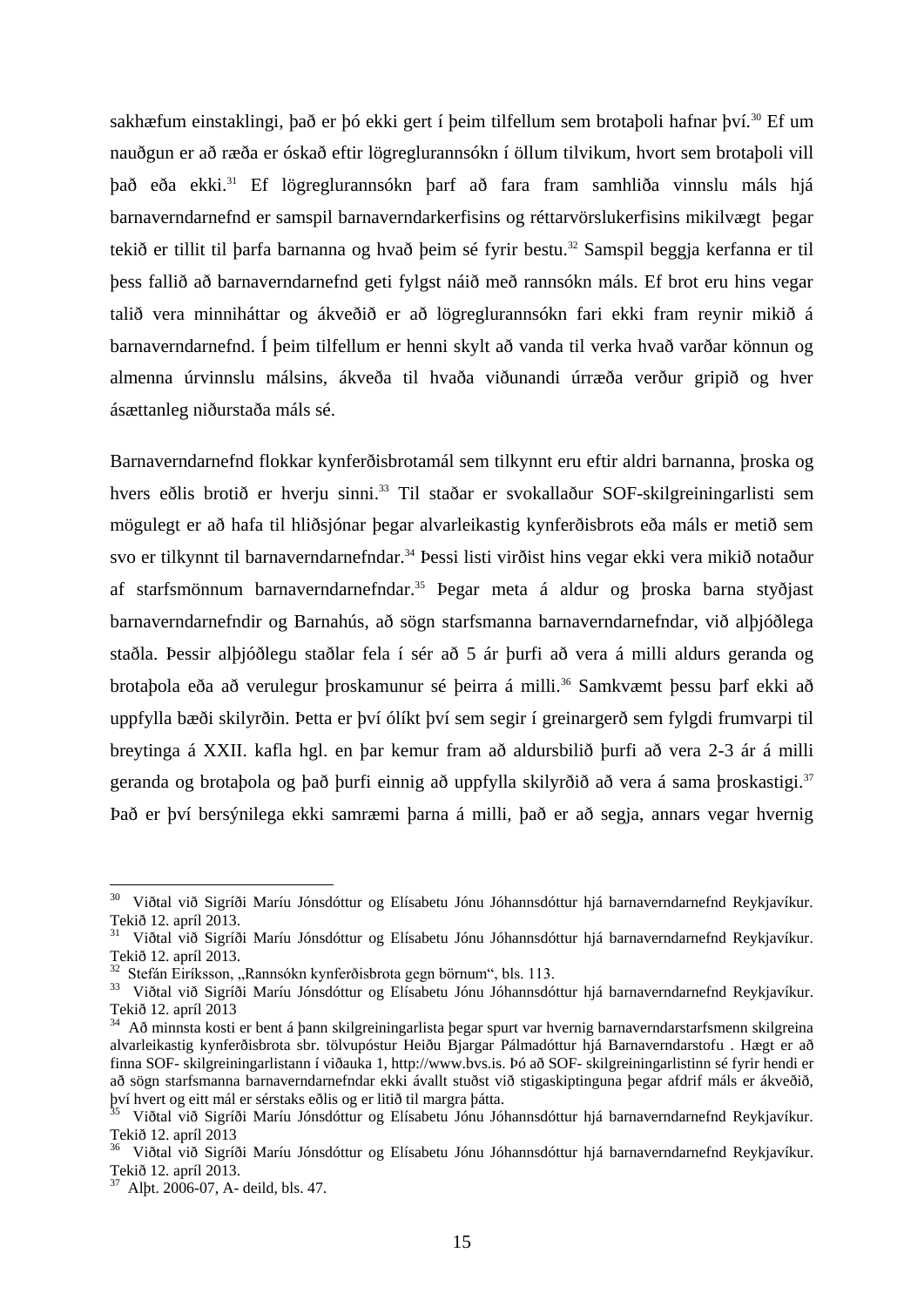barnaverndarnefndir og Barnahúss skilgreina aldursbil og þroskastig og hins vegar hvernig þetta er skilgreint í XXII. kafla hgl.

Það er á valdi barnaverndarnefnda að sjá til þess að kynferðisbrotamál sem tilkynnt eru til nefndarinnar séu rétt skilgreind og flokkuð og að úrvinnsla þeirra sé eins og best verður á kosið. Það er hlutverk barnaverndarnefndar að sjá til þess að viðunandi úrræði séu til staðar bæði fyrir brotaþola og gerendur á aldrinum 15-18 ára og einnig þegar um er að ræða gerendur sem hafa ekki náð sakhæfisaldri, þó að kynferðisbrotamálin sem slík, sem um ræðir hverju sinni, séu ekki talin vera þess eðlis að þörf sé á að láta málin fara í gegnum réttarvörslukerfið. Rétt er að hafa í huga við lestur þessa kafla að mismunandi reglur gilda um barnaverndarmál og fer það eftir á hvaða stigi barnaverndarmál er. Það er að segja, áður en könnun hefst og eftir að ákvörðun um könnun hefur verið tekin. Barnaverndarnefnd er heimilt að loka barnaverndarmáli á hvaða stigi sem er, til dæmis sökum þess að könnun leiðir í ljós að ekki sé þörf á frekari afskiptum barnaverndaryfirvalda.

Svo virðist, eftir athugun á lögum og reglum sem gilda um meðferð kynferðisbrotamála hjá barnaverndarnefnd og viðtali við barnaverndarstarfsmenn, að það geti skipt öllu máli á hvaða aldri gerandi og brotaþoli eru, hver þroski þeirra er og síðast en ekki síst hvers eðlis brotið er. Ef gerandi og brotaþoli eru á svipuðum aldri, 14-18 ára, geta málin verið vandasöm. Ef um gróft ofbeldi er að ræða og könnunarviðtalið leiðir það í ljós er málið sent til rannsóknar hjá lögreglu. Hins vegar getur verið um að ræða mál sem eru talin vera minniháttar og ekki nægilega alvarleg en bera þess þó merki að eitthvað hafi átt sér stað sem skilgreint er sem óviðeigandi og að vera á mörkunum. Ekki er að sögn starfsmanna barnaverndarnefndar hægt að gefa einhlítt svar við því hvernig ferlið er í öllum barnaverndarmálum sem varða kynferðisbrot því hvert og eitt mál er sérstakt og þau eru ekki öll unnin með sama hætti. Að sögn starfsmanna barnaverndarnefndar er afar sjaldgæft að mál séu minniháttar þegar um er að ræða 15-18 ára aldurshópinn.<sup>38</sup> Að áliti starfsmanna telja þeir að í minniháttar málum væri í raun eðlilegra að 15-18 ára börn leystu málið sín á milli því börnin væru komin með þroska til þess.<sup>39</sup> Hvernig það á að fara fram eða hvers eðlis brotið þarf að vera ef 15-18 ára börn eiga að leysa málið sín á milli, er ekki vitað. Mun nú vera fjallað um ferli málanna í barnaverndarkerfinu.

<u>.</u>

<sup>&</sup>lt;sup>38</sup> Þrátt fyrir það má alveg gera ráð fyrir því að einhver mál séu hugsanlega tilkynnt til barnaverndarnefndar þar sem í hlut eiga 14-17 ára börn án þess að þau séu talin vera nægilega alvarleg.

<sup>39</sup> Viðtal við Sigríði Maríu Jónsdóttur og Elísabetu Jónu Jóhannsdóttur hjá barnaverndarnefnd Reykjavíkur. Tekið 12. apríl 2013.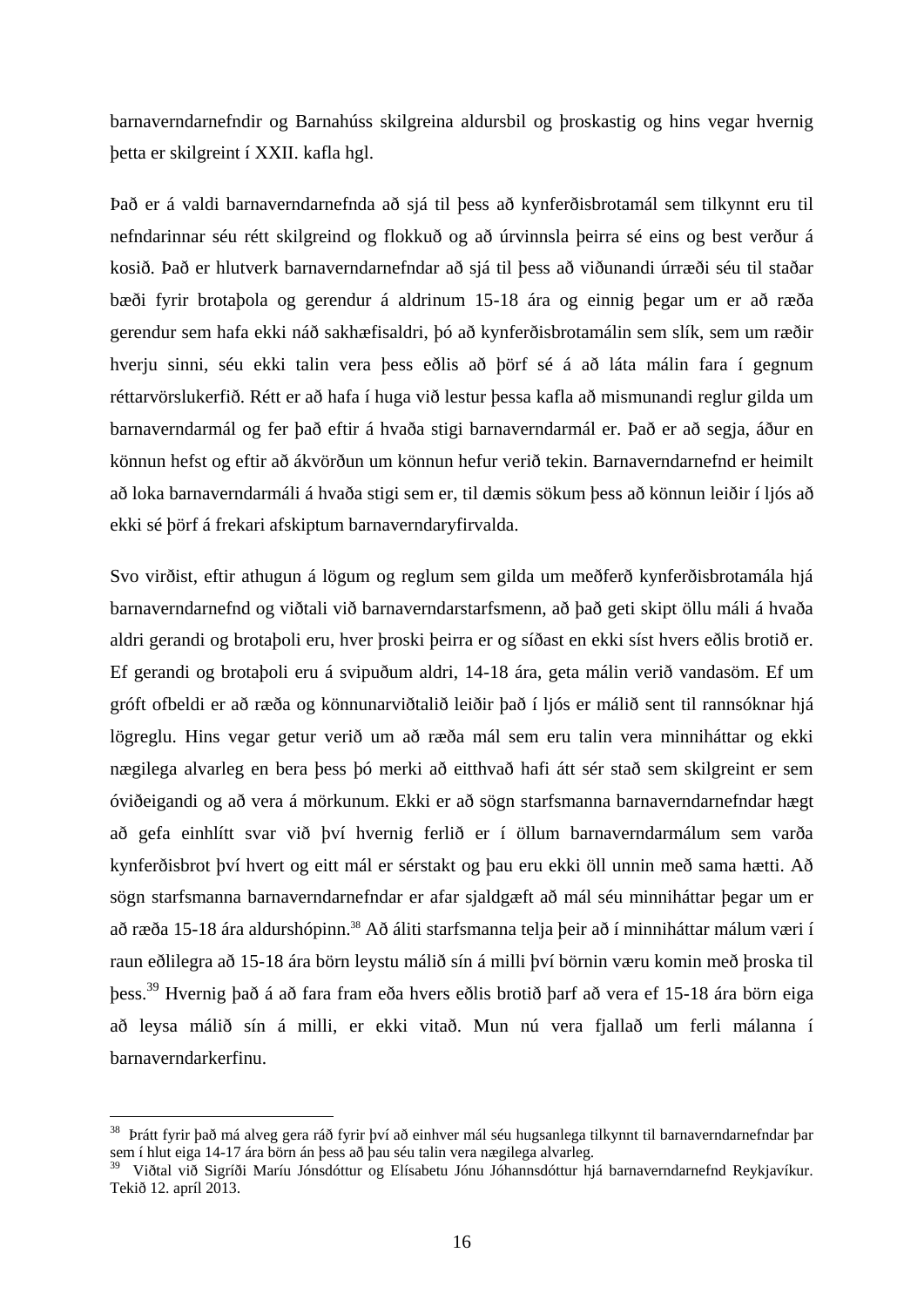#### <span id="page-21-0"></span>**4.1 Tilkynningarskylda til barnaverndarnefndar**

Ákvæði um tilkynningarskyldu eru í 16. 17. og 18. gr. bvl. og einnig í III. kafla reglugerðar nr. 56/2004 um málsmeðferð hjá barnaverndarnefnd. Afar mikilvægt er að tilkynna öll mál þar sem minnsti grunur er um að barn hafi orðið fyrir kynferðislegu ofbeldi. Það er talið betra að tilkynna frekar en ekki og leyfa barnaverndarnefnd að skera úr um hvort þörf sé á frekari aðgerðum. Mikilvægt er að hafa í huga að það er hlutverk barnaverndarnefndar að kanna tilefni tilkynninga og er því öðrum aðilum líkt og almenningi eða þeir sem starfa með börnum óheimilt að hefja könnun, slíkt á ávallt að vera í höndum fagaðila.<sup>40</sup> Nauðsynlegt er að leyfa barninu eða börnunum að njóta vafans því barnaverndarmál eru afskaplega vandmeðfarin.

Tilkynningarskylda hvílir á talsverðum fjölda einstaklinga þegar börn og velferð þeirra er í húfi sbr. ákvæði IV. kafla bvl. Í b-lið 16. gr. bvl. kemur fram að öllum er skylt að tilkynna til barnaverndarnefndar ef þeir hafa ástæðu til að ætla að barn verði fyrir eða hafi orðið fyrir ofbeldi eða annarri vanvirðandi háttsemi og ef heilsu barns og þroska er stefnt í alvarlega hættu. Þá segir í 17. gr. bvl. að tilkynningarskylda hvíli á þeim sem hafa afskipti af börnum. Hér er til dæmis um að ræða leikskólastarfsmenn, dagmæður, starfsmenn grunnskóla, sálfræðinga og fleiri aðila. Samkvæmt þessu hvílir í raun tilkynningarskylda á öllum þeim sem vita eða telja sig vita að barn hafi orðið fyrir kynferðislegu ofbeldi. Enn fremur segir í 18. gr. bvl. að þegar grunur leikur á að barn hafi framið brot eða framið hafi verið brot gegn barni sem varðað geti þyngri refsingu en tveggja ára fangelsi samkvæmt hgl. eða bvl., og málið hefur verið tilkynnt til lögreglu, skal lögregla tilkynna barnaverndarnefnd um málið í þeim tilgangi að hún geti fylgst með rannsókn þess. Þá skal barnaverndarnefnd tilkynna foreldri barns um slíkt mál ef hagsmunir barnsins mæla ekki gegn því. Ef foreldri er ekki tilkynnt um málið strax er ástæðan að baki þeirri ákvörðun almennt sú að tryggja þurfi öryggi barns þá sérstaklega ef gerandi er í nánasta umhverfi barnsins.

Varðandi tilkynningarskyldu til foreldra þá er spurning hvort tilkynna þurfi bæði foreldrum geranda og brotaþola í þeim tilfellum sem gerandi er ungur eða undir 18 ára aldri. Samkvæmt heimildum frá barnaverndarnefnd er foreldrum geranda tilkynnt ef vitað er hver gerandi er og ef könnunarviðtalið leiðir í ljós að eitthvað hafi átt sér stað sem barnaverndarnefnd telur að

<sup>&</sup>lt;sup>40</sup> Ólöf Ásta Farestveit og Þorbjörg Sveinsdóttir: Verndum þau, bls. 117.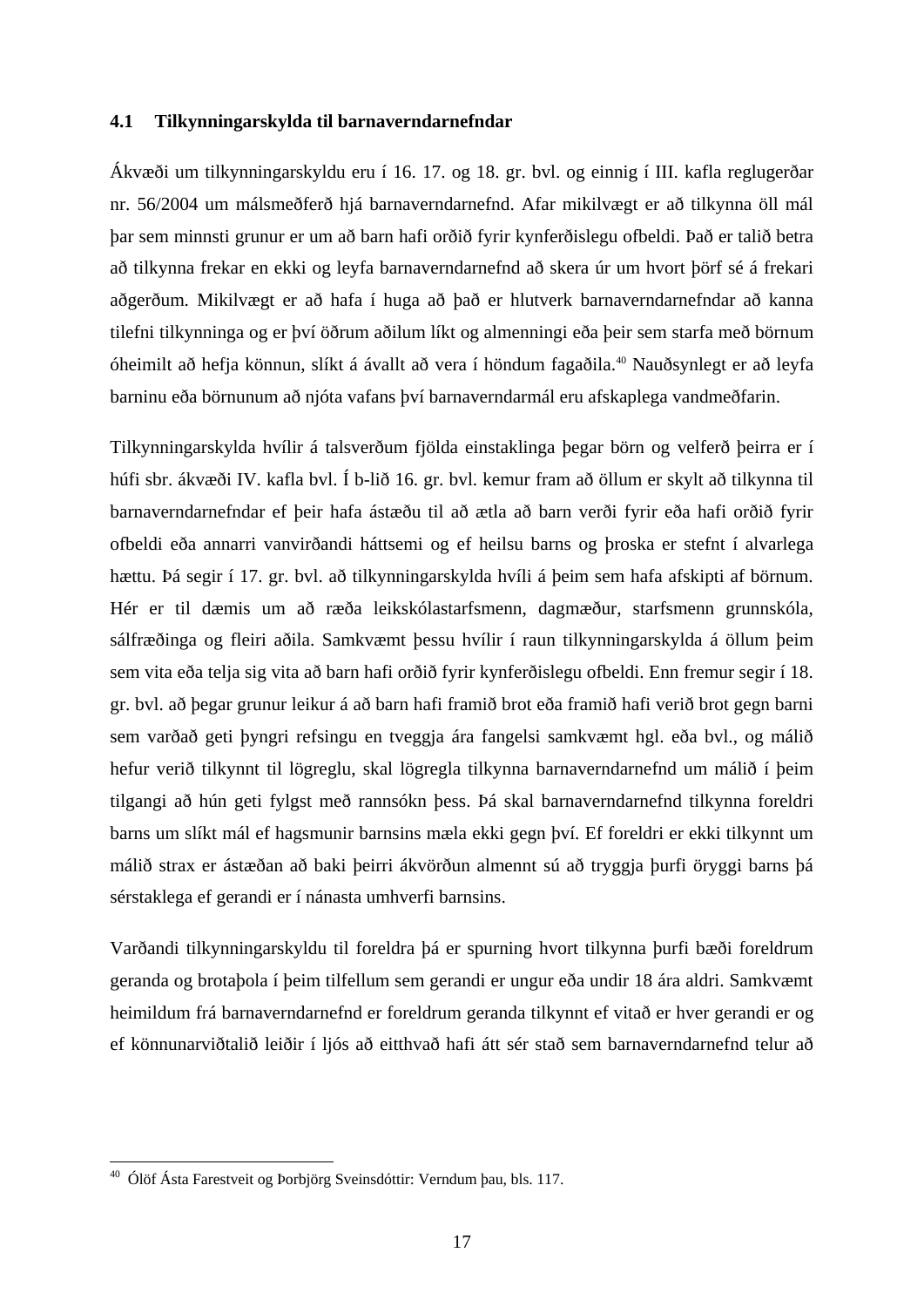bregðast þurfi við. Foreldrum er þó ekki tilkynnt í þeim tilfellum sem málið telst vera minniháttar.<sup>41</sup>

#### <span id="page-22-0"></span>**4.2 Könnun barnaverndarmáls**

Mál telst vera barnaverndarmál þegar barnaverndarnefnd hefur tekið formlega ákvörðun um að hefja könnun. Um könnun barnaverndarmáls og málsmeðferð fyrir barnaverndarnefnd gilda ákvæði stjórnsýslulaga nr. 13/1994 (hér eftir ssl.) nema tekið sé fram annað, sbr. 38. gr. bvl. Ákvörðunin um að hefja könnun máls getur verið íþyngjandi og truflað að sumu leyti einkalíf viðkomandi fjölskyldu og því þarf barnaverndarnefnd að sjá til þess að hún hafi heimildir í lögum hvað varðar öll afskipti og íhlutun.<sup>42</sup>

Í 21. gr. bvl. er lögð sú skylda á barnaverndarnefnd að hún skuli án tafar taka afstöðu til þess hvort ástæða sé til að hefja könnun á máli,<sup>43</sup> eða eigi síðar en innan sjö daga, ef henni hefur borist tilkynning eða upplýsingar með öðrum hætti, um að líkamlegri eða andlegri heilsu barns eða þroska geti verið hætta búin vegna vanrækslu, vanhæfni eða framferði foreldra, áreitni eða ofbeldis af hendi annarra eða eigin hegðunar þess.<sup>44</sup> Barnaverndarnefndir hafa því lítið svigrúm hvað tímafrest varðar. Á byrjunarstigi máls, það er áður en ákvörðun er tekin um að hefja formlega könnun máls, hefur barnaverndarnefnd takmarkaðar heimildir til að afla frekari gagna eða upplýsinga til að styðja mál sitt um að hefja könnun. Barnaverndarnefnd er þó heimilt að ræða frekar við tilkynnanda í þeim tilgangi að grundvöllur ákvörðunar verði sem réttastur. Er þetta leyfilegt í ljósi þess að tilkynningum getur verið ábótavant. Það getur

<sup>&</sup>lt;u>.</u> <sup>41</sup> Viðtal við Sigríði Maríu Jónsdóttur og Elísabetu Jónu Jóhannsdóttur hjá barnaverndarnefnd Reykjavíkur. Tekið 12. apríl 2013.

<sup>42</sup> Handbók Barnaverndarstofu, bls. 36, http://www.bvs.is.

<sup>43</sup> Í 14. gr. reglugerðar nr. 56/2004 um málsmeðferð fyrir barnaverndarnefnd er jafnframt áréttað að ákvörðun um að hefja könnun skal ekki tekin nema rökstuddur grunur sé um að tilefni sé til, sbr. 1. og 5. mgr. 21. gr. bvl. Erfiðlega getur reynst að meta hvenær um er að ræða nægilega rökstuddan grun. Í frumvarpi sem varð að bvl. segir um 21. gr. bvl. að rökstuddan grun sé erfitt að skilgreina, þ.e. hvenær grunur telst á rökum reistur. Frumvarpið skilgreinir því í raun og veru ekki rökstuddan grun eða hvenær nákvæmlega hefja megi rannsóknaraðgerðir en lætur þeim eftir sem koma að þessum málum að meta í hverju og einu tilviki hvort skilyrðinu um rökstuddan grun sé fullnægt.

<sup>&</sup>lt;sup>44</sup> Í 21. gr. segir: "begar barnaverndarnefnd fær tilkynningu eða berast upplýsingar með öðrum hætti um að líkamlegri eða andlegri heilsu barns eða þroska geti verið hætta búin vegna vanrækslu, vanhæfni eða framferðis foreldra, áreitni eða ofbeldis af hendi annarra eða eigin hegðunar þess, skal hún taka afstöðu til þess án tafar, og eigi síðar en innan sjö daga frá því henni barst tilkynning eða upplýsingar, hvort ástæða sé til að hefja könnun á málinu. Barnaverndarnefnd getur með sömu skilyrðum hafið könnun máls vegna upplýsinga sem hún hefur fengið með öðrum hætti."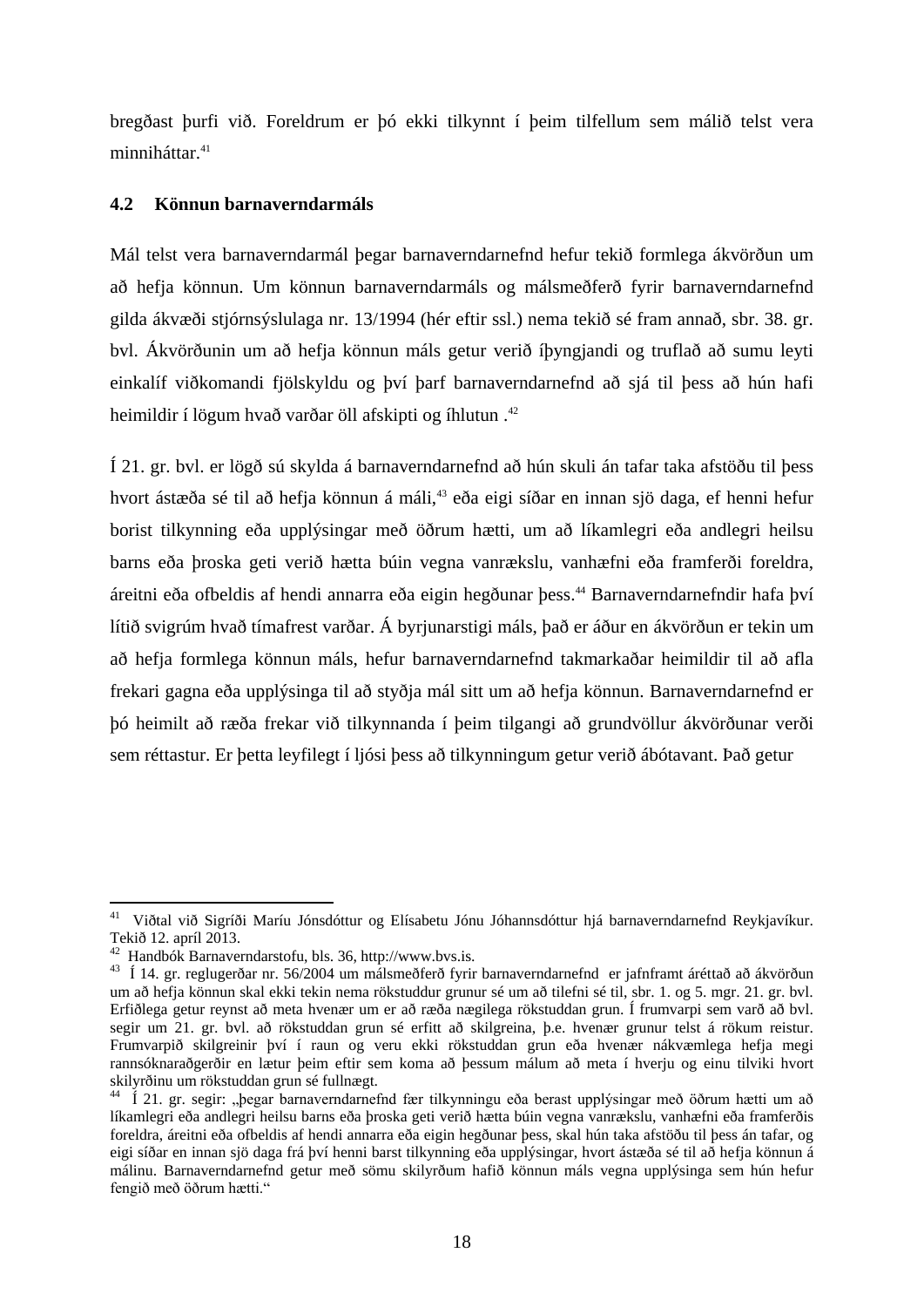skipt öllu máli hvernig þær eru settar fram, hversu ítarleg málsatvikalýsing er og svo framvegis.<sup>45</sup> Í greinargerð sem fylgdi frumvarpi til bvl. segir um þetta atriði að:

Ákvörðun um að hefja könnun verður fyrst og fremst að taka á grundvelli innihalds tilkynningarinnar. Atriði sem skipta máli í því sambandi er m.a. hversu alvarlegar ávirðingar koma fram í tilkynningu, hversu nákvæm er hún, af hverju tilkynningin stafar, hver tilkynnir, í hvaða aðstöðu er tilkynnandi til að bekkja aðstæður o.s.frv.<sup>46</sup>

Í 3. mgr. 21. gr. kemur nánar fram að ákvörðun barnaverndarnefndar um að hefja könnun máls eða ekki, er hvorki kæranleg til kærunefndar barnaverndarmála né annars stjórnvalds.<sup>47</sup>

Ef hins vegar barnaverndarnefnd tekur ákvörðun um að hefja könnun hefst formleg meðferð máls og reglur um málsmeðferð samkvæmt bvl. og ssl. eiga við.<sup>48</sup> Könnunarviðtal fer oftast nær fram í Barnahúsi og einnig þarf starfsmaður að meta hvort barn þurfi á bráðaskoðun læknis að halda.<sup>49</sup> Ef áverkar eru á barni eða rökstuddur grunur er um að barn hafi nýlega orðið fyrir alvarlegu kynferðisofbeldi þarf að fara fram á læknisskoðun.<sup>50</sup> Ef barnaverndarnefnd tekur að endingu ákvörðun um að hefja könnun eru foreldrar oftast boðaðir í viðtal, nema í þeim tilvikum sem það er talið stríða gegn rannsóknarhagsmunum sbr. 2. málsl. 4. mgr. 21. bvl., til að nefna í þeim tilfellum þar sem meintur gerandi býr á heimili barnsins.<sup>51</sup> Tilgangur viðtalsins er að kynna tilkynninguna fyrir foreldrum og ræða innihald hennar. Í handbók Barnaverndarstofu kemur fram að fyrsta viðtal við foreldra er mikilvægasta viðtalið í öllum ferlinum.<sup>52</sup> Þá segir í handbókinni að betta fyrsta viðtal hafi bann tilgang að byggja upp traust og leitast eftir gagnkvæmum skilningi því það skiptir afar miklu máli fyrir barnið og hvernig almenn úrvinnsla málsins verður. Einnig er nauðsynlegt að samstarf við barnið sé sem farsælast ef það hefur aldur og þroska til að skilja það sem fram fer, því það er ekki síður mikilvægt að ávinna traust barnsins líkt og foreldranna. Barnaverndarstarfsmanni

<sup>&</sup>lt;sup>45</sup> Algengast er að rætt sé við tilkynnendur og þeir oft á tíðum kallaðir á fund með barnaverndarnefnd sökum mikilvægis réttra upplýsinga. Viðtal við Sigríði Maríu Jónsdóttur og Elísabetu Jónu Jóhannsdóttur hjá barnaverndarnefnd Reykjavíkur. Tekið 12. apríl 2013

<sup>46</sup> Alþt. 1991–92, A-deild, bls. 67-68.

 $47$  Alpt. 1991–92, A-deild, bls. 67.

<sup>48</sup> Alþt. 2001–02, A-deild, bls. 1831.

<sup>49</sup> Handbók Barnaverndar Reykjavíkur. Verklag við könnun máls vegna gruns um kynferðisofbeldi gegn barni 2007, bls. 17, http://www.bvs.is.

<sup>50</sup> Handbók Barnaverndar Reykjavíkur. Verklag við könnun máls vegna gruns um kynferðisofbeldi gegn barni 2007, bls. 17, http://www.bvs.is.

<sup>51</sup> Handbók Barnaverndarstofu, bls. 8, http://www.bvs.is. Sjá einnig Alþt. 1991–92, A-deild, bls. 656-657. "Tilkynning til foreldris kann við slíkar aðstæður að gefa því kost á að grípa til aðgerða sem spillt geta könnun máls og eftir atvikum rannsókn af hálfu lögreglu síðar, eins og nánar er fjallað um í athugasemdum við 43. gr. Með því að fresta tilkynningu er í vissum tilvikum gefinn kostur á að rannsaka mál að nokkru marki, áður en tilkynnt er um það til foreldra. Í ljósi meginreglunnar um skyldu til að tilkynna foreldrum strax um ákvörðun um könnun verður að túlka þessa undantekningu þröngt."

<sup>52</sup> Handbók Barnaverndarstofu, bls. 8, http://www.bvs.is.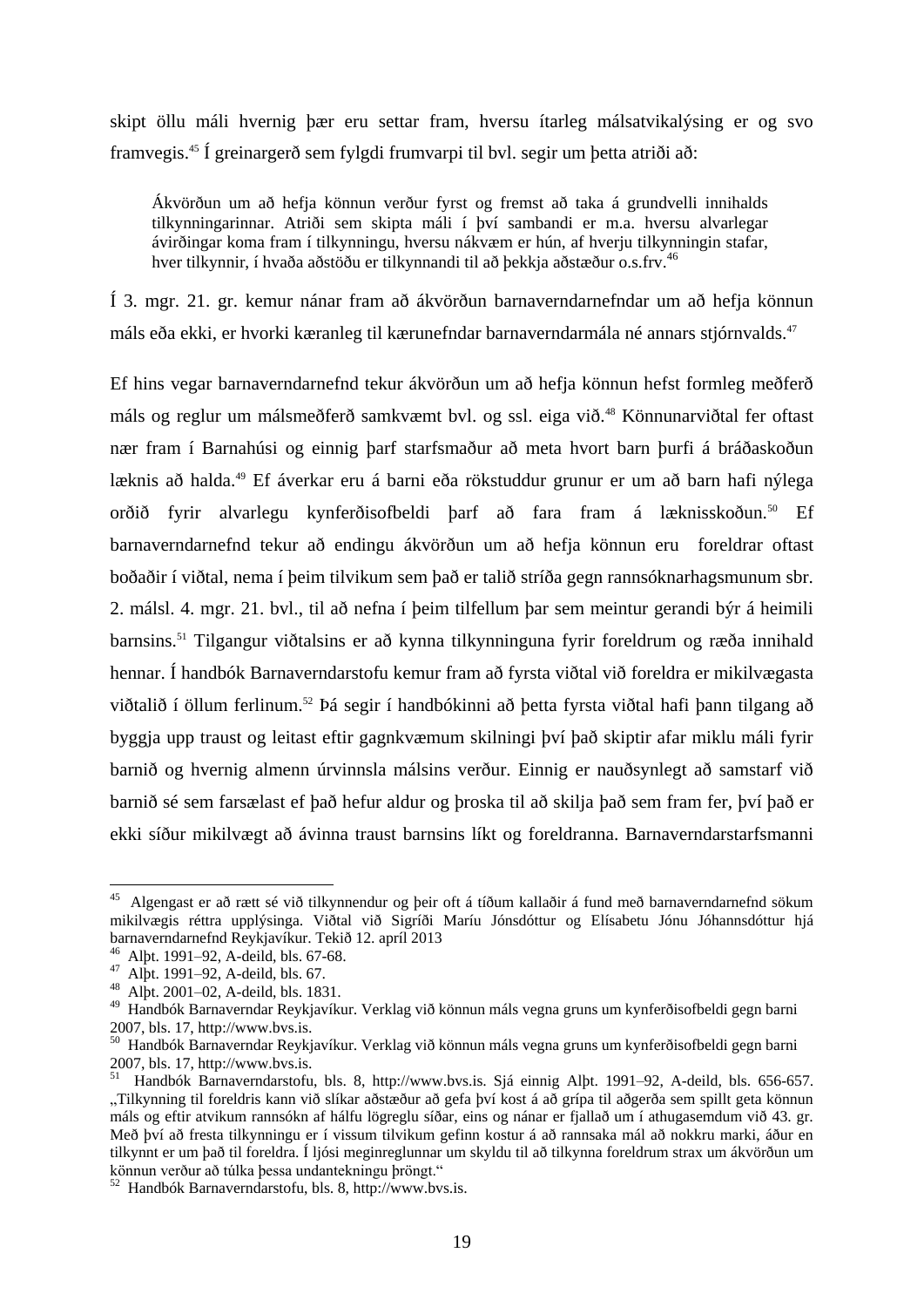ber á þessum fyrsta fundi að segja frá hlutverki barnaverndarnefndar og lagaramma þess og þá jafnframt segja frá hvernig ferli mála er almennt og hverju má búast við.

#### <span id="page-24-0"></span>**4.2.1 Könnunarviðtalið**

Könnunarviðtal í kynferðisbrotamálum er einn liður í könnun máls hjá barnaverndarnefndar. Þegar mál eru tilkynnt og grunsemdir um kynferðisofbeldi eru óljósar, eða áhyggjur eru af kynferðislegri hegðun, meintur gerandi er ósakhæfur eða um er að ræða kynferðislega leiki á meðal jafnaldra getur barnaverndarnefnd leitað eftir þjónustu Barnahúss þar sem tekið er könnunarviðtal við brotaþola. Í því viðtali er einnig starfsmaður barnaverndarnefndar viðstaddur.

Barnaverndaryfirvöld og Barnahús treysta mikið á þær upplýsingar sem fengnar eru frá barninu með könnunarviðtali. Markmið könnunarviðtalsins er að fá fram nákvæmar og greinargóðar upplýsingar frá barninu af meintu kynferðisofbeldi. Sérfræðingar eru sammála um að framkvæma þurfi könnunarviðtalið eins fljótt og kostur er. Viðtalstækni og sérhæfing þeirra sem taka viðtölin er mjög mikilvæg þar sem könnunarviðtalið ræður því oft í hvaða farveg málin fara. Rannsakandi þarf að hafa þekkingu á hvernig áhrifagirni, minni, tegundir spurninga, orðaforði, þroskastig, gildi ásökunar og færni barnsins geta haft áhrif á könnunarviðtalið.<sup>53</sup> Barnaverndarnefndir geta að loknu viðtali við barnið óskað eftir greiningu á vegum Barnahúss til að meta hugsanlegar afleiðingar kynferðisofbeldis á barnið sem fyrir því varð. Greining getur leitt til þess að þörf er á frekari stuðningi og er það hlutverk Barnahúss að sinna því. Þegar öllu er á botninn hvolft er þetta mikilvægasta atriðið í málsferlinu, sjálft könnunarviðtalið við barnið. Ef það er sterkur grunur eftir að könnunarviðtali lýkur eða jafnvel rökstuddur grunur að um sé að ræða meiriháttar brot gegn XXII. kafla hgl., er algengt að barnaverndarnefnd í samráði við foreldra eða forráðamenn barnsins óski eftir opinberri rannsókn málsins hjá lögreglu.<sup>54</sup>

#### <span id="page-24-1"></span>**4.2.2 Barnahús**

1

Eins og áður hefur komið fram þjónustar Barnahús barnaverndarnefnd við úrlausn og vinnslu barnaverndarmála. Barnahús sér um, í tilfellum 15-18 ára aldurshópsins, að framkvæma

<sup>&</sup>lt;sup>53</sup> Ragna Björg Guðbrandsdóttir, "Rannsóknarviðtal í Barnahúsi: Nokkur atriði sem gera rannsókn kynferðisbrotamála erfiða", bls. 70.

<sup>54</sup> Hér ber að nefna að ef barn segir frá alvarlegu kynferðisbroti í byrjun viðtals er viðtalið stöðvað strax. Er það væntanlega gert til að spilla ekki rannsóknarhagsmunum.Viðtal við Sigríði Maríu Jónsdóttur og Elísabetu Jónu Jóhannsdóttur hjá barnaverndarnefnd Reykjavíkur. Tekið 12. apríl 2013.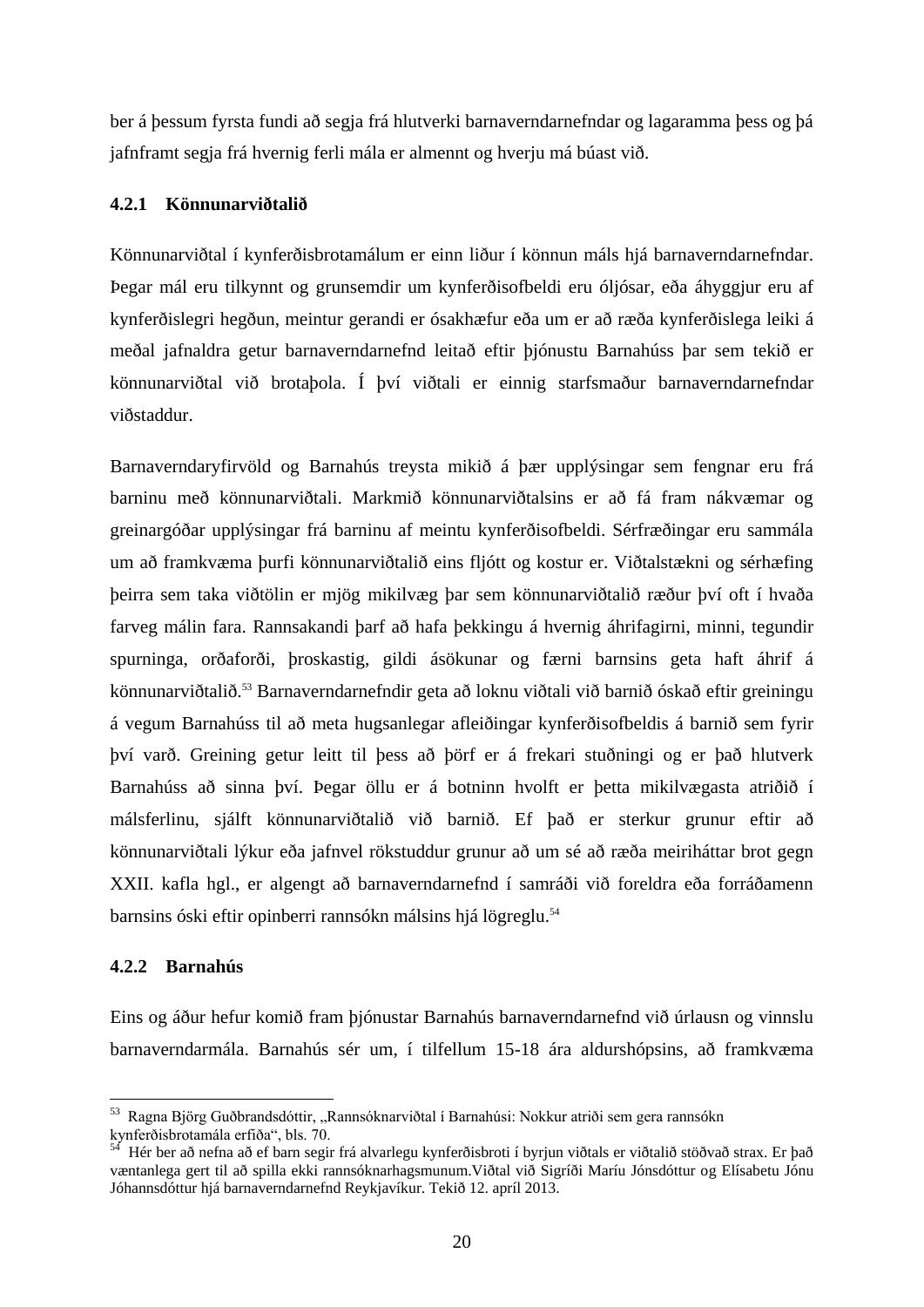könnunarviðtal, greiningu og veita meðferð.<sup>55</sup> Hlutverk Barnahúss er einnig að aðstoða og veita ráðgjöf til þeirra sem hafa afskipti af börnum í starfi sínu. Það sér einnig um að veita þeim ráðgjöf sem leita eftir upplýsingum um mál sem varða kynferðislegt ofbeldi gegn börnum.<sup>56</sup> Jafnframt bera starfsmenn Barnahúss vitni fyrir dómi sem meðferðaraðilar og einnig í sumum tilvikum vegna könnunarviðtala. Þeir rita skýrslur um afleiðingar kynferðisofbeldisins fyrir barnið sem svo eru lagðar fram af ákæruvaldi sem sönnunargögn í dómsmáli.

Ef starfsmaður barnaverndarnefndar hefur sent tilvísun í Barnahús um könnunarviðtal og um er að ræða grunsemdir um að barn hafi verið beitt og/eða sé beitt kynferðislegu ofbeldi/áreiti er talinn eðlilegur þáttur í skoðun máls að starfsmaður Barnahúss sem tekur könnunarviðtalið hafi aflað sér bakgrunnsupplýsinga um barnið og atburðinn.<sup>57</sup> Þetta eina og mikilvæga könnunarviðtal getur ráðið því hvað gerist í framhaldinu og því mikið í húfi fyrir brotaþolann. Það hvílir því ákveðin fagleg ábyrgð á starfsmönnum Barnahúss að leggja mat á hvert og eitt tilvik. Hér skal þó tekið fram að það er barnaverndarnefnd sem tekur endanlega ákvörðun um hvaða meðferð hvert og eitt barnaverndarmál fær en starfsmenn Barnahúss taka viðtalið og leggja mat á hvers eðlis brotið er og alvarleika þess. Barnaverndarnefnd leggur mikið upp úr sérfræðiáliti starfsmanna Barnahúss þegar teknar eru ákvarðanir um framhalds máls.<sup>58</sup> Samkvæmt starfsmönnum barnaverndarnefndar er þeim heimilt að taka ákvörðun um að aðhafast ekki frekar í máli eða loka máli og er þeim heimilt að byggja ákvörðun sína á einu könnunarviðtali í Barnahúsi og einni tilkynningu sem nefndinni hefur borist og telst það vera nægjanlegt.<sup>59</sup> Það virðist vera að Barnahús og barnaverndarnefnd séu ekki endilega alltaf sammála um afdrif máls. Það kemur fyrir að Barnahús biðji um rökstuðning frá barnaverndarnefnd af hverju ákveðið kynferðisbrotamál er ekki sent í lögreglurannsókn og ber þá barnaverndarnefnd að verða við þeirri beiðni um rökstuðning.<sup>60</sup> Þetta sýnir að samspil barnaverndarnefndar og Barnahúss er töluvert þegar teknar eru ákvarðanir um framhald og afdrif máls.

<sup>55</sup> Handbók barnaverndarstofu, bls. 84-86, http://www.bvs.is.

<sup>&</sup>lt;sup>56</sup> Ólof Ásta Farestsveit. "Barnahús", bls. 400.

<sup>57</sup> Ársskýrsla Barnaverndarstofu 2008-2011, bls. 98, http://www.bvs.is.

<sup>58</sup> Viðtal við Sigríði Maríu Jónsdóttur og Elísabetu Jónu Jóhannsdóttur hjá barnaverndarnefnd Reykjavíkur. Tekið 12. apríl 2013.

<sup>59</sup> Viðtal við Sigríði Maríu Jónsdóttur og Elísabetu Jónu Jóhannsdóttur hjá barnaverndarnefnd Reykjavíkur. Tekið 12. apríl 2013.

<sup>60</sup> Viðtal við Sigríði Maríu Jónsdóttur og Elísabetu Jónu Jóhannsdóttur hjá barnaverndarnefnd Reykjavíkur. Tekið 12. apríl 2013.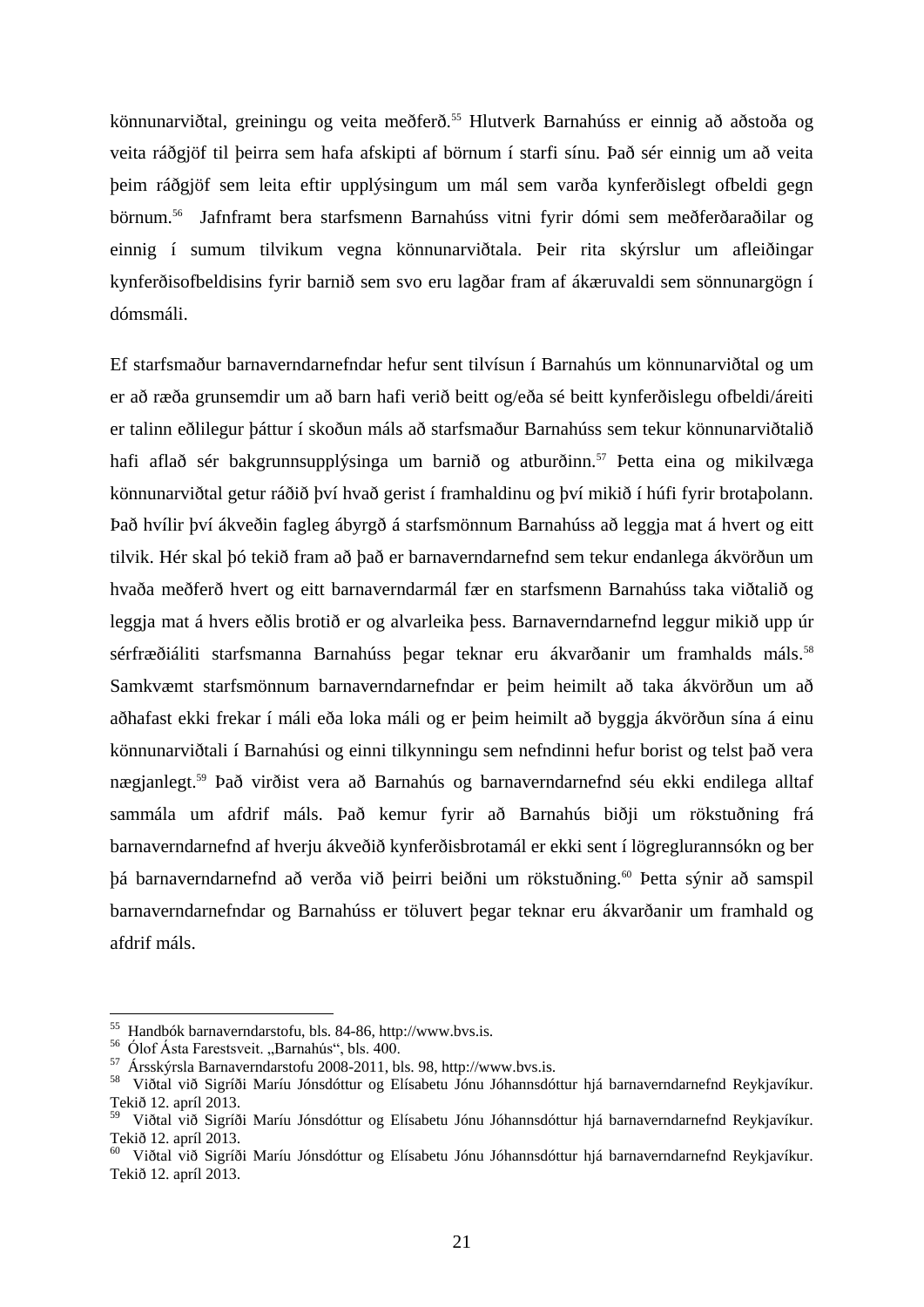#### <span id="page-26-0"></span>**4.3 Rannsóknarheimildir barnaverndarnefnda**

Fjallað er um markmið könnunar barnaverndarmáls í 22. gr. bvl. Markmið könnunar máls er að afla upplýsinga um allar aðstæður barns og meta þörf fyrir úrræði samkvæmt ákvæðum laganna sbr. 1. mgr. 22. gr. bvl. Barnaverndarnefnd ber því að sjá til þess að eigin frumkvæði að málsatvik í kynferðisbrotamálum sem tilkynnt eru séu nægilega upplýst sbr. 1. mgr. 41 gr. bvl. og 10. gr. ssl., mál skal vera nægilega upplýst áður en ákvörðun er tekin í því og barnaverndarnefndum ber að sinna rannsóknarskyldu sinni. Í 43. bvl. er meðal annars fjallað um þær heimildir sem barnaverndarnefnd hefur við könnun máls. Ef barnaverndarnefnd tekur ákvörðun um að hefja könnun hvílir upplýsingaskylda á mörgum aðilum sbr. 44. gr. bvl.

Í 3. mgr. 44. gr. bvl. kemur sérstaklega fram að lögregla skuli láta nefndinni í té upplýsingar og afrit nauðsynlegra gagna sem þessar stofnanir búa yfir um barn, foreldra þess og aðra aðila sem varðað geta málið sem slíkt. Einnig er heimilt að leita eftir upplýsingum hjá öðrum um barn og hagi þess. Best er að hafa samráð um þetta við foreldra og barn, það er að segja til hverra beri að leita til að fá upplýsingar en sé það ekki hægt, sökum til dæmis rannsóknarhagsmuna, hefur barnaverndarnefnd heimild til að leita eftir upplýsingum án þeirra samþykkis.

Afla þarf allra nauðsynlegra upplýsinga til að upplýsa mál. Atriði sem talin eru upp í handbók Barnaverndarstofu eru eftirfarandi:

- að meta hvort barn sé í hættu eða hvort ástæða sé til að þess að hafa áhyggjur af því
- safna staðreyndum varðandi þann grun sem fram hefur komið
- meta þörf á aðgerðum gagnvart barninu og mögulega öðrum

1

- taka ákvörðun um hvort óska eigi eftir læknisskoðun og/eða lögreglurannsókn
- að tala við barn og tryggja aðgang þess að fullorðnum aðila sem það getur rætt við reglulega um líðan sína og aðstæður.<sup>61</sup>

Meðalhófsreglan gildir þegar um er að ræða könnun máls hjá barnaverndarnefnd sbr. 12. gr. ssl. Könnunin má ekki vera umfangsmeiri en nauðsyn krefur sbr. 2. mgr. 41. gr. bvl. Nefndinni ber einnig að gæta jafnræðis, bæði þegar tekin er ákvörðun um hvort hefja skuli könnun sem og eftir að könnun hefst formlega sbr. 11. gr. ssl. Einnig þarf nefndin að gæta að málshraðareglunni.

<sup>61</sup> Verklag við könnun máls þegar grunur leikur á líkamlegu ofbeldi forsjáraðila /heimilismanns gagnvart barni, bls. 2, http://www.bvs.is.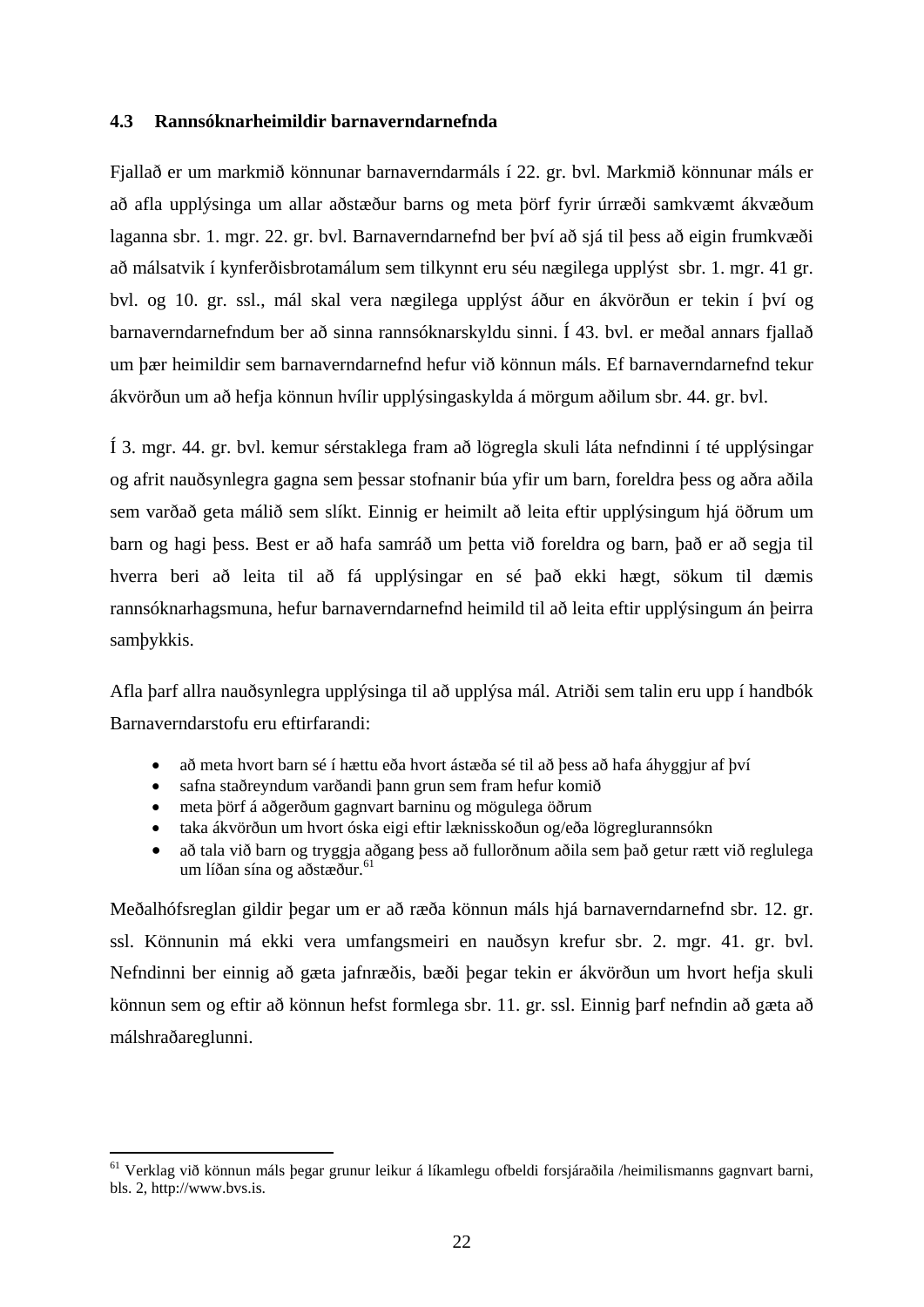#### <span id="page-27-0"></span>**4.4 Réttarstaða barna í barnaverndarmáli**

Leitast verður við að skoða hver réttarstaða barna er í barnaverndarmáli með tilliti til, aldurs og aðildar ungra geranda og brotaþola. Ef tekin er stjórnvaldsákvörðun og hún nær til ákveðins einstaklings er honum veittur réttur til verja hagsmuni sína gagnvart viðkomandi stjórnvaldi. Einstaklingi eru tryggð þessi réttindi í ssl. og einnig í 1. mgr. 45. gr. bvl. Einstaklingurinn verður þó að teljast vera aðili máls. Til að teljast aðili máls verður einstaklingur að eiga beinna, verulegra, sérstakra og lögvarinna hagsmuna að gæta í máli. Í lögum og reglugerðum eru ýmis sérákvæði um stöðu barna sem brotaþola, vitna eða sakborninga, hvort heldur er á rannsóknarstigi eða við meðferð máls. Þar er enn fremur að finna ákvæði er varða rétt foreldra til að vera viðstaddir, svo og um réttargæslumenn og verjendur. Með þessu er verið að tryggja réttarstöðu barna og þá er spurningin hverjir teljast vera aðilar máls. Í málsmeðferðarreglum frumvarpsins er gengið út frá því að barn sem náð hefur 15 ára aldri sé aðili barnaverndarmáls.<sup>62</sup> Þetta er mikilvægt nýmæli sem á að tryggja réttarstöðu barna í barnaverndarmálum. Með þessum hætti fær barn sem náð hefur ákveðnum aldri rétt til að tjá sig um mál sbr., 46. gr. bvl. auk þess öðlast það önnur réttindi. Í 14. gr. ssl. kemur fram að stjórnvald skal tilkynna aðila um að mál sé til meðferðar sem hann varðar nema ljóst sé að hann hafi fengið vitneskju um það fyrir fram. Tilgangur þessarar reglu er að tryggja að aðili máls geti neytt andmælaréttar síns ef könnun máls hefst á annað borð.

Þrátt fyrir að mál sé tilkynnt til barnaverndarnefndar þar sem í hlut eiga gerandi og brotaþoli þýðir alls ekki að þeir séu báðir taldir aðilar máls á öllum stigum. Því er oftast þannig farið að brotaþoli er kallaður í könnunarviðtal þegar tekin er ákvörðun um afdrif máls. Það virðist hins vegar lítið fjallað um hvort ósakhæfir gerendur séu kallaðir í könnunarviðtal. Réttarstaða barns sem meints geranda er takmörkuð á fyrstu stigum, þegar mál er tilkynnt til barnaverndarnefndar. Að sögn barnaverndarnefndar Reykjavíkur eru gerendur undir lögræðisaldri stundum kallaðir í könnunarviðtal en einungis í þeim tilgangi að athuga hvort hegðun þeirra sé vegna þess að þeir hafi sjálfir verið beittir kynferðislegu ofbeldi. Tilgangurinn er því ekki að gefa þeim færi á að segja frá meintu broti, upplifun og aðstæðum. Það fer því ekki fram neitt sérstakt könnunarviðtal við ungan geranda líkt og í tilfelli brotaþola.<sup>63</sup> Því má velta fyrir sér hvort rétt sé að gera þennan greinarmun, sérstaklega ef mál fer ekki í lögreglurannsókn. Leiða má líkur að því að nauðsynlegt sé að kalla til bæði ungan

<u>.</u>

 $62$  Sbr. 46. gr. bvl.

<sup>63</sup> Viðtal við Sigríði Maríu Jónsdóttur og Elísabetu Jónu Jóhannsdóttur hjá barnaverndarnefnd Reykjavíkur. Tekið 12. apríl 2013.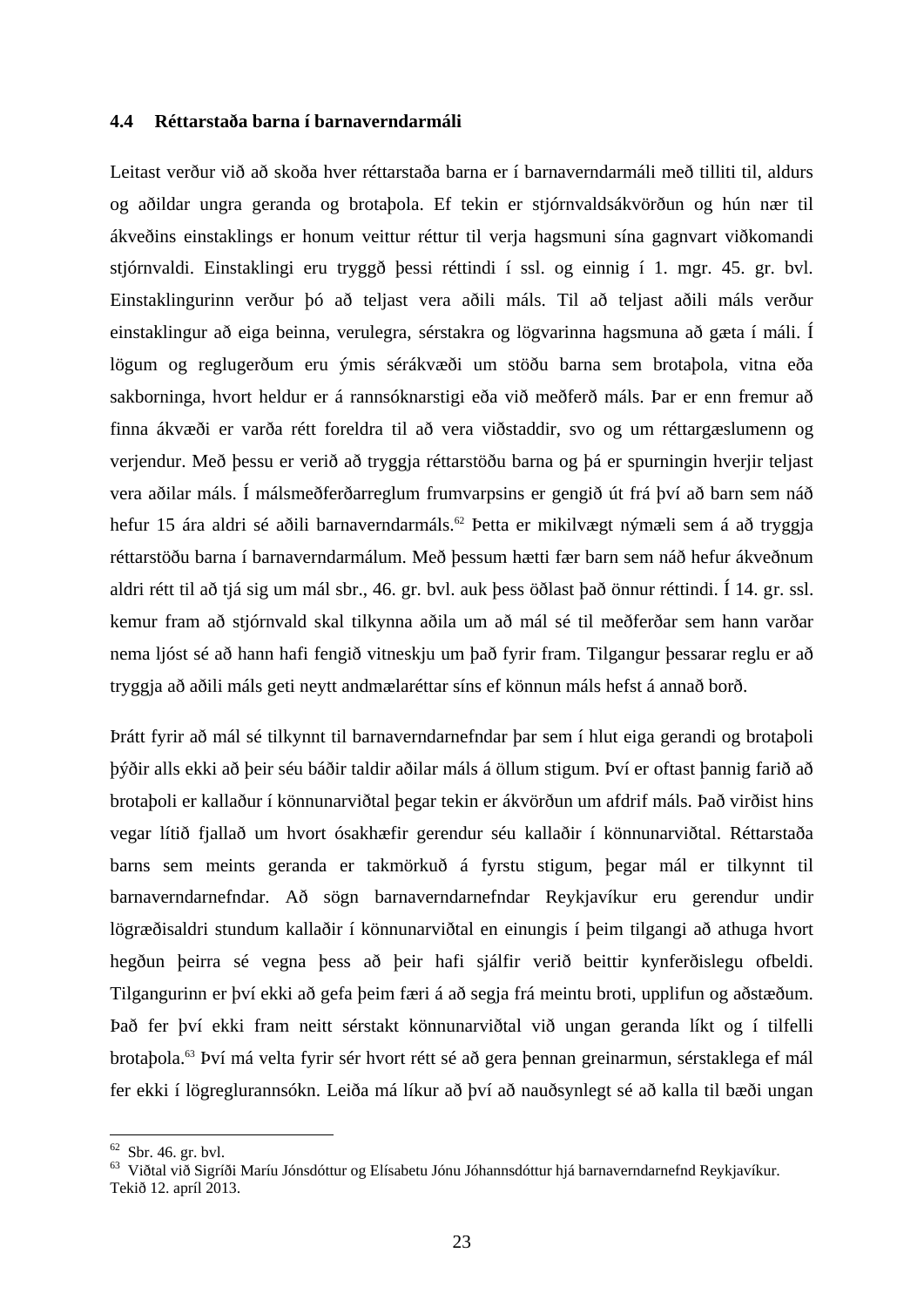brotaþola og ungan geranda, þegar brot er ekki talið vera nægilega alvarlegt, og afla sem ítarlegustu upplýsinga, sérstaklega þegar litið er til þess að um er að ræða börn en ekki fullorðna einstaklinga. Samkvæmt 2. mgr. 12. gr. barnasáttmálans, á barni að vera sérstaklega tryggður réttur til að tjá sig við hverja þá málsmeðferð fyrir stjórnvaldi sem varðar það.<sup>64</sup> Markmið málsmeðferðar í barnaverndarmálum er ávallt að málið sé unnið í samvinnu við aðila máls, það er því ekki alveg ljóst á hvaða hátt aðilar fá að tjá sig og á hvaða stigum máls þeir fá að tjá sig.

Þegar mál er ekki sent í lögreglurannsókn kemur það fyrir að stofnuð séu tvö barnaverndarmál. Annars vegar um geranda og hins vegar um brotaþola.<sup>65</sup> Þau eru því unnin í sitthvoru lagi og er tilgangurinn væntanlega sá, miðað við framangreint, að sjá til þess að bæði mál fái ákjósanlega meðferð. Þetta er þó ekki alltaf gert í öllum tilvikum, til að nefna, ekki í þeim tilvikum sem brot er hreinlega ekki talið vera nægilega alvarlegt. Ítrekað skal aftur hér að það væri ekki úr vegi að barnaverndarnefnd myndi íhuga það af alvöru að í sumum tilfellum færi fram könnunarviðtal við ungan geranda eftir að könnunarviðtal hefur farið fram við brotabola, til að tryggja að báðir aðilar fái að tala sínu máli.<sup>66</sup> Það hlýtur að burfa að tryggja réttindi beggja barna sem talin eru vera aðilar máls, óháð alvarleikastigi, sérstaklega með tilliti til þess hversu alvarleg kynferðisbrot eru almennt og hvaða afleiðingar þau geta haft í för með sér, þó það sé ekki endilega skilgreint sem alvarlegt eða að könnunarviðtal leiði það í ljós.

#### <span id="page-28-0"></span>**4.4.1 Úrræði fyrir unga gerendur kynferðisbrota**

Þeirri spurningu er enn ósvarað hvaða úrræði og meðferðarúrræði eru í boði fyrir börn sem sýna óæskilega kynferðislega hegðun. Fyrst og fremst þarf að fræða börn almennt um mörkin á milli kynlífs og ofbeldis, hvenær leikur snýst upp í ofbeldi og hvar mörkin liggja í kynferðislegu samneyti. Barnaverndarnefnd ber beinlínis skylda til að útvega barninu/geranda viðeigandi stuðning og meðferð. Á vef Barnaverndarstofu kemur fram að það úrræði er til staðar að barnaverndarnefndir mega sækja um sérhæfða sálfræðiþjónustu til Barnaverndarstofu fyrir börn allt að 18 ára aldri sem sýna óviðeigandi kynhegðun eða misnota

<sup>&</sup>lt;sup>64</sup> Hrefna Friðriksdóttir: "Samningur um réttindi barnsins", bls. 304.

<sup>65</sup> Viðtal við Sigríði Maríu Jónsdóttur og Elísabetu Jónu Jóhannsdóttur hjá barnaverndarnefnd Reykjavíkur. Tekið 12. apríl 2013.

<sup>66</sup> Rökin á bakvið það að kalla ekki ungan geranda í könnunarviðtal er hugsanlega þau að viðkomandi upplifi sig ekki sem afbrotamann ef mál er ekki talið vera nægilega alvarlegt. Það er hins vegar ástæða fyrir að flest mál eru tilkynnt og eru því tilkynningarnar sem slíkar væntanlega ekki úr lausu lofti gripnar.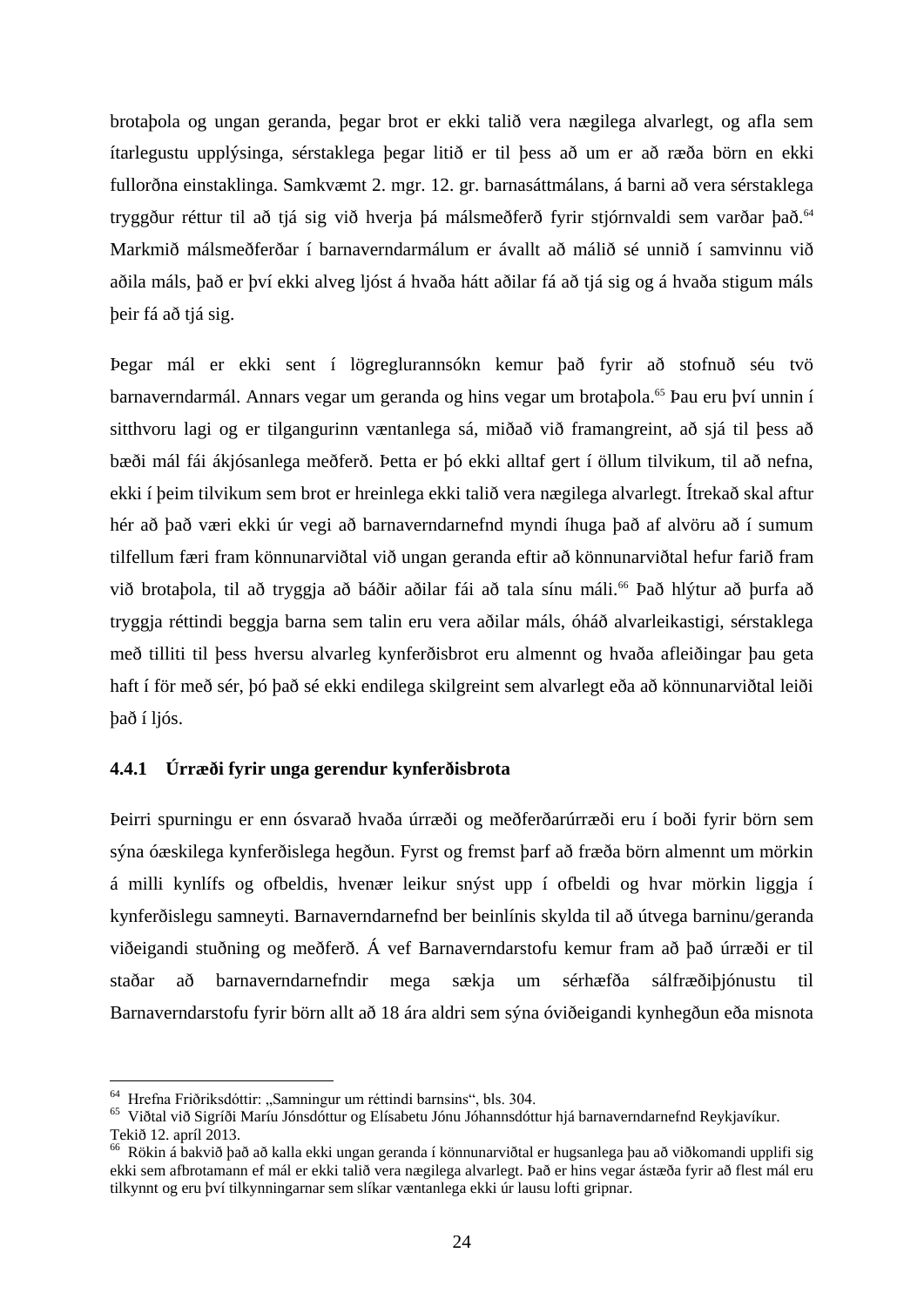aðra kynferðislega.<sup>67</sup> Þjónustan er í höndum teymis þriggja sálfræðinga sem sérhæfa sig á þessu sviði og hafa náið samstarf sín á milli. Markmið þjónustunnar er að styðja við barn sem sýnt hefur óviðeigandi eða skaðlega kynhegðun og draga úr skaðsemi hegðunarinnar fyrir barnið sjálft og þar með minnka líkur á því að hegðunin endurtaki sig.<sup>68</sup> Samkvæmt heimildum um þetta úrræði er gert ákveðið áhættumat. Í áhættumatinu er gerður greinarmunur á börnum sem eru í lítilli áhættu, miðlungsáhættu eða mikilli áhættu á að hegðunin endurtaki sig. Óháð niðurstöðu áhættumatsins er nauðsynlegt að veita geranda sérhæfða meðferð í hverju og einu tilviki. Því meiri hætta á að hegðunin endurtaki sig, því meiri tíma fær meðferðarvinnan. Tilkoma þessarar þjónustu verður að teljast afar jákvæð í ljósi þess að oft er um unga gerendur að ræða í kynferðisbrotamálum og réttarvörslukerfið gegnir mjög takmörkuðu hlutverki þegar um er að ræða unga gerendur, sérstaklega hafi þeir ekki náð sakhæfisaldri. Þessi þjónusta er að sögn starfsmanna barnaverndarnefndar talsvert notuð ef það er mat fagaðila að barnið þurfi slíka meðferð. Það er því sótt um meðferð óháð því hvernig brotið er.<sup>69</sup> Telji barnaverndarnefnd að mál sé ekki nægilega alvarlegt og lokar því á fyrstu stigum er þessi þjónusta ekki notuð, til dæmis þegar um er að ræða jafnaldra á bilinu 14-18 ára og brotið er talið vera minniháttar. Þá telur barnaverndarnefnd að börnin ættu frekar að leysa málið sín á milli en að nefndin komi að málinu. Er því ekki líklegt, samkvæmt mati barnaverndarnefndar, að ungir gerendur í minniháttar málum þurfi á meðferð að halda í þeim tilgangi að leiðrétta hegðun, ranghugmyndir um kynlíf og kynferðislegar athafnir, fræða þá um mörkin á milli kynlífs og ofbeldis og mikilvægi þess að virða mörk annarra.

#### <span id="page-29-0"></span>**4.4.2 Samantekt um réttarstöðu ungra geranda**

<u>.</u>

Ekki verður í annað ráðið eftir athugun á meðferð kynferðisbrotamála hjá barnaverndarnefndum en að nauðsynlegt sé að báðir aðilar fá að tala sínu máli. Það hlýtur að teljast vera grundvallarréttur barns að fá að tjá sig um mál sem það er talið vera aðili að, ef málið var tilkynnt til barnaverndarnefndar á annað borð. Ekki er einungis þörf á að vernda rétt brotaþola og veita þeim einstaklingi viðeigandi meðferð heldur er það ekki síður mikilvægt að fram fari könnunarviðtal við geranda á barnsaldri líkt og við brotaþola og þarf það ekki endilega að vera háð alvarleikastigi kynferðisbrotsins. Markmiðið hlýtur alltaf að vera að koma í veg fyrir ítrekunartíðni kynferðisbrota. Hér skal hafa í huga grundvallarregluna um hvað er barninu fyrir bestu þegar um er að ræða ráðstafanir sem varða börn. Tryggja þarf

<sup>67</sup> "Sálfræðiþjónusta fyrir börn vegna óæskilegrar kynhegðunar", http.//www.bvs.is.

<sup>&</sup>lt;sup>68</sup> Ólafur Örn Bragason. "Sálfræðilegt mat á meðferð ungra gerenda kynferðisbrota", bls. 522.

<sup>69</sup> Viðtal við Sigríði Maríu Jónsdóttur og Elísabetu Jónu Jóhannsdóttur hjá barnaverndarnefnd Reykjavíkur. Tekið 12. apríl 2013.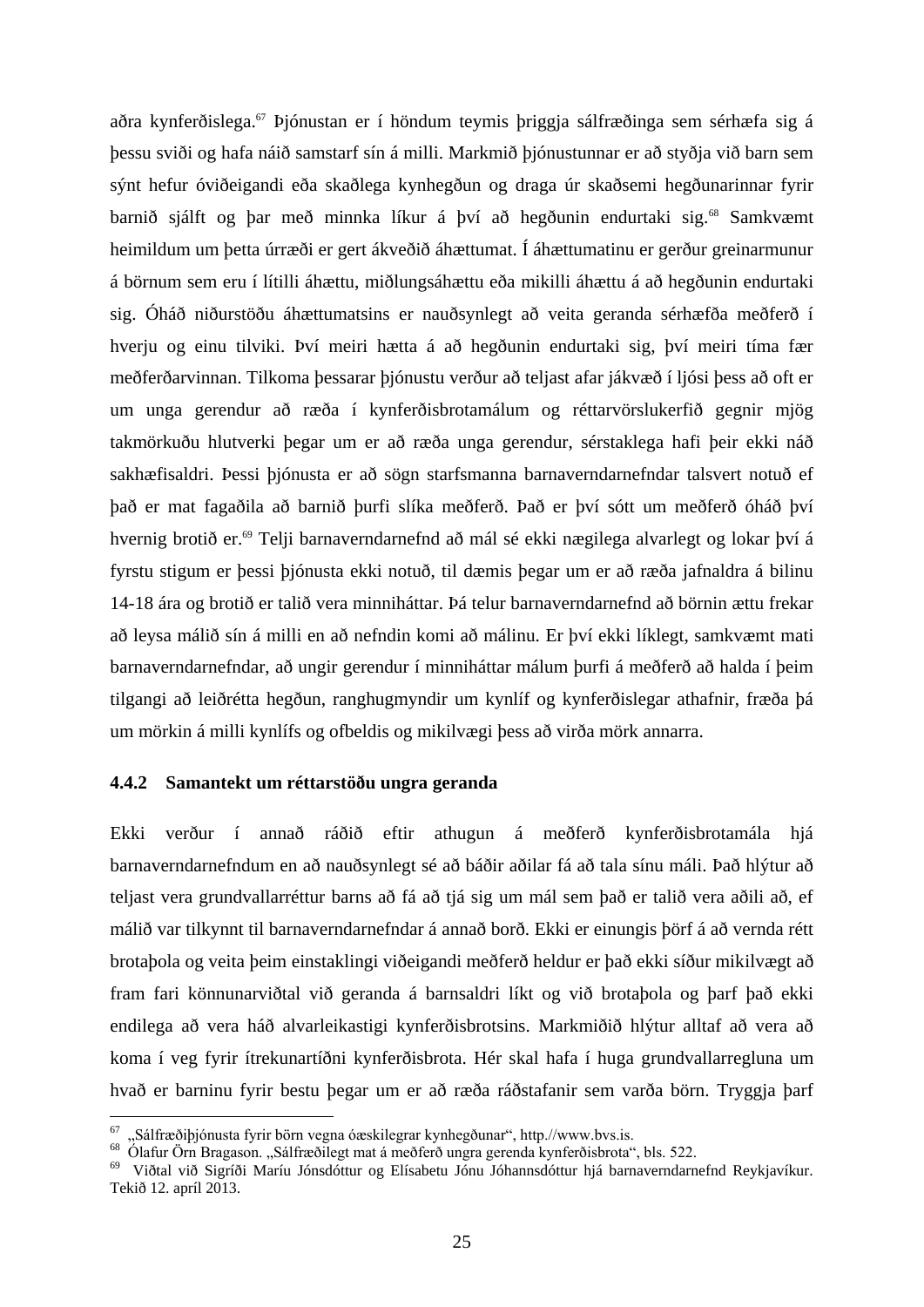börnum þá vernd og umönnun sem velferð þeirra krefst samkvæmt meginreglum barnaréttar og barnasáttmálans.<sup>70</sup> Samkvæmt 2. mgr. 12. gr. barnasáttmálans ber sérstaklega að tryggja barni rétt til að tjá sig við hverja þá málsmeðferð fyrir stjórnvaldi sem varðar barnið.<sup>71</sup> Í grein Hrefnu *Samningur um réttindi barnsins*<sup>72</sup> kemur fram að í skýrslunni um ofbeldi gegn börnum í heiminum frá 2006 hafi verið hvatt til virkra forvarna og þverfaglegrar samvinnu sérmenntaðra fagmanna. Er þar talað um að viðbrögð félagslega kerfisins verði að þróast með sérstakar þarfir barnsins í huga. Sérstök þörf var talin vera á því að huga að álitaefnum og staðreyndum um að einhverjir af þeim sem fremja kynferðisbrot gegn börnum eru sjálfir börn og þessu þurfi að bregðast við án tillits til alvarleika brota.<sup>73</sup>

#### <span id="page-30-0"></span>**5 Upphafs máls í réttarvörslukerfinu**

Flestar kærur í kynferðisbrotamálum gegn barni berast frá barnaverndarnefnd, eins og áður hefur komið fram. Einnig getur það gerst að forráðamenn eða aðrir aðilar leggja fram kærur eða tilkynna um slíkt til lögreglu, jafnvel barn sem hefur orðið fyrir kynferðisofbeldi. Brotaþoli getur einnig lagt fram kæru beint til ákæranda, sbr. 3. mgr. 52. gr. sml. Ef kynferðisbrot er kært strax til lögreglu auðveldar það lögreglu rannsókn máls, hins vegar gerist það oft í kynferðisbrotamálum að ekki er kært fyrr en mörgum árum eftir að brotið átti sér stað. Meðferð kynferðisbrotamála fer að meginstefnu eftir sml. og fer fram að mestu leyti eins og meðferð annarra sakamála.

#### <span id="page-30-1"></span>**5.1 Réttargæslumaður**

<u>.</u>

Eitt af því fyrsta sem þarf að huga að þegar kæra berst um kynferðisbrot er að samkvæmt 1. mgr. 41. gr. sml. er lögreglu skylt að tilnefna brotaþola sem ekki hefur náð 18 ára aldri réttargæslumann ef rannsókn máls beinist að broti gegn XXII. kafla hgl. og skal það gert jafnskjótt og tilefni gefst sbr. 3. mgr. 41. gr. sml. Hlutverk réttargæslumanns er að gæta hagsmuna brotaþola og veita honum aðstoð í málinu. Þessu hlutverki gegnir hann með því að til dæmis setja fram einkaréttarkröfur. Réttargæslumaður hefur ýmsum skyldum að gegna gagnvart skjólstæðingi sínum, það er þó stundum takmarkað hvað honum er leyfilegt að gera til að gæta hagsmuna brotaþola og aðstoða hann í málinu. Réttargæslumaður fær ekki að vera viðstaddur yfirheyrslur sakbornings eða annarra vitna en brotaþola. Réttargæslumanni er

 $70$  Hrefna Friðriksdóttir: "Samningur um réttindi barnsins", bls. 300-301.

<sup>&</sup>lt;sup>71</sup> Hrefna Friðriksdóttir: "Samningur um réttindi barnsins", bls. 304.

<sup>72</sup> Hrefna Friðriksdóttir: "Samningur um réttindi barnsins".

<sup>73</sup> Hrefna Friðriksdóttir: "Samningur um réttindi barnsins", bls. 328.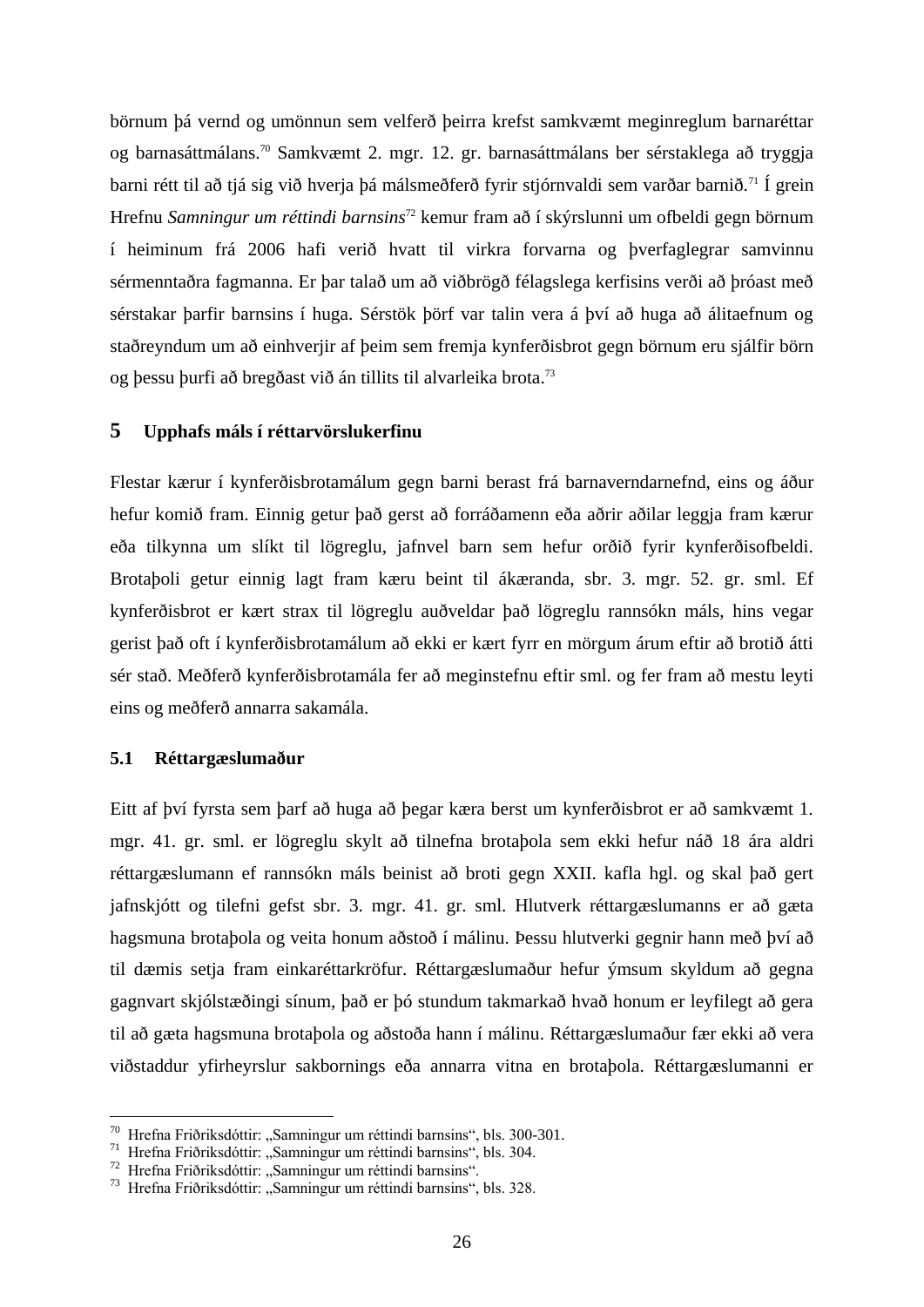aðeins heimilt að fá aðgang að þeim gögnum er varða brotaþola og honum eru nauðsynleg til að gæta hagsmuna hans. Eftir að ákæra hefur verið gefin út á réttargæslumaður rétt á að vera viðstaddur öll þinghöld í máli. Réttargæslumanni er ekki heimilt að beina spurningu beint að vitnum eða ákærða í þinghaldi, honum er hins vegar heimilt að óska eftir að ákæruvald og dómari spyrji brotaþola um tiltekin atriði, svo og ákærða og vitni en spurningarnar verða að varða kröfu brotaþola. Á sama hátt getur hann óskað eftir því að lögregla beini spurningum til brotaþola þegar skýrsla er tekin af honum hjá lögreglu. Réttargæslumanni er einungis heimilt að tjá sig munnlega fyrir dómi um réttarfarsatriði sem snúa sérstaklega að brotaþola og um einkaréttarkröfu hans en ekki um kröfu ákæruvaldsins að öðru leyti. Auk alls þessa er brotaþola ávallt heimilt að ráða á sinn kostnað lögmann til að gæta hagsmuna sinna í málinu sem talsmaður sbr. 1. mgr. 43. gr. sml. Slíkur lögmaður nýtur sömu réttarstöðu og réttargæslumaður, en þó má takmarka rétt hans til að vera viðstaddur skýrslutökur af brotaþola eða aðgang að gögnum ef hætt er við að rannsókn torveldist við það. Brotaþola er heimilt að hafa uppi einkaréttarkröfu í refsimáli og skal hún vera í ákveðnu formi, sbr. 173. gr. sml. Hlutverk réttargæslumanns er því aðallega að gæta hagsmuna brotaþola og veita honum aðstoð.

#### <span id="page-31-0"></span>**5.2 Rannsókn lögreglu**

<u>.</u>

Nokkuð mið verður tekið af grein Stefáns Eiríkssonar úr bókinni *Hinn launhelgi glæpur* í umfjöllun um rannsókn lögreglu, er það gert vegna kunnáttu hans og þekkingar þegar kemur að rannsóknum á kynferðisbrotum gegn börnum.<sup>74</sup> Lögregla fer með rannsókn sakamála á Íslandi en ríkissaksóknari yfirstjórn rannsóknar. Hjá lögreglunni í Reykjavík starfar sérstök ofbeldis- og kynferðisbrotadeild sem sér um rannsókn kynferðisbrotamála. Þar er lögð áhersla á sérhæfða menntun rannsóknaraðila, unnið eftir ákveðnum verkferlum og jafnframt er starfandi einn aðstoðarsaksóknari lögreglustjóra sem sér alfarið um kynferðisbrotamál.<sup>75</sup> Ef kynferðisbrotamál koma upp í öðru umdæmi en á höfuðborgarsvæðinu rannsaka rannsóknardeildir lögreglu á viðkomandi svæði brotið.

Fjallað er um lögreglurannsóknir í 8. gr. lögreglulaga nr. 90/1996 og er þar tekið fram að lögregla gegnir því hlutverki að rannsaka brot í samráði við ákærendur. Í 2. þætti sml. er fjallað um rannsóknir sakamála og almennar reglur um rannsókn, skýrslutöku við rannsókn, hald á munum, leit og líkamsrannsókn, símhlustun og önnur úrræði sem og ýmsar

 $74$  Stefán Eiríksson: "Rannsókn kynferðisbrota gegn börnum".

<sup>75</sup> Ríkissaksóknari svarar bréfi dómsmála- og mannréttindaráðuneytisins vegna umræðu um kynferðisbrot 15.10.2010, http:// rikissaksoknari.is.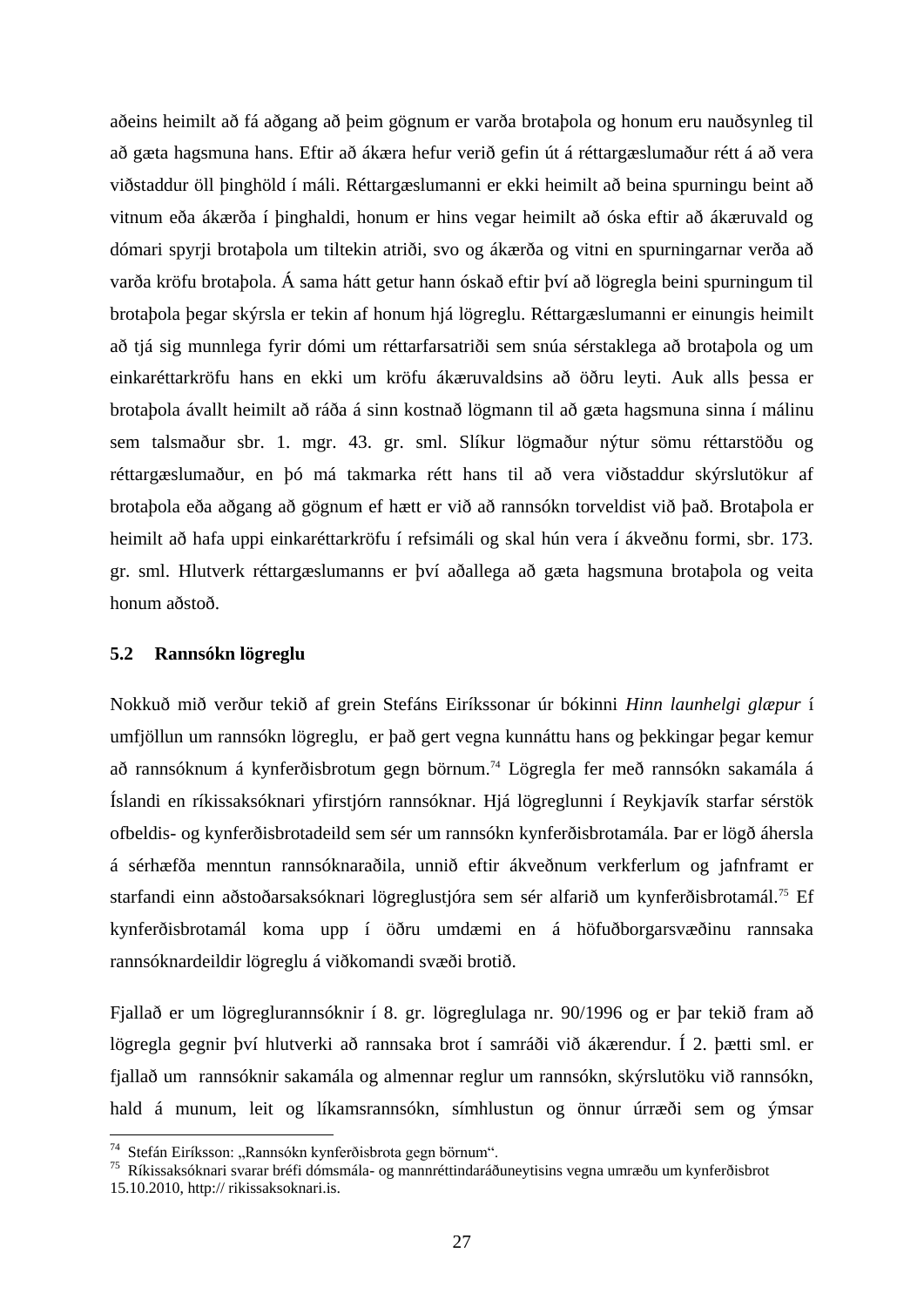rannsóknaraðgerðir. Samkvæmt 1. mgr. 52. gr. sér lögreglan um rannsókn sakamála nema öðruvísi sé mælt fyrir í lögum. Í 2. mgr. 52. gr. kemur fram að lögreglan skuli hefja rannsókn vegna vitneskju eða gruns um að refsivert brot hafi verið framið. Ríkissaksóknari fer með yfirstjórn rannsóknar en í 3. mgr. 21 gr. sml. segir að ríkissaksóknari geti gefið öðrum ákærendum fyrirmæli um einstök mál sem þeim er skylt að fara eftir. Jafnframt getur hann kveðið á um rannsókn máls, mælt fyrir um framkvæmd hennar og fylgst með henni og er það í samræmi við 1. mgr. 8. gr. lögreglulaga nr. 90/1996 en þar segir að lögreglan annist rannsókn brota í samráði við ákærendur. Í mörgum opinberum gögnum er að finna lög og reglur um að flýta þurfi rannsókn mála og sérstaklega þegar um er að ræða svokölluð forgangsmál líkt og ofbeldisbrot og kynferðisbrotamál samkvæmt tilmælum ríkissaksóknara.<sup>76</sup> Þegar unnið er að rannsókn mála gilda þrjár meginreglur:

• hlutlægnisreglan 53. gr. $^{77}$ ,

<u>.</u>

- málshraðareglan 53. gr. sml.
- meðalhófsreglan skv. 53. gr.

Enn fremur gilda meginreglur ssl., til að mynda lögmætisreglan, jafnræðisreglan, hæfisreglur og leiðbeiningarskyldan.

Þegar frumrannsókn byrjar hjá lögreglu liggur almennt til grundvallar frásögn brotaþola. Í upphafi máls þarf að finna og rannsaka vettvang sbr., 1. mgr. 54. gr. sml. og einnig að leita að hugsanlegum vitnum. Lögreglunni ber skylda til að afla allra tiltækra gagna um verknað þann sem er til rannsóknar, hafa uppi á munum, leggja hald á þá og önnur sýnileg sönnunargögn, sem og að rannsaka öll ummerki sem kunna að vera eftir brot sbr., 1. mgr. 53. gr. sml. Rannsaka þarf hugarfar sakbornings og hvatir hans til brots, hvort brotið hafi verið framið af ásetningi, gáleysi eða hvort um tilraun hafi verið að ræða og hvort hann hefur horfið frá þeim af sjálfsdáðum. Ef fleiri en einn eru um brot ber að rannsaka þátt hvers þeirra fyrir sig sbr., 3. mgr. 54. gr. sml. Stefán Eiríksson segir í grein sinni að viðbrögð lögreglu fari eftir eðli hvers máls, það er lýsingu atvika, fyrirliggjandi upplýsinga, sönnunargagna, tímalengd frá broti, alvarleika brots og hvort brot séu enn í gangi auk annarra atriða.<sup>78</sup> Í alvarlegustu málunum eru menn sem grunaðir eru handteknir á grundvelli 1. mgr. 90. gr. sml., og í sumum tilfellum er gæsluvarðhalds krafist.

<sup>76</sup> "Grundvallarstefna og langtímaáætlun lögreglunnar á höfuðborgarsvæðinu og stefna einstakra deilda 2008- 2011", bls. 19, http://www.lögreglan.is.

<sup>77</sup> Þeir sem rannsaka sakamál skulu vinna að því að hið sanna og rétta komi í ljós og gæta jafnt að þeim atriðum sem horfa til sýknu eða sektar. Þeim ber jafnframt að hraða málsmeðferð mála eftir því sem kostur er. Hlutlægnisreglan á að tryggja að stuðlað sé að efnislega réttri niðurstöðu og koma í veg fyrir að brotinn sé réttur

á aðilum máls.

<sup>&</sup>lt;sup>78</sup> Stefán Eiríksson: "Rannsókn kynferðisbrota gegn börnum", bls. 114-115.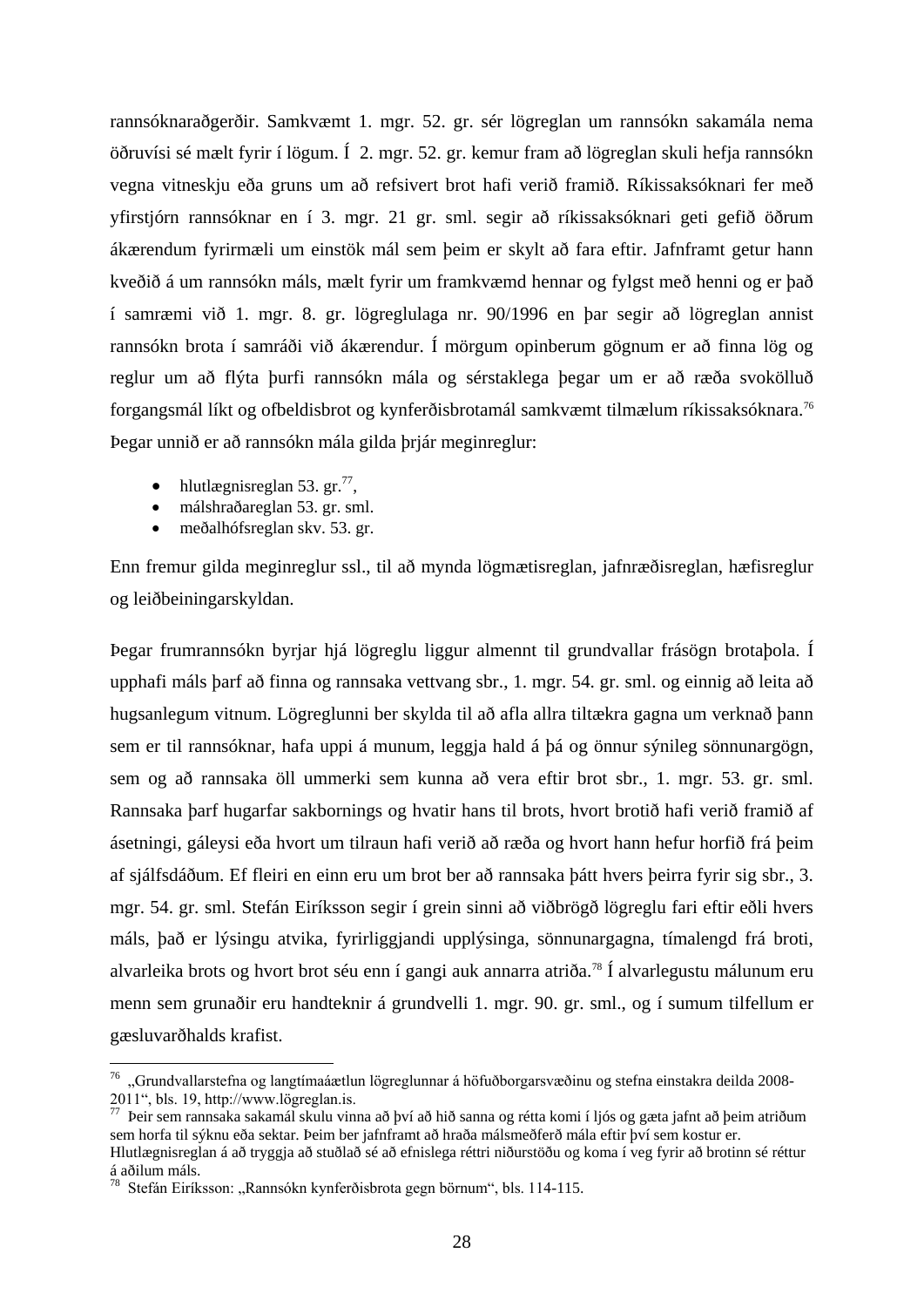Það fellur í hlut lögreglunnar að taka skýrslur af brotaþolum ef þeir eru á aldrinum 15-18 ára. Oftast er barnaverndarstarfsmaður hafður með í ráðum þegar um þennan aldurshóp er að ræða og er hann oftar en ekki viðstaddur skýrslutöku. Skýrslutökur af 15-18 ára börnum eru því án afskipta dómara á fyrstu stigum rannsóknar ólíkt því sem gildir um 14 ára og yngri. Það er þó hægt samkvæmt 6. gr. reglugerðar nr. 651/2009 um réttarstöðu handtekinna manna, ef aðstæður eru sérstæðar að hafa samráð við forráðamenn barns og eftir atvikum lofa þeim að vera viðstaddir yfirheyrslu. Oft er þó ekki æskilegt að hafa foreldra viðstadda því það getur reynst erfiðara að ræða mál við brotaþola að þeim viðstöddum. Þetta getur til að nefna verið í þeim tilfellum þar sem um alvarlegt brot er að ræða.<sup>79</sup> Í 60. gr. sml. er lögreglu heimilt að nýta sér óformlega skýrslutöku eða könnunarviðtal ef upplýsingar í tilteknu máli eru ekki fullnægjandi til að hrinda af stað lögreglurannsókn. Þetta er mikilvæg heimild í ljósi þess að oft er langur tími liðinn frá broti og oft ekki til að dreifa nægjanlegum sönnunargögnum eða staðreyndum til að taka ákvörðun um að hefja rannsókn máls. Stefán Eiríksson segir í grein sinni<sup>80</sup> að slíkt könnunarviðtal sé viðkvæmt sökum þess að það getur rýrt sönnunargildi vitnisburðar brotaþola. Það sem verra er að í sumum tilfellum er ekki unnt að byggja á vitnisburðinum. Hér skal tekið fram að ef lögreglan ákveður að hefja ekki rannsókn getur barnaverndarnefnd eftir sem áður haldið áfram vinnslu máls og unnið að frekari könnun eins kom fram í 4. kafla. Það verður að teljast vera mikilvæg heimild að barnaverndarnefndir geti haldið áfram vinnslu máls í ljósi þess hversu alvarleg kynferðisbrot eru og hversu algengt er að ekki sé til að dreifa nægjanlegum sönnunargögnum til að lögreglan geti á annað borð hafið rannsókn.

Við rannsókn kynferðisbrotamála getur verið mikilvægt að kanna uppvöxt og búsetu barnsins, samskipti við foreldra, systkini eða aðra ættingja, lækna og að lokum hinn grunaða. Nauðsynlegt getur einnig verið að skoða sjúkrasögu barns og segir Stefán það vera til þess fallið að komast í raun um atriði sem geta haft áhrif á rannsókn á tímalengd frá því að kynferðisbrotið hófst og þangað til það tók enda, það er að segja, ef misnotkun hefur staðið yfir í nokkurn tíma. Telja má sem víst að líkamleg og andleg einkenni komi oftar en ekki fram fljótlega ef barn hefur verið misnotað á kynferðislegan hátt. Það er því afar mikilvægt að afla allra nauðsynlegra gagna, má þarf nefna, skýrslur skólasálfræðinga, skólahjúkrunarfræðinga, lækna og sjálfstætt starfandi sálfræðinga. Þetta á við um hvers konar gögn sem geta hugsanlega hjálpað til við rannsókn kynferðisbrotamáls. Mikilvægur þáttur í meðferð

<sup>&</sup>lt;sup>79</sup> Stefán Eiríksson: "Rannsókn kynferðisbrota gegn börnum", bls. 115.

<sup>80</sup> Stefán Eiríksson: "Rannsókn kynferðisbrota gegn börnum", bls. 116.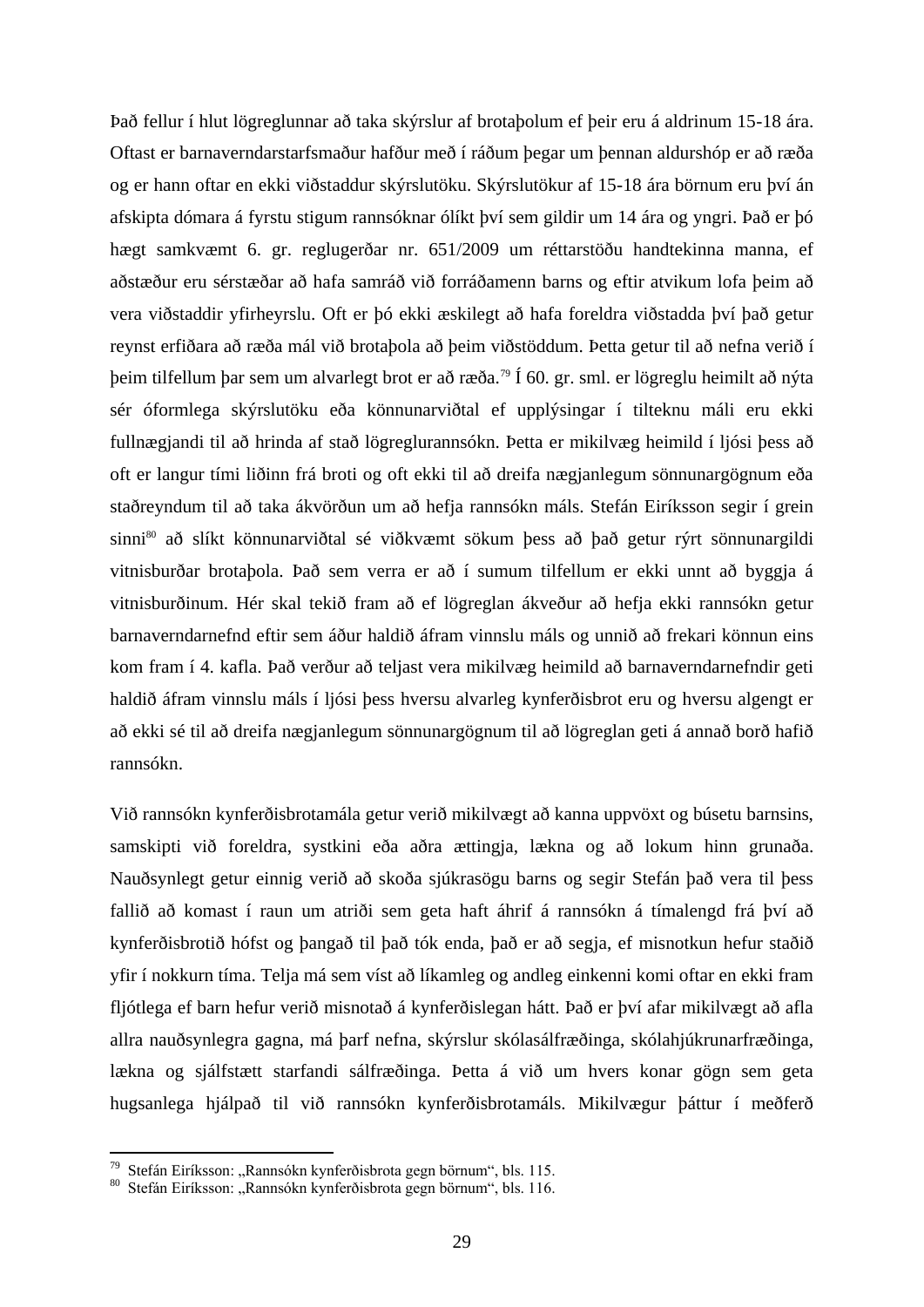kynferðisbrotamála eru læknisfræðilegar og sálfræðilegar rannsóknir á þroska og andlegu ástandi þolenda og meintum geranda. Stefán Eiríksson segir dæmi um að skortur á slíkum upplýsingum hafi leitt til frávísunar máls frá héraðsdómi.<sup>81</sup> Brotaboli á aldrinum 15-18 ára kemur eins og í öðrum sakamálum einungis fram sem vitni sbr. 5. mgr. 39. gr. sml. Vitnum er skylt að tjá sig og koma fyrir dóm og á það einnig við um brotaþola sbr. 1. mgr. 116. gr. sml.

#### <span id="page-34-0"></span>**5.2.1 Rannsóknaraðferðir**

Líkamsrannsókn er einn liður í rannsókn kynferðisbrotamála, sérstaklega þegar ekki er langt um liðið frá því að brotið átti sér stað. Í 1. mgr. 77. gr. sml. er veitt heimild til að taka blóð- og þvagsýni úr sakborningi og rannsaka þau, einnig að framkvæmdar séu aðrar líkamsrannsóknir sem nauðsynlegar eru í þágu rannsóknar enda leiki rökstuddur grunur um að sakborningur hafi framið brot sem varðað getur fangelsisrefsingu að lögum. Sama gildir um heimild til að taka lífssýni úr öðrum aðilum, líkt brotaþola og öðrum þeim sem hugsanlega tengjast málinu. Samkvæmt 2. mgr. 78. gr. sml. skal líkamsrannsókn ákveðin með dómsúrskurði dómara nema fyrir liggi ótvírætt samþykki þess sem á í hlut. Sérstaklega er áréttað í 3. mgr. 79. gr. sml. að við leit og líkamsrannsóknir skal gæta þeirrar varfærni og hlífðar sem samræmist markmiðum hennar. Þá segir í 74. gr. að heimilt sé að leita í húsum sakbornings í því skyni að handtaka hann, rannsaka andlag brots og önnur ummerki eða hafa uppi á munum sem hald skal leggja á. Skilyrðin fyrir húsleit eru að rökstuddur grunur leiki á að framið hafi verið brot sem sætt getur ákæru enda séu augljósir rannsóknarhagsmunir í húfi. Leita þarf úrskurðar dómara um húsleit sbr., 75. gr. sml. nema fyrir liggi ótvírætt samþykki. Það eru þó undantekningar á þessu því í 2. og 3. mgr. 75 gr. er áréttað að ef brýn hætta er á bið eftir úrskurði valdi sakarspjöllum er leyfilegt að framkvæma húsleit án dómsúrskurðar. Einnig er heimilt að taka fingraför af ákærða samkvæmt 3. mgr. 76. gr. sml. Upplýsingar um fjarskiptabúnað líkt og síma og tölvur geta verið mikilvægar í rannsókn kynferðisbrotamáls. Lögð er sú skylda á fjarskiptafyrirtæki að veita upplýsingar um símtöl eða önnur fjarskipti í tiltekin tíma, tölvu eða annars konar fjarskiptatæki, að ákveðnum skilyrðum uppfylltum, sbr. 80. – 85. gr. sml. Með tilkomu netsins og nýrra samskiptasvæða varð til nýr vettvangur fyrir kynferðisbrotamenn að setja sig í samband við fórnarlömb. Því er í flestum kynferðisbrotamálum hald lagt á tölvur og annan þann búnað sem varpaði getur ljósi rannsókn máls. Samkvæmt Stefáni Eiríkssyni kallar þetta á sérhæfingu lögreglumanna til að framkvæma tölvurannsóknir og til er deild innan lögreglunnar sem sérhæfir sig í þessu. Til að

 $81$  Stefán Eiríksson: "Rannsókn kynferðisbrota gegn börnum", bls. 118.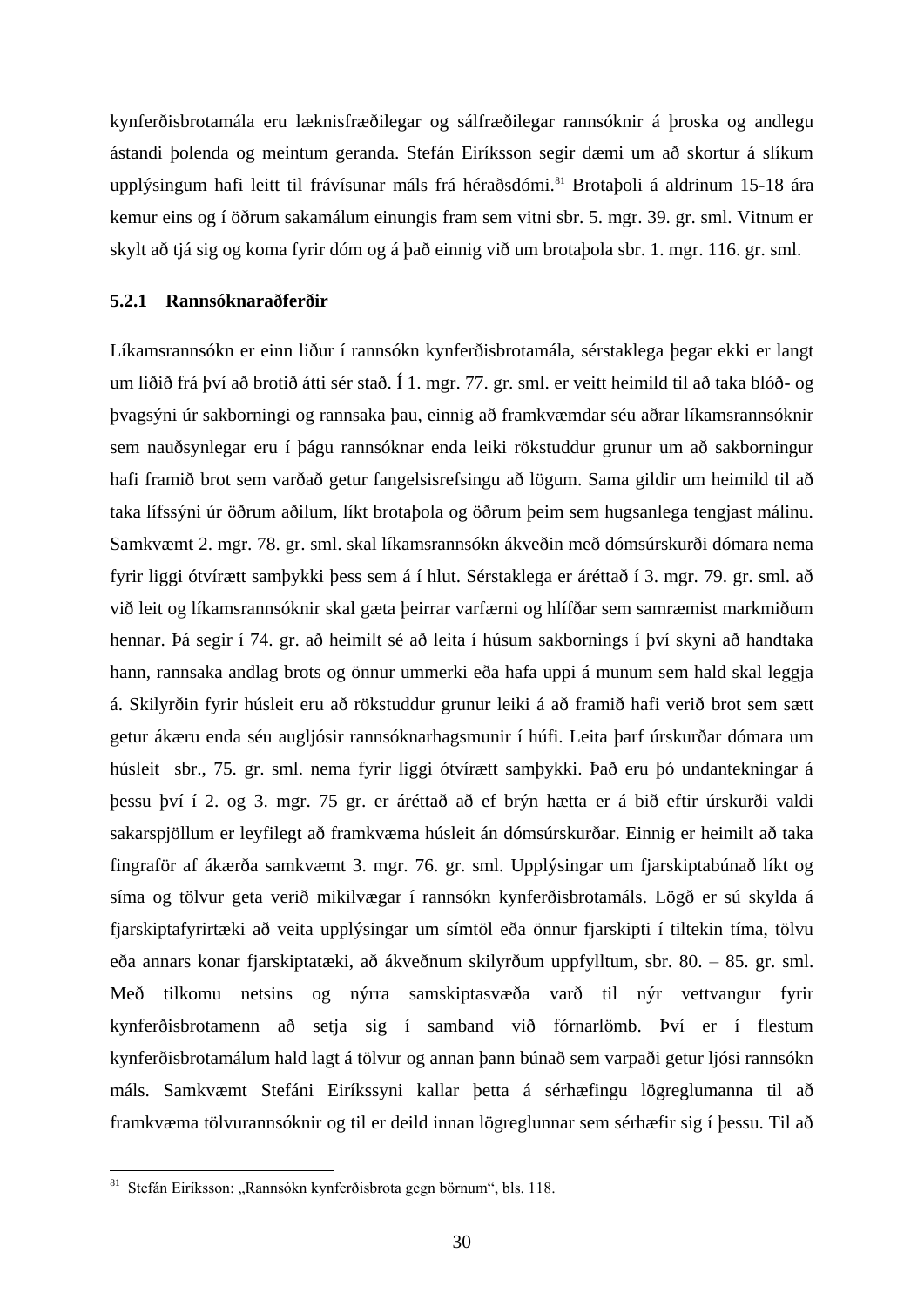grípa til þessarar rannsóknaraðferðar þarf úrskurð dómara sbr., 84. gr. sml., nema ótvírætt samþykki umráðamanns og eiginlegs notanda sé fyrir hendi.

Samkvæmt Stefáni Eiríkssyni eru vettvangsrannsóknir afar mikilvægur þáttur í rannsókn mála. Í vettvangsrannsókn er mögulegt að finna ummerki og sönnunargögn og getur hann því veitt mikilvægar upplýsingar um hvaða brot var framið og hvaða aðferð var beitt við brotið. Leitað er til dæmis að myndavélum, tækjum og tólum sem hugsanlegt er að notuð hafi verið við framkvæmd brotsins eða tengjast því, má þar nefna fatnað geranda og brotaþola, handklæði og rúmföt. Þá er leitað að hugsanlegum líkamsvessum, líkt og hári, blóði, saur, sæði og munnvatni. Þá eru ummerki einnig rannsökuð. Líkamsrannsóknir og læknisrannsóknir á brotaþola og grunuðum eru einnig mikilvægar þegar um er að ræða kynferðisbrot gegn barni og þá ekki síst skoðun brotaþola á neyðarmóttöku. Í eftirfarandi máli kom til skoðunar sérfræðiálit lækna sem dómkvaddir voru sem matsmenn og var spurningin sú hvort meyjarhaft brotaþola hafi rofnað og hvaða þýðingu það hefði fyrir niðurstöðu máls. Erfiðlega gekk að sanna hvort samfarir hefðu átt sér stað. Sýnt var fram á í þessum dómi að meyjarhöft rofna ekki endilega við ítrekaðar samfarir og því ekki talið að laskað meyjarhaft hefði áhrif til sönnunar á ætluðu broti:

*Hrd. frá 19. maí 2011 (571/2010).* Faðir ákærður fyrir kynferðisbrot gegn dóttur sinni með andlega annmarka.

X var ákærður fyrir brot gegn 1. mgr. 200. gr. og 2. mgr. 194. gr. hgl., með því að hafa á árunum 2005-2008, haft 5 til 6 sinnum samræði við dóttur sína, A, fædda 1990, þrisvar sinnum látið hana eiga við sig munnmök og einu sinni haft munnmök við hana. Við þetta notfærði ákærði sér einnig að A gat ekki spornað við verknaðinum sökum andlegra annmarka. Bæði héraðsdómur og Hæstiréttur lögðu mat á hvort meyjarhaft hafi verið rofið eða ekki og var byggt á mati kvensjúkdómalækna. Virðist sem stúlkan hafi við skoðun verið með streng sem hluta af meyjarhafti sínu. Breyting hafi orðið á strengnum á milli skoðana á ákveðnu árabili. Sýknað var í bæði héraðsdómi og Hæstarétti og var niðurstaðan byggð á mati læknis sem sinnti skoðunum á árunum 2005-2008. Ekki var stuðst við mat tveggja dómkvaddra matsmanna sem ríkissaksóknari óskaði eftir á síðari stigum máls en hann lagði þrjár spurningar fyrir dómskvöddu matsmennina og var ein spurningin hvort unnt hafi verið að hafa samræði við stúlkuna á meðan hún var með strenginn á meyjarhaftinu án þess að hann slitnaði. Að mati læknisins væri strengurinn engin fyrirstaða samræðis þar sem hann lá til hliðar og væri það teygjanlegur að A upplifði engan sársauka frá honum. Þá var það enn fremur mat læknisins að strengurinn væri ennþá til staðar og væri hluti af meyjarhafti hennar. Seinni álitin sýndu því að samræði hafi vel getað átt sér stað án þess að sjálft meyjarhaftið rofnaði. Þrátt fyrir þetta mat var ákærði sýknaður vegna sönnunarskorts.

Það er því engum vafa undiropið að lögreglu og ríkissaksóknara er að meginstefnu heimilt að beita öllum þeim rannsóknaraðferðum sem lög leyfa ef viðkomandi sönnunargögn eða staðreyndir geta hugsanlega varpað ljósi á málið.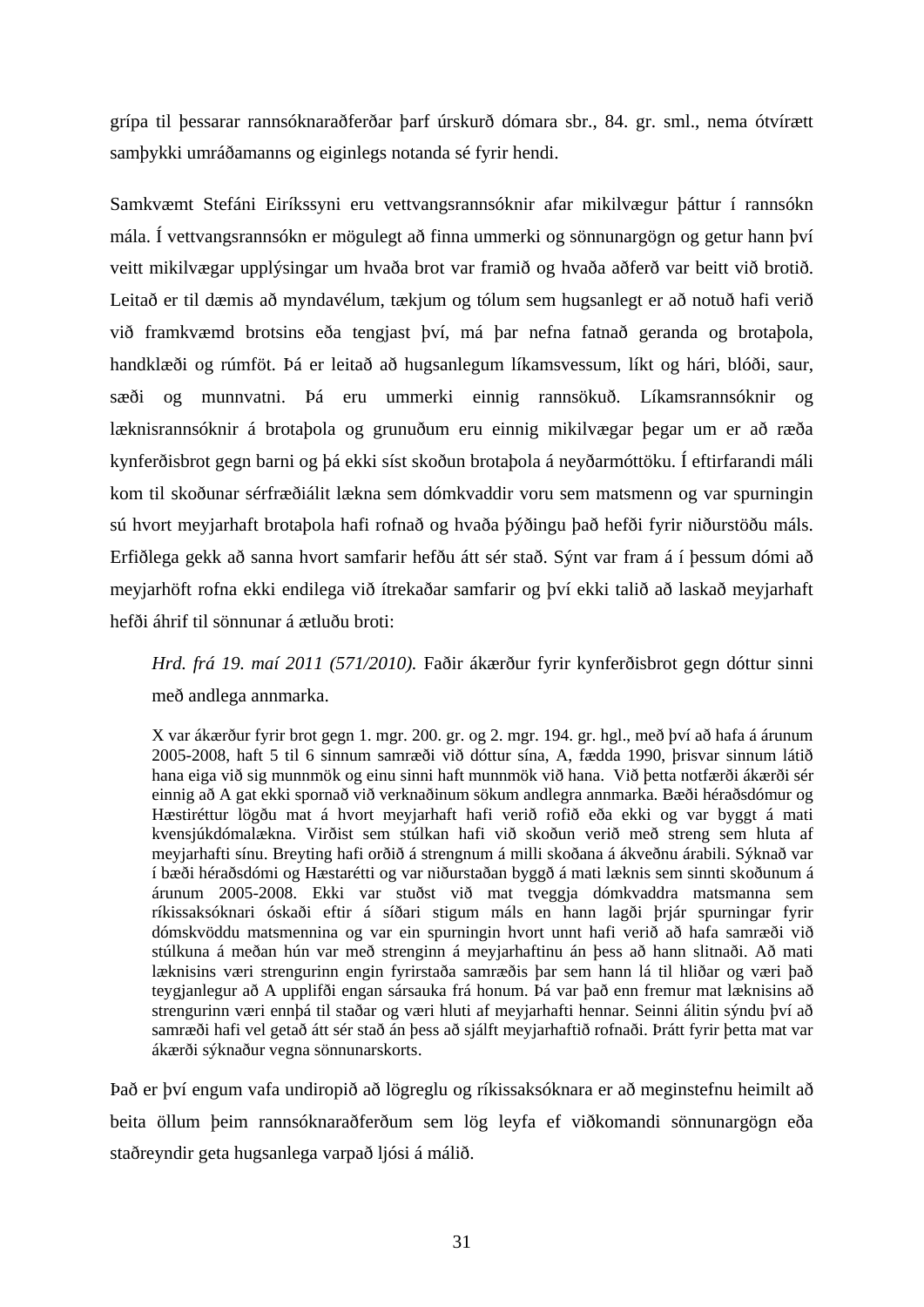Komið hefur fyrir að lögreglurannsókn hafi verið ábótavant með tilliti til sönnunargagna sem varpað hefðu getað ljósi á mál, hvort sem um var að ræða að vettvangsrannsókn hafi farið fram of seint eða að skýrslutaka af geranda hafi ekki farið fram tímanlega. Lögreglan hefur þá í þeim tilfellum látið óeðlilegan drátt á máli viðgangast og er afleiðingin óhjákvæmilega sú að þau sönnunargögn og sönnunaratriði sem hugsanlega hefðu getað komið að gagni hafa enga eða litla þýðingu. Hér má nefna dóm þar sem Hæstiréttur taldi rannsókn lögreglu vera aðfinnsluverða:

*Hrd. frá 17. nóvember 2005 (358/2005).* Karlmaður ákærður fyrir brot gegn 194. gr. hgl.

X var ákærður fyrir að fyrir að hafa með ofbeldi veist að Z og rifið hana úr öllum fatnaði, stungið fingrum í leggöng hennar, stungið salernispappír inn í leggöng hennar og þröngvað henni til holdlegs samræðis á einum stað í íbúðinni og þröngvað henni til holdlegs samræðis með því að láta hana sjúga getnaðarlim sinn og aftur þröngvað henni til holdlegs samræðis á öðrum stað í íbúðinni. Ýmsir áverkar voru á X og þurfti meðal annars að sauma leggangaop hennar með 9 sporum. Annmarkar voru taldir vera á rannsókn málsins og þótti Hæstarétti aðfinnsluvert að lögreglan hafi ekki handtekið manninn og fært til skýrslugjafar mun fyrr. Skýrsla var tekin af ákærða tveimur mánuðum eftir að atburðurinn átti sér stað. Taldi Hæstiréttur að hugsanlega hefði verið hægt að gera líkamsrannsókn á ákærða sem hefði komið að gagni ef lögregla hefði sinnt rannsóknarskyldu sinni á fullnægjandi hátt.

# **5.2.2 Lok máls hjá lögreglu**

Lögreglan getur ákveðið að vísa kæru frá eða hætta rannsókn þess ef ekki þykir grundvöllur til að halda rannsókn áfram. Eins og segir í 4. mgr. 52. gr. sml. geta ástæður þess að lögregla hættir rannsókn verið margvíslegar, til að nefna kæra er ekki á rökum reist, brot er of smávægilegt, gerendur óþekktir eða finnast ekki, eða um er að ræða óskýra og misvísandi framburði. Þetta ákvæði er talið vera matskennt og er ekki tæmandi. Hér væri ekki úr vegi að vitna í nýlega skýrslu um meðferð nauðgunarmála $^{82}$  varðandi nokkrar efnislegar ástæður fyrir því að lögregla hætti rannsókn í nauðgunarmálum. Má þar nefna:

- Engin vitni
- Ósannað að sakborningur hefði mátt vita að brotaþoli vildi ekki samfarir (ásetningur ósannaður)
- Sakborningur bar við samþykki brotaþola fyrir samræði
- Sönnunargögn þóttu ekki nægjanleg
- Orð á móti orði

- Framburður vitnis/vitna studdu ekki við frásögn brotaþola
- Ósannað að ölvunarástand brotaþola hafi verið með þeim hætti að hún hafi ekki getað spornað við verknaðinum
- Ósannað að þvingun hafi verið beitt

<sup>82</sup> Einkenni og meðferð nauðgunarmála sem bárust lögreglu á árunum 2008-2009. Edda – öndvegissetur Háskóla Íslands, apríl 2013, http://www.innanrikisraduneyti.is.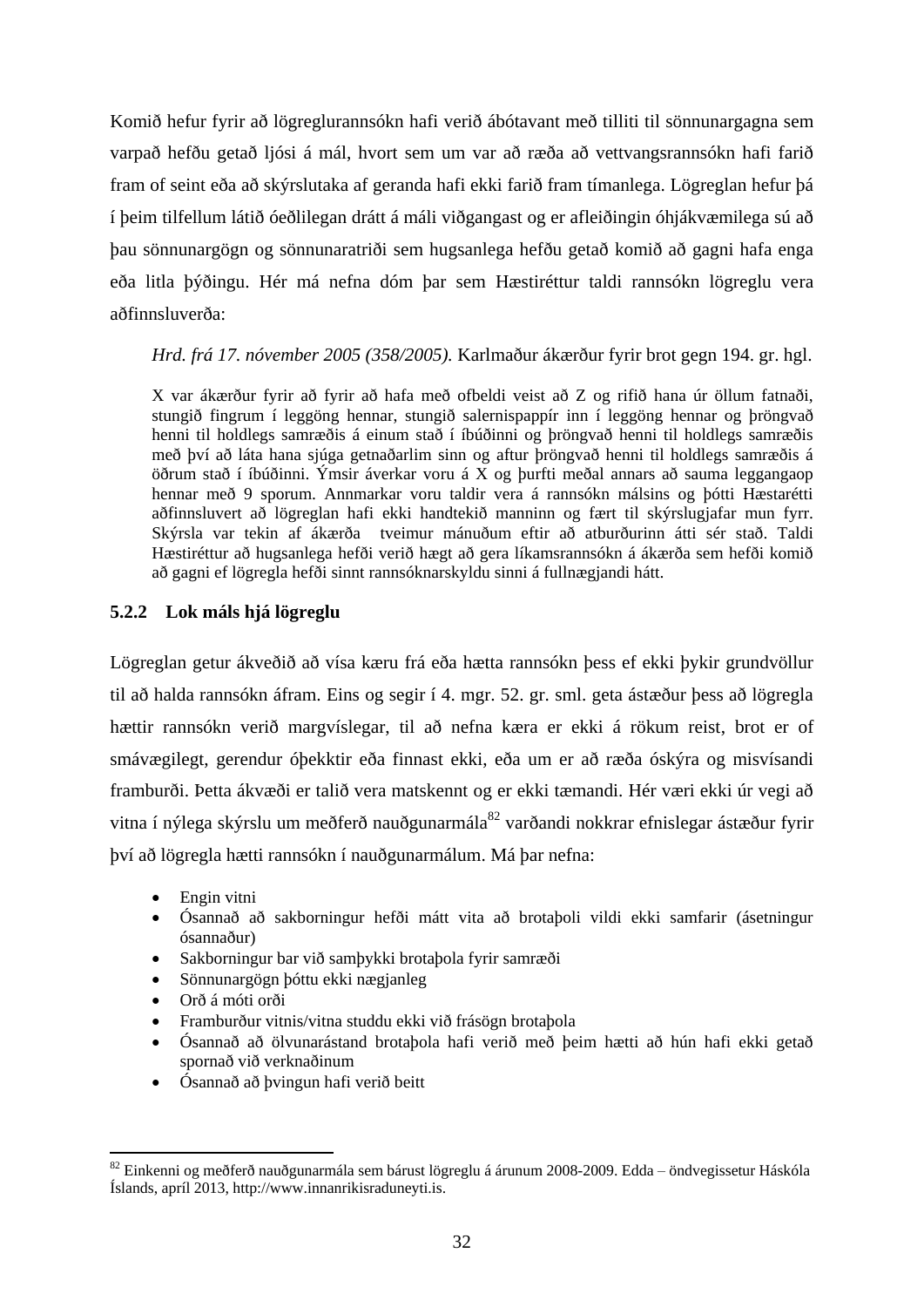$\bullet$  Sakborningur neitaði að samræði hafi átt sér stað.<sup>83</sup>

Samkvæmt skýrslunni kom annað fram sem er markvert sem varðaði afgreiðslu nauðgunarmála á landsbyggðinni samanborið við höfuðborgarsvæðið. Tilkynnt mál til lögreglu á landsbyggðinni voru í nánast öllum tilvikum vísað til ríkissaksóknara. 84

Ef lögreglan tekur ákvörðun um að vísa frá kæru eða hætta rannsókn er ekki fyrir hendi andmælaréttur en hana má þó kæra eins og nánar segir í 52 gr. sml. Sé rannsókn hætt er óheimilt að taka rannsókn upp að nýju á hendur sakborningi nema ný sakargögn komi fram eða líklegt sé að þau komi fram sbr., 3. mgr. 57. gr. sml. Einnig er fjallað um heimildir varðandi ákvarðanir um að vísa frá kæru, hætta rannsókn eða fella mál niður í fyrirmælum ríkissaksóknara nr. 10/2009.<sup>85</sup> Það er alfarið í höndum lögreglu að taka ákvörðun um að hætta rannsókn. Ekki er þörf á að rökstyðja ákvörðun lögreglu um að hætta rannsókn eða vísa máli frá, sbr. 8. mgr. 52. gr. sml., ólíkt því sem gildir um niðurfellingu máls sbr., 145. gr. sml. Ef hins vegar lögreglan telur kæru um kynferðisbrot geta leitt til saksóknar sendir hún málið til ákæranda sem ákveður hvort ákæra skuli í málinu sbr. 145. og 152. gr. sml.

### **5.3 Skýrslutaka af börnum á aldrinum 15-18 ára**

Veigamikill þáttur í rannsókn kynferðisbrotamáls eru skýrslutökur. Í VIII. kafla sml. er fjallað um skýrslutöku lögreglu. Þar segir í 58. gr. sml. að lögregla taki skýrslur af sakborningi og vitnum á meðan mál er til rannsóknar. Þegar sml. tóku gildi var fyrirkomulagi skýrslutöku af 15-18 ára börnum breytt þannig að skýrslutaka af þessum aldurshópi fer fram eins og hjá fullorðnum. Lögregla tekur því skýrslur af 15-18 ára börnum ólíkt því sem gildir um 14 ára og yngri. Greinarmunur er því gerður á 14 ára og 15 ára barni í sml. hvað rannsókn kynferðisbrotamála varðar og er því ekki öllum börnum undir 18 ára aldri veitt sama réttarvernd. Í greinargerð sem fylgdi frumvarpi til sml. er að finna rökin fyrir því að fyrirkomulagi skýrslutöku af 15-18 ára börnum var breytt. Segir þar að ef 15-18 ára börnum yrði ekki gert skylt að gefa skýrslur hjá lögreglu og bera vitni fyrir dómi væri um að ræða frávik frá einni af meginreglum sakamálaréttarfars, reglunni um milliliðalausa sönnunarfærslu. Reglan er áréttuð í 1. mgr. 112. gr. sml. Reglan felur það í sér að sá dómari sem dæmir mál á að taka skýrslur af ákærða og vitnum og jafnframt eru önnur sönnunargögn

<sup>83</sup> Einkenni og meðferð nauðgunarmála sem bárust lögreglu á árunum 2008-2009. Edda – öndvegissetur Háskóla Íslands, apríl 2013, bls. 24-25, http://www.innanrikisraduneyti.is.

<sup>84</sup> Einkenni og meðferð nauðgunarmála sem bárust lögreglu á árunum 2008-2009. Edda – öndvegissetur Háskóla Íslands, apríl 2013, bls. 27, http://www.innanrikisraduneyti.is.

<sup>85</sup> Fyrmæli ríkissaksóknara nr. 10/2009, bls. 1, http://www.rikissaksoknari.is.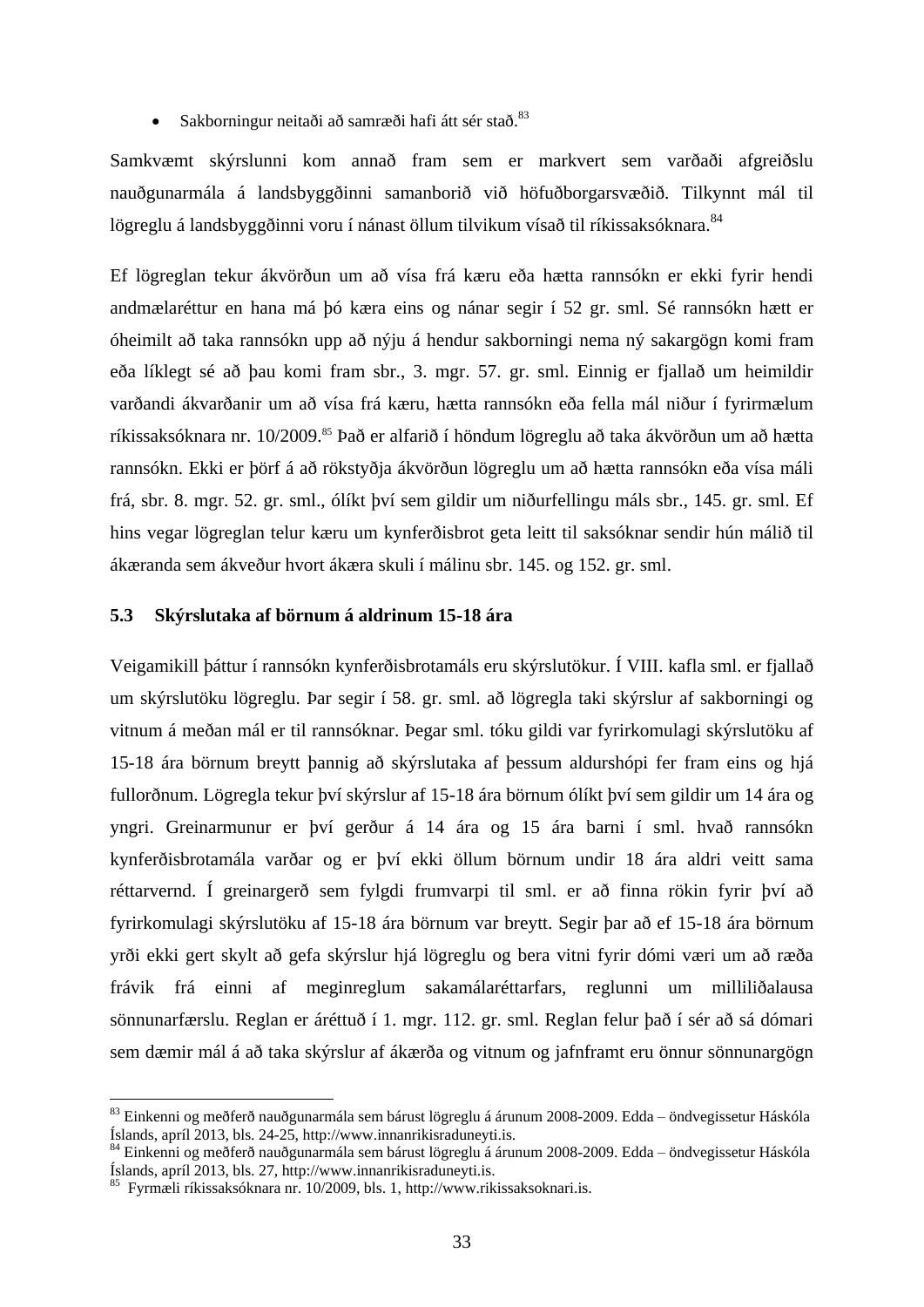færð fyrir sama dómara.<sup>86</sup> Það er þó gerð undantekning á þessu því samkvæmt 3. mgr. 111. gr. sml. getur skýrsla sem hefur verið gefin hjá lögreglu eða öðrum stjórnvöldum meðan mál var til rannsóknar haft sönnunargildi.

Óháð því hvort skýrslutökur af 14 ára og yngri stríði gegn meginreglunni um milliliðalausa sönnunarfærslu þá hefur löggjafinn ákveðið að fyrirkomulagið, að láta 15-18 ára börn fara í endurteknar skýrslutökur og rifja þannig ítrekað upp erfiða lífsreynslu sem þau hafa orðið fyrir, væri heppilegra. Umboðsmaður barna hefur lýst áhyggjum sínum að 15-18 ára börnum væri ekki veitt sama vernd og öðrum börnum í núgildandi löggjöf. Áréttaði hann í skýrslu sinni frá árinu 2010 til barnaréttarnefndar SÞ.<sup>87</sup> að mikilvægt væri að tryggja velferð barna sem verða fyrir kynferðislegu ofbeldi, óháð aldri, sbr. 19. og 34. gr. barnasáttmálans og taldi hann það einnig vera í samræmi við skyldu aðildarríkja að vernda réttindi og hagsmuni barna á öllum stigum sakamáls og taka sérstakt tillit til þarfa barna sem brotaþola. Taldi umboðsmaður því núverandi fyrirkomulag á skýrslutökum af 15-18 ára börnum ekki vera það sem börnum sé fyrir bestu og lagði hann til að þessu yrði breytt í lögum.<sup>88</sup>

Reynt er að halda fjölda skýrslna sem teknar eru af börnum í lágmarki en ef sannprófa þarf framburð geranda og brotaþola geta skýrslutökur orðið fleiri en ein. Vitað er að geta barna til að segja frá kynferðislegu ofbeldi er misjöfn. Þó er ætlast til þess að barn geri grein fyrir brotinu á sem ítarlegastan og skýrastan hátt, óháð því hvar skýrslutakan fer fram og í hvaða umhverfi. Vegna séreðlis kynferðisbrotamála er afar mikilvægt að rétt sé staðið að yfirheyrslum, því brotaþolar eru oftar en ekki einir til frásagnar um atburði og er framburðurinn oft eina haldbæra sönnunargagnið. Mikilvægt er hvernig frásögn barns er náð fram, hver sinnir því hlutverki og hvaða reglur gilda um skýrslutökur af barni. Sá sem tekur skýrslu af barni, óháð því hvort það er lögregla eða dómari þarf að þekkja málfar barna, háttarlag þeirra og viðbrögð og hafa einstaklega gott skynbragð á hvað sé mikilvægt að komi fram í skýrslutökunni og hér má vitna í orð Sigríðar Ingvarsdóttur í grein hennar *Skýrslutökur af börnum fyrir dómi*<sup>89</sup> um að mikilvægt sé að:

spyrjandinn sé fær um að mynda gott samband við barnið og fái það til að skynja að það geti treyst honum, traust er afar mikilvægur þáttur þegar kemur að skýrslutökum. Sá einstaklingur sem kemur til með að taka skýrslu af barni þarf að gera það á nærfærinn og viðeigandi hátt. Þá er brýnt að barnið finni fyrir því að hlustað sé á það og að kæran sé og hafi verið tekin alvarlega. Það skiptir ekki síður máli að einstaklingurinn sem sinnir því

<sup>86</sup> Eiríkur Tómasson: *Meginreglur sakamálaréttarfars*, bls. 22.

<sup>87</sup> Skýrsla Umboðsmanns barna til barnaréttarnefndar Sameinuðu þjóðanna 2010, bls. 8-10, http://www.barn.is.

<sup>88</sup> Skýrsla Umboðsmanns barna til barnaréttarnefndar Sameinuðu þjóðanna 2010, bls. 8-9, http://www.barn.is.

<sup>&</sup>lt;sup>89</sup> Sigríður Ingvarsdóttir: "Skýrslutökur af börnum fyrir dómi", http://www.domstolar.is.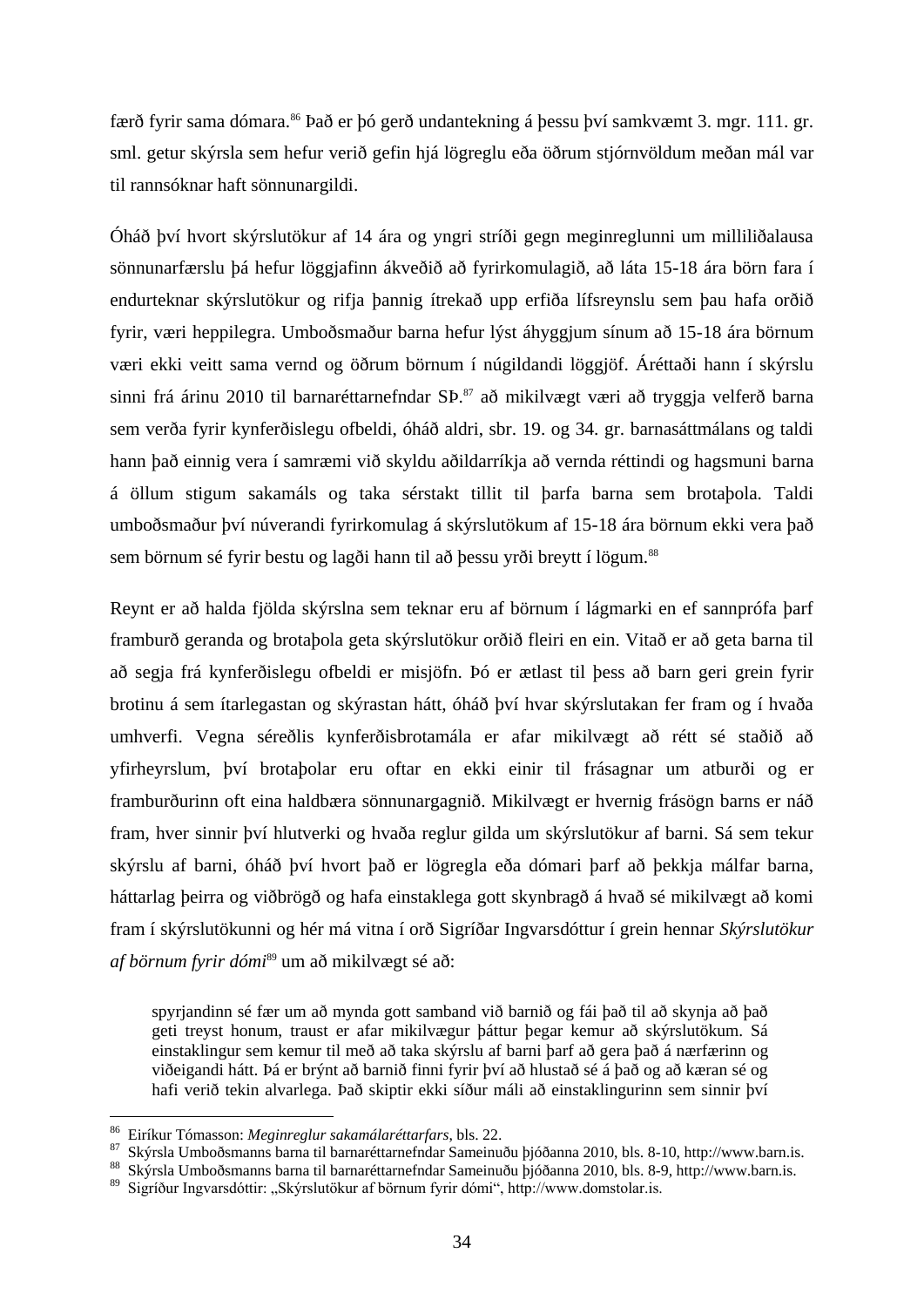mikilvæga hlutverki að framkvæma skýrslutöku sé sjálfur í afar góðu jafnvægi og sé yfirvegaður. Barnið þarf að geta slakað á, treyst þeim sem sinna þessu hlutverki. Þegar spyrjandanum tekst á þennan hátt að skapa góðar aðstæður virðist börnunum alls ekki líða mjög illa við skýrslutökuna þrátt fyrir að þeim sé oft þungbært að skýra frá erfiðri lífsreynslu.<sup>90</sup>

Haldið var málþing þann 3. júní 2012 á vegum innanríkisráðuneytisins og lagadeildar Háskóla Íslands þar sem rætt var um skýrslutökur af börnum í sakamálum.<sup>91</sup> Í ræðu innanríkisráðherra, Ögmundar Jónassonar, lýsti hann áhyggjum barnaréttarnefndar SÞ af því að í ljósi þess að kynferðislegur lágmarksaldur barna væri 15 ára á Íslandi nyti aldurshópurinn 15-18 ára ekki nægilegrar réttarverndar gagnvart kynferðislegu ofbeldi. Hins vegar vildi hann gera lítið úr áhyggjum nefndarinnar og sagði Ísland tryggja vernd þessa aldurshóp gegn kynferðislegu ofbeldi almennt en ef ráða þyrfti bót á einhverju þyrfti frekar að fræða börnin um mörkin á milli kynlífs og ofbeldis, óháð kynferðislegum lágmarksaldri. Hann tók samt sem áður fram að börn á aldrinum 15-18 ára nytu í öllum tilvikum eflaust ekki sömu réttarverndar og yngri börn hvað varðar skýrslutökur. Ögmundur sagði í lok ávarpsins að hann væri hlynntur því að núverandi fyrirkomulagi yrði breytt og að skýrslutaka af 15-18 ára börnum færi fram í Barnahúsi, því öll börn ættu að fá að sitja við sama borð. Sandra Baldvinsdóttir, héraðsdómari við héraðsdóm Reykjaness, tók einnig til máls og sagði allan rökstuðning vanta í frumvarp til laga um meðferð sakamála um lækkun aldurs í 15 ár þeirra sem koma til skýrslutöku í Barnahús. Sagði hún að sem starfandi dómari væri í raun heppilegra að hafa aldursmarkið hærra. Tók hún sem dæmi að ef barn kemur í Barnahús 14 ára en aðalmeðferð fer ekki fram fyrr en það hefur náð 15 ára aldri þarf barn að koma fyrir dóm og bera vitni sem 14 ára börn þurfa ekki að gera. Nefndi hún að geta barna til að gefa skýrslu á ólíkum stöðum væri misjöfn, færi það eftir þroska, persónuleika og öðrum eiginleikum barns.<sup>92</sup> Ólöf Ásta Farestveit forstöðumaður Barnahúss tók einnig til máls. Vildi hún benda meðal annars á þá staðreynd að fjöldi barna á aldrinum 15 - 17 ára væru með ýmsar þroskaraskanir, þar á meðal greiningar sem geta verið kvíði og þunglyndi sem fylgir oft í kjölfarið á kynferðisbroti. Þá getur skipt öllu máli hvort 15-18 ára börn mæti á lögreglustöð eða í barnvænt umhverfi líkt og Barnahús í skýrslutöku. Sagði hún að það tæki oft 2-3 meðferðartíma í Barnahúsi að aðstoða 15-18 ára börn við að jafna sig eftir að hafa mætt í dómssal. Í lok erindis síns spurði hún þeirrar spurningar hvort ætlunin væri í framtíðinni að láta hagsmuni barna ganga fyrir eða hvort það væru hagsmunir réttarvörslukerfisins sem ættu að hafa forgang. Ráða má af erindi 1

<sup>&</sup>lt;sup>90</sup> Sigríður Ingvarsdóttir: "Skýrslutökur af börnum fyrir dómi", http://www.domstolar.is.

<sup>91</sup> Upptaka af málþingi um skýrslutökur af börnum í sakamálum. 7. júní 2012,

http://www.innanrikisraduneyti.is.

 $^{92}$  Upptaka af málþingi um skýrslutökur af börnum í sakamálum. 7. júní 2012, http://www.innanrikisraduneyti.is.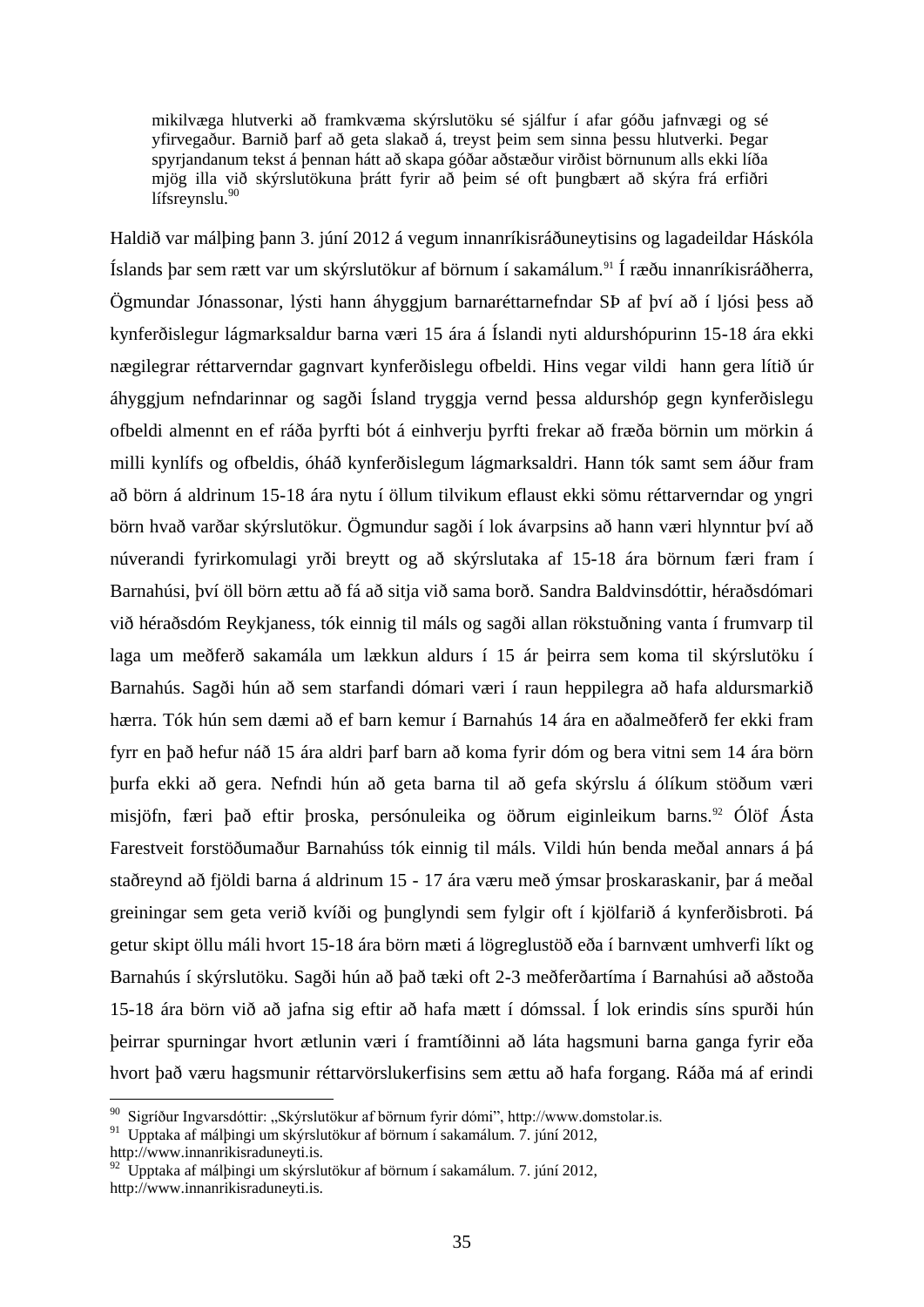hennar að hún mælist til þess að skýrslutökur af 15-17 ára börnum færu fram í Barnahúsi en ekki hjá lögreglu og dómshúsi.<sup>93</sup>

Óháð því sem framsögumenn höfðu að segja um að 15-18 ára börn þurfi að lúta öðrum reglum en 14 ára og yngri er mikilvægt að velta fyrir sér hvort ekki felist ákveðin mismunun í löggjöfinni eins og hún er í dag. Mismunun felst í því að láta einn aldurshóp barna fara í gegnum átakanlegra ferli hvað varðar skýrslutökur á meðan öðrum börnum er hlíft við því, þó það sé ekki nema eitt aldursár á milli, það er annars vegar 14 ára og hins vegar 15 ára barn. Spurningin er því alltaf sú hvort og að hvaða marki er hægt að réttlæta að gera þennan greinarmun í lögum, þegar þjónusta Barnahúss er til staðar og einnig aðstaða í Héraðsdómi Reykjavíkur til að taka skýrslur af börnum. Taka verður undir rökstuðning Söndru Baldvinsdóttur um að fyrirkomulag skýrslutöku af 15-18 ára börnum sé ábótavant. Bragi Guðbrandsson forstöðumaður Barnaverndarstofu lýsti einnig áhyggjum sínum á málþingi sem haldið var um meðferð kynferðisbrota í réttarvörslukerfinu þann 20. janúar 2012.<sup>94</sup> Sagði hann fyrirkomulagið jafnvel vera frávik íslenska réttarvörslukerfisins frá eftirfarandi tveim samningum, sá fyrri samningurinn um barnvinsamlegt réttarkerfi (Guidelines of Child friendly justice)<sup>95</sup> og sá seinni er Evrópuráðssamningnum um vernd barna gegn kynferðislegri misneytingu og kynferðislegu ofbeldi. Samspil barnaverndar og lögreglunnar við skýrslutöku væri ábótavant í þeim tilgangi að tryggja að hagsmunum barna væri fyllilega gætt.<sup>96</sup>

Í grein sinni *Að byggja brýr* fjallar Bragi Guðbrandsson um mikilvægi tilkomu Barnahús og segir í raun að skýrslutaka ætti einnig að fara fram í Barnahúsi þegar um er að ræða 15-18 ára börn. Margt mælir með því að skýrslutaka fari fram í Barnahúsi í stað þess að fara fram á lögreglustöð þegar um þennan aldurshóp er að ræða, ef tekið er orðrétt upp úr grein hans:

Grunnurinn að hugmyndafræði barnahúss er tvíþættur, hagsmunir barnsins annars vegar og rannsóknarhagsmunir hins vegar. Skaðlegar afleiðingar þess að börn séu ítrekað látin greina frá sársaukafullri lífsreynslu á borð við kynferðisofbeldi hafa lengi verið kunnar. Óhagfelldar aðstæður og kunnáttuleysi við rannsókn mála getur magnað vanlíðan brotaþola og hamlað tjáningu hans. Upplifun barna í rannsóknarferli þessara mála getur verið allt önnur en leikmenn ætla. Skýrslutaka á lögreglustöð eða í dómshúsi getur t.d.

<sup>93</sup> Upptaka af málþingi um skýrslutökur af börnum í sakamálum. 7. júní 2012, http://www.innanrikisraduneyti.is.

<sup>94</sup> Upptaka af málþingi um meðferð kynferðisbrotamála í réttarvörslukerfinu. Fyrirlestur Braga Guðbrandssonar 20. janúar 2012, http://www.innanrikisraduneyti.is.

<sup>95</sup> Reglurnar er að finna á vef Evrópuráðsins.

<sup>96</sup> Upptaka af málþingi um meðferð kynferðisbrotamála í réttarvörslukerfinu. Fyrirlestur Braga Guðbrandssonar 20. janúar 2012, http://www.innanrikisraduneyti.is.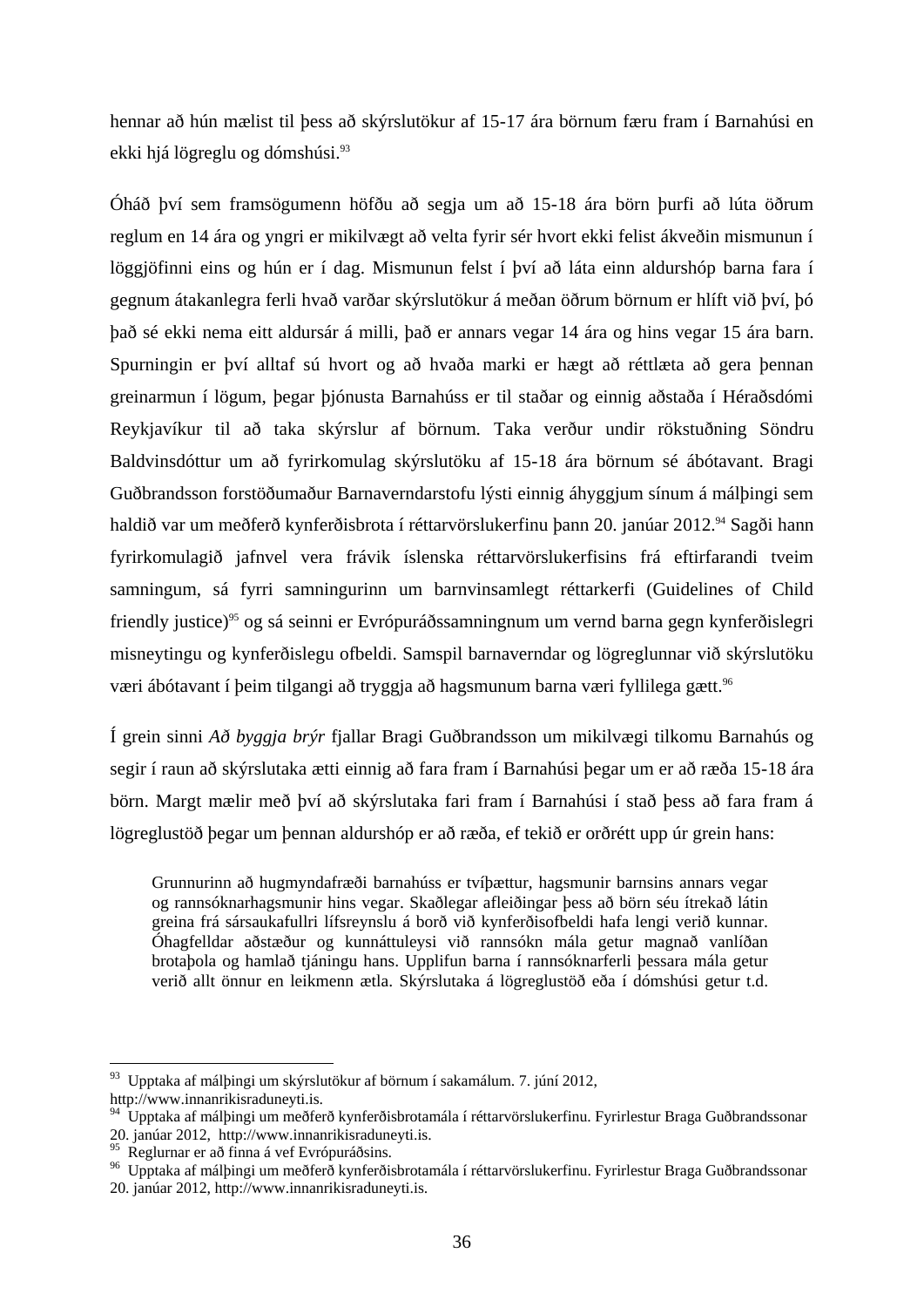falið í sér skilaboð til barnsins um að það hafi gert eitthvað rangt. Slíkt getur aukið á sektarkennd þess og þar með sálrænar afleiðingar ofbeldisins.<sup>97</sup>

Þegar kemur að magni og gæðum upplýsinga við rannsókn mála skiptir höfuðmáli hvernig staðið var að skýrslutöku.<sup>98</sup> Endurtekin og óskipulögð viðtöl við barn eru til þess fallin að menga framburð þess.<sup>99</sup> Með breytingu á sml. fara fram ítrekuð viðtöl við 15-18 ára börn, bæði fyrir lögreglu og fyrir dómi. Segir hann þetta stríða gegn meginreglunni um hvað sé barninu fyrir bestu.<sup>100</sup> Því má ekki gleyma að börn eiga að njóta ákveðinnar sérstöðu umfram fullorðna, þau ættu og eiga að fá að njóta meiri réttinda en fullorðnir<sup>101</sup>, hvort sem þau eru 14 ára og yngri eða 15-18 ára.

Aflað var upplýsinga um skýrslutökur af 15-18 ára börnum frá aðstoðaryfirlögregluþjóni hjá kynferðisbrotdeild lögreglunnar, Björgvini Björgvinssyni. Tjáði hann að þeir sem framkvæmdu skýrslutökur væru yfirleitt rannsóknarlögreglumenn sem starfa í ofbeldis- og kynferðisbrotadeild og að þessir aðilar væru mjög reyndir yfirheyrendur og hefðu setið sérstök námskeið fyrir rannsóknarlögreglumenn.<sup>102</sup> Spurt var hver reynsla þeirra væri eftir að fyrirkomulagi skýrslutöku var breytt hjá 15-18 ára börnum árið 2008. Sagði hann að breytingin hafi ekki endilega verið til hins betra. Taldi hann að betra hefði verið að hafa lögregluna áfram í Barnahúsi og að lögreglan bæri ábyrgð á skýrslutökum yfir börnum í Barnahúsi.<sup>103</sup> Það væri svo hlutverk félagsráðgjafa og sálfræðinga í Barnahúsi að bera ábyrgð á meðferðarviðtölum en ekki skýrslutökunum sjálfum. Taldi hann þetta vera í samræmi við fyrirkomulag sem Barnahús á norðurlöndum hafa tileinkað sér. Aðspurður um hvort hann teldi núverandi fyrirkomulag skýrslutöku hjá 15-18 ára börnum á fyrstu stigum vera meira íþyngjandi fyrir börnin sagði hann að lögreglan tæki skýrslur af börnum í Barnahúsi í dag með leyfi starfsmanna þar. En lögreglan hefði ekki beinan aðgang að Barnahúsi sem væri miður, því í sumum tilfellum væri betra að taka skýrslur af 15-18 ára börnum þar af mörgum ástæðum. Hann tók þó fram að það væri nýtt fyrirkomulag hjá kynferðisbrotadeildinni að skýrslutaka af 15-16 ára börnum færi fram í Barnahúsi en ekki á lögreglustöð. Það er þá

<sup>&</sup>lt;sup>97</sup> Bragi Guðbrandsson. "Að byggja brýr", bls. 381.

<sup>&</sup>lt;sup>98</sup> Bragi Guðbrandsson. "Að byggja brýr", bls. 382.

<sup>&</sup>lt;sup>99</sup> Bragi Guðbrandsson. "Að byggja brýr", bls. 382.<br><sup>100</sup> Bragi Guðbrandsson. "Að byggja brýr", bls. 391.

<sup>&</sup>lt;sup>101</sup> Hrefna Friðriksdóttir: "Að nota samning SÞ um réttindi barnsins með hendi og vendi að hingað til brúkanlegum siðvana", bls. 162.

<sup>&</sup>lt;sup>102</sup> Björgvin Björgvinsson, ofbeldis- og kynferðisbrotadeild lögreglunnar í Reykjavík. Tölvupóstur 4. apríl 2013. <sup>103</sup> Björgvin Björgvinsson, ofbeldis- og kynferðisbrotadeild lögreglunnar í Reykjavík. Tölvupóstur 4. apríl 2013.

Sagði hann jafnframt að skýrslutökur ættu að hafa ígildi dómsyfirheyrslu þar sem dómari í viðkomandi máli hefði falið lögreglunni skýrslutökuna.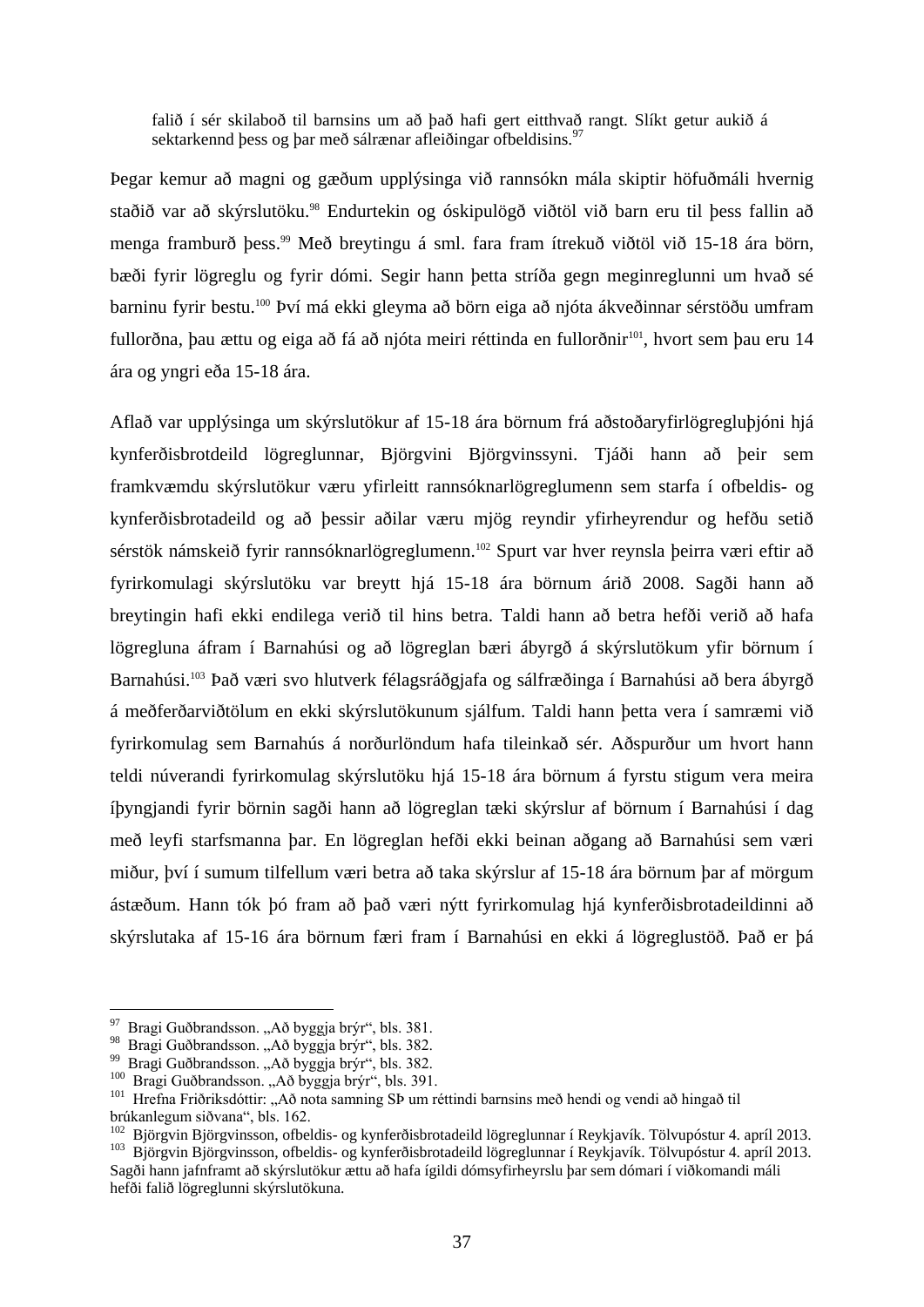væntanlega eitthvað sem lögreglan hefur ákveðið að gera, óháð því hvað löggjöfin segir.<sup>104</sup> Hérna er þó verið að tala um skýrslutökur á fyrstu stigum máls. Brotaþolar þurfa samt sem áður að gefa einnig skýrslu fyrir dómi.

### **5.4 Mál sent til ríkissaksóknara**

Ákæruvaldinu ber að hafa í huga við starfa sinn að leiða hjá sér einstaklingsbundna og hópbundna hagsmuni og þrýsting frá almenningi eða fjölmiðlum.<sup>105</sup> Ákærendum ber einnig að sækja mál af ákveðni en sanngirni, og ekki umfram það sem sönnunargögn benda til.<sup>106</sup> Í ljósi þess hversu mikið kynferðisbrotamál eru fordæmd í þjóðfélaginu og umræðan mikil er nauðsynlegt að ákæruvald nái og fái tækifæri til að halda hlutleysi sínu og einblíni á að leiða hið sanna og rétta í ljós. Þá er einnig mikilvægt að það fái að halda sjálfstæði sínu. Í 18. gr. sml. er fjallað um hlutverk ákærenda, þeim ber að tryggja í samvinnu við lögreglu, að þeir sem afbrot fremja, verði beittir lögmæltum viðurlögum. Þegar ákærandi fær mál til skoðunar hefur hann um þá kosti að velja að mæla fyrir um frekari rannsóknaraðgerðir sbr., 2. mgr. 57. gr. sml. fella mál niður sbr. 145. gr. sml., fresta ákæru sbr., 2 mgr. 146. gr. sml. og 56. gr. hgl., falla frá saksókn sbr. 3. og 4. mgr. 146. gr. sml. eða ákæra. Þegar ríkissaksóknari fær til sín mál getur hann mælt fyrir um frekari rannsóknaraðgerðir af hálfu lögreglu ef hann telur þess þörf sbr., 3 mgr. 21. gr. og 4. mgr. 23. gr. sml. og er þessari heimild oft beitt.<sup>107</sup> Ríkissaksóknari höfðar mál vegna brota á XXII. kafla hgl. Þegar rannsókn er lokið skoðar ákærandi tiltæk gögn og tekur ákvörðun um hvort það sem fram hefur komið sé nægilegt til að sækja sakborning til saka eða ekki, sbr. 152. gr. sml. en þar segir að ákærandi höfði sakamál með útgáfu ákæru og er það í samræmi við ákærureglu sem er í 142. gr. sml. Í henni kemur fram að sérhver refsiverður verknaður skuli sæta ákæru nema annað sé sérstaklega ákveðið í lögum. Hlutverk ákæranda er að sjálfsögðu ávallt að leiða hið sanna og rétta í ljós, og gæta jafnt að þeim atriðum sem horfa til sýknu og sektar.<sup>108</sup>

Sönnunarbyrði hvílir á ákæruvaldinu um sekt ákærða og atvik sem telja má honum í óhag sbr. 108. gr. sml.<sup>109</sup> Saksóknarar ríkissaksóknara eiga að líta til dómaframkvæmdar og meta þannig á hverjum tíma hvort mál sé líklegt til sakfellingar eða horfa til 145. gr. sml., sem inniheldur

<sup>&</sup>lt;sup>104</sup> Björgvin Björgvinsson, ofbeldis- og kynferðisbrotadeild lögreglunnar í Reykjavík. Tölvupóstur 4. apríl 2013. <sup>105</sup> Ríkissaksóknari. "Leiðbeinandi siðareglur fyrir ákærendur", http://www.rikissaksoknari.is

<sup>&</sup>lt;sup>106</sup> Ríkissaksóknari. "Leiðbeinandi siðareglur fyrir ákærendur", http://www.rikissaksoknari.is.

<sup>107</sup> Upptaka af málþingi um meðferð kynferðisbrota í réttarvörslukerfinu. 20. janúar 2012. Sigríðar J.

Friðjónsdóttur ríkissaksóknari talar, http://www.innanrikisraduneyti.is.

<sup>108</sup> Fyrirmæli ríkissaksóknara nr. 10/2009 um ákvörðun um að vísa frá kæru, hætta rannsókn eða fella mál niður, bls. 1, http://www.rikissaksoknari.is.

<sup>&</sup>lt;sup>109</sup> Eiríkur Tómasson: "Sitt er hvað, sönnunarbyrði og sönnunarmat", bls. 485.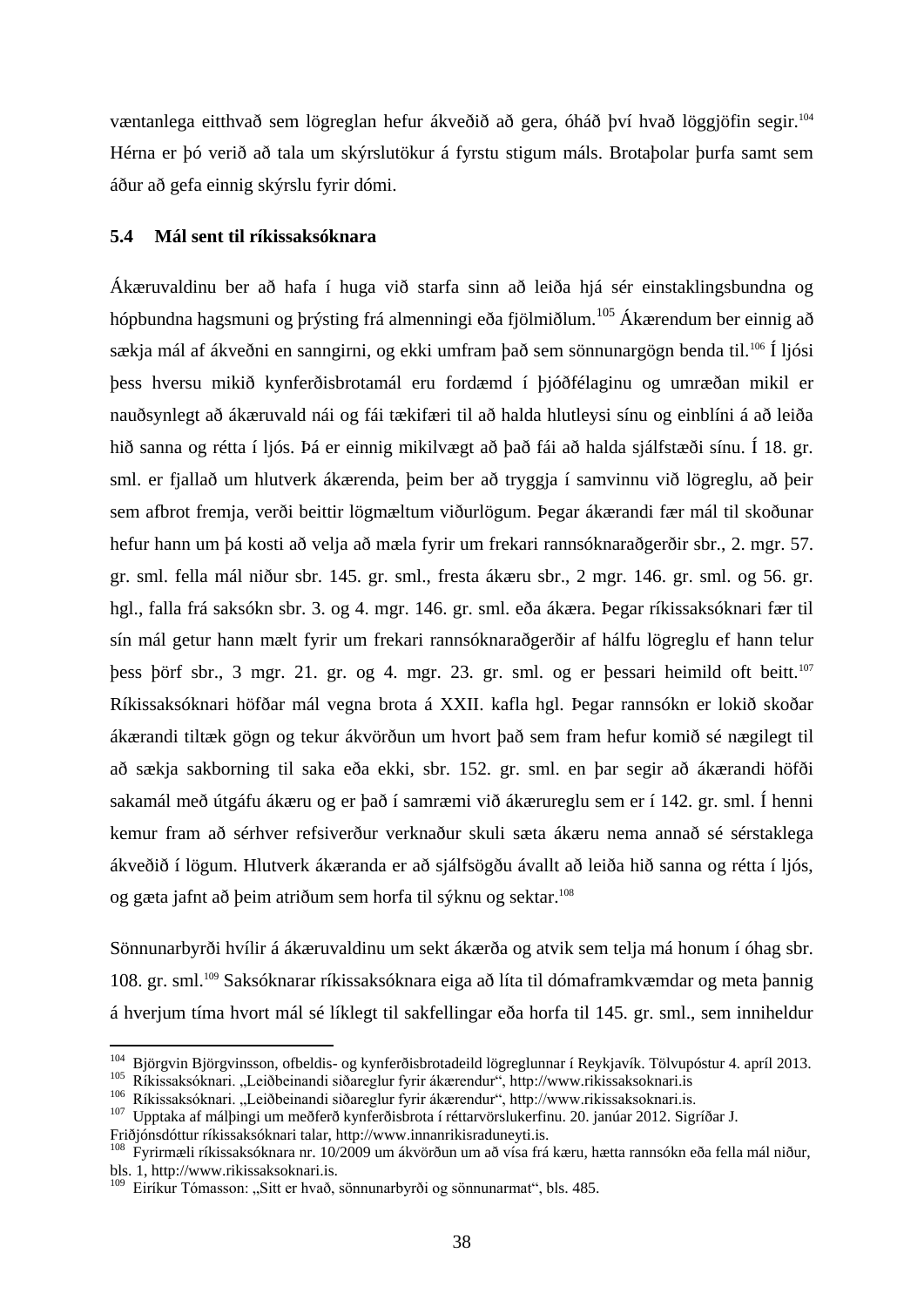heimild til að fella mál niður. Ef ríkissaksóknari tekur ákvörðun um að ákæra er brýnt að gæta samræmis og jafnræðis þegar tekin er ákvörðun um saksókn, sbr. 1. mgr. 11. gr. ssl. Líta verður til þess að útgáfa ákæru getur verið ákveðinn áfellisdómur fyrir þann sem ákærður er þó svo að gert sé ráð fyrir meginreglu 2. mgr. 70. gr. stjskr. að sérhver er talinn saklaus uns sekt er sönnuð fyrir dómi.<sup>110</sup>

## **5.5 Sönnun í kynferðisbrotamálum**

Skortur á sönnun er algengasta ástæða þess að rannsókn kynferðisbrotamála gegn börnum er hætt eða þau felld niður. Spurningin er því hvort of miklar kröfur séu gerðar til sönnunar eða hvort lítil áhersla sé lögð á það sem getur styrkt framburð fórnarlamba kynferðisofbeldis.<sup>111</sup> Erfitt getur reynst að færa fram sannanir sökum þess að jafnan eru engin vitni og engir sýnilegir líkamlegir áverkar í þessum málum, enginn vettvangur til að rannsaka, engin sýnileg sönnunargögn, oft er einungis til staðar framburður brotaþola.<sup>112</sup> Framburður brotaþola er mikilvægt sönnunargagn og skiptir því miklu máli að brotaþoli leiti strax til á neyðarmóttöku og lögreglu til að hægt sé að safna sönnunargögnum.

*Hrd. 26. janúar 2011 (460/2011).* Ákært fyrir brot gegn 194. gr. hgl.

X var ákærður fyrir nauðgun með því að hafa með ofbeldi þröngvað A til munnmaka, samræðis og endaþarmsmaka. Ákærði hrinti A á rúm sitt, klæddi hana úr fötum, reif í hár hennar, hélt um háls hennar, togaði í hálsmen svo þrengdi að hálsi hennar og reif af henni gleraugu. Við atlöguna hlaut A sprungu og roða í endaþarmi, marbletti á læri og rasskinn, eymsli yfir nefrót og í hnakka auk þess sem hár losnaði úr hársverði. Stúlkan leitaði strax til lögreglu og var í kjölfarið færð tafarlaust á neyðarmóttöku. Hún gat skýrt frá því að hún hafi grátið í hvítan kodda og hafi verið með svarta augnmálningu og hún hafi einnig skilið eftir sokka sína á vettvangi. Vettvangsrannsókn staðfesti þetta.

Um sönnun í kynferðisbrotamálum er fjallað um í 3. þætti sml. en í 108. gr. segir að sönnunarbyrði um sekt ákærða og atvik sem telja megi honum í óhag hvíli á ákæruvaldinu. Algengt er að mál séu felld niður þegar einungis er um að ræða framburð brotaþola og því koma málin sjaldnast fyrir dómstóla. Í *Hrd. 28. október (204/2010)* var nánast einungis við framburði að styðjast og dugði það aðeins að sumu leyti til sakfellingar. Í málinu var J ákærður fyrir að hafa sem starfsmaður á meðferðarheimili framið ýmis konar kynferðisbrot gegn stúlkum sem voru vistaðar á meðferðarheimilinu á vegum barnaverndaryfirvalda.

Ef ákært er í máli fellur það í verkahring dómara að meta það hvort sönnun hefur tekist í kynferðisbrotamálum og er þetta án efa eitt það erfiðasta sem dómarar taka sér fyrir hendur.

<sup>&</sup>lt;sup>110</sup> Eiríkur Tómasson: "Ákæruvaldið í ljósi jafnræðisreglna", bls. 54.

<sup>&</sup>lt;sup>111</sup> Atli Gíslason og Jóhanna Katrín Magnúsdóttir: "Réttarvernd kynfrelsis", bls. 31.

<sup>112</sup> Atli Gíslason og Jóhanna Katrín Magnúsdóttir: "Réttarvernd kynfrelsis", bls. 31.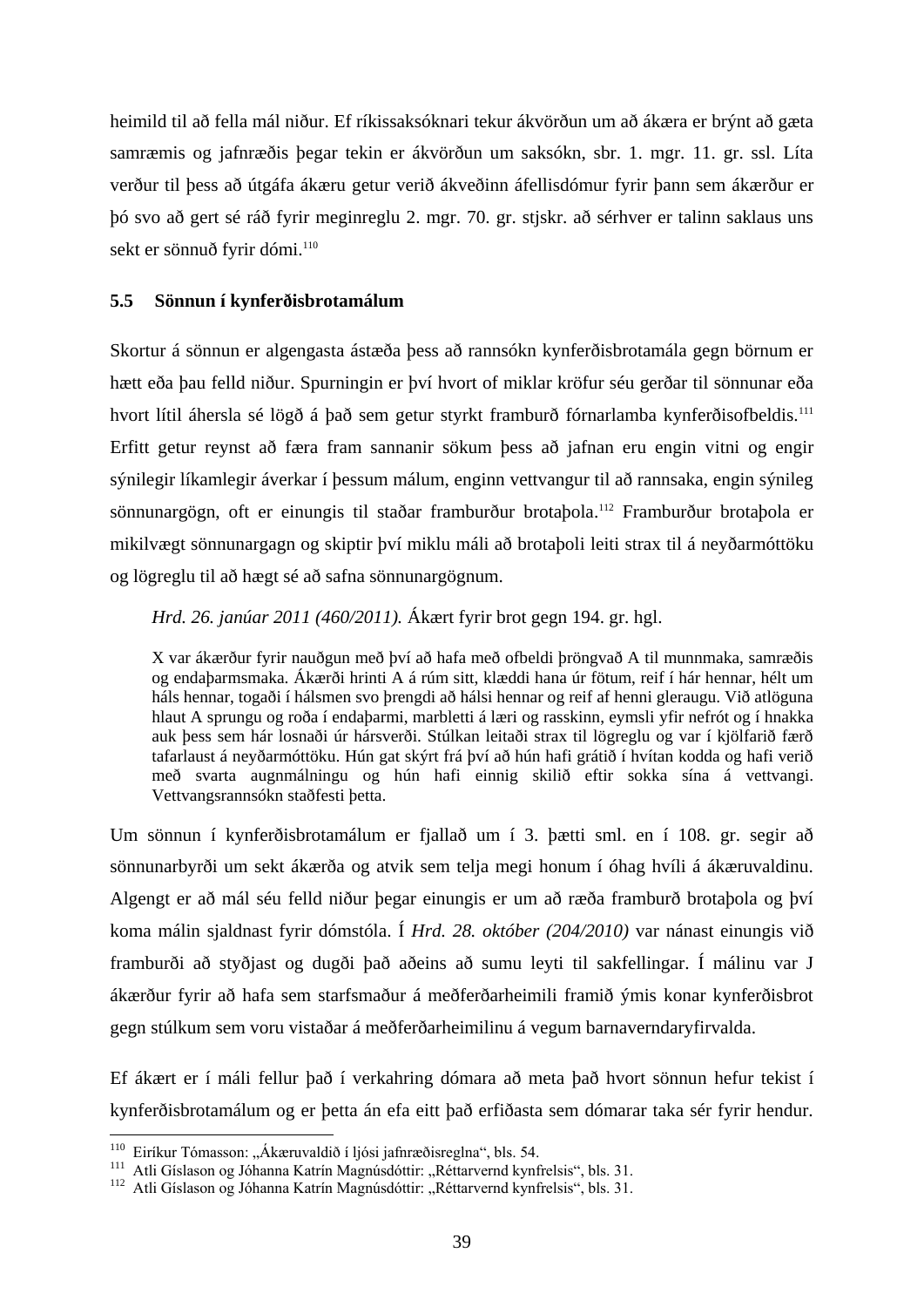Mikil ábyrgð hvílir þá á dómsvaldinu líkt og það hvílir mikil ábyrgð á ákæruvaldinu þegar kemur að því að færa sönnur fyrir því að ákveðið atvik hafi átt sér stað. Því má ekki gleyma að kynferðisbrot hafa farið í gegnum ákveðna síu áður en tekin er ákvörðun um að ákæra. Lögreglan og barnaverndarnefnd hafa rannsakað málið, ákæruvaldið hefur tekið ákvörðun um að ákæra svo það er ærin ástæða fyrir að mál koma til kasta dómstóla. Einnig skal tekið fram hér að dómafordæmi hafa sitt að segja við mat á sönnun, það er að segja, hvernig hefur verið farið með sönnunargögn í sambærilegum tilvikum.

Samkvæmt 109. gr. sml. fellur það í hlut dómara að meta hverju sinni hvort nægileg sönnun, sem ekki verði vefengd með skynsamlegum rökum, sé fram komin um hvert það atriði sem varðar sekt og ákvörðun viðurlaga við broti. Hann metur sönnunargildi skýrslna ákærða, vitnisburðar, mats- og skoðunargerðir, skjöl og önnur sýnileg sönnunargögn. Í 109. gr. sml. felst hið svokallaða frjálsa mat dómara. Dómarinn er ekki bundinn af neinum fyrirframgefnum reglum sem segja honum hvernig ber að komast að niðurstöðu um hvað teljist sannað og hvað ekki.<sup>113</sup> Dómari þarf engu að síður að komast að efnislega réttri niðurstöðu.<sup>114</sup> Þó svo að dómari sé ekki bundin af neinum ákveðnum sönnunargögnum eða sönnunaraðferðum, þá hefur hann ekki alfrjálsar hendur. "Þannig verður mat hans á sönnun að vera hlutlægt og jafnframt verður það að styðjast við málefnaleg rök."<sup>115</sup> Eiríkur fjallar ítarlega um *Hrd. 2005, bls. 4042 (148/2005)* í grein sinni *Sitt er hvað, sönnunarbyrði og sönnunarmat.*<sup>116</sup> Í málinu var maður ákærður fyrir að hafa framið kynferðisbrot gegn dóttur þáverandi sambýliskonu sinnar er hún var yngri en 18 ára. Í greininni fjallar hann sérstaklega um sönnunaratriði í málinu í ljósi þess að niðurstaða málsins réðust fyrst og fremst af mati á sönnunargildi munnlegs framburðar fyrir dómi. Auk þess var stuðst við framburð þriggja vitna um að brotaþoli hefði tjáð þeim um refsiverða háttsemi ákærða gagnvart henni. Enn fremur var til stuðnings sakfellingu vísað til greinargerðar forstöðumanns Barnahúss. Eins og þessi dómur sýnir er sönnunarstaðan í kynferðisbrotamálum erfið, sérstaklega ef ákærði neitar sök. Í kynferðisbrotamálum verður að ganga úr skugga um trúverðugleika brotaþola, til dæmis með því að leiða fyrir dóm vitni sem geta ýmist staðfest framburð brotaþola eða sýnt fram á hið gagnstæða.<sup>117</sup> Sérfræðingar Barnahúss sem og aðrir sérfræðingar sem sinna greiningu og meðferð á brotaþolum geta einnig staðfest framburð brotaþola og haft töluverð áhrif á

<sup>&</sup>lt;sup>113</sup> Eiríkur Tómasson: "Sitt er hvað, sönnunarbyrði og sönnunarmat", bls. 490.

<sup>114</sup> Eiríkur Tómasson: "Sitt er hvað, sönnunarbyrði og sönnunarmat", bls. 490.

<sup>&</sup>lt;sup>115</sup> Eiríkur Tómasson: "Sitt er hvað, sönnunarbyrði og sönnunarmat", bls. 490.

<sup>&</sup>lt;sup>116</sup> Eiríkur Tómasson: "Sitt er hvað, sönnunarbyrði og sönnunarmat".

<sup>&</sup>lt;sup>117</sup> Eiríkur Tómasson: "Sitt er hvað, sönnunarbyrði og sönnunarmat", bls. 520.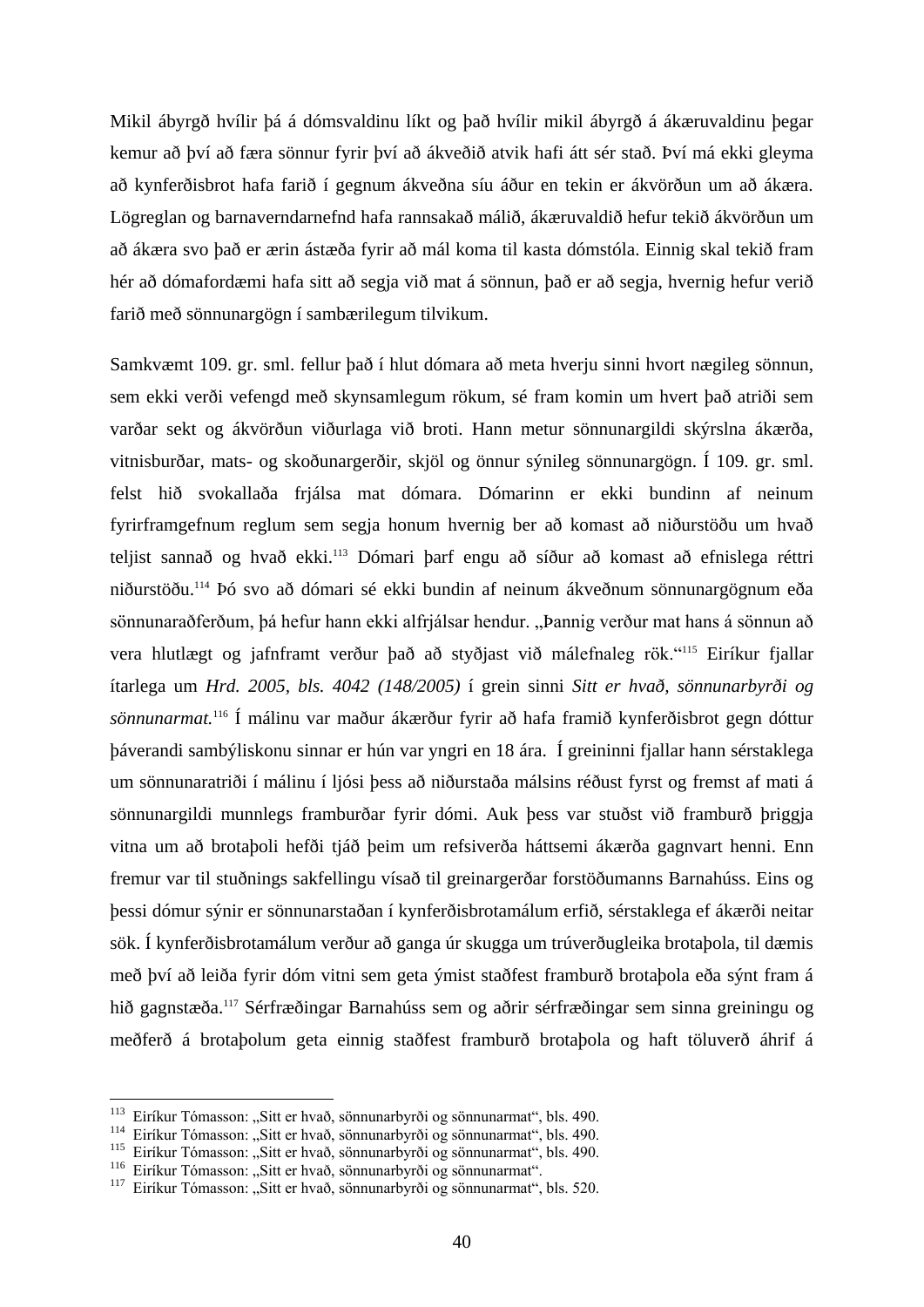sönnunaratriði í kynferðisbrotamáli eins og sést í áður nefndum dómi. Önnur sönnunargögn og sönnunaratriði koma einnig til greina í kynferðisbrotamálum og verða rakin í næsta kafla.

Deilt hefur verið um hvort slakað hefur verið um of á kröfum um sönnun í kynferðisbrotamálum á undanförnum árum. Símon Sigvaldsson heldur því fram í grein sinni *Meginreglur sönnunarfærslu og kynferðisbrot gegn börnum*<sup>118</sup> að dómarar hafi ekki slakað sérstaklega á sönnunarkröfum í kynferðisbrotamálum eða tekið sérstakt tillit til séreðlis kynferðisbrotamála á undanförnum árum.

Dómarar hafa lagt mat á þau sönnunargögn sem legið hafa fyrir í máli sem nægt hafa til að sannfæra þá um staðreyndir máls. Um það atriði eitt snýst sönnunarfærsla í sakamáli. Sönnun er ekki formbundin að íslenskum rétti þar sem sönnun verði einungis náð fram með tilteknum sönnunargögnum. Aðferð við sönnun er frjáls og er ákæruvaldi heimilt að tefla fram hverjum þeim sönnunargögnum sem líklegt er að sannfært geti dómendur um sök í máli.<sup>119</sup>

### **5.5.1 Sönnunargögn**

Þegar talað er um sönnunargögn er átt við þau gögn og upplýsingar sem lögð eru fyrir dómara í þeim tilgangi að hann geti lagt mat á þau. Sönnunargögn í sakamálum eru aðallega framburður ákærða, framburður vitna og brotaþola, matsgerðir dómkvaddra matsmanna og framburður þeirra og skjöl og önnur sýnileg sönnunargögn sbr. 3 þáttur sml. um sönnun og sönnunargögn. Skýrslur og vitnisburðir sérfræðinga eru mikilvæg sönnunargögn. Læknaskýrslur þar sem um er að ræða skoðun læknis á börnum hafa einnig gildi sem sönnunargagn. Í sumum tilfellum koma læknar fyrir dóm til að staðfesta skýrslur sínar, svo sem athugun eða rannsóknir sínar á brotaþolum.<sup>120</sup> Framburðir nákominna ættingja og þeirra sem hafa umgengist barn af einhverju ráði geta einnig haft sönnunargildi. Í þeim tilvikum er hægt að fá staðfestingu á breyttri hegðun barnsins eða óeðlilegri hegðun sem staðfestir þann grun að brotið hafi verið gegn þeim á kynferðislegan hátt. Í raun er um að ræða alla þá einstaklinga sem umgangast barnið reglulega. Þá teljast andlegir áverkar vera sönnunargagn og geta starfsmenn Barnahúss, aðrir sálfræðingar og þeir sem koma að málinu eða meðferðaraðilar lagt fram skýrslu þess efnis. Aftur á móti er áfallastreituröskun umdeild sem sönnunargagn og er mjög sjaldgæft að staðfesting fagaðila á einkennum hennar sé talin styðja framburð brotaþola svo það leiði til sakfellingar. Í *Hrd. 10. maí 2011 (672/201)* var vottorð sálfræðings ekki talið geta stutt sakfellingu. Þá eru lífsýni ein tegund sönnunargagna. Lífsýni getað stutt við trúverðugleika framburðar brotaþola. Í *Hrd. 9. desember 2010 (555/2010)*

<sup>118</sup> Símon Sigvaldsson: "Meginreglur sönnunarfærslu og kynferðisbrot gegn börnum", bls. 168.

<sup>119</sup> Símon Sigvaldsson: "Meginreglur sönnunarfærslu og kynferðisbrot gegn börnum", bls. 168.

<sup>&</sup>lt;sup>120</sup> Símon Sigvaldsson: "Meginreglur sönnunarfærslu og kynferðisbrot gegn börnum", bls. 166.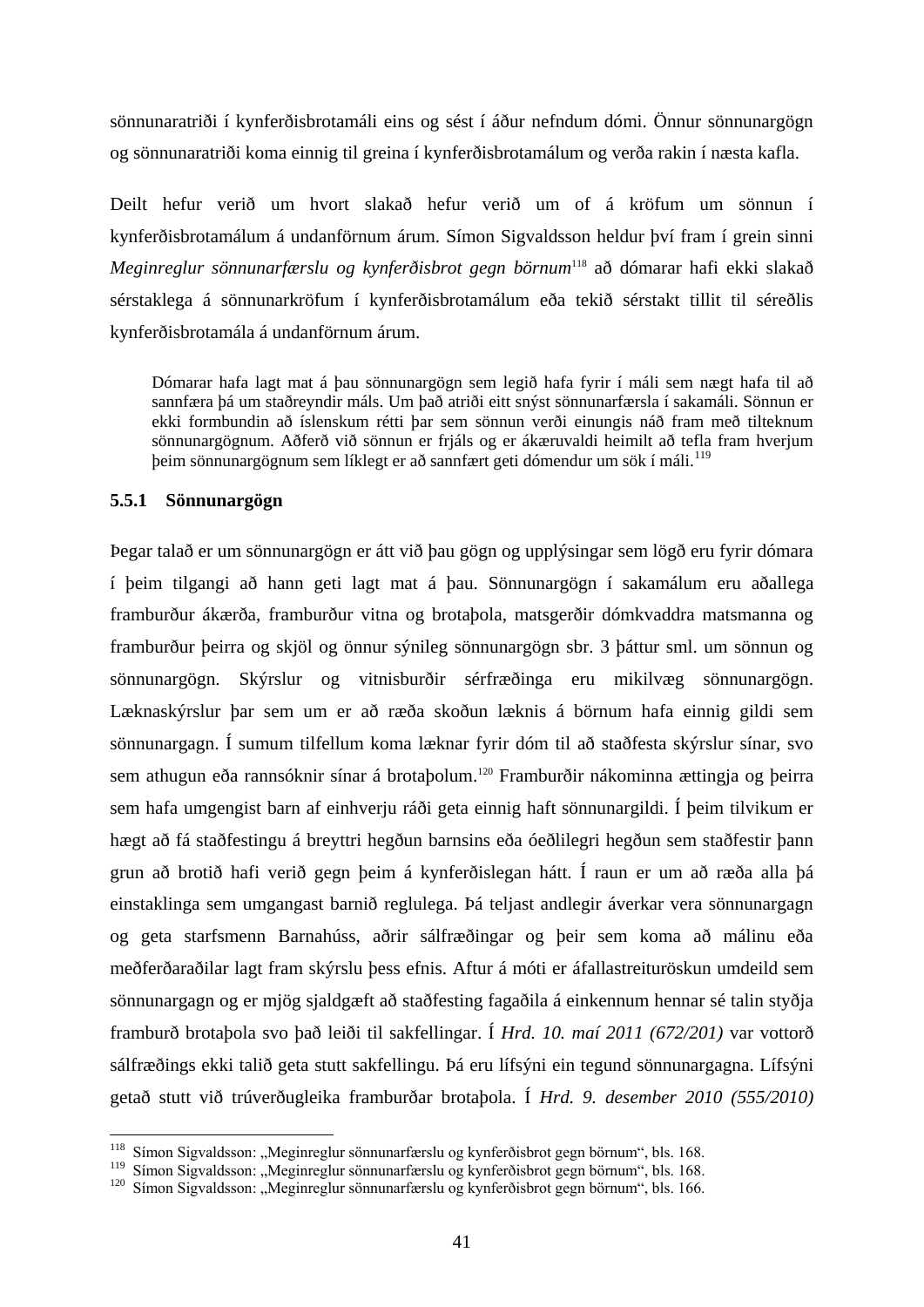reyndist sýni sem tekið var úr leghálsi brotaþola eftir að ætlað brot átti sér stað, innihalda DNA með sniði ákærða og var það talið sanna að samræði hafi átt sér stað. Svo var einnig í *Hrd. 8. mars 2007 (589/2006)*.

Fatnaður sem brotaþoli klæddist getur einnig verið sönnunargagn. Þá getur verið um að ræða mismunandi sönnunargögn sem öll styðja framburð brotaþola eins og tilfellið var í *Hrd. 31. janúar 2008 (380/2007).* Í því máli var maður ákærður fyrir að misþyrma sambýliskonu sinni hrottalega, halda henni nauðugri í íbúð og nauðga henni. Notaðist hann við ýmis vopn og fundust þau öll á vettvangi og var það talið renna stoðum undir framburð brotaþola. Einnig voru margir sjáanlegir líkamlegir áverkar á brotaþola sem einnig styrktu framburð brotaþola. Þá ber að nefna *Hrd. 6. maí 2010 (31/2010)* en í því máli skiptu aðstæður á vettvangi máli fyrir niðurstöðu máls, meðal annars, bjórblettur sem fannst á gólfi. Framburður ákærða hefur mesta þýðingu ef hann játar verknaðinn, en stundum þykir játning ekki haldbær. Framburður ákærða skiptir engu að síður ávallt miklu máli líkt og framburður brotaþola, sérstaklega þegar meta á sönnunargildi framburðar brotaþola í samanburði við framburð ákærða, vitna og annarra sönnunargagna. Í þeim tilfellum þar sem framburður brotaþola og ákærða stangast á getur framburður annarra vitna verið afar mikilvægt sönnunargagn til að stuðnings annað hvort framburðar brotaþola eða geranda. Samkvæmt öllu þessu koma margvísleg sönnunargögn til skoðunar í kynferðisbrotamálum þó raunin sé sú að oft sé ekki við mörg og haldbær sönnunargögn að styðjast.

## **5.5.2 Niðurfellingar mála og lok máls**

1

Fjöldi kynferðisbrotamála endar á þann veg að mál fara ekki fyrir dómstóla, þar sem rannsókn þess er hætt eða mál fellt niður. Ýmsar ástæður liggja þar að baki og getur til að nefna verið að brot séu ekki kærð eða tilkynnt, brotaþoli dregur framburð sinn til baka, lögregla hættir rannsókn, mál er fellt niður, misvísandi framburðir, fyrirsjáanlegir sönnunarerfiðleikar fyrir dómstólum, ásamt fleiri atriðum. Sérstaklega hafa verið nefnd nauðgunarmál þegar kemur að því að skoða hvaða kynferðisbrot rata alla leið til dómstóla. Margt bendir til þess að að fá nauðgunarmál séu kærð. <sup>121</sup> Ástæður þess eru taldar vera margvíslegar. Brotaþolar vilja sleppa við óþægindi, sleppa við yfirheyrslur eða efast um getu lögreglunnar til að upplýsa málið. Hræðsla við hefnd brotamannsins, samúð með honum og einnig getur ótti verið til staðar um

<sup>&</sup>lt;sup>121</sup> Hildigunnur Ólafsdóttir og Þórdís Sigurðardóttir. Skýrsla dómsmálaráðherra um orsakir, umfang og afleiðingar heimilisofbeldis og annars gegn konum og börnum,1997, http://www.innanrikisraduneyti.is.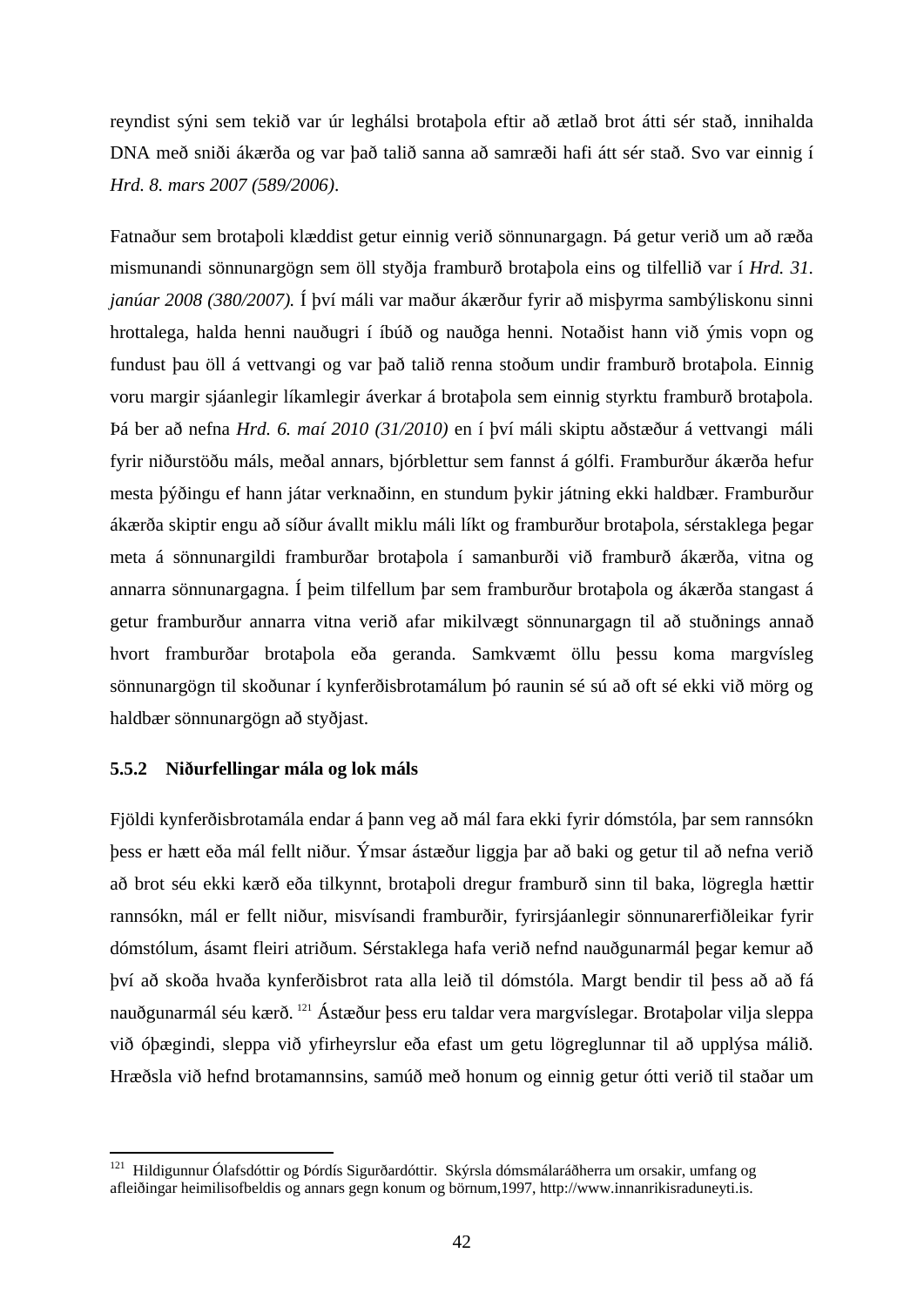að refsing brotamannsins verði of þung. Enn fremur óttast margar stúlkur og konur að mæta fordómum.<sup>122</sup>

Í sumum tilvikum er rannsókn kynferðisbrotamála hætt þar sem í ljós kemur að ætluð brot eru fyrnd en algengt er að kynferðisbrot séu ekki kærð fyrr en löngu eftir að atburðurinn eða atburðirnir áttu sér stað. Fyrning sakar er refsilokaástæða sem þýðir að þrátt fyrir að refsiábyrgð stofnist vegna afbrots þá fellur hún niður vegna atvika sem síðar koma til en um fyrningu sakar er mælt í IX. kafla hgl. Sé ákært í máli og brot reynist fyrnt leiðir það til sýknu. Þá er mikill hluti mála felldur niður vegna sönnunarskorts eða sýknudómar kveðnir upp sökum skorts á sönnun.

Samkvæmt 145. gr. sml. skal ríkissaksóknari fella mál niður ef það sem fram er komið í málinu er ekki nægilegt eða líklegt til sakfellis. Embættinu ber að beita þessari heimild af varfærni því niðurstaða ríkissaksóknara um niðurfellingu málsins er endanleg niðurstaða.<sup>123</sup> Hér ber að taka fram að tveir aðilar sem starfa hjá ríkissaksóknara koma að þessari ákvörðun í hverju tilviki<sup>124</sup> og er það gert til að tryggja vandaða málsmeðferð. Þegar kynferðisbrotamál er fellt niður er ávallt veittur samhliða rökstuðningur með þeirri ákvörðun sem útheimtir mikla vinnu, en slíkur rökstuðningur samsvarar í raun samningu dóms þar sem farið er yfir málavexti, sönnunarstöðu og niðurstaðan rökstudd. <sup>125</sup> Brotaþoli fær því ítarlegar ástæður og rök fyrir málalyktum.

Sigríður Friðjónsdóttir ríkissaksóknari benti á í ræðu á málþingi um meðferð kynferðisbrotamála að óheppilegt væri að ekki sé hægt að kæra ákvörðun ríkissaksóknara um niðurfellingu, því einungis eitt stig ákæruvalds fjallar um málið og ákveður niðurfellingu.<sup>126</sup> Taldi hún ákjósanlegra að fyrirkomulaginu yrði breytt á þann veg að ákæruvaldið yrði gert að tveimur stjórnsýslustigum.

<sup>122</sup> Hér má minnast á svokallað Húsavíkur-mál sem var mikið í umræðunni á meðan ritgerðin var skrifuð. Stúlkan sem kærði nauðgunina var hrædd um að hennar mál myndi leiða til þess að aðrar stúlkur sem lenda í sömu aðstæðum veigruðu sér við að kæra nauðgun og leita réttar síns. Einmitt vegna ótta um að mæta fordómum. Kastljósþáttur í ríkissjónvarpinu þann 8. apríl 2013, http://www.ruv.is.

<sup>123</sup> Þegar sml. tóku gildi var gerð breyting á ákæruvaldinu í þeim tilgangi að stofna embætti héraðsasóknara. Með tilkomu embættisins verður unnt að kæra ákvarðanir um niðurfellingu máls. Gildistöku ákvæða um embætti héraðssaksóknara hefur hins vegar ítrekað verið frestað nú síðast frestað til 1. janúar 2014.

 $124$  Upptaka af málþingi um meðferð kynferðisbrota í réttarvörslukerfinu . 20. janúar 2012, http://www.innanrikisraduneyti.is.

 $125$  Sigríður J. Friðjónsdóttir: "Ákæruvaldið á krossgötum", bls. 138-142.

<sup>&</sup>lt;sup>126</sup> Upptaka af málþingi um meðferð kynferðisbrota í réttarvörslukerfinu. 20. janúar 2012, http://www.innanrikisraduneyti.is.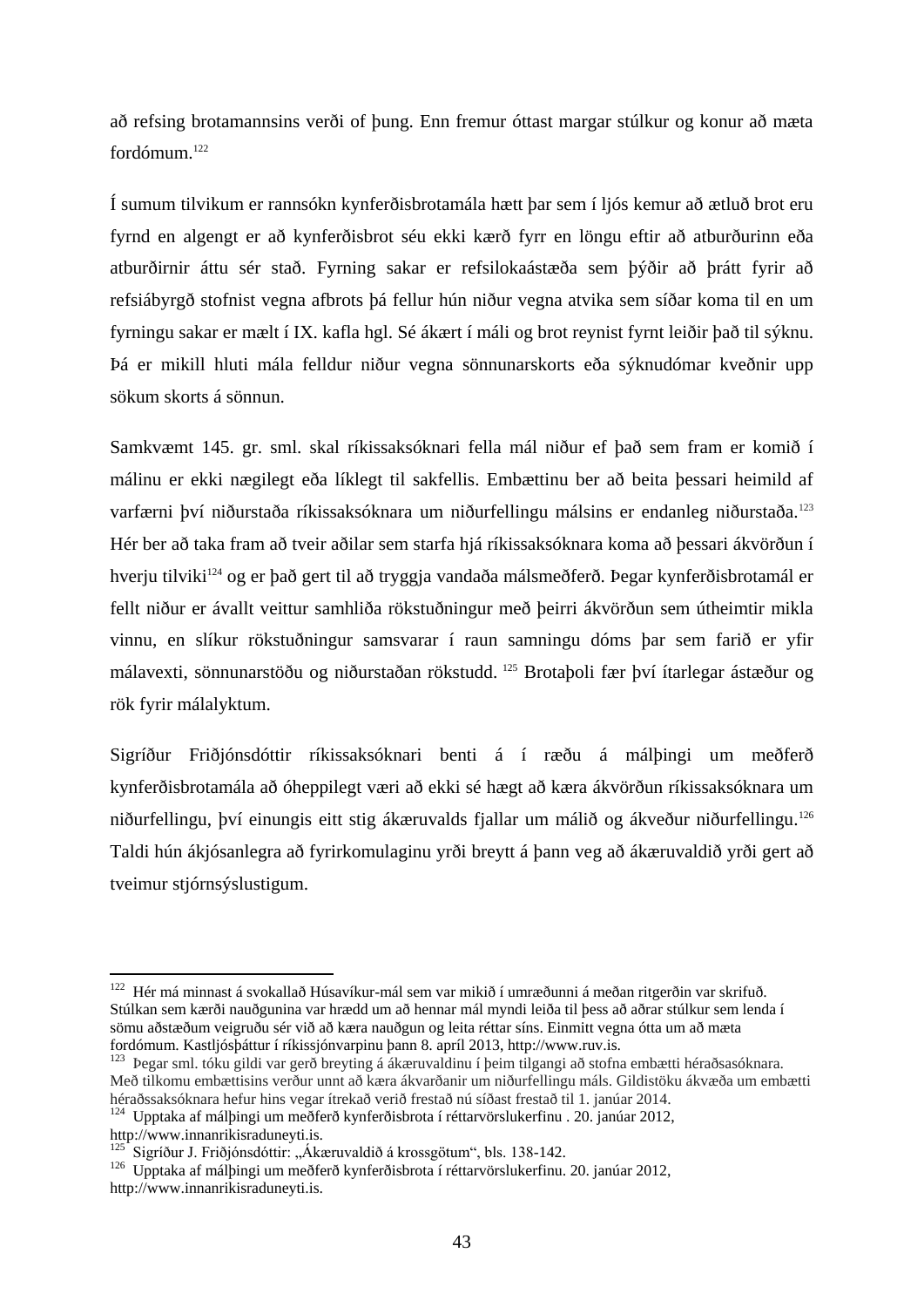### **5.6 Hámarkstími meðferðar kynferðisbrotamála**

Fyrst ber að nefna málshraðareglu sem er ein af grundvallarreglum réttarfars. Hún er tryggð sérstaklega í 1. mgr. 70. gr. stjskr. og 6. gr. mannréttindasáttmála Evrópu. Málshraðareglan er til þess fallin að tryggja réttarstöðu bæði brotaþola og sakbornings. Í fyrirmælum ríkissaksóknara nr. 5/2009 er fjallað um hámarkstíma nauðgunarmála hjá lögreglu og ákærendum. Þar kemur fram að kynferðisbrotamál séu af þeim toga að miklu varðar að málsmeðferðartíminn sé sem stystur, enda byggjast málin oft á tíðum einungis á framburði aðila og vitna. Það er því skýrt tekið fram að málshraði sé mikilvægur þegar um er að ræða kynferðisbrotamál, hvort sem um er að ræða nauðgunarmál eða önnur kynferðisbrotamál. Ríkissaksóknari gerir þá kröfu að lögreglustjóri setji sér krefjandi markmið um meðferð kynferðisbrotamála, vönduð og markviss vinnubrögð við rannsóknir einstakra mála, sama gildir um málshraða. Sama skylda er lögð á ákæruvaldið.<sup>127</sup> Stytting meðferðartíma má þó aldrei vera á kostnað gæða og réttaröryggis. Nauðgunarmál eru sérstaklega nefnd og kemur fram að meðferðartíminn skuli ekki vera lengri en 60 dagar nema rannsóknarhagsmunir eða aðrar sérstakar ástæður komi í veg fyrir það. Til að nefna ef beðið er eftir niðurstöðum DNA rannsókna eða annarra sérfræðigagna.<sup>128</sup> Samkvæmt þessu má telja að sama eigi við um aðrar tegundir kynferðisbrota, það er meðferðartíminn frá kæru þar til rannsókn er hætt eða mál sent ríkissaksóknara þó að gengið sé út frá því að þetta eigi einungis við um nauðgunarmál. Meðferðartíminn í kynferðisbrotamálum á því ekki að taka lengri tíma en 60 daga nema sérstakar ástæður réttlæti frávik. Vitað er að meðferðartími kynferðisbrotamála tekur í sumum tilfellum lengri tíma en viðunandi þykir. Hröð málsmeðferð getur skipt miklu máli fyrir brotaþola jafnt sem gerendur. Ein rökin fyrir því að meðferðartíminn megi ekki ílengjast er að þau börn sem orðið hafa fyrir kynferðisofbeldi mega ekki byrja í meðferðarviðtölum í Barnahúsi fyrr en þau hafa gefið skýrslu hjá lögreglu og oft getur það tekið margar vikur, jafnvel mánuði. Málsmeðferð frá því að mál er kært og þar til því lýkur með dómi getur tekið tvö ár og á meðan getur barnið ekki lokið meðferð í Barnahúsi.<sup>129</sup> Málshraði skiptir því mjög miklu máli í kynferðisbrotamáli. Nýlega ákvað ríkisstjórn sérstakar aðgerðir sökum neyðarástands sem talið er ríkja vegna fjölda mála er varðar kynferðisbrot gegn börnum. Um

<sup>&</sup>lt;sup>127</sup> Fyrirmæli ríkissaksóknara nr. 10/2009 um ákvörðun að vísa frá kæru, hætta rannsókn eða fella mál niður, bls. 1. http://www.rikissaksoknari.is.

<sup>128</sup> Fyrirmæli ríkissaksóknara nr. 10/2009 um ákvörðun að vísa frá kæru, hætta rannsókn eða fella mál niður, bls. 1. http://www.rikissaksoknari.is.

<sup>129</sup> Skýrsla Unicef. *Réttindi barna á Ísland: Ofbeldi og forvarnir*. Mars 2013, http://www.unicef.is.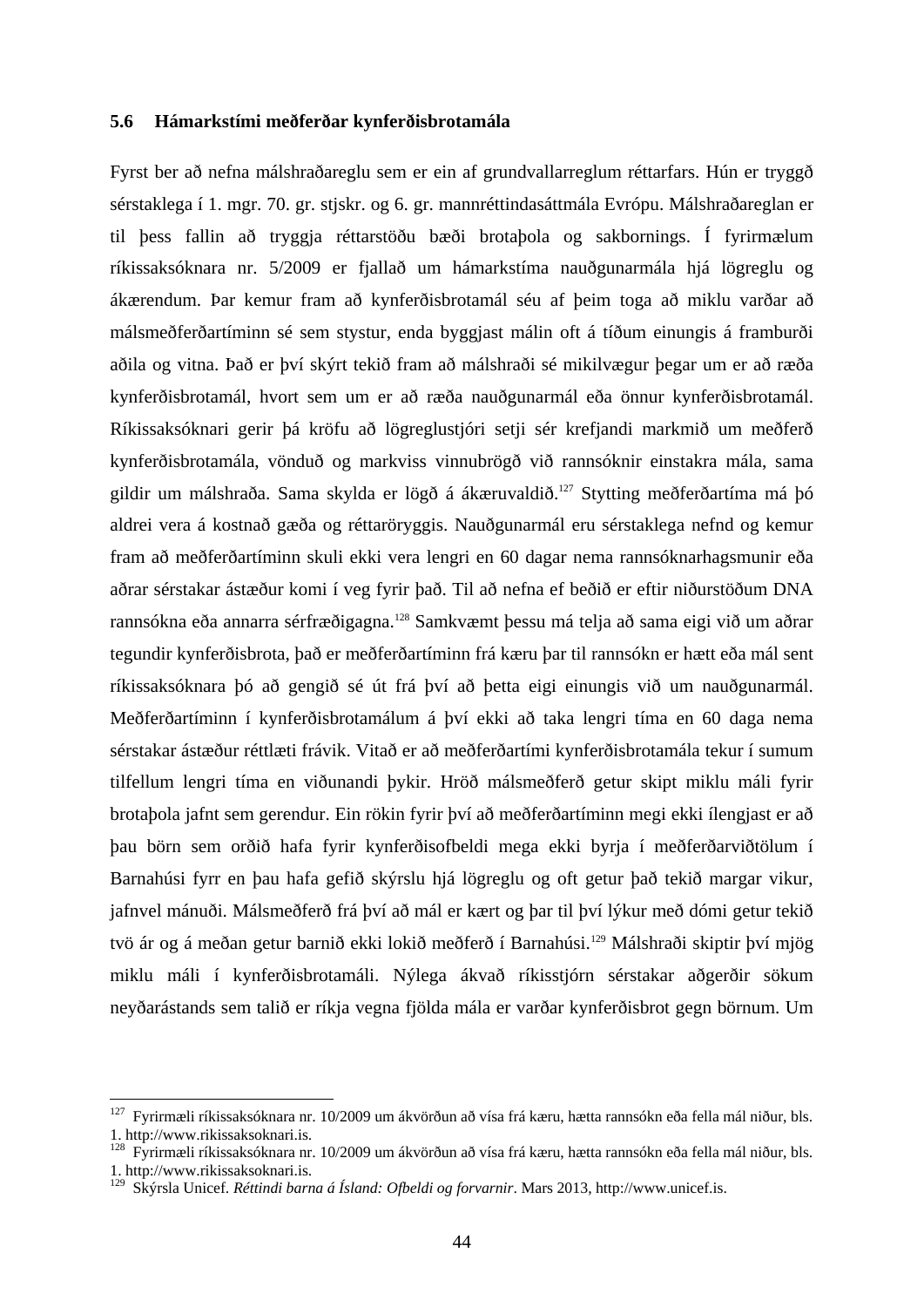er að ræða forgangstillögur og jafnframt tillögur sem koma til framkvæmda árið 2014. <sup>130</sup> Tillögurnar fela meðal annars í sér úrræði til að efla lögreglu og ákæruvald til þess að takast á við rannsóknir og saksókn í kynferðisbrotamálum.<sup>131</sup> Ekki er komin reynsla á hvernig þessar breytingar koma til með að vera eða hvernig þær munu bæta meðferðartíma kynferðisbrotamála en gera má ráð fyrir að breytingarnar eigi eftir að skila einhverjum árangri.

### **6 Kynferðisbrotakafli hgl.**

Sum ákvæða XXII. kafla hgl. eiga sérstaklega við um börn en sum eiga við um alla einstaklinga. Auk ákvæða sem varðar sérstaklega brot gegn börnum á aldrinum 15-18 ára reynir sérstaklega á 194. gr. hgl. Nýleg skýrsla um rannsókn á meðferð nauðgunarmála árin 2008 og 2009 sýnir að um 40% brotaþola í nauðgunarmálum eru yngri en 18 ára.<sup>132</sup> Ítreka niðurstöður skýrslunnar enn frekar nauðsyn þess að veita einstaklingum á aldrinum 15-18 ára viðunandi réttarvernd. Í umfjöllum um 200. – 202. gr. hgl. verður ekki fjallað ítarlega um ákvæðin eða hvernig þeim er beitt og hvernig þeim er beitt með öðrum ákvæðum. Markmið umfjöllunarinnar er einungis að sýna fram á þann greinarmun sem gerður er og var í ákvæðunum á 15-18 ára börnum samanborið við 14 ára og yngri hvað varðar refsimörk.

Áður en umfjöllun hefst um ákvörðun refsingar og ákvæði XXII. kafla hgl. er rétt að fjalla um skilgreiningar á samræði, öðrum kynferðismökum og annarri kynferðislegri áreitni til að gera sér betur grein fyrir hvernig löggjafinn skilgreinir hugtökin og hvernig þau geta ráðið niðurstöðu dómsmála.

- *Samræði:* þarf ekki að vera fullframið þegar verið er að meta hvort um samræði hafi verið að ræða. Samkvæmt skilgreiningu í greinargerð með frumvarpi til laga nr. 40/1992 er um samræði að ræða þegar getnaðarlimur karlmanns er kominn inn í fæðingarveg konu að nokkru leyti eða öllu. Sáðlát þarf ekki að hafa átt sér stað og meyjarhaft þarf ekki að rofna ef því er að skipta.<sup>133</sup>
- *Önnur kynferðismök*: felur í sér kynferðislega misnotkun á líkama annarrar manneskju sem kemur í stað hefðbundins samræðis eða hefur gildi sem slíkt (surrogat).<sup>134</sup> Athafnirnar veita geranda kynferðislega fullnægingu eða eru almennt til þess fallnar. Þá er gert ráð fyrir að munnmök og endaþarmsmök falli undir skilgreiningu um önnur kynferðismök. Einnig það að setja hluti eða fingur í leggöng eða endaþarm og sleikja og sjúga kynfæri. Enn fremur fellur

 $130$ , Aðgerðir sökum neyðarástands vegna kynferðisbrota gegn börnum" 5. apríl 2013, [http://www.forsaetisraduneyti.is.](http://www.forsaetisraduneyti.is/frettir/nr/7546)

<sup>131</sup> "Aðgerðir sökum neyðarástands vegna kynferðisbrota gegn börnum" 5. apríl 2013, [http://www.forsaetisraduneyti.is.](http://www.forsaetisraduneyti.is/frettir/nr/7546)

<sup>132</sup> Einkenni og meðferð nauðgunarmála sem bárust lögreglu á árunum 2008-2009. Edda – öndvegissetur Háskóla Íslands apríl 2013, bls. 9[, http://www.innanrikisraduneyti.is.](http://www.innanrikisraduneyti.is/)

<sup>133</sup> Alþt. 2006-07, A- deild, bls. 13.

<sup>134</sup> Alþt. 2006-07, A- deild, bls. 14.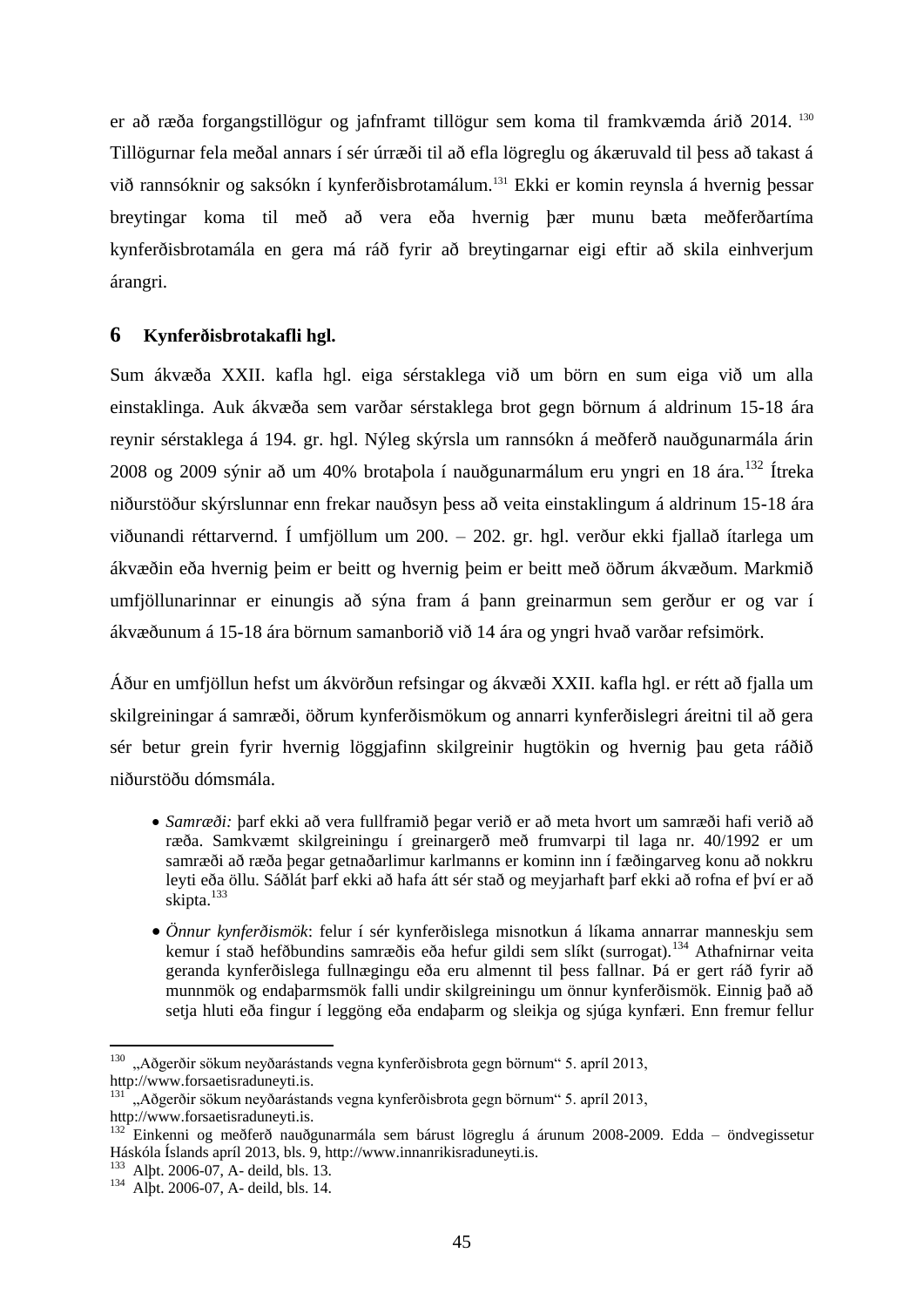undir hugtakið að láta brotaþola fróa sér og samræðishreyfingar milli læra brotaþola, á bakhluta hans eða maga.<sup>135</sup>

Hugtökin samræði og önnur kynferðismök eru lögð að jöfnu samkvæmt frumvarpinu. Það virðist sem ekki eigi að gera greinarmun á samræði og öðrum kynferðismökum þegar refsiþyngd er ákvörðuð eða alvarleiki brotsins en spurningin er hvort það sé raunin í dómaframkvæmd.

Til samanburðar og aðgreiningar á annars vegar kynferðislegri áreitni og hins vegar samræði og annars konar kynferðismökum er hér að neðan að finna atriði sem koma til skoðunar þegar um er að ræða kynferðislega áreitni.

 *Önnur kynferðisleg áreitni:* í hugtakinu felst til dæmis ýmis konar káf, þukl og annars konar líkamleg snerting auk ljósmyndunar af kynferðislegum toga. Þá fellur undir kynferðislega áreitni káf á kynfærum og brjóstum sem varir stutt. Þukl og káf annars staðar en á kynfærum og brjóstum gæti verið kynferðisleg áreitni einnig.<sup>136</sup> Það virðist vera almennt við það miðað að snerting sem fellur undir kynferðislega áreitni veiti geranda ekki kynferðislega fullnægingu.<sup>137</sup> Stundum getur verið mjótt á munum þegar barn verður fyrir kynferðisbroti hvort brot fellur undir önnur kynferðismök eða kynferðislega áreitni.<sup>138</sup> Þess ber sérstaklega að geta að í frumvarpinu er kynferðisleg áreitni ekki miðuð einungis við líkamlega snertingu. Meiðandi orðbragð, meiðandi táknræn hegðun geta einnig átt við en það verður að vera stöðugt áreiti og háttsemin til þess fallin að valda ótta.<sup>139</sup>

## **6.1 Ákvörðun refsingar**

Refsing er ein tegund viðurlaga og það fellur í hlut ríkisvaldsins að beita refsingum. Ýmsar ástæður eru fyrir nauðsyn refsinga og þar ber að nefna helst samfélagsnauðsyn, varnaðarástæður og viðreisnarástæður. Dómstólar hafa oft á tíðum þurft að sæta margskonar gagnrýni vegna ákvarðana refsinga í kynferðisbrotamálum. Helsta gagnrýnin er hversu vægir dómar falla almennt í kynferðisbrotamálum. Refsimörk hvers ákvæðis fyrir sig eru misjöfn, fer það eftir eðli brotsins. Refsiramminn er oftast ekki nýttur að fullu enda koma margþætt atriði til skoðunar við ákvörðun refsingar og er staða dómara í kynferðisbrotamálum ekki öfundsverð hvað það varðar. Dómarar þurfa almennt að leggja sig fram við að gæta samræmis við refsiákvarðanir sínar. Þeim ber að leggja sig fram við að sjá til þess að sambærileg mál fái sambærilega meðhöndlun og refsiákvörðun. Það liggur þó í hlutarins eðli að engin tvö mál eru eins en dómurum ber samt sem áður ávallt að fara varlega í sakirnar og gæta samræmis- og jafnræðissjónarmiða þegar refsing er ákveðin. Þó ber þeim að gæta þess að ef of mikið tillit er

<sup>&</sup>lt;sup>135</sup> Alþt. 2006-07, A- deild, bls. 16.

<sup>136</sup> Alþt. 2006-07, A- deild, bls. 46.

<sup>&</sup>lt;sup>137</sup> Alþt. 2006-07, A- deild, bls. 16.

 $138$  Alpt. 2006-07, A- deild, bls. 46.

<sup>139</sup> Alþt. 2006-07, A- deild, bls. 9.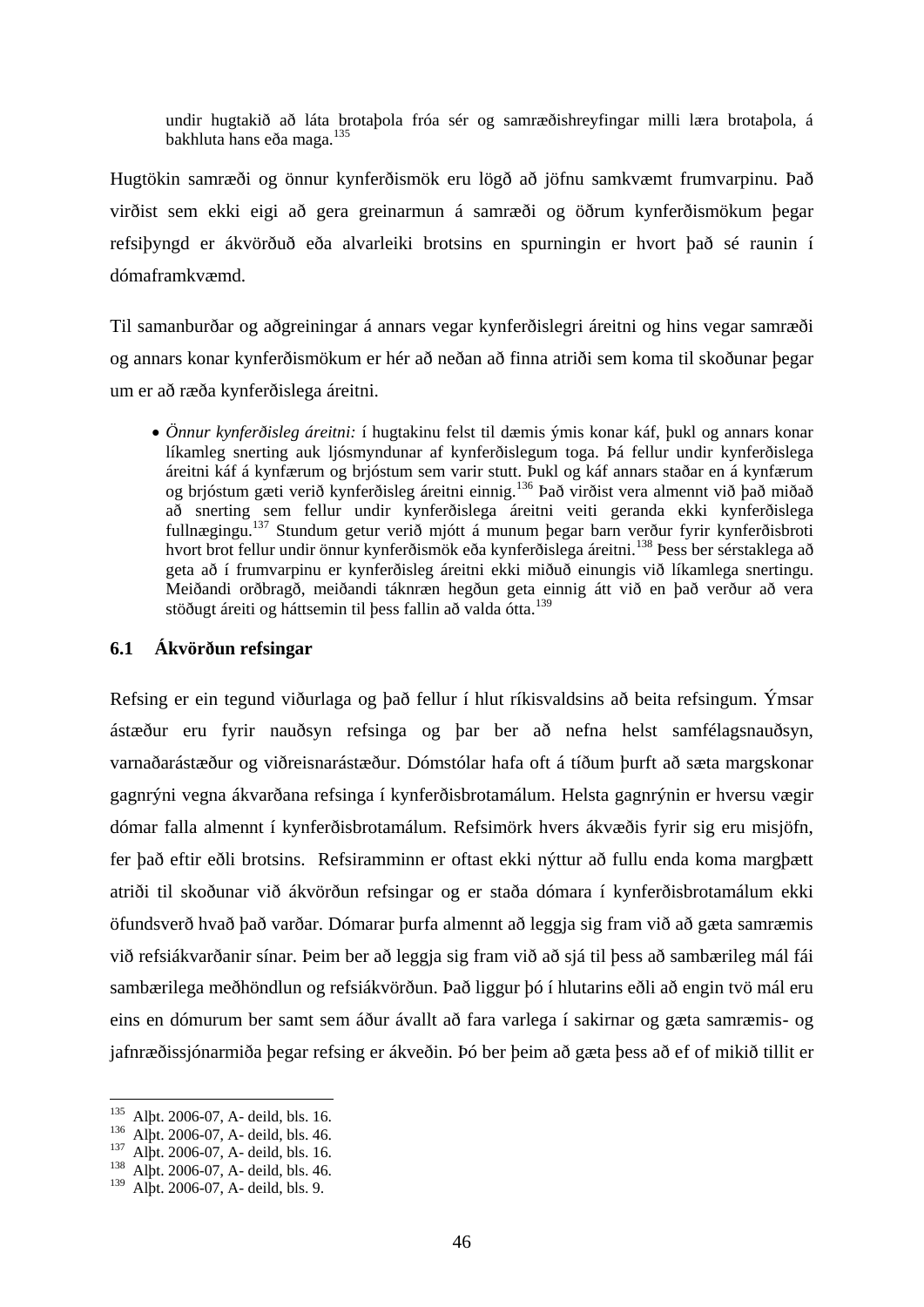tekið til jafnræðissjónarmiða getur það orsakað stöðnun. Þessi meðalvegur er án efa vandmeðfarin.

Dómar í kynferðisbrotamálum hafa verið að þyngjast undanfarin ár í ljósi aukinnar umræðu og umfjöllunar, auk þeirra lagabreytinga sem gerðar hafa verið á XXII. kafla hgl. Dómstólar hafa tekið til skoðunar ný sjónarmið þegar komist er að niðurstöðu í kynferðisbrotamálum og eru þau til að nefna andlegar afleiðingar kynferðisbrota. Löggjafinn hefur hækkað refsimörk í einstaka ákvæðum XXII. kafla hgl. og má því telja að því þyngri sem refsimörk ákvæðis eru því alvarlegri telur löggjafinn brotin vera. Ekki má gleyma við ákvörðun refsingar að möguleikarnir á reynslulausn fyrir þá sem hljóta dóm fyrir kynferðisbrot eru ekki miklir<sup>140</sup> og einnig eru ekki miklar líkur á að viðkomandi einstaklingar geti fengið að afplána fangelsisrefsingu sína með samfélagsþjónustu. Þeir getað þó fengið samfélagsþjónustu ef refsing er innan þeirra marka sem miðað er við, 9 mánuðir og almannahagsmunir mæla ekki gegn því.

Með lögum nr. 61/2007 voru lögfest nýmæli sem hafa áhrif á ákvörðun refsingar, einnig hafa nýlega verið gerðar breytingar á refsiramma 200.- 202. gr. eins og fjallað verður um í kafla 6.5. Varða allar þessar breytingar ýmist að refsimörk voru hækkuð, lögfest voru ný ákvæði um refsihækkun og þyngingu refsingar og enn fremur refsilækkun.<sup>141</sup> Sérstaklega voru gerðar almennar breytingar á nauðgunarákvæðum hgl. og einnig refsihæð. Refsimörk hafa einnig verið hækkuð ef sérstök tengsl eru á milli geranda og brotaþola. Ákvörðun refsingar ræðst af mörgum þáttum í kynferðisbrotamálum. Refsihámark og refsilágmark er yfirleitt ákvarðað í hlutaeigandi refsiákvæðum en ef ekki ræðst það af almennum reglum um hámark og lágmark sbr. 34. gr. hgl. Við ákvörðun refsingar kemur margt til skoðunar, mismunandi refsitegundir, skilorðsbundinn og óskilorðsbundinn refsidómur og síðast en ekki síst ákvörðun um refsihæð innan refsiramma ákvæðis.<sup>142</sup> Við ákvörðun refsingar fléttast enn fremur sérrefsimörk sem eru til dæmis málsbætur og þyngingarástæður eða ákveðnar refsilækkunar- og refsihækkunarástæður og hafa dómstólar að jafnaði frjáls mat um það hvort þeir beiti þessum sérrefsimörkum.<sup>143</sup> Almennar heimildir til lækkunar eru í 2. mgr. 20. gr. um tilraun, 2. mgr. 22. gr., 74. gr. og 75. gr. Hækkunarheimildir eru til að nefna í 71. gr. (ítrekun), 72. gr. og 2. mgr. 77. gr. hgl.

<sup>&</sup>lt;sup>140</sup> Gerendur fá almennt reynslulausn eftir 2/3 hluta, sbr. 63. gr. laga nr. 49/2005 um fullnustu refsinga.

<sup>&</sup>lt;sup>141</sup> Ragnheiður Bragadóttir: "Þróun refsinga fyrir kynferðisafbrot", bls. 53.

 $^{142}$  Jónatan Þórmundsson: "Viðurlög við afbrotum", bls. 244.

 $143$  Jónatan Þórmundsson: "Viðurlög við afbrotum", bls. 244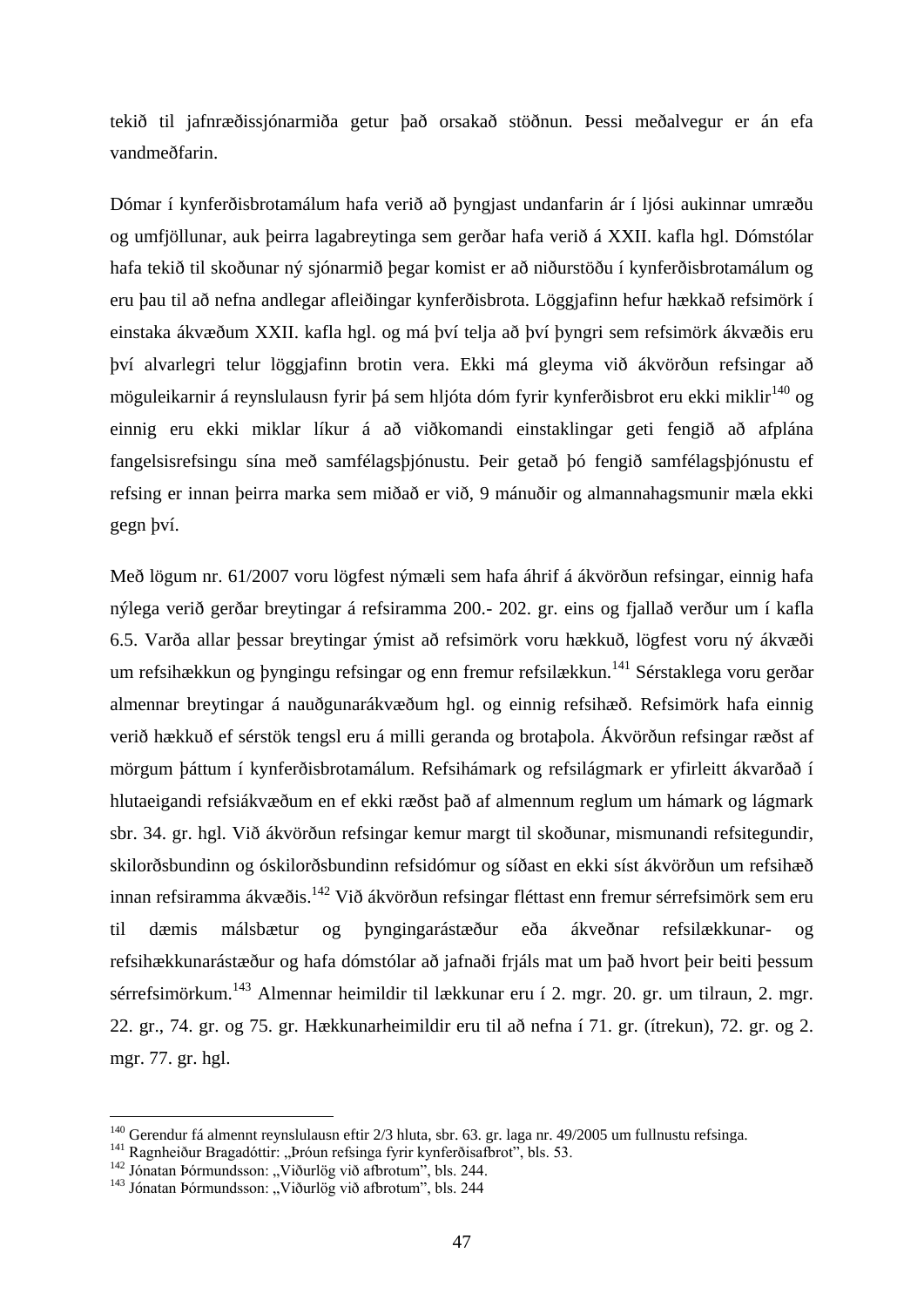Því er þannig farið í XXII. kafla hgl. að yfirleitt er kveðið á um hámarksrefsingu. Refsirammi laga veita dómstólum ekki mikla vísbendingu um hvaða refsing telst hæfileg í hverju og einu tilviki en svigrúmið til mats er talsvert. Refsimörk laga eru að mati Jónatans Þórmundssonar ófullkomin.<sup>144</sup> Að auki eru þau matskennd viðmið við refsiákvörðun.<sup>145</sup> Refsirammar lagaákvæða eru afar sjaldan fullnýttir og þarf mikið til að svo verði gert. Einnig ber að líta til þess að dómafordæmi binda hendur dómstóla við ákvörðun refsingar. Á Íslandi virðist sú dómvenja hafa skapast um að ákveða refsingu frekar neðarlega innan refsimarka.<sup>146</sup> Þegar dómarar komast að niðurstöðu er eðlilegt að um skýra, aðgengilega og gagnsæja niðurstöðu sé að ræða þegar tekið er tillit til mannréttindasjónarmiða. Ef einstaklingur er dæmdur í fangelsisvist á hann vitaskuld að fá að vita af hvaða ástæðum hann er dæmdur. Auk þess ættu menn að geta lesið út úr dómum hvaða atriði höfðu áhrif á niðurstöðu máls þeirra.

### **6.1.1 Lögmæltar refsiákvörðunarástæður**

Ákvæði 70. gr. hgl. flokkast undir lögmæltar ástæður. Í ákvæðinu er fjallað um þau sjónarmið, málsbætur eða refsiþyngingu, sem hafa skal í huga við ákvörðun refsingar en flest atriðin sem koma þar fram eru matskennd. Það sem dómarar líta til dæmis mikið til við ákvörðun refsingar í kynferðisbrotamálum eru afleiðingar háttsemi. Í 1. tl. 1. mgr. 70. gr. kemur til skoðunar hversu mikilvægt það er sem brotið hefur beinst að, kemur þar til skoðunar ungur aldur brotaþola. Þá er sérstaklega litið til 2. tl. 1. mgr. 70. gr. um hversu yfirgripsmiklu tjóni afbrot hefur valdið, líkamlegir áverkar sem og andlegar afleiðingar. Í *Hrd. 18. júní 2007 (35/2007)* komu andlegir erfiðleikar í kjölfar kynferðisbrots sérstaklega til skoðunar við ákvörðun refsingar og var litið til 1., 2., 3. ,6. og 7. tl. 1. mgr. 70. gr. Fyrrum sambýlismaður misþyrmdi brotaþola hrottalega, beindust brot hans að lífi, líkama og kynfrelsi hennar. Í 3. tl. er tekið tillit til verknaðaraðferðar sem beitt var og hættustigi. Til að nefna ef notuð voru vopn eða önnur verkfæri við framkvæmd kynferðisbrotsins. Metið er hversu mikil hætta var búin að verkinu, hvort um hafi verið að ræða háskalega verknaðaraðferð sem leitt gæti til refsihækkunar.<sup>147</sup> Í 5. tl. verkar það til málsbóta ef brotaferill geranda er flekklaus og hreinn. Ef hins vegar um er að ræða mörg fyrri afbrot því meiri eru refsiþyngingaráhrifin. Hægt er að horfa til 5. tl. ef gerandi hefur áður brotið af sér en þau brot eru of gömul til að hafa ítrekunaráhrif samkvæmt 71. gr. Þá er litið til 6. tl. 1. mgr. 70. gr. um hversu styrkur og einbeittur vilji geranda hefur verið til að fremja brotið. Samkvæmt ákvæðinu er leyfilegt að

<sup>&</sup>lt;sup>144</sup> Jónatan Þórmundsson: "Viðurlög við afbrotum", bls. 250.

<sup>&</sup>lt;sup>145</sup> Jónatan Þórmundsson: "Viðurlög við afbrotum", bls. 250.

<sup>&</sup>lt;sup>146</sup> Ragnheiður Bragadóttir: "Þróun refsinga fyrir kynferðisafbrot", bls. 58.

 $^{147}$  Jónatan Þórmundsson: "Viðurlög við afbrotum", bls. 255.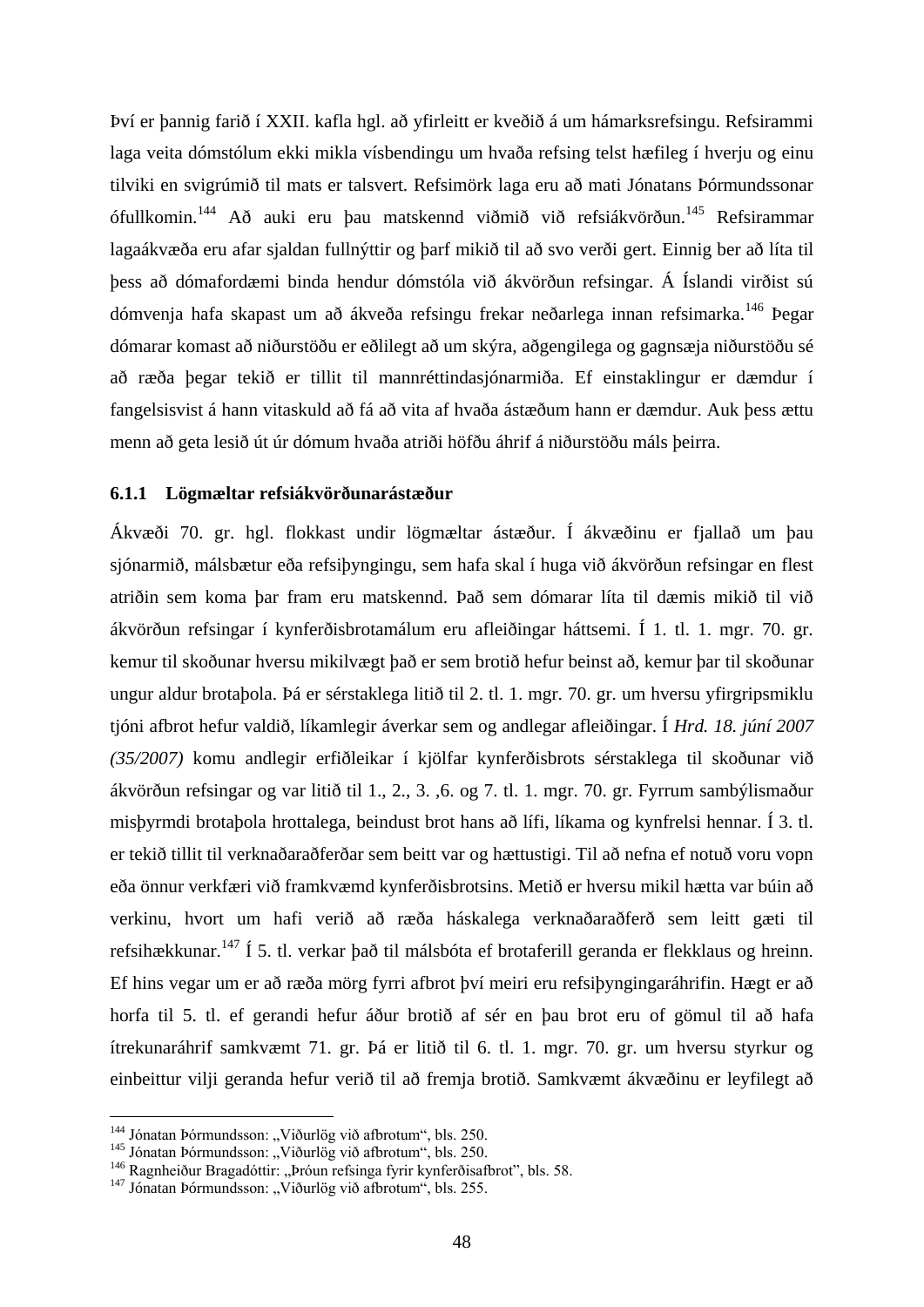vísa bæði til ásetningsbrota sem og hæsta stig gáleysis til lægst stigs.<sup>148</sup> *Í Hrd. 28. maí 2009 (58/2009)* var um að ræða langvarandi kynferðislega misnotkun og kom 6. tl. sérstaklega til skoðunar með tilliti til styrks og einbeitts vilja geranda. Í 7. tl. er um að ræða hvatir sem felur í sér undirrót eða aflvaka verknaðar og getur í því sambandi verið um að ræða bæði virðingarverðar sem og vítaverðar hvatir. Í *Hrd. 18. júní 2007 (35/2007)* taldi héraðsdómur að tilgangur ákærða með árásinni hafi verið að lítilsvirða og knésetja brotaþola í þágu eigingjarna hvata hans sjálfs. Í 8. tl. kemur til skoðunar við ákvörðun refsingar hvernig framkoma og fyrstu viðbrögð geranda eru eftir verknaðinn og fram að dómtöku máls. Í *Hrd. 15. október 2009 (676/2008)* var um að ræða 29 ára geranda sem greiddi brotaþola bætur, játaði verknað sinn og leitaði sér aðstoðar til að vinna bug á fíkn sinni og var það allt saman virt refsilækkunar. Í þessu máli var X ákærður fyrir að hafa í minnsta kosti tvö skipti sýnt stúlku lim sinn og fróað sér í gegnum vefmyndavél og í annan stað var hann ákærður fyrir að hafa í bifreið einni sleikt kynfæri 14 ára stúlku, haft við hana samræði og látið hana hafa við sig munnmök.

Þá virkar 3. mgr. 70. gr. hgl. til refsiþyngingar ef verknaður (kynferðisbrotið) hefur beinst að karli, konu eða barni sem er nákominn geranda og tengsl þeirra auka á grófleika verknaðarins. Í *Hrd. 18. júní 2007 (35/2007)* var sérstaklega rætt um 3. mgr. 70. gr. og hvort ákvæðið kæmi til skoðunar á málinu. Segir í dóminum að þegar ákvæðið kæmi til skoðunar bæri að líta til þess hvort um væri að ræða langvarandi eða endurtekin brot, ekki einungis hvort um væri að ræða tengsl aðila. Taldi dómurinn að í máli þessu kæmi 3. mgr. 70. gr. til skoðunar vegna tengsla aðila og ætti að virða það til refsiþyngingar að brotið var einkar niðurlægjandi eða að brotið hafi jafnvel skert sjálfsmat brotaþola eða sjálfsvirðingu. Einnig kom 3. mgr. 70. gr. til skoðunar í *Hrd. 12. maí 2010 (502/2009)* þar sem um var að ræða alvarlegar líkamsárásir og gróf og svívirðileg kynferðisbrot gegn þáverandi sambúðarkonu geranda og stóð brotahrinan yfir linnulaust í rúm tvö ár. Neyddi hann meðal annars brotaþola til að hafa samfarir og önnur kynferðismök við fjöldann allan af ókunnugum karlmönnum sem hann ýmist ljósmyndaði eða tók upp á myndband. Við ákvörðun refsingar var einnig litið til 77. gr., 1., 2., 3., 7. og 8. tl. 1. mgr. 70. gr. hgl.

Í XXII. kafla hgl. er ítrekunarheimild um kynferðisbrot sem felur í sér að sakfellingardómur hefur áhrif við brot sem framið er síðar af sama einstaklingi sbr. 205. gr. hgl. Að auki koma

<sup>&</sup>lt;sup>148</sup> Jónatan Þórmundsson: "Viðurlög við afbrotum", bls. 257.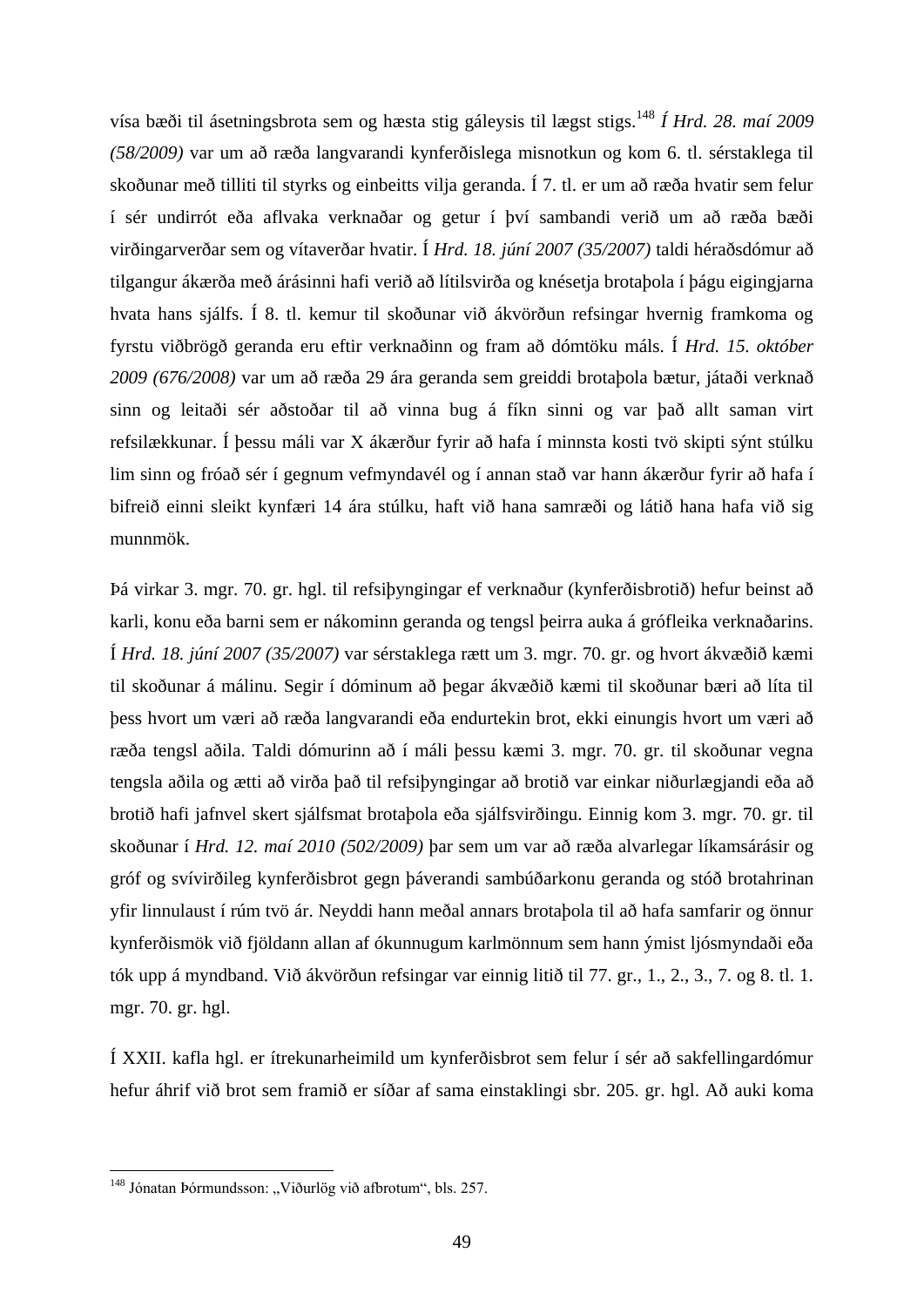aðrar refsihækkunarheimildir til skoðunar til að nefna 71. gr. (ítrekun), 72. gr., 77. gr. (brotasamsteypa) og 78. gr. hgl.

Í 74. og 75. gr. hgl. og eru almennar refsilækkunarheimildir. Hvorki verður fjallað nánar um 74. eða 75. gr. hgl. að sinni né um ítrekun eða brotasamsteypu. Tilgangurinn með upptalningu ákvæða er að benda á hvað kemur til skoðunar við ákvörðun refsingar og að refsirammi ákvæðis segir ekki alla söguna. Eins og sést koma margskonar þættir til skoðunar.

### **6.1.2 Ólögmæltar refsiákvörðunarástæður**

Ólögmæltar refsiákvörðunarástæður byggjast ekki á heimildum í lögum líkt og gildir um lögmæltar refsiákvörðunarástæður. Dómstólar beita þó ólögmæltum refsiákvörðunarástæðum og vísa til þeirra í forsendum sínum. Til þessara ástæðna telst til að nefna trúnaðarbrot og sifjatengsl í þeim tilvikum þar sem þau eru ekki efnisþáttur í verknaðarlýsingu brots, launung, sjálfsbjargar- og verndarviðleitni geranda, samþykki og dómvenjur sem skapast hafa. Einnig getur komið til skoðunar athugasemdir í greinargerð vegna lagabreytinga. Sérstaklega þegar það liggur ljóst fyrir í athugasemdum með lagafrumvarpi að þyngja eigi refsingar, má hér nefna sérstaklega kynferðisbrot. Ákvæði 2. gr. hgl. kemur einnig til skoðunar, verknaður sem áður var refsiverður verður í sumum tilfellum refsilaus og öfugt. Ólögmæltar refsiákvörðunarástæður verða þó aldrei tæmandi taldar.<sup>149</sup> Sérstaklega er rætt um sifjatengsl geranda og brotaþola ef afbrot lenda á nánum vandamanni geranda og með því er tekið tillit til hagsmuna hans og vandamannsins.<sup>150</sup> Trúnaðarbrot er ein algengasta ólögmælta refsiákvörðunarástæðan og nánast undantekningarlaust er um refsiþyngingu að ræða. Dómarar tilgreina í refsiákvörðun sinni að gerandi hafi brotið gegn trúnaðartrausti sem hann bæri gagnvart þolanda.

Í *Hrd. 15. maí 2008 (539/2007)* var meðal annars um trúnaðarbrot að ræða. Lögmaður var ákærður fyrir margskonar kynferðisbrot gegn fjórum stúlkum sem stóðu höllum fæti og var honum kunnugt um það.

### **6.2 Ákvæði 200. gr. hgl., sifjaspell**

1

Í 1. mgr. og 2. mgr. 200. gr. hgl. er lagt fortakslaust bann við kynmökum skyldra aðila og hefur því samþykki brotaþola enga þýðingu. Ákvæðið átti við um um öll börn óháð aldri. Hins vegar voru refsimörk ákvæðisins mismunandi eftir aldri brotaþola. Ákvæðinu var breytt

<sup>&</sup>lt;sup>149</sup> Jónatan Þórmundsson: "Viðurlög við afbrotum", bls. 266.

<sup>&</sup>lt;sup>150</sup> Jónatan Þórmundsson: "Viðurlög við afbrotum", bls. 268.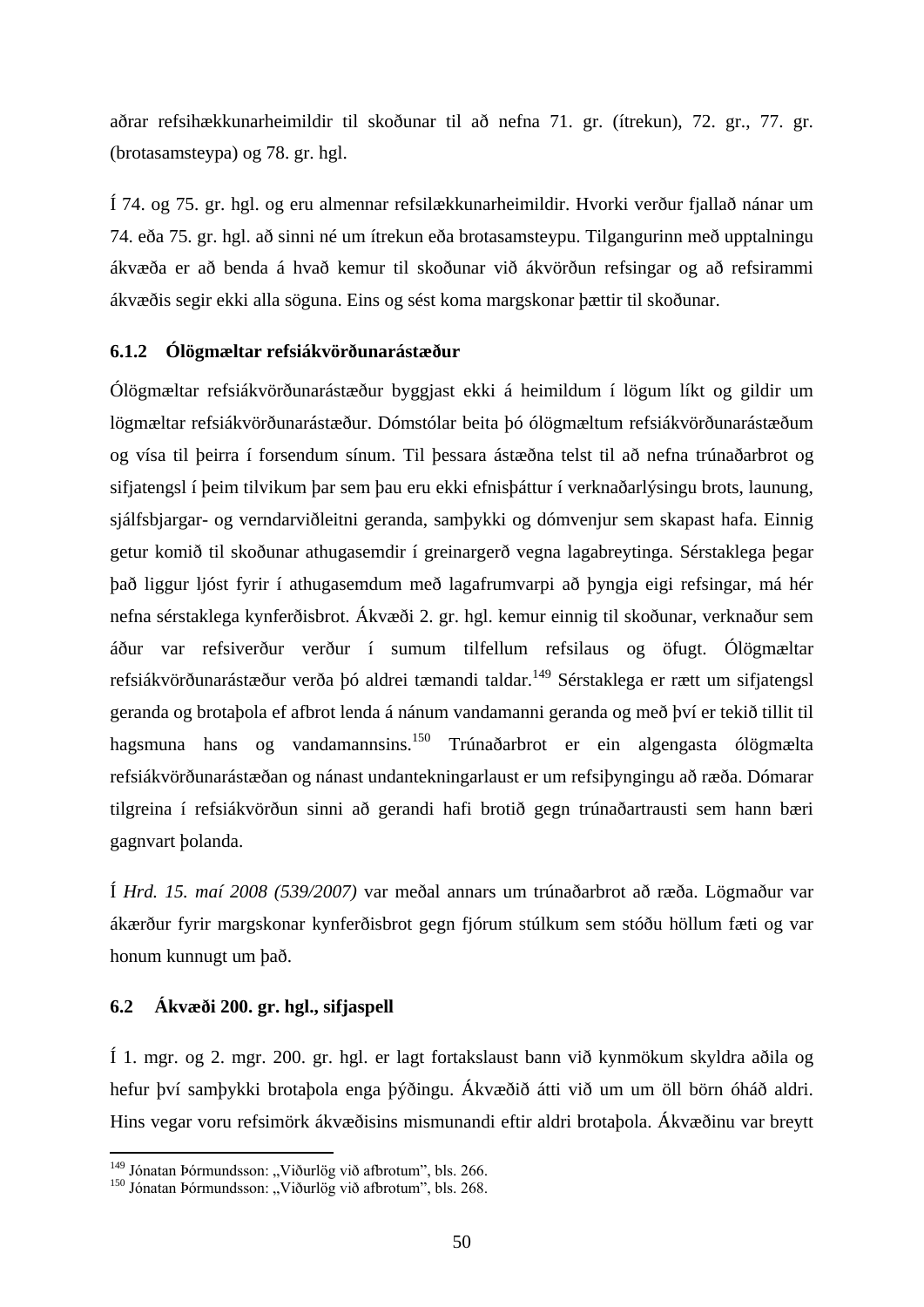með lögum nr. 37/2013 er tóku gildi þann 26. mars síðastliðinn. Ákvæðið var svohljóðandi fyrir breytingar:

Hver sem hefur samræði eða önnur kynferðismök við barn sitt eða annan niðja skal sæta fangelsi allt að 8 árum og *allt að 12 ára fangelsi sé barnið yngri en 16 ára.*

Í 1. mgr. 200. gr. hgl. var því gerður greinarmunur á 16-18 ára börnum samanborið við 15 ára og yngri hvað varðar þyngd refsingar. Það varðaði þyngri refsingu að misnota barn sitt eða annan niðja kynferðislega ef brotaþoli var 15 ára eða yngri. Ef aftur á móti barn var 16-17 ára voru refsimörkin lægri. Með breytingu á 200. gr. hgl. kemur 15, 16 eða 17 ára í stað 16 ára og yngri.<sup>151</sup>

*Hrd. 2003, bls. 2536 (44/2003).* Faðir ákærður fyrir bæði brot gegn þágildandi 196. gr. og 200. gr. hgl. gegn 16 ára dóttir sinni.

X var ákærður fyrir kynferðisbrot með því að hafa gert tilraun til þess að hafa samræði við 16 ára dóttur sína sem gat ekki spornað við verknaðinum sökum ölvunar og svefndrunga. Stúlkan, sem bjó á heimili fyrir fíkniefnaneytendur, kom í heimsókn til föður síns í nokkra daga. Þau hafi byrjað að drekka áfengi saman og það staðið yfir í nokkurn tíma auk þess hafi stúlkan neytt amfetamíns. Sagðist stúlkan hafa sofnað í sófa en vaknað við það að hún var komin í rúm föður síns, í engu fatakyns að neðan og hafi faðir hennar verið að sleikja kynfæri hennar og því næst haft samræði við sig. Hún hafi í kjölfarið barist á móti, hann beðist fyrirgefningar og hótað að fyrirfara sér ef hún segði einhverjum frá. Stúlkan sagði síðar ekki geta með vissu sagt hvað nákvæmlega gerðist annað en að hún hafi rankað við sér, nakin að neðan, við kynferðislega tilburði föður síns. Segir orðrétt niðurstöðu dómsins "Háttsemin var alvarleg og beindist gegn mikilvægum hagsmunum, enda brotið gegn dóttur hans, sem var gestkomandi á heimili hans og gat enga björg sér veitt vegna svefndrunga og eigin ölvunarástands. Stúlkan var nýorðin 16 ára þegar brotið var framið og því ósjálfráða og undir verndarvæng föður síns, sem bar ábyrgð á velferð hennar. Voru þessi atriði talin horfa til refsiþyngingar. Ákærða var kunnugt um langvarandi vímuefnavandamál stúlkunnar, en lét engu að síður ekki aðeins viðgangast að hún neytti áfengis á heimili hans heldur drakk hann einnig áfengi með henni ótæpilega í nokkra sólarhringa og stuðlaði þannig að því ástandi, sem hún var í þegar brotið var framið. Refsing var hæfilega ákvörðuð 18 mánaða fangelsi.

Í 2. mgr. 200. gr. hgl. er sama upp á teningnum. Refsimörk ákvæðisins voru mismunandi eftir aldri barna sem brotaþola.

Önnur kynferðisleg áreitni manns gagnvart barni sínu eða öðrum niðja en sú er greinir í 1. mgr. varðar allt að 4 ára fangelsi og allt að 6 ára fangelsi sé barnið yngra en 16 ára.

Það varðaði því þyngri refsingu að áreita barn sitt eða annan niðja kynferðislega ef brotaþoli var 15 ára eða yngri. Ef aftur á móti barnið var 16-17 ára voru refsimörkin lægri. Þessu

<sup>1</sup> <sup>151</sup> Alþt. 2012-2013, A-deild, bls. 1.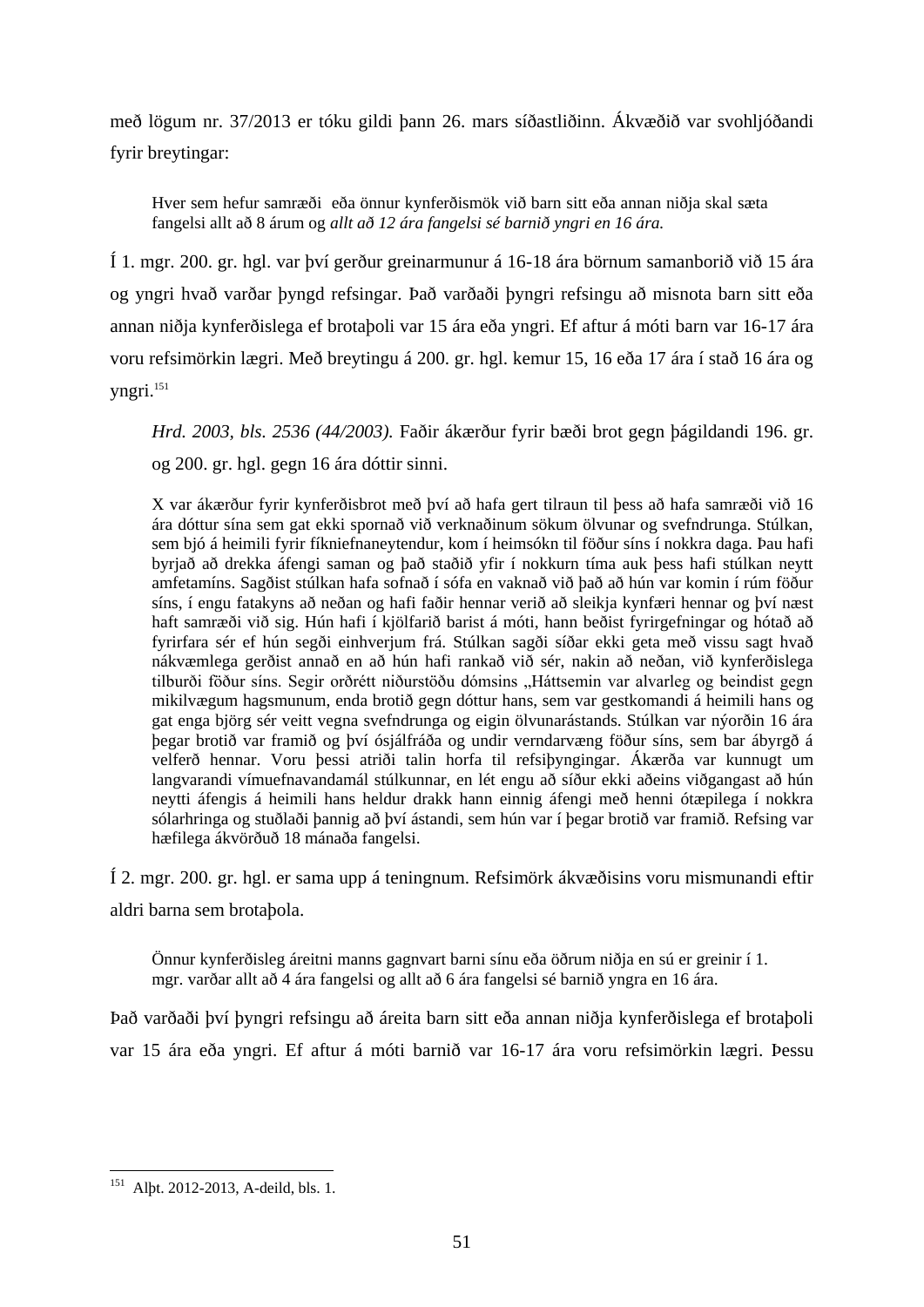aldursmarki hefur einnig verið breytt með lögum nr. 37/2013 og nær nú einnig til 16-17 ára barna.<sup>152</sup>

Samkvæmt 3. mgr. 200. gr. hgl. er refsivert að hafa samræði eða önnur kynferðismök við systkini sitt. Ekki þarf að vera um að ræða blóðtengsl, stjúpsystkini falla einnig undir ákvæðið.

Samræði eða önnur kynferðismök milli systkina varða fangelsi allt að 4 árum. Hafi annað systkina eða bæði ekki náð 18 ára aldri þegar verknaður átti sér stað má ákveða að refsing falli niður að því er þau varðar.

Ef hins vegar annað systkina eða bæði hafa ekki náð 18 ára aldri þegar verknaður á sér stað má láta refsingu niður falla. Hér því gerður greinarmunur á 17 ára systkinum samanborið við 18 ára systkini. Það mætti því leiða líkur að því samkvæmt þessu að systkinum sem eru yngri en 18 ára væri ekki jafn fortakslaust meinað að hafa samræði eða að það sé ekki endilega refsivert. Ekkert sérstakt ákvæði er um kynferðislega áreitni á milli systkina.

Hver rökin voru að baki þeim greinarmun sem gerður var á 16-17 ára börnum og 15 ára og yngri í 1. og 2. mgr. 200. gr. hvað varðar refsimörk er ekki útskýrt í greinargerð með frumvarpi er varð að lögum nr. 61/2007. Að undanskildari þeirri almennu skýringu að börn undir 15 ára aldri geta minna varið sig og skilja oft ekki það sem fram fer.<sup>153</sup> Sjónarmiðin eru þau að 15-18 ára börn séu yfirleitt byrjuð að stunda kynlíf og því erfiðara að verja þau með fortakslausu banni eins og yngri hópinn.<sup>154</sup> Spurningin er hvort aldurs aðgreiningin hafi átt rétt á sér þegar um er að ræða sifjaspell. Hvort það hafi hreinlega gleymst að hugsa út í þetta atriði þegar lög nr. 61/2007 tóku gildi er óvíst. Barn á aldrinum 16 ára hlýtur að þurfa á jafn mikilli réttarvernd að halda og 15 ára þegar um er að ræða sifjaspell. Löggjafinn virðist hafa fallist á það sjónarmið, miðað við þær breytingar sem hafa nýlega verið gerðar, að réttarvernd 15-18 ára barna væri ekki nægilega tryggð, að minnsta kosti, þegar um er að ræða sérstök tengsl.

# **6.3 Ákvæði 201. gr., trúnaðarbrot**

Í 201. gr. hgl. er ákvæði er varðar trúnaðarbrot gegn börnum tengdum geranda. Í ákvæðinu eru aldursmörk miðuð við 18 ára aldur.

<sup>&</sup>lt;sup>152</sup> Alþt. 2012-2013, A-deild, bls. 1.

 $^{153}$  Alþt. 2006-07, A- deild.

<sup>&</sup>lt;sup>154</sup> Hér ber bó að nefna að öðrum ákvæðum er stundum beitt með 200. gr. þannig að refsiramminn hækkar, til dæmis er 194. gr. beitt með 200. gr. Sjá *Hérd. Norðeyst. 21. maí 2007 (S-90/2007).*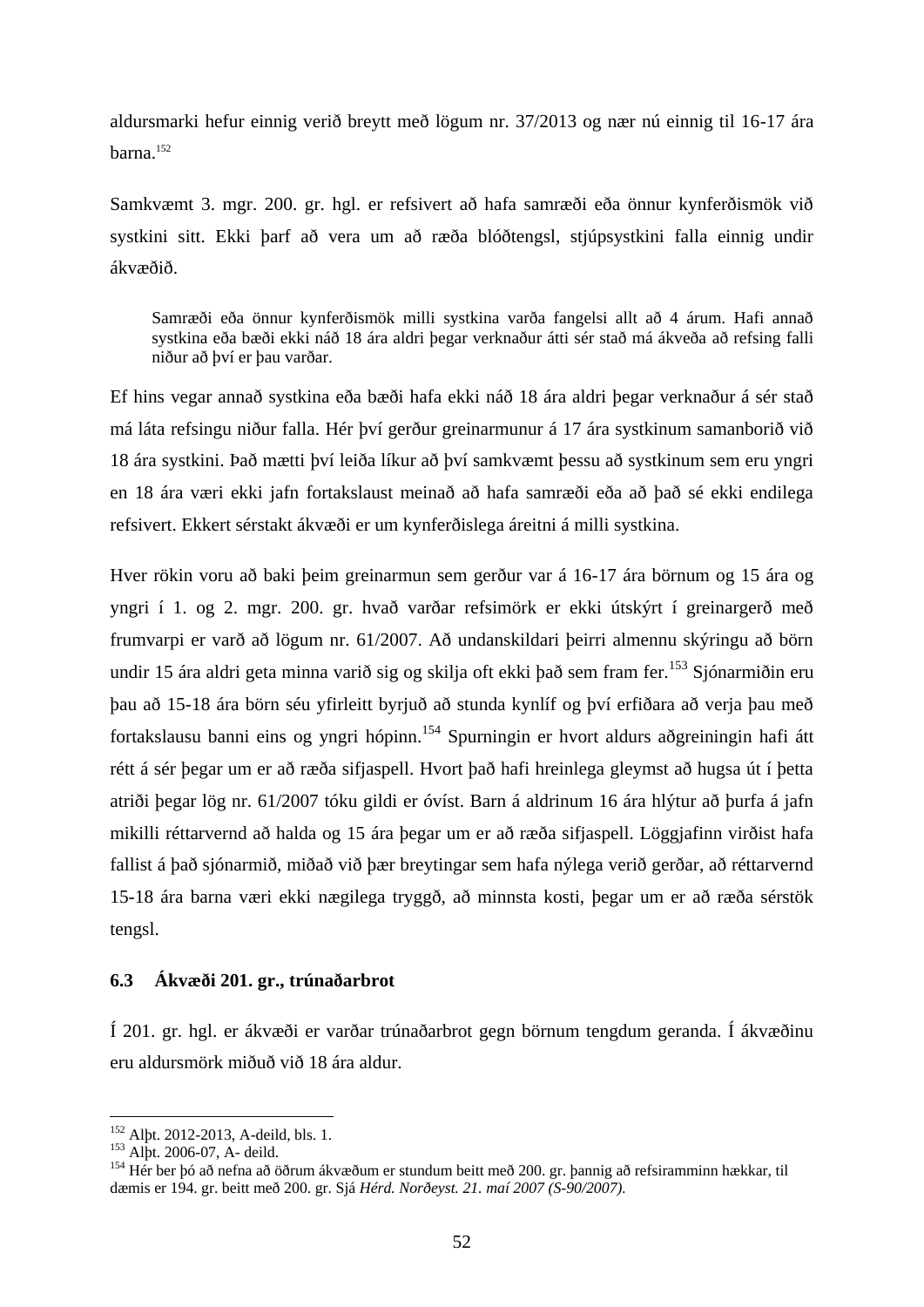Í 1. mgr. 201. gr. kemur fram að hver sem hefur samræði eða önnur kynferðismök við barn yngra en 18 ára sem er tengt honum eða um er að ræða barn sem honum hefur verið trúað fyrir til kennslu eða uppeldis skal sæta fangelsi allt að 8 árum og *allt að 12 ára fangelsi ef barnið er yngra en 16 ára.* 

Börnum á aldrinum 16-17 ára var því ekki veitt sama réttarvernd og 15 ára og yngri. Þessu hefur verið breytt þannig að refsihámarkið 12 ára fangelsi nær einnig til brota gegn barni á aldrinum16 og 17 ára.<sup>155</sup>

*Hrd. 17. september 2009 (19/2009)* Brotaþolar, tveir drengir, á aldrinum 15-17 ára.

X var sakfelldur fyrir kynferðisbrot gegn tveimur piltum, A og B, sem hann kenndi á skellinöðru og bifreið. Var hann talinn hafa sem ökukennari A, á nærri tveggja ára tímabil, þegar A var 15- 17 ára, í fjölmörg skipti fróað A og haft við hann munnmök. Kynferðismökin áttu sér stað ýmist á heimili ákærða en einnig í bifreið hans í Heiðmörk og á fleiri stöðum. Einnig var X ákærður fyrir kynferðisbrot gegn B með því að hafa sem ökukennari B þegar pilturinn var 14 til 17 ára gamall, að jafnaði einu sinni í viku, fróað piltinum og í eitt skipti sett fingur í endaþarm hans. Var hann sakfelldur fyrir að hafa fróað báðum drengjunum en ósannað þótti að hann hafi haft munnmök við A og ósannað var að hann hafi sett fingur sinn í endaþarm B. Var það sönnunarmat byggt á einskærri neitun ákærða og að engin haldbær sönnunargögn voru fyrir hendi. Segir orðrétt í niðurstöðu héraðsdóms: "Við ákvörðun refsingar ákærða ber að hafa í huga að hann var kennari piltanna við ökuskóla og hafði verið trúað fyrir þeim til kennslu. Breytir engu um þá niðurstöðu hvort þeir sjálfir leituðu sér skólavistar eða forráðamenn þeirra. Hafa verður í huga að ákærði virðist hafa leitað að piltum úr hópi nemenda til að vingast við og síðan haft kynferðislegt samneyti við þá sem hann náði tökum á". Einnig var tekið tillit til að brotin stóðu yfir í langan tíma og að reynsla drengjanna hafi verið þeim afar þungbær. Refsing ákvörðuð 2 ár.

Við ákvörðun refsingar í héraðsdómi var sérstaklega metið að annar drengjanna var 15-16 ára og hinn var 16-17 ára þegar brotin áttu sér stað. Segir orðrétt í niðurstöðu héraðsdóms: "en vegna refsimarka nefnds lagaákvæðis verður að gæta að því að A var 16 til 17 ára að aldri mestan hluta tímans, sem brot ákærða gagnvart honum stóðu yfir, og B 15 til 16 ára."<sup>156</sup>

Í 2. mgr. 201. gr. kom fram að:

Önnur kynferðisleg áreitni en sú sem greinir í 1. mgr. varðar fangelsi allt að 4 árum og allt að 6 árum sé barnið yngra en 16 ára.

Hér var einnig gerður greinarmunur á refsiramma eftir því hvað barnið sem brotið var gegn var gamalt.

*Hrd. 13. maí 2011 (225/2011)* 16 ára stúlka.

X, ákærði, fararstjóri í ferð á vegum íþróttafélags, var sakfelldur fyrir kynferðisbrot með því að hafa í ágúst 2007, í sal íþróttahúss í Svíþjóð, káfað innanklæða á brjóstum og kynfærum stúlkunnar A, sem þá var 16 ára og var í æfinga- og keppnisferð á vegum B, en ákærði var fararstjóri í ferðinni og hafði þannig verið trúað fyrir stúlkunni. Að sögn stúlkunnar hafi hún vaknað við að ákærði fór með hönd sína inn á hana og káfaði á

<sup>&</sup>lt;sup>155</sup> Alþt. 2012-2013, A-deild, bls. 1.

<sup>&</sup>lt;sup>156</sup> Hrd. 17. september (19/2009).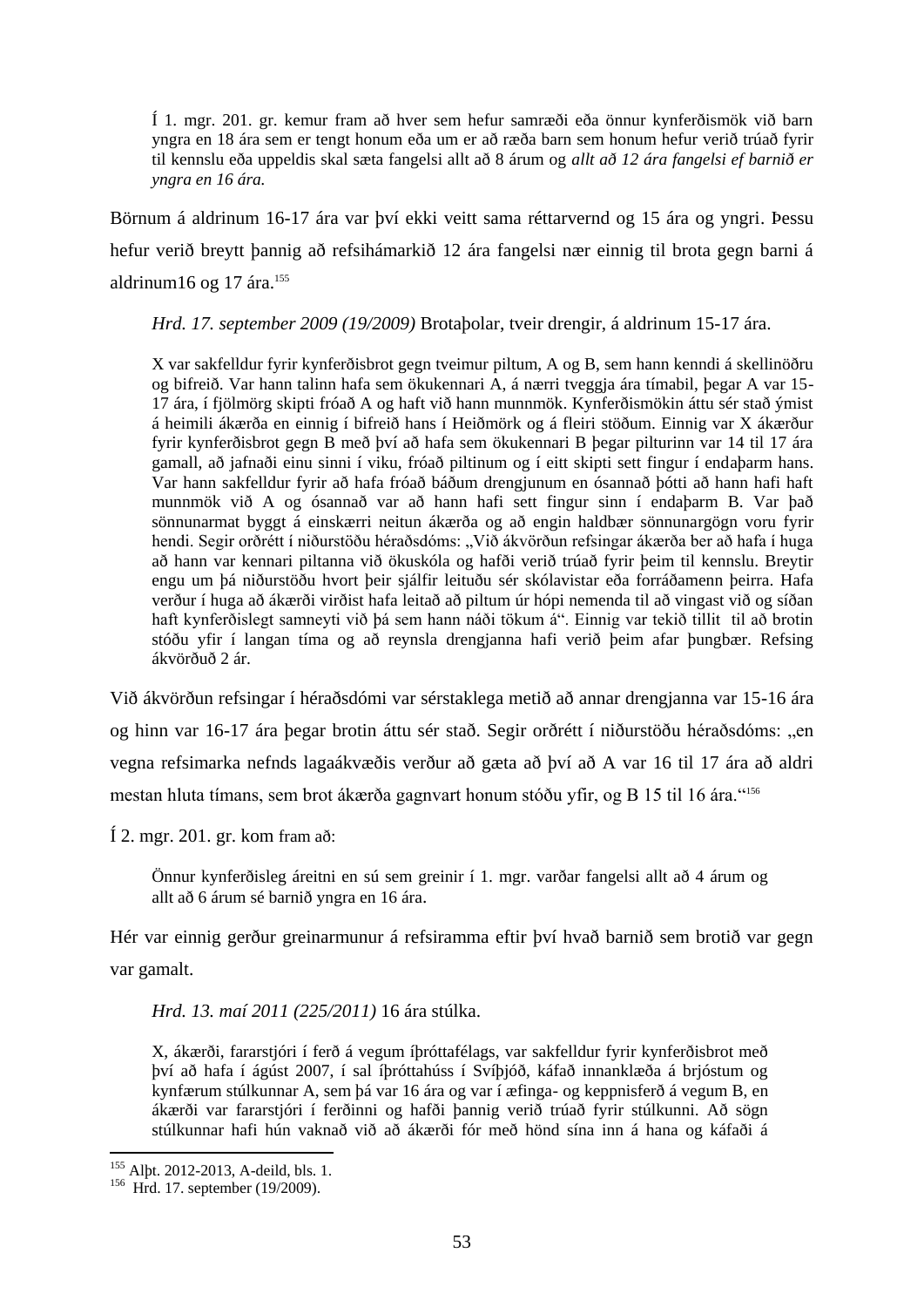kynfærum hennar og brjóstum. Hún hafi reynt að færa sig frá ákærða en hann hafi ekki hætt þrátt fyrir það. Sagði hún að ákærði hefði sofnað áfengisdauða en vaknað aftur og haldið áfram að káfa á henni. Ákærði var sakfelldur fyrir brot gegn 2. mgr. 201. gr. með því að hafa áreitt kynnferðislega16 ára gamla stúlku sem honum var falið að gæta í utanlandsferð. Litið var til þess að atvikin ollu stúlkunni verulegri vanlíðan. Var ákærða gert að sæta fangelsi í 6 mánuði, skilorðsbundið í 2 ár.

Í þessu tiltekna máli er spurning hvort dómurinn hefði verið þyngri ef brotaþoli hefði verið á aldrinum 14 eða 15 ára.

# **6.4 Ákvæði 202. gr.**

Í 1. mgr. 202. gr. er kveðið á um algjört bann við því að hafa samræði eða önnur kynferðismök við barn undir 15 ára aldri. Þetta ákvæði er tengt kynferðislegum lágmarksaldri sem er 15 ár. Einnig kom nýtt viðhorf inn í ákvæðið með breytingarlögunum nr. 61/2007. Ef gerandi og brotaþoli eru á svipuðum aldri eða þroskastigi má lækka eða láta refsingu niður falla. Það er því álitamál samkvæmt þessu hvað gerist ef gerandi er 15 eða 19 ára en brotaþoli 13 eða 14 ára.

*Hérd. Reykjaness 10. desember 2007 (S-689/2007).* 15 ára gerandi og brotaþoli 13 ára.

1. mgr. 202. gr. Svipuð í aldri og þroska.

X var meðal annars ákærður fyrir að hafa haft samræði við Z sem var 13 ára gömul. Taldist brotið varða við 1. mgr. 202. gr. Í niðurstöðu dómsins var tekið tillit til lítils aldursmunar og að ákærði væri aðeins 15 ára og því barn að lögum. Tekið var sérstaklega fram að það væri ákærða til hagsbóta að hann og brotaþoli væru svipuð í aldri og þroska og því mætti lækka refsingu eða láta hana falla niður. Refsing þótti hæfilega ákveðin í 6 mánuði. Skilorðsbundin í 3 ár.

*Hérd. Norðeyst. 28. júní 2011 (S-93/2011)* Ákærði 19 ára og brotaþoli tæpra 14 ára

gömul. 1. mgr. 202. gr. Aldursmunur of mikill.

X, 19 ára, var ákærður fyrir að hafa nokkrum sinnum haft samræði við Y sem var tæpra 14 ára gömul, ýmist á heimili hans eða hennar. Héraðsdómur rakti sérstaklega heimildina í 1. mgr. 202. gr. um að lækka mætti refsingu eða láta hana falla niður ef gerandi og þolandi væru svipuð í aldri og þroska. Í niðurstöðu dómsins kemur fram að ákærði hafi verið 19 ára og því kæmi ekki til álita að lækka refsingu eða láta hana falla niður vegna svipaðs aldursmunar eða þroska, og skipti engu máli þó svo að stúlkan hafi viljað hafa við hann samræði. Aldursmunurinn var því talinn vera of mikill. Tilgangur 202. gr. væri að vernda börn undir 15 ára aldri áður en þau öðluðust andlegan og líkamlegan þroska til að lifa kynlífi. Ákærði var dæmdur í 15 mánaða fangelsi en fullnustu refsingar frestað vegna ungs aldurs hans og hann játaði skýlaust brot sín.

Ákvæði 1. og 2. mgr. 202. gr. er svohljóðandi:

Í 1. mgr. 202. gr. segir að hver sem hefur samræði eða önnur kynferðismök við barn, yngra en 15 ára skal sæta fangelsi ekki skemur en 1 ár og allt að 16 árum. Leyfilegt er að lækka refsingu eða láta hana niður falla ef gerandi og brotaþoli eru á svipuðum aldri og þroskastigi.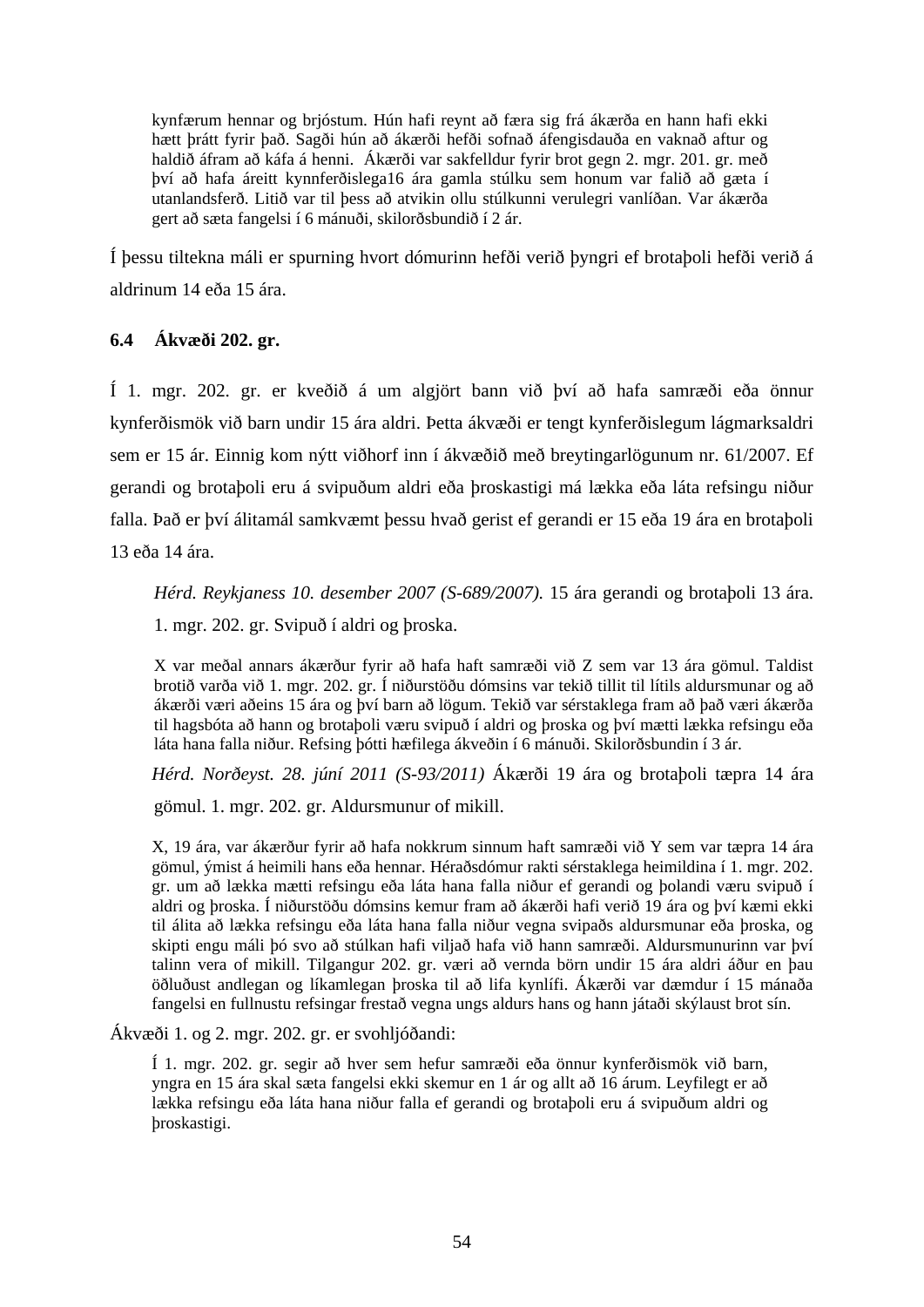Í 2. mgr. 202. gr. segir að önnur kynferðisleg áreitni en sú sem greinir í 1. mgr. varðar fangelsi allt að 6 árum.

Tekið er fram í greinargerð með frumvarpinu sem varð að lögum 61/2007 að vernda þurfi börn sérstaklega fyrir kynferðislegum árásum. Rökin þar að baki eru þau að vernda þurfi börn sérstaklega þar sem kynmök fullorðins manns við barn er gróf misnotkun á yfirburðastöðu hans gagnvart barninu. Börn séu varnarlaus og eigi því erfitt með að verjast slíkum árásum.<sup>157</sup> Gera verður athugasemd við þessa nálgun sökum þess að gróf misnotkun einstaklings, hvort sem það er 18 ára einstaklingur eða fullorðinn maður, á yfirburðastöðu gagnvart barni er ávallt alvarleg. Skiptir þá ekki endilega máli hvort gerandi og brotaþoli eru tengdir á sérstakan hátt. Aldur skiptir heldur ekki öllu máli í öllum tilvikum þótt taka megi undir það að mikill aldursmunur eykur grófleika brotsins á vissan hátt. Ekki liggur ljóst fyrir hvernig mögulegt er að gera greinarmun á 14 ára og yngri og til dæmis börnum á aldrinum 15-16 ára eins og er gert í 1. og 2. mgr. 202. gr. Nauðgunarákvæði 194. gr., tælingarákvæði 3. mgr. 202. gr. og 199. gr. gætu átt við í þeim tilvikum þar sem börn eru misnotuð kynferðislega á aldrinum 15- 18 ára en brotið sem slíkt þarf að falla undir verknaðarlýsingar þessara ákvæða til að þau eigi við. Því má segja að fullnægjandi réttarvernd sé ekki til staðar fyrir 15-18 ára börn hvað þetta varðar þegar ekki eru fyrir hendi sérstök tengsl milli geranda og brotaþola.

# **6.4.1 Ákvæði 3. mgr. 202. gr. hgl., tæling**

Í 3. mgr. 202. gr. er svohljóðandi ákvæði sem verndar 18 ára og yngri börn:

Hver sem með blekkingum, gjöfum eða á annan hátt tælir barn yngra en 18 ára til samræðis eða annarra kynferðismaka skal sæta fangelsi allt að 4 árum.

Ákvæðið veitir 15-18 ára börnum réttarvernd sem 1. og 2. mgr. 202. gr. gera ekki, ef ákveðinni aðferð er beitt til að ná fram samræði eða öðrum kynferðismökum, svokölluð tæling.

*Hrd. 3. febrúar 2011 (385/2010).* 33 ára karlmaður tældi 17 ára stúlku.

X, 33 ára karlmaður, var ákærður fyrir kynferðisbrot með því að hafa í sumarbústað, í nokkur skipti tælt stúlkuna A, sem hafði átt við fíkniefnavanda að stríða frá 13 ára aldri, til samræðis og gagnkvæmra munnmaka. Ákærði vissi að stúlkan ætti við fíkniefnavanda að stríða og átti á þessum tíma að vera á meðferðarheimili. X greiddi fyrir hana flugfar til Reykjavíkur og lét A hafa áfengi og amfetamín þegar þau voru í sumarbústaðnum auk þess nýtti hann sér yfirburði sína gagnvart stúlkunni sökum aldurs- og þroskamunar. Samkvæmt framburði stúlkunnar hafi maðurinn skallað sig Gutti og sagðist hún hafa kynnst manninum á einkamal.is. Þegar í sumarbústaðinn var komið hafi hann verið með fulla ferðatöku af áfengi, fíkniefnum og kynlífstækjum. Brotaþoli sagðist hafa orðið hrædd við Gutta og aldrei samþykkt að hafa

<sup>1</sup> <sup>157</sup> Alþt. 2006-07, A- deild, bls. 27.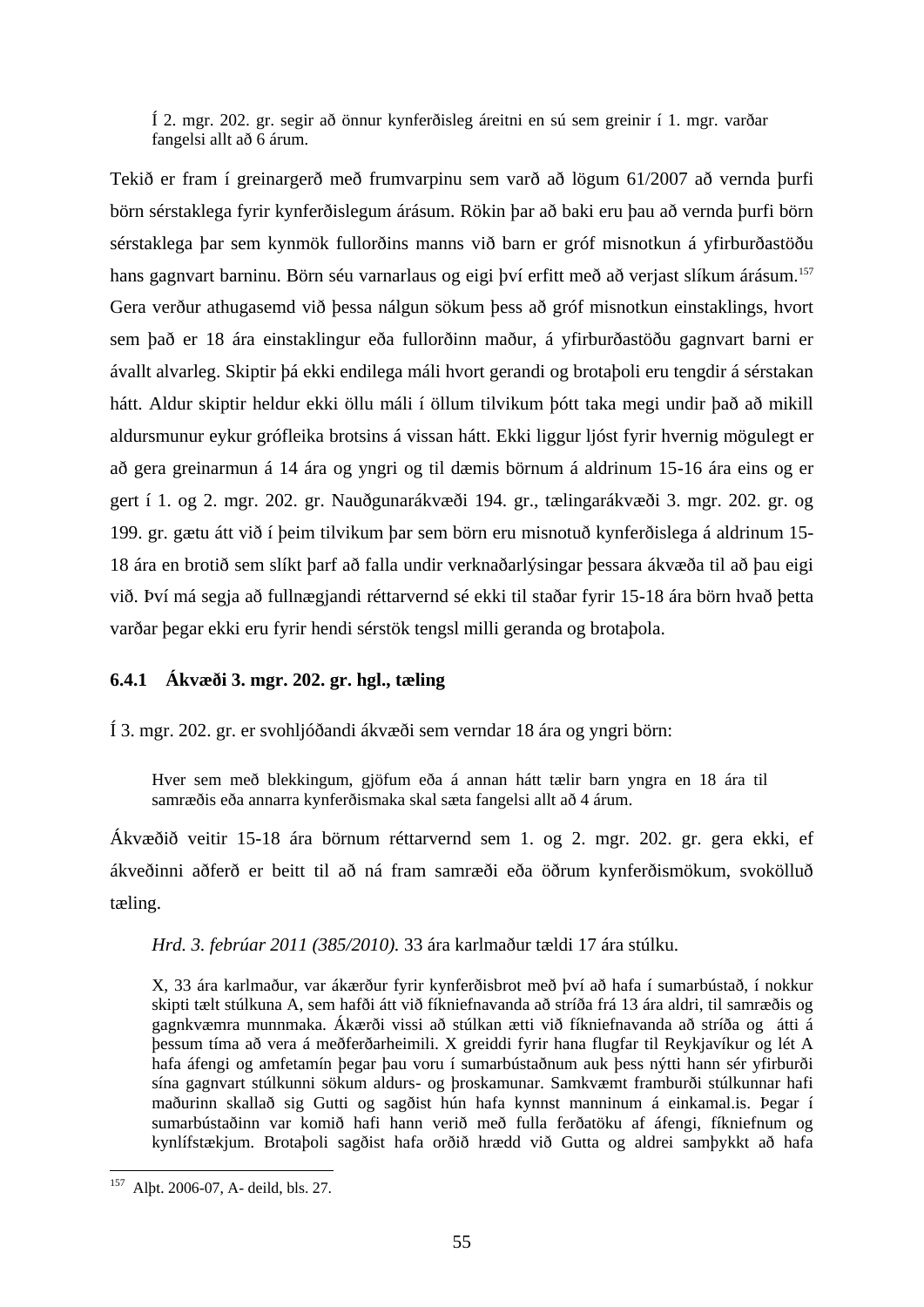samfarir með honum. Á neyðarmóttöku tjáði brotaþoli starfsmönnum að X hafi sett járnstykki í endaþarm sinn og aðra aðskotahluti bæði í endaþarm og leggöng. Hún hafi einnig verið bundin á höndum um úlnliði. Þetta var hins vegar ekki hluti af ákærunni en brotaþoli sagði hins vegar frá þessu þegar á neyðarmóttöku var komið. Sagði hún ákærða hafa notað smokk en að lokum hafi hann fengið sáðlát í leggöng án smokks. Í niðurstöðu dómsins var litið til aldurs- og þroskamunar, bágrar aðstöðu brotaþola og hvernig X nýtti sér það til að hafa við hana samræði, sbr. 3. mgr. 202. gr. Refsing var ákvörðuð 12 mánuðir.

Hafa ber í huga þó að 3. mgr. eigi að vernda sérstaklega 15-17 ára á ákvæðið ekki við ef einstaklingar eru á svipuðum aldri, reynslu eða þroska. Þegar um er að ræða börn á aldrinum 14-17 ára er bann við kynmökum ekki jafnfortakslaust og þegar um er að ræða börn yngri en 14 ára, sbr. 3. mgr. 202. gr. Aftur á móti er það talið vera refsivert að tæla unglinga á þessum aldri til samræðis eða annarra kynferðismaka.<sup>158</sup> Dæmi um tælingu unglinga er að tæla þau með blekkingum eða gjöfum, upptalningin getur þó aldrei verið tæmandi. Í frumvarpinu kemur fram að ákvæðið eigi einungis við ef gerandi er mun eldri og notfærir sér yfirburði sökum aldurs og reynslu. Samkvæmt þessu er það gert að skilyrði að gerandi sé mun eldri. Einnig er það gert að skilyrði að um ásetning þarf að hafa verið að ræða, gerandi þarf að hafa vitað að brotaþoli væri yngri en 18 ára. Þó má vera um að ræða gáleysi um aldur brotaþola sbr. 204. gr. og í þeim tilvikum er beitt vægari refsingu.<sup>159</sup> Einnig ber að nefna að refsimörk ákvæðisins eru fremur lág, einungis allt að 4 ára fangelsi.

## **6.5 Breytingar á 200. -202. gr. hgl.**

Lagt var fyrir Alþingi frumvarp, hvað varðar 15, 16 og 17 ára börn, um breytingu á hgl., með síðari breytingum (kynferðisbrot gegn börnum í fjölskyldu- og öðrum trúnaðarsamböndum).<sup>160</sup> Ákvæðum 200. – 202. gr. hefur nú verið breytt með gildistöku laga nr. 37/2013.

Í fyrsta lagi ber að nefna að í frumvarpinu kemur fram að þágildandi, 1.mgr. 200. gr. og 1. mgr. 201. gr., sem kveða á um refsinæmi samræðis og annarra kynferðismaka varði fangelsisrefsingu allt að 12 árum sé barn yngri en 16 ára ef um sérstök tengsl er að ræða. En í 1. mgr. 202. gr. er hámarksrefsing allt að 16 ára fangelsi fyrir brot gegn barni yngra en 15 ára barni sem er ótengt aðila. Taldi refsiréttarnefnd þetta vera skekkju<sup>161</sup> þegar litið væri til hármarksrefsingu og dómaframkvæmdar varðandi brot gegn börnum í sérstöku trúnaðarsambandi við geranda. Skekkjan felst í því að samkvæmt 1. mgr. 200. gr. og 201. gr. eru kynferðisbrot sem framin eru í skjóli trúnaðarsamband ekki álitin jafn alvarleg í

<sup>158</sup> Alþt. 2006-07, A- deild, bls. 27.

<sup>&</sup>lt;sup>159</sup> Svala Ísfeld Ólafsdóttir: "Refsiákvæði sem varða kynferðisbrot gegn börnum", bls. 67.

<sup>160</sup> Alþt. 2012-2013, A-deild.

<sup>161</sup> Alþt. 2012-2013, A-deild, bls. 14.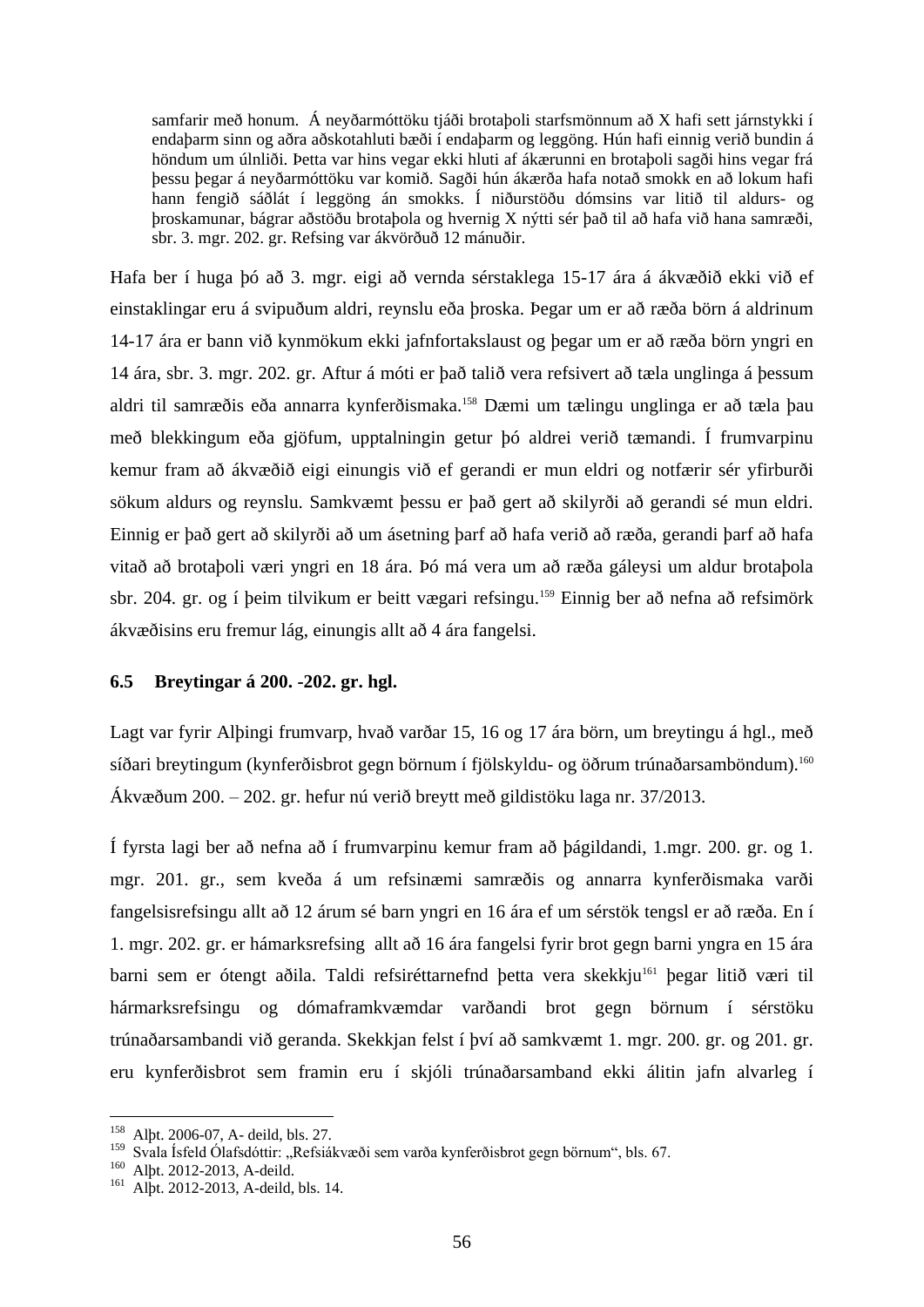þágildandi löggjöf og brot gegn börnum þar sem slík tengsl eru ekki fyrir hendi. Taldi nefndin því orðalag og framsetningu 200.-202. gr. ekki vera í samræmi við ríkjandi dómaframkvæmd.<sup>162</sup> Sem sagt, breytingin sem hefur verið gerð felst í því að nú gildir 1. mgr. og 2. mgr. 202. gr. um öll börn 15 ára og yngri, hvort sem um er að ræða sérstök tengsl eða ekki og er því refsiramminn allt að 16 ára fangelsi.

Á eftir 1. mgr. 202. gr. og 2. mgr. 202. gr. kemur svohljóðandi ákvæði:

Það skal virða til þyngingar refsingar skv. 1. og 2. mgr. ef tengsl geranda og barns eru með þeim hætti sem greinir í 1. mgr. 200. gr. eða 1. mgr. 201. gr., enda eigi síðari málsliður 1. mgr. þessarar greinar ekki við.<sup>163</sup>

Samkvæmt þessum breytingum munu 200. gr. og 201. gr. framvegis taka einungis til barna sem eru 15 ára og eldri. Gerðar voru athugasemdir við þann greinarmun sem gerður var í 200. gr. og 201. gr. á annars vegar brotaþolum sem voru 15 ára og yngri og hins vegar á brotaþolum sem voru 16-17 ára, hvað varðar refsiþyngd vegna kynferðisbrota þegar um er að ræða sérstök tengsl við geranda. Var talið að aldursaðgreiningin ætti ekki rétt á sér. Því var lagt til að ákvæðunum yrði breytt á þann veg að ákvæðin yrðu afnumin sem byggðu á því að refsirammi væri hærri ef barn væri yngra en 16 ára. Lagt var til að refsing vegna samræðis eða annarra kynferðismaka við 15, 16 og 17 ára barn innan fjölskyldusambands eða annars trúnaðarsambands yrði allt að 12 ára fangelsi, en varðaði áður allt að 8 ára fangelsi.

Núgildandi 1. mgr. 200. gr. er svohljóðandi:

Hver sem hefur samræði eða önnur kynferðismök við barn sitt eða annan niðja skal sæta fangelsi allt að 8 árum og allt að 12 ára fangelsi sé barnið á aldrinum 15, 16 eða 17 ára.<sup>164</sup>

Einnig var lagt til í frumvarpinu að refsing vegna annarrar kynferðislegrar áreitni gagnvart barni á aldrinum 15 ára eða eldra í fjölskyldusambandi eða öðru trúnaðarsambandi varði refsingu allt að 4 árum.

Eftir breytingu er 2. mgr. 200. gr. svohljóðandi:

Önnur kynferðisleg áreitni manns gagnvart barni sínu eða öðrum niðja en sú er greinir í 1. mgr. varðar allt að 4 ára fangelsi, enda sé barnið 15 ára eða eldra.

Markmiðið er því að veita öllum börnum á aldrinum 15, 16 og 17 ára sömu réttarvernd þegar um að ræða kynferðisbrot í sérstökum trúnaðarsamböndum og fjölskyldusamböndum. Samt sem áður skal tekið fram að kynferðislegt áreiti varðaði áður allt að 6 ára fangelsi ef barn var

<sup>&</sup>lt;sup>162</sup> Alþt. 2012-2013, A-deild, bls. 15.

<sup>163</sup> Alþt. 2012-2013, A-deild, bls. 1.

<sup>164</sup> Alþt. 2012-2013, A-deild, bls. 1.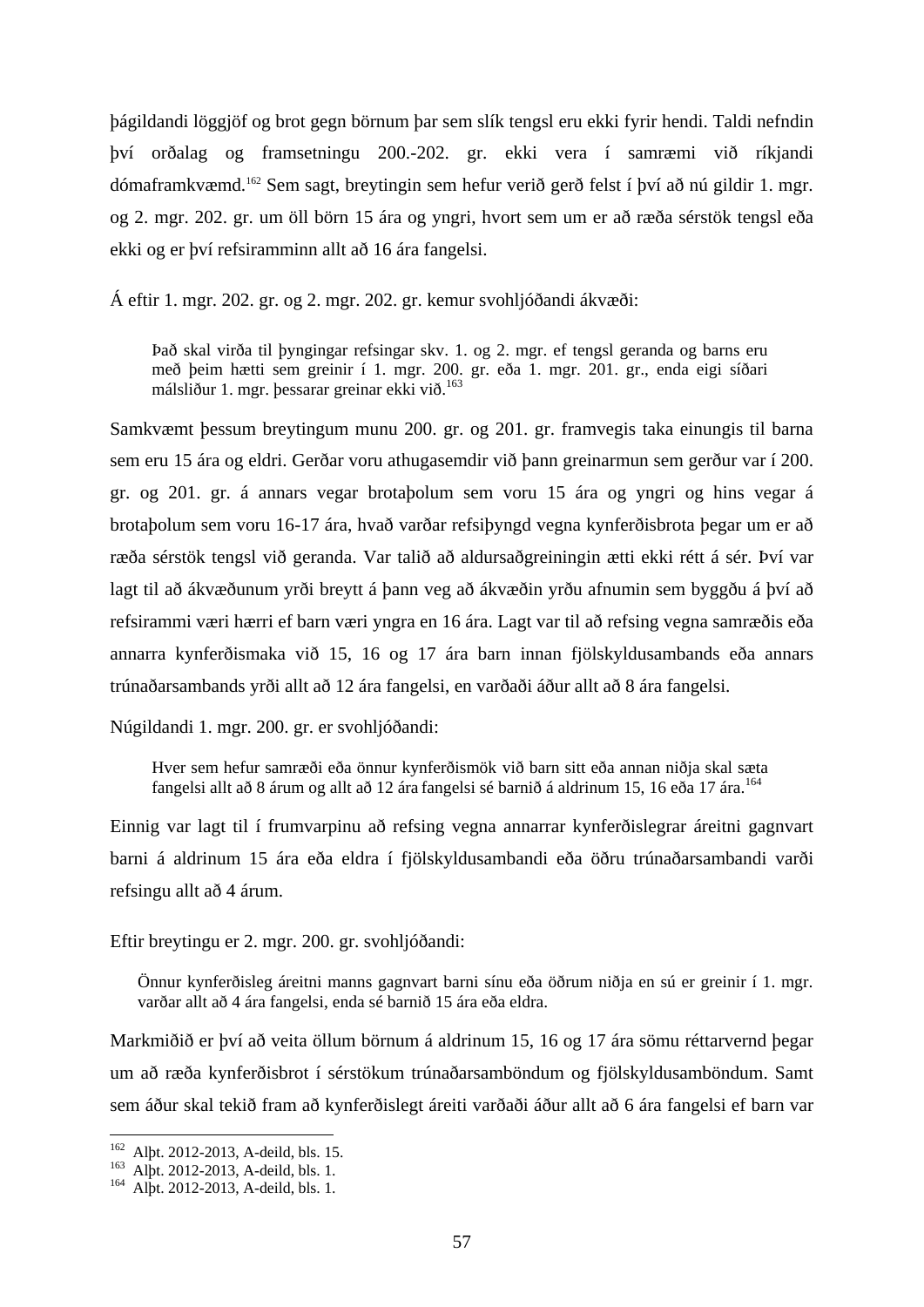16 ára eða yngra. Refsihámarkið, 6 ár, átti þá við um 15 ára barn. Með þessum breytingum er verið að skerða réttarvernd 15 ára barna þegar um sérstök tengsl er að ræða milli brotaþola og geranda með því að færa þau í flokk 16 og 17 ára. Það varðar því ekki lengur allt að 6 ára fangelsi að beita 15 ára barn kynferðislegu áreiti heldur allt að 4 ára fangelsi. Voru rökin fyrir þessu í frumvarpinu þau að:

Það þykir eðlilegt að refsihámark skv. 2. mgr. 200. gr. verði lægra en refsihámark vegna annarrar kynferðislegrar áreitni við barn yngra en 15 ára skv. 2. mgr. 202. gr. sem verður áfram allt að 6 ára fangelsi.<sup>165</sup>

Skýring löggjafans á þessari breytingu er að það sé eðlilegt að hafa refsihámarkið lægra og hafa áfram aldursaðgreiningu þegar um er að ræða sérstök tengsl. Það varðar því allt að 6 ára fangelsi að áreita 14 ára barn kynferðislega, sbr. 2. mgr. 202. gr., ef um sérstök tengsl er að ræða, en allt að 4 ára fangelsi að áreita 15 ára barn kynferðislega sbr. 2. mgr. 200. gr. ef um sérstök tengsl er að ræða.

Sambærilegar breytingar voru gerðar á 201. gr. Ákvæðið tekur einungis til 15-18 ára barna en ekki einstaklinga sem eru eldri eða yngri. Refsimörkin eru lægri í 201. gr. en í 202. gr. Það er því gerður greinarmunur á hvort brotið er gegn 14 ára eða 15 ára barni þegar brotaþoli er kjörbarn, stjúpbarn, fósturbarn, sambúðarbarn eða tengt fjölskylduböndum í beinan legg eða barn, sem geranda hefur verið trúað fyrir til kennslu eða uppeldis.

Núgildandi 1. mgr. 201. gr. er nú svohljóðandi:

Hver sem hefur samræði eða önnur kynferðismök við barn á aldrinum 15, 16 eða 17 ára sem er kjörbarn hans, stjúpbarn, fósturbarn, sambúðarbarn eða barn sem er tengt honum þannig fjölskylduböndum í beinan legg, eða barn sem honum hefur verið trúað fyrir til kennslu eða uppeldis, skal sæta fangelsi allt að 12 árum.<sup>166</sup>

Samkvæmt breytingunni varðar það allt að 12 ára fangelsi að misnota kynferðislega 15 ára kjörbarn sitt, stjúpbarn, fósturbarn, sambúðarbarn eða barn, sem geranda hefur verið trúað fyrir til kennslu eða uppeldis sbr. 1. mgr. 201. gr. En það varðar allt að 16 ára fangelsi ef barnið er 14 ára sbr. 1. mgr. 202. og núgildandi 3. mgr. 202. gr.

Varðandi breytingar á 2. mgr. 201. gr. verður ákvæðið svohljóðandi:

Önnur kynferðisleg áreitni en sú sem greinir í 1. mgr. varðar fangelsi allt að 4 árum.<sup>167</sup>

<sup>165</sup> Alþt. 2012-2013, A-deild, bls. 16.

<sup>166</sup> Alþt. 2012-2013, A-deild, bls. 1.

<sup>167</sup> Alþt. 2012-2013, A-deild, bls. 1.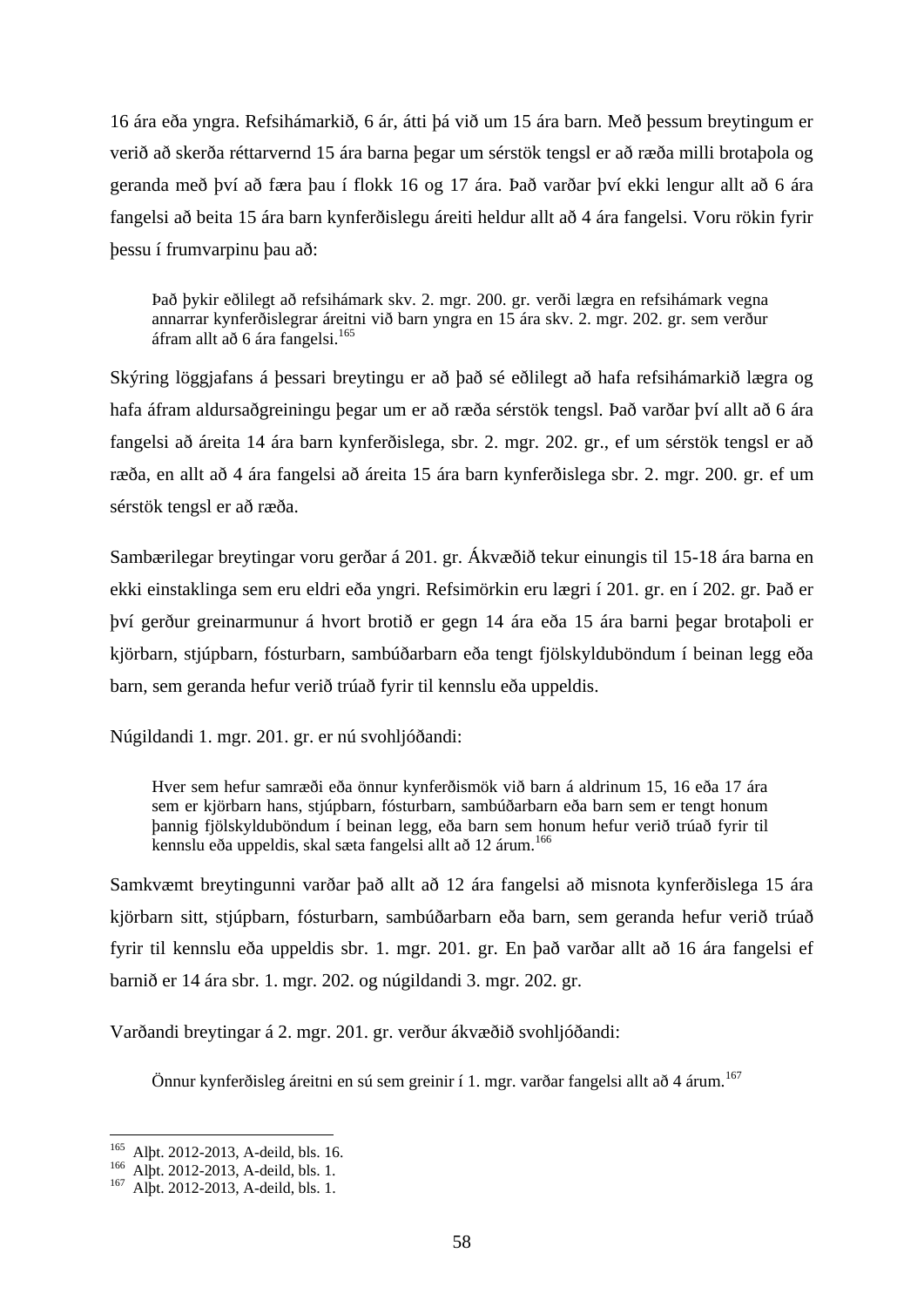Það varðar því allt að 4 ára fangelsi eftir breytingarnar að beita 15 ára kjörbarn sitt, stjúpbarn, fósturbarn, sambúðarbarn eða barn, sem geranda hefur verið trúað fyrir til kennslu eða uppeldis, kynferðislegu áreiti, en allt að 6 ára fangelsi sé barnið 14 ára sbr. 2. mgr. 202. gr.

Það er því samkvæmt þeim breytingum sem gerðar voru á ákvæðunum enn gerður greinarmunur á 14 ára og yngri samanborið við 15, 16 eða 17 ára þegar börn eru í sérstöku trúnaðarsambandi við geranda. Refsimörkin eru ekki jafn há fyrir báða aldurshópa eftir þessar breytingar. Það varðar 16 ára fangelsi í dag að misnota barn sem er 14 ára eða yngra kynferðislega ef sérstök tengsl eru milli brotaþola og geranda en það varðar allt að 12 ára fangelsi sé barnið 15, 16 eða 17 ára þegar um er að ræða sérstök tengsl. Kynferðisbrot sem gerandi fremur gegn 15 ára barni sínu telst því ekki jafn alvarlegt og brot gegn 14 ára barni hvað refsiþyngd varðar. Í frumvarpinu segir orðrétt.

Þá er eðlilegt að sifjaspellsbrot gagnvart börnum á aldrinum 15 og fram til 18 ára, sem náð hafa kynferðislegum lágmarksaldri, miðist við eitt samræmt refsihámark sem geri viðhlítandi greinarmun á börnum sem eru yngri eða eldri en 15 ára.<sup>168</sup>

Það er því, þótt ótrúlegt megi virðast, verið að tala um kynferðislegan lágmarksaldur, 15 ára, þegar um er að ræða sifjaspellsbrot og að gera þurfi áfram viðhlítandi greinarmun á yngri og eldri börnum. Hvort rétt sé að gera þann greinarmun eða nauðsynlegt verður látið liggja á milli hluta að sinni. Eins og án efa sést í umfjöllun þessa kafla um 15-18 ára aldurshópinn er oftar en ekki erfitt að gera sér grein fyrir þeim viðhorfum og áherslum sem ríkjandi eru hjá löggjafanum þegar kemur að ákvörðunum um hvernig réttarvernd þessa hóps skuli háttað. Þær breytingar sem hafa verið gerðar hvað varðar sérstök tengsl og trúnaðarsambönd er skref í rétta átt en ennþá er mörgu ósvarað eða erfitt að finna viðhlítandi skýringar á eftir rannsókn á réttarvernd 15-18 ára aldurshópnum í XXII. kafla hgl.

## **6.6 Önnur lagaákvæði**

Í 4. mgr. 202. gr. er nýtt ákvæði sem kom inn í lögin með lögum nr. 58/2012. Ákvæðið verndar sérstaklega börn á aldrinum 14 ára og yngri. Breytingin var gerð til að uppfylla skuldbindingar samkvæmt Evrópuráðssamningnum um vernd barna gegn kynferðislegri misneytingu og kynferðislegu ofbeldi.<sup>169</sup> Í ákvæðinu segir:

<sup>168</sup> Alþt. 2012-2013, A-deild, bls. 16.

<sup>169</sup> Alþt. 2011-2012, A- deild. Sjá lög nr. 58/2012 um breytingu á almennu hegningarlögum, nr. 19. 1940, með síðari breytingum (samningur Evrópuráðsins um vernd barna gegn kynferðislegri misneytingu og kynferðislegri misnotkun).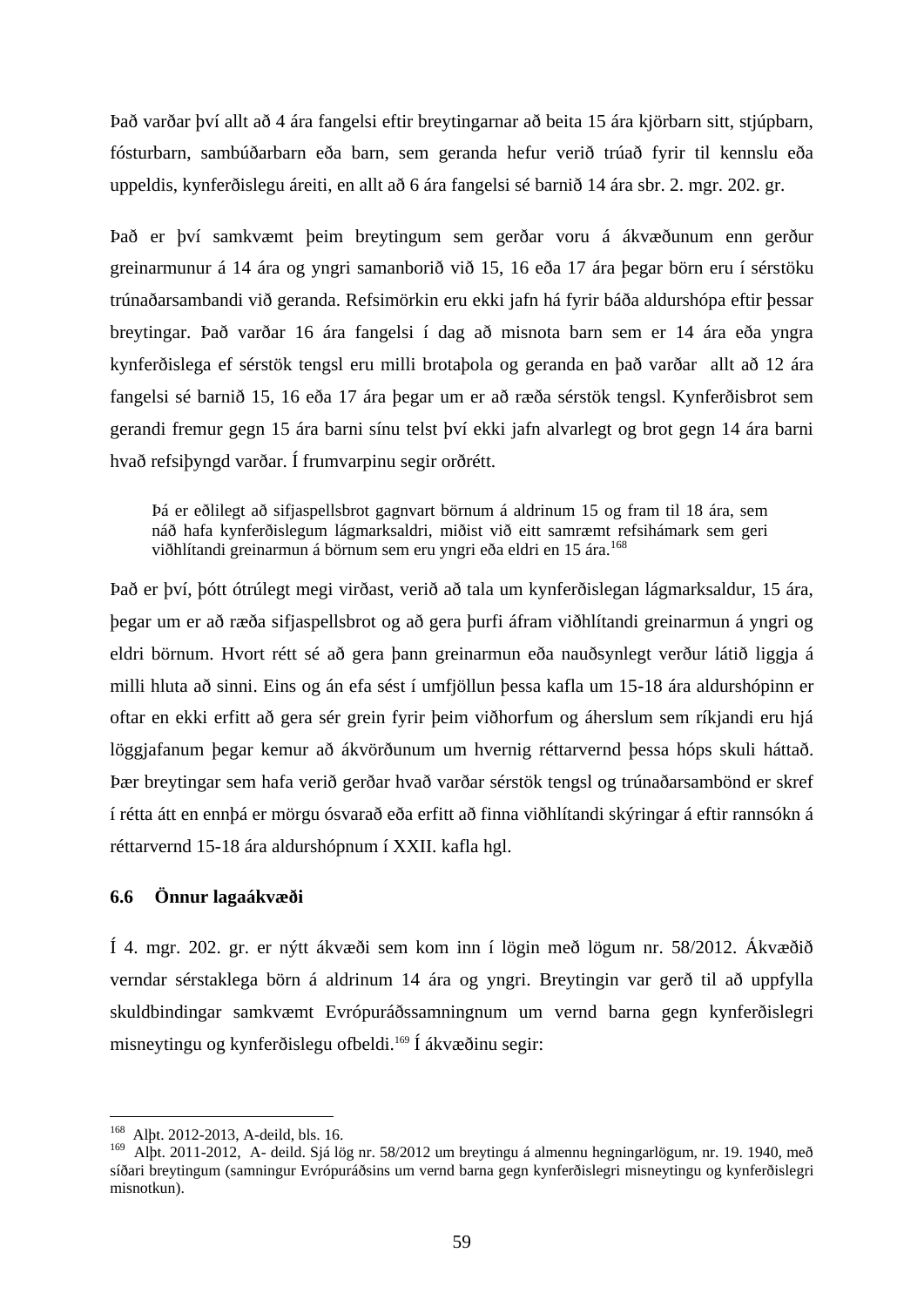Hver sem með samskiptum á netinu, annarri upplýsinga- eða fjarskiptatækni eða með öðrum hætti mælir sér mót við barn yngra en 15 ára í því skyni að hafa við barnið samræði eða önnur kynferðismök eða til að áreita það kynferðislega á annan hátt skal sæta fangelsi allt að 2 árum.

Í ákvæðinu er augljóslega gerður greinarmunur á 14 ára og yngri börnum samanborið við 15- 18 ára. Í greinargerð með frumvarpi sem varð að lögum nr. 58/2012 segir um 4. mgr. 202. gr. að það sé leitast við að auka réttarvernd barna yngri en 15 ára sem ekki hafa náð kynferðislegum lágmarksaldri varðandi samskipti við fullorðna á veraldarvefnum eða annarri fiarskiptatækni.<sup>170</sup> Tilgangurinn er því að veita einungis börnum sem ekki hafa náð kynferðislegum lágmarksaldri aukna vernd ef fullorðinn einstaklingur reynir að falast eftir þeim í kynferðislegum tilgangi.<sup>171</sup>

Í 204. gr. hgl. er almenn heimild að beita vægari refsingu ef brot gegn 201. gr. og 202. gr. hefur verið framið í gáleysi um aldur þess er fyrir broti verður. Það er því litið til þessa ákvæðis þegar refsing er ákveðin. Ásetningur er saknæmisskilyrði og þarf ásetningurinn að taka til allra þátta í efnisyfirlýsingu brots.

# **6.7 Ákvæði 199. gr., kynferðisleg áreitni.**

Hver sem gerist sekur um kynferðislega áreitni skal sæta fangelsi allt að 2 árum. Kynferðisleg áreitni felst m.a. í því að strjúka, þukla eða káfa á kynfærum eða brjóstum annars manns innan klæða sem utan, enn fremur í táknrænni hegðun eða orðbragði sem er mjög meiðandi, ítrekað eða til þess fallið að valda ótta.

Ákvæðið á ekki við þegar um er að ræða börn undir 15 ára aldri enda tæmir 2. mgr. 202. gr. sök gagnvart 199. gr. Því má gera ráð fyrir að 199. gr. hafi það hlutverk að vernda 15-18 ára börn gegn kynferðislegri áreitni ef ekki er um að ræða þau tengsl á milli geranda og brotaþola sem greinir í 200. - 201. gr. Ákvæðið kom inn í hgl. með lögum nr. 61/2007. Í greinargerð með frumvarpinu kemur reyndar fram að ákvæðið eigi við um kynferðislega áreitni gagnvart öðrum en börnum. Það var því ekki sett sérstaklega til að vernda börn á aldrinum 15-18 ára.<sup>172</sup> Höfundur gerir hins vegar fastlega ráð fyrir að það sé tilgangurinn, að vernda aðra einstaklinga en 15 ára og yngri ef ekki eru fyrir hendi sérstök tengsl við geranda. Athugavert er að refsiramminn er mun lægri í 199. gr. en í ákvæðum 200.-202. gr. Það varðar sem sagt fangelsi allt að 2 árum að áreita barn á aldrinum 15-18 ára kynferðislega ef gerandi er ekki í sérstökum tengslum við brotaþola, sbr. 199. gr., en 4 ára fangelsi ef barnið er 15, 16 eða 17

<sup>&</sup>lt;sup>170</sup> Alþt. 2011-2012, A - deild, bls. 13.

 $^{171}$  Alpt. 2011-2012, A - deild, bls. 7.

<sup>172</sup> Alþt. 2006-07, A- deild, bls. 45. Í greinargerðinni kemur reyndar fram að ákvæðið eigi við um áreitni gagnvart öðrum en börnum en ákvæðið tekur í raun við þar sem ákvæðum er varða börn sérstaklega sleppir.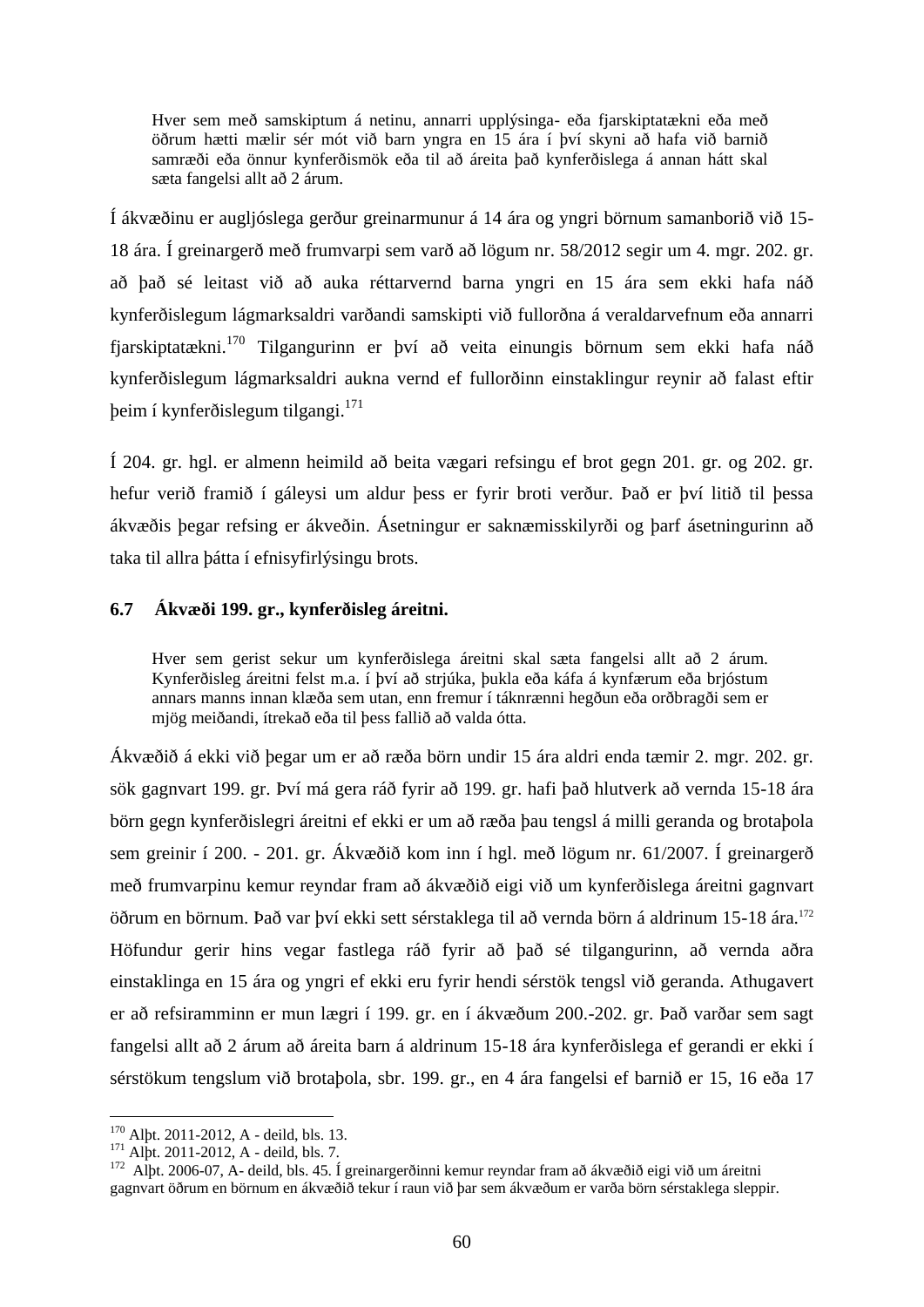ára og barn er í sérstökum tengslum við geranda, sbr. núgildandi 2. mgr. 200. gr. og 2. mgr. 201. gr. Ef barnið er 15 ára og það er beitt kynferðislegu áreiti af hálfu aðila sem er ótengdur því er refsiramminn allt að 2 ár en ef barn er 15 ára og aðilinn er tengdur barninu er refsiramminn allt að 4 ár, sbr. 2. mgr. 202. gr. Það liggja ýmis sjónarmið að baki því að um hærri refsingu er að ræða ef sifjaspell, blóðtengsl, sérstök tengsl og svo framvegis eiga við. Taka verður undir þau sjónarmið að vernda þurfi börn sérstaklega gegn kynferðislegu ofbeldi þegar gerendur eru sérstaklega tengdir barninu. Tilgangur þessarar umfjöllunar er ekki að halda því fram að það eigi ávallt að beita nákvæmlega sömu refsingu í öllum tilvikum, sama um hvaða aðstæður, eðli brots, aldur brotaþola, aldur geranda, tengsl eða önnur atriði. Hins vegar er sá greinarmunur sem gerður er í XXII. kafla hgl. oft torskilin þegar kemur að 15-18 ára börnum. Erfitt er að átta sig á þeim greinarmun sem gerður er á 15-18 ára börnum í sumum tilvikum og í öðrum tilvikum 16-18 ára samanborið við 15 ára og yngri eða 14 ára og yngri. Telja má að löggjafinn hafi metið það sem svo að afleiðingar séu minni fyrir 15 ára barn samanborið við 14 ára barn ef það er beitt kynferðislegu ofbeldi af aðila sem er því sérstaklega tengdur þó höfundur dragi það stórlega í efa. Vitaskuld er refsirammi ákvæða sjaldan nýttur að fullu. Koma þar til skoðunar mis miklar afleiðingar sem geta leitt til hækkunar refsingar. Oft er einnig eitthvað annað sem ræður því hversu há refsing er ákveðin að endingu en aldur brotaþola. Óháð því er erfitt að gera sér grein fyrir þeim greinarmun sem löggjafinn gerir, almennt í XXII. kafla hgl., hvað varðar aldursaðgreiningu.

### **6.8 Ákvæði 209. gr., brot gegn blygðunarsemi**

Í 209. gr. segir:

að hver sem með lostugu athæfi særir blygðunarsemi manna eða er til opinbers hneykslis skal sæta fangelsi allt að 4 árum, en fangelsi allt að 6 mánuðum eða sektum ef brot er smávægilegt.

Samkvæmt 209. gr. er börnum á aldrinum 15-18 ára veitt sérstök réttarvernd líkt og fullorðnum. Þau kynferðisbrot sem falla undir 209. gr. geta verið; klúrt orðbragð, að bera sig eða fróa sér í návist annarra einstaklinga, strípihneigð og gægjur. Þetta er þó ekki tæmandi og getur einnig í sumum tilfellum fallið undir kynferðislega áreitni. Hér ber að hafa í huga varðandi 209. gr. að refsiramminn er hærri og refsing við broti gegn blygðunarsemi varðar allt að 4 ára fangelsi. Ef brotið hins vegar fellur undir 199. gr. um kynferðislega áreitni er um allt að 2 ára refsingu að ræða að hámarki. Það skiptir því 15-18 ára börn máli undir hvort ákvæðið kynferðisbrotið fellur.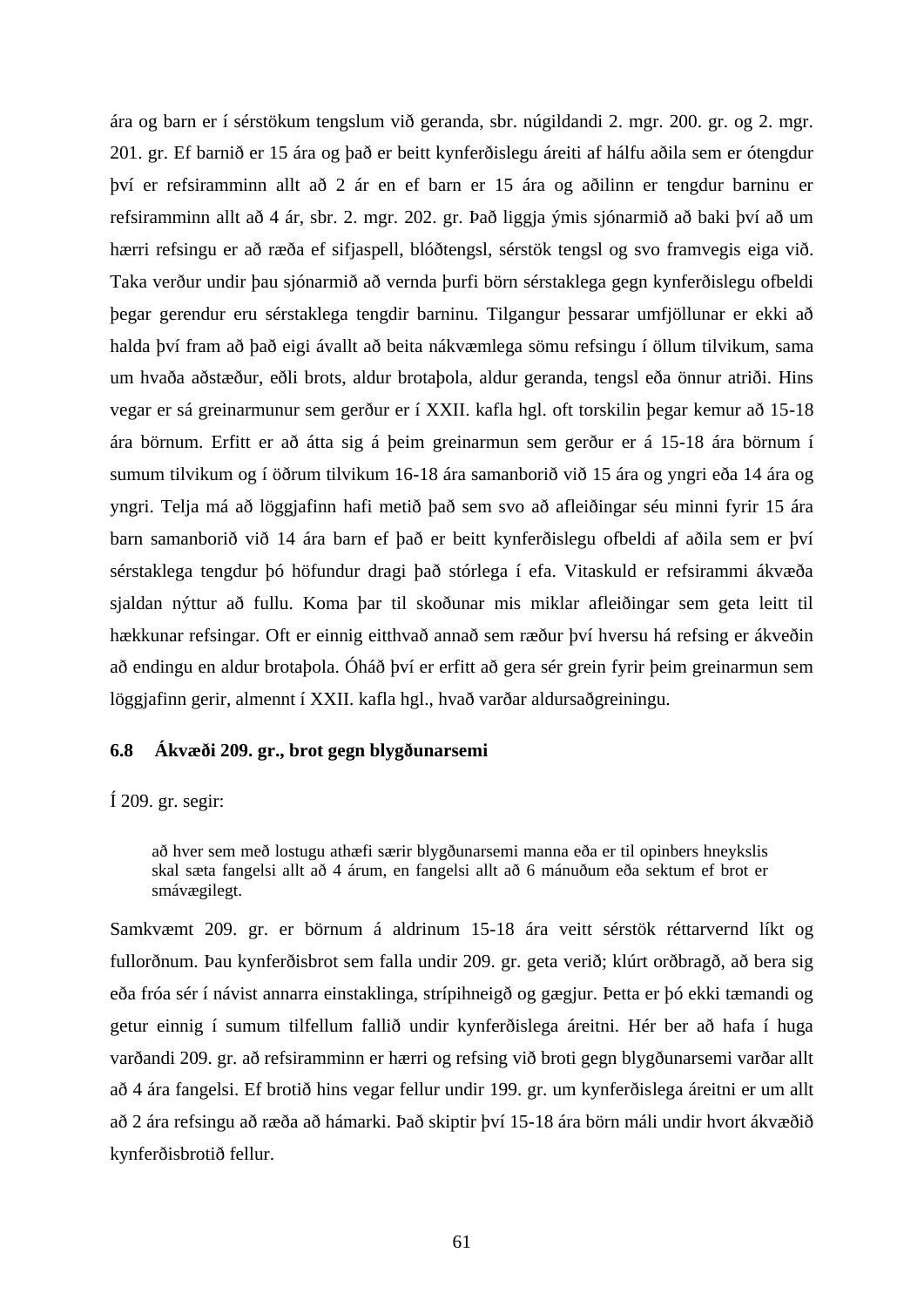Segja má, til aðgreiningar frá kynferðislegu áreiti, að undir 209. gr. falli einhliða athöfn geranda sem stjórnast af kynhneigð hans. "Þetta merkir að þegar um er að ræða klúrt orðbragð og einhliða athafnir geranda megi almennt gera ráð fyrir að háttsemin falli undir 209. gr. nema hún beinist ítrekað að sama einstaklingi og um sé að ræða áreiti sem nálgast einelti."<sup>173</sup> Hvernig dómarar meta hvort 209. gr. eigi við eða hvernig háttsemin þarf að vera er hægt að vitna í niðurstöðu Héraðsdóms Norðurlands vestra í *Hrd. 18. október 2007 (242/2007)*:

undir 209. gr. fellur nú fyrst og fremst ýmiss konar háttsemi önnur en káf og þukl á líkama, t.d. gægjur á glugga, berháttun og önnur strípihneigð, klúrt orðbragð í síma. Þetta bendir ótvírætt til þess að með lostugu athæfi sé átt við háttsemi af kynferðislegum toga sem er til þess fallin að veita þeim sem slíka háttsemi hefur í frammi einhverja kynferðislega fullnægju.

Mörkin geta verið óskýr á milli kynferðislegrar áreitni og brots gegn blygðunarsemi. Það er almennt miðað við að ef líkamleg snerting hefur ekki átt sér stað fellur brotið undir 209. gr. Einnig þarf að vera um einhverskonar kynferðislega fullnægingu að ræða sem er ekki stuðst við þegar reynir á 199. gr.

*Hérd. Rvk. 25. október 2012 (S-716/2012).* 17 ára stúlka.

X var sakfelldur fyrir brot gegn 209. gr. hgl. með því að hafa stungið farsíma sínum inn um opna glugga á sturtu- og búningsklefa í íþróttahúsi KR og tekið hreyfimyndir í kynferðislegum tilgangi af 17 ára stúlkunni A og einnig voru með henni stúlkurnar B, D og E. Stúlkurnar voru allsnaktar og/eða fáklæddar þegar hann tók hreyfimyndirnar. Með þessari háttsemi særði ákærði blygðunarsemi stúlknanna. Hann játaði skýlaust brot sín. Refsing var ákveðin 90 dagar skilorðsbundin í 3 ár.

# **6.9 Ákvæði 194. gr., nauðgun, ólögmæt nauðung og misneyting**

Nauðgun er líkamsárás, þvingun eða tilraun til þvingunar til kynferðislegra samskipta. Ekki skiptir máli hvort hvatir árásaraðila beinast að líkamsmeiðingum, andlegri/persónulegri niðurlægingu eða kynferðislegri útrás.<sup>174</sup>

Megináherslan er að árás, þvingun eða ærumeiðing hafi átt sér stað. Gerandinn þvingar brotaþola til einhvers sem hann er ekki viljugur til að gera. Nauðgun er því kynferðisleg valdbeiting. Reynt hefur töluvert á ákvæðið þegar um er að ræða brot gegn 15–18 ára einstaklingum:

Í 194. gr. hgl. segir að:

1. mgr. Hver sem hefur samræði eða önnur kynferðismök við mann með því að beita ofbeldi, hótunum eða annars konar ólögmætri nauðung gerist sekur um nauðgun og skal sæta fangelsi ekki skemur en 1 ár og allt að 16 árum. Til ofbeldis telst svipting sjálfræðis með innilokun, lyfjum eða öðrum sambærilegum hætti.

<sup>1</sup> <sup>173</sup> Svala Ísfeld Ólafsdóttir: "Refsiákvæði sem varða kynferðisbrot gegn börnum", bls. 93.

<sup>174</sup> Sigrún Júlíusdóttir. *Nauðgun, tilfinningaleg og félagsleg hremming*, bls. 27.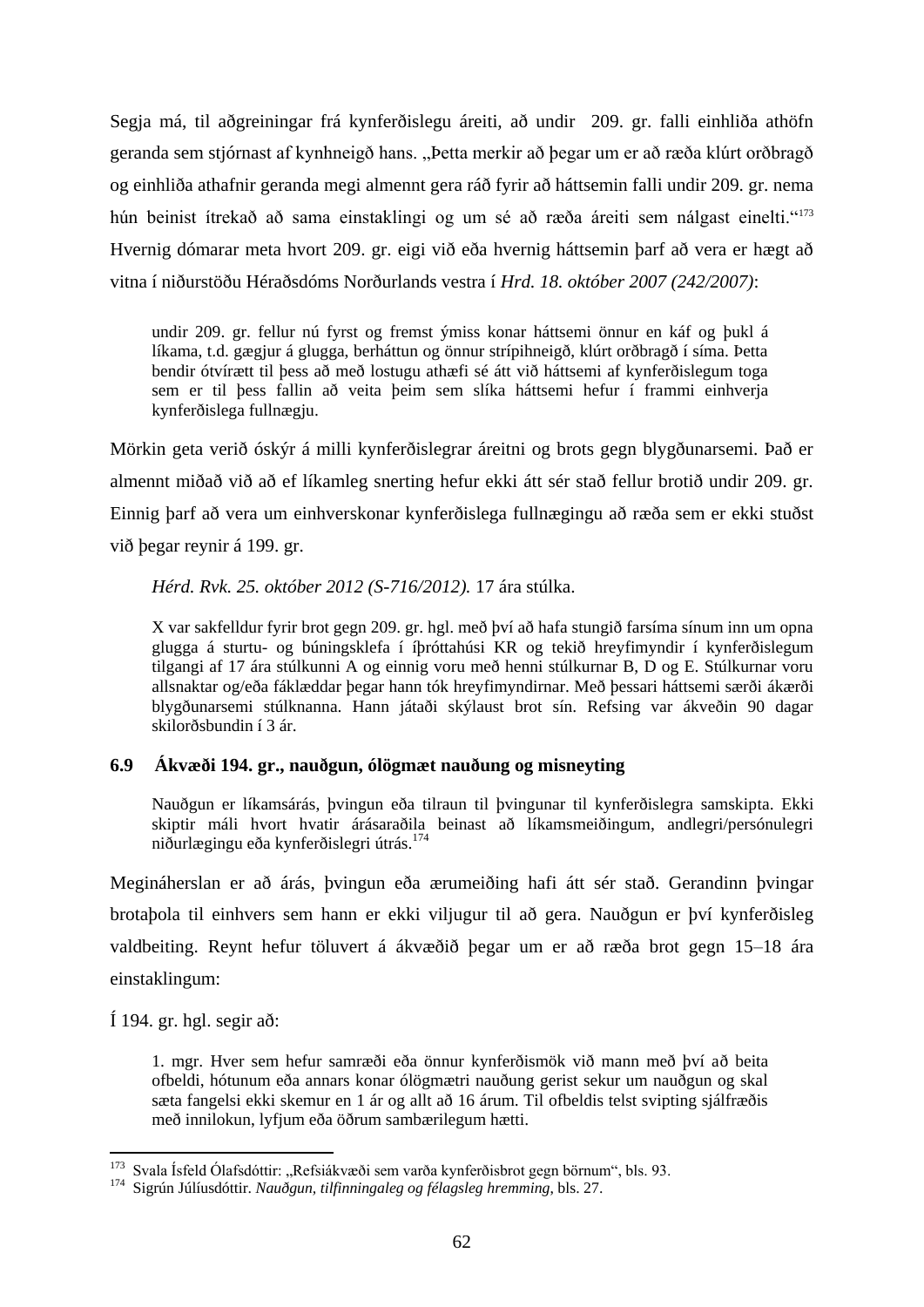2. mgr. Það telst einnig nauðgun og varðar sömu refsingu og mælt er fyrir um í 1. mgr. að notfæra sér geðsjúkdóm eða aðra andlega fötlun manns til þess að hafa við hann samræði eða önnur kynferðismök, eða þannig er ástatt um hann að öðru leyti að hann getur ekki spornað við verknaðinum eða skilið þýðingu hans.

Með lögum nr. 61/2007 var nauðgunarhugtak 194. gr. rýmkað með því að láta þáverandi ákvæði 195. gr. hgl. um ólögmæta nauðung og þágildandi ákvæði um misneytingu sbr. 196. gr. hgl., falla undir 194. gr. Því tekur 194. gr. núna til kynmaka sem fara fram án samþykkis brotaþola og er það grundvöllur þess að verknaður falli undir ákvæði en einnig þarf einhver af verknaðarlýsingum ákvæðisins að eiga við. Til að nefna, að lágmarksofbeldi sé beitt eða atvik eru fyrir hendi sem teljast vera ólögmæt nauðung.

Núverandi 196. gr. er svohljóðandi: þegar refsing er ákveðin fyrir brot gegn 194. gr. skal virða það til þyngingar:

- ef brotaþoli er yngri en 18 ára
- ef ofbeldi geranda er stórfellt
- ef brotið er framið á sérstaklega sársaukafullan eða meiðandi hátt.

Í greinargerð með frumvarpi er varð að lögum nr. 61/2007 er ítarlega fjallað um hvern þátt fyrir sig í 194. gr. Fjallað er um hvað felst í samræði, öðrum kynferðismökum, ofbeldi eða hótunum og annars konar ólögmætri nauðung. Í þágildandi ákvæði um nauðgun þótti of mikil áhersla lögð á verknaðaraðferð sem notuð var við að brjóta gegn kynfrelsi. Það var því nauðsynlegt að horfa meira til þess að brotið var gegn friðhelgi, kynfrelsi og athafnafrelsi fólks, sem er þungamiðja nauðgunarbrotsins en ekki verknaðaraðferðinni sem er beitt. "Aðalatriði kynferðisbrots er að brotið hefur verið gegn sjálfsákvörðunarrétti fólks varðandi kynlíf, frelsi þess og friðhelgi og það er alvarlegast fyrir þolendur brotanna."<sup>175</sup> Þó að þetta komi fram í frumvarpinu var ákvæðinu ekki breytt í samræmi við þetta því enn þarf að sanna verknaðaraðferð. Nauðgunarákvæði hgl. nær til 15-18 ára barna og má segja að það reyni sérstaklega á ákvæðið þegar um þennan aldurshóp er að ræða. Nauðgunarákvæði hgl. veitir því 15-18 ára börnum sérstaka vernd. Ákvæðinu er í sumum tilvikum beitt með öðrum ákvæðum þegar um þennan aldurshóp er að ræða og má þar nefna 200. gr. hgl. Ákvæði 202. gr. er vitaskuld líka beitt samhliða 194. gr. þegar um börn er að ræða en það á einungis við um yngri en 15 ára.

<sup>1</sup> <sup>175</sup> Alþt. 2006-07, A- deild, bls. 8.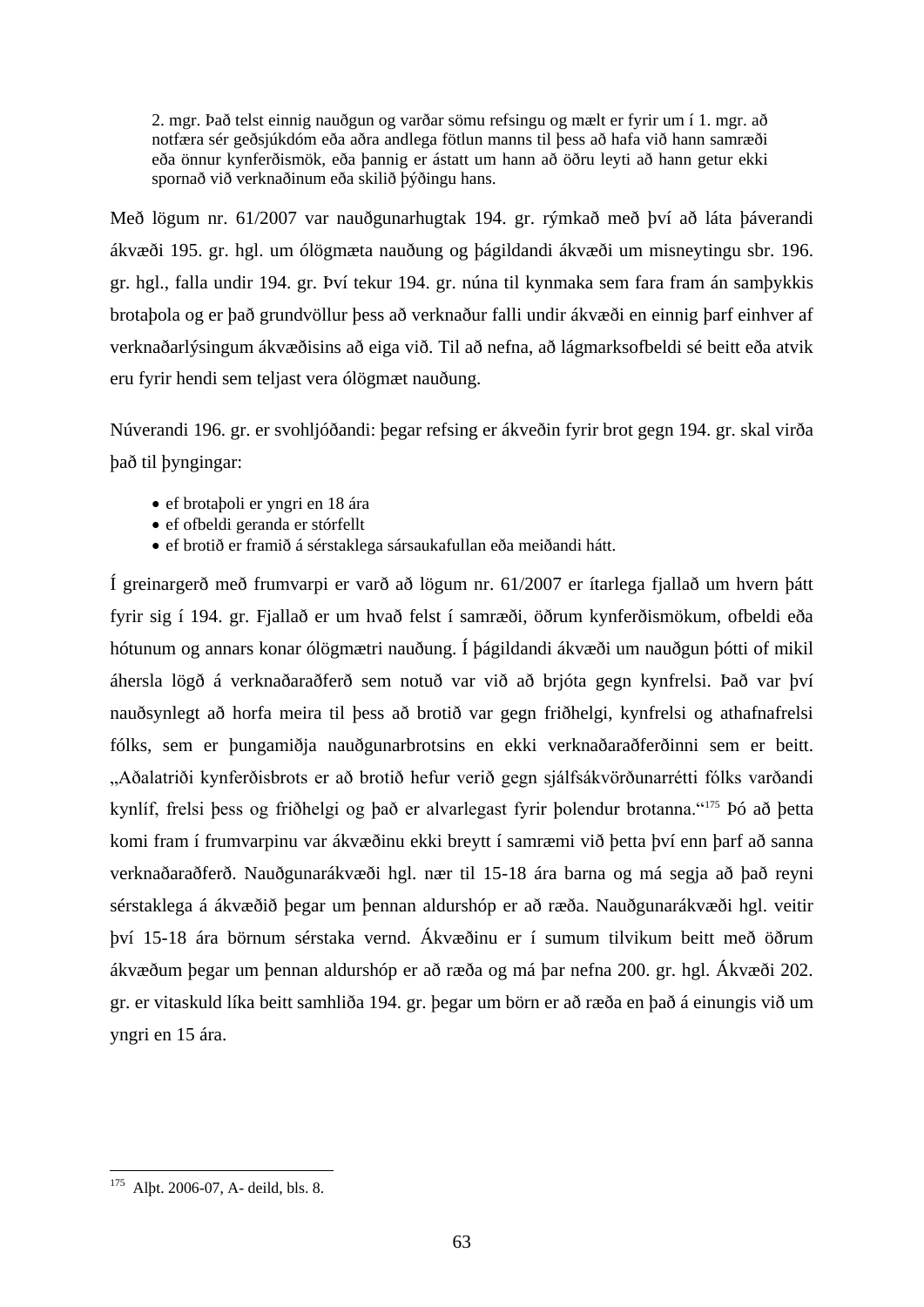*Hérd. Norðeyst. 21. maí 2007 (S-90/2007)* Faðir ákærður fyrir brot gegn dóttur sinni sem var verulega greindarskert. Reyndi á 2. mgr. 194. gr. og 200. gr. hgl.

X var ákærður fyrir brot gegn 200. gr. og 2. mgr. 194. gr. með því að hafa haft samræði við dóttur sína minnst tvisvar sinnum og misnotað sér að hún gat ekki spornað við verknaðinum sökum andlegra annmarka. Var hann sakfelldur og dæmdur í fangelsi í 3 ár. Í dóminum er sérstaklega tekið fram að hann hafi áður hlotið dóm fyrir sifjaskapar- og skírlífisbrot gegn dóttur sinni áður, árið 1991. Var hann á þeim tíma sakfelldur fyrir að hafa að minnsta kosti 13 sinnum haft holdlegt samræði við dóttur sína. Dómurinn hafði þó ekki ítrekunaráhrif.

# **6.9.1 Verknaðaraðferð sem beitt er við nauðgun**

Nauðsynlegt þótti að setja ákvæði um verknaðaraðferðir við nauðgun til að uppfylla skilyrðið um skýrleika refsiheimilda. Það er þó ekki þar með sagt að aðalatriðið sé verknaðaraðferðin þó að vitaskuld koma til skoðunar aðrir þættir þegar um nauðgun er að ræða. Nauðsynlegt var að taka fram aðferðir til að lýsa refsinæmi háttseminnar sem ná til þeirra tilvika þar sem kynmök eiga sér stað án samþykkis brotaþola.<sup>176</sup> Í 1. mgr. 194. gr. er um að ræða refsinæmi þess að beita ofbeldi eða hótunum til að ná fram kynmökum.

## **6.9.2 Ofbeldi og hótun**

Í frumvarpi til breytingar á XXII. kafla hgl. er ítarlega fjallað um ofbeldishugtakið enda um að ræða víðtækt hugtak. Meiri áhersla var lögð á ofbeldishugtakið í þágildandi löggjöf en nú er gert, en hins vegar er ofbeldi oft þáttur í verknaðinum í núverandi löggjöf. Samkvæmt fumvarpinu skilgreinist ofbeldi sem "hvers konar beiting valds til þess að yfirvinna viðnám, sem er alvarlega meint."<sup>177</sup> Margs konar ofbeldi getur fallið undir hugtakið ofbeldi og má þarf nefna meðal annars þegar:

- gerandi neytir aflsmunar til þess að ná fram vilja sínum
- Brotaþoli er tekinn hálstaki eða kverkataki og getur enga björg sér veitt.
- $\bullet$  högg, barsmíðar, spörk og hrindingar.<sup>178</sup>

Þetta eru einungis dæmi um hvernig líkamlegt ofbeldi er metið í hverju og einu tilviki. Hér ber að nefna að það er ekki skilyrði að brotaþoli sé með líkamlega áverka. Árásin sem slík þarf ekki að vera sérstaks eðlis eða fara fram á ákveðinn hátt og ekki þurfa að vera varanlegar afleiðingar.<sup>179</sup> Brotaþoli þarf ekki að veita mótspyrnu eins og áhersla virtist verða lögð á í tíð eldri laga. Stundum er hægt að sanna með sönnunargögnum að brotaþoli hafi ekki verið samþykkur kynmökunum og hafi þar af leiðandi veitt mótspyrnu.

<sup>176</sup> Alþt. 2006-07, A- deild, bls. 19.

<sup>&</sup>lt;sup>177</sup> Alpt. 2006-07, A- deild, bls. 39.

<sup>178</sup> Alþt. 2006-07, A- deild, bls. 39.

<sup>179</sup> Alþt. 2006-07, A- deild, bls. 39.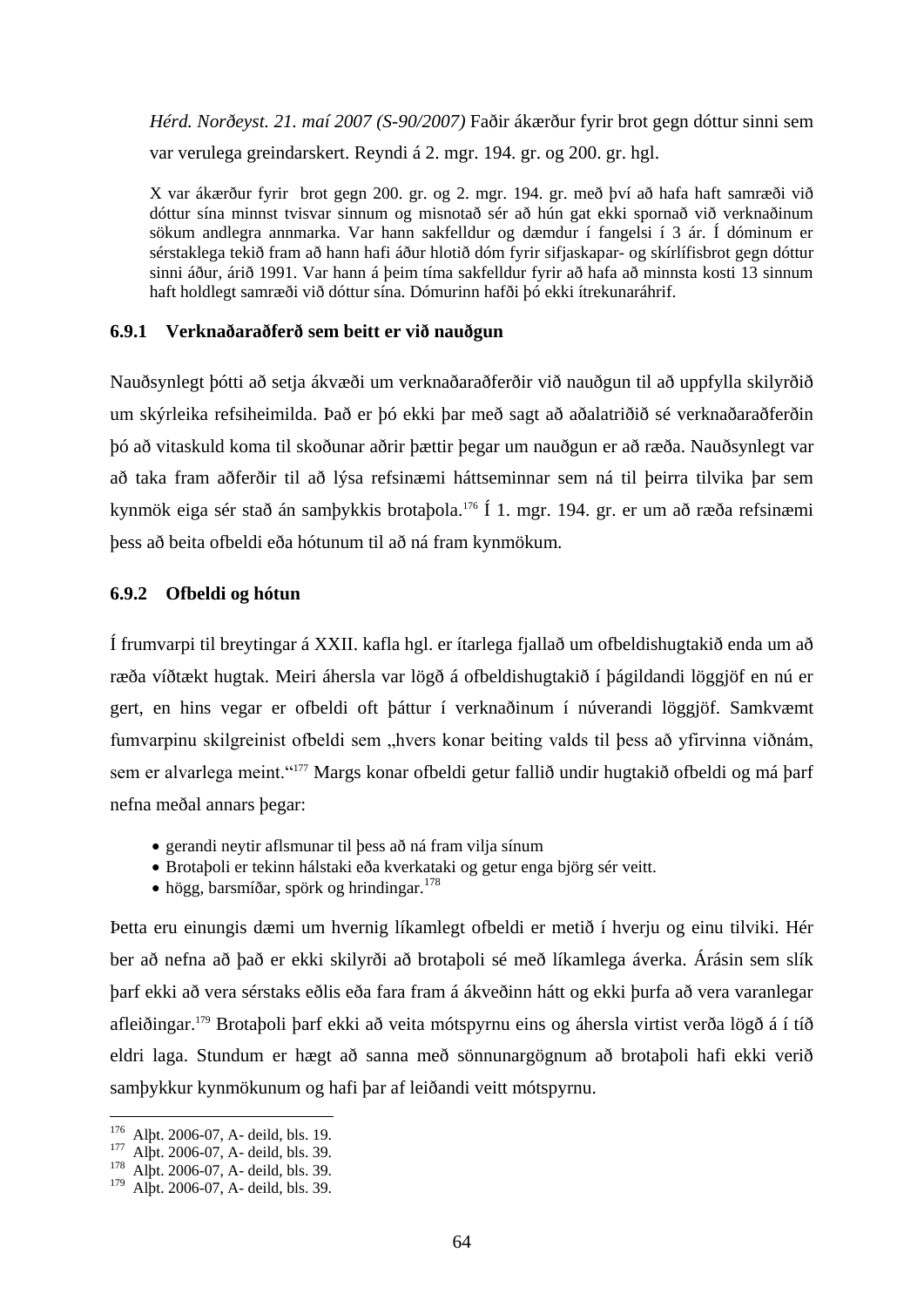Hótun er einnig eitt form ofbeldis og er hótun liður í ofbeldinu sjálfu. Til að nefna geta aðstæður verið á þann veg að ekki er um líkamlegt ofbeldi að ræða en gerandi hótar ofbeldi láti brotaþoli ekki undan eða dragi ekki úr mótspyrnu sinni.<sup>180</sup> Í frumvarpinu kemur fram að "það er skilyrði að hótunin leiði til þess að gerandi nær fram kynmökum sem honum hefði ekki tekist ella, þ.e. orsakasamband þarf að vera á milli hótunar og kynmakanna."<sup>181</sup>

*Hrd. 2000, bls. 1722 (40/2000).* Kærandi og ákærði bæði 17 ára, svokallað Húsavíkurmál.

Æ var sakfelldur fyrir nauðgun með því að hafa með ofbeldi og ógnandi framkomu þröngvað stúlkunni K til holdlegs samræðis. Um var að ræða samnemendur sem voru að fagna próflokum og þar sem áfengi var haft um hönd og þau bæði undir áhrifum áfengis. Ákærði játaði hjá lögreglu að hafa nauðgað K en dró framburð sinn tilbaka fyrir dómi. Sagðist ákærði ekki hafa nauðgað K en sagði engu að síður "að hún hefði engan áhuga á þessum kynmökum". Hjá lögreglu skýrði K frá atburðinum á þann hátt að Æ hafi viljað hafa samfarir en hún ekki. Hann hafi ekki hlustað á það heldur togað sig úr að neðanverðu, beitt sig ofbeldi með því að toga í hár sitt og þvingað sér til samfara með hótunum. Jafnframt hafi hann skipað henni að setja getnaðarliminn í munn sinn og sjúga hann. Framburður ákærða var talinn óhaldbær en tekið var mikið mið af framburði K. Refsing var hæfilega ákveðin 15 mánuðir, skilorðsbundið 3 ár.

*Hrd. 2003, bls. 3386 (138/2003).* 16 ára stúlka.

G var sakfelldur fyrir brot gegn 194. gr. með því að hafa, í tjaldi á mótssvæði, þröngvað Y, 16 ára stúlku, með ofbeldi til holdlegs samræðis. Y þekkti G ekkert fyrir og tjáði hún fyrir dómi að G hafi ruðst inn í tjald hennar, ráðist á hana, gripið um háls hennar og þrýst henni niður. Hafi hann í framhaldi af þessu rifið hana úr buxunum, tekið peysu upp um hana og þröngvað henni til samræðis. Stúlkan fór á neyðarmóttöku og bar hún þess greinilega merki um að hún hafi verið beitt líkamlegu ofbeldi, m.a. mar og þrýstingsáverka á brjósti og hálsi og áverka á kynfærum. Ákærði var töluvert ölvaður og hafði neytt MDMA taflna sem blóð- og þvagsýni staðfestu og var því ekki tekið mið af framburði hans. Við ákvörðun refsingar var litið til þess að brotið var gróft og að brotaþoli var einungis 16 ára gömul. Refsing var hæfilega ákveðin 2 ár.

*Hrd. 2003, bls. 379 (360/2002).* Tveir stóðu að atlögu gegn kynfrelsi 16 ára stúlku.

G og E voru ákærðir fyrir að hafa með ofbeldi þröngvað Y, 16 ára stúlku, til samræðis og annarra kynferðismaka. G hafi í tvígang þröngvað getnaðarlim sínum inn í leggöng stúlkunnar og E hafi á meðan á þessu stóð fyrst troðið getnaðarlim sínum í munn stúlkunnar og síðan lagst ofan á hana og þröngvað getnaðarlim sínum inn í endaþarm hennar. Vitnisburður Y var lagður til grundvallar niðurstöðu þrátt fyrir eindregna neitun ákærðu. Segir í Hæstarétti að háttsemi G og E hafi haft verulega slæm áhrif á sálarlíf og geðheilsu stúlkunnar og var litið til þess við ákvörðun refsingar. Einnig var tekið sérstaklega fram að þeir stóðu tveir að atlögu gegn kynfrelsi hennar og gæti það haft enn frekari áhrif á líðan og upplifun hennar. En á móti var einnig litið til ungs aldurs G og E sem voru nýlega orðnir 17 ára, við ákvörðun refsingar. G: fangelsi 22 mánuðir. E: 2 ára fangelsi.

<sup>180</sup> Alþt. 2006-07, A- deild, bls. 39.

<sup>181</sup> Alþt. 2006-07, A- deild, bls. 40.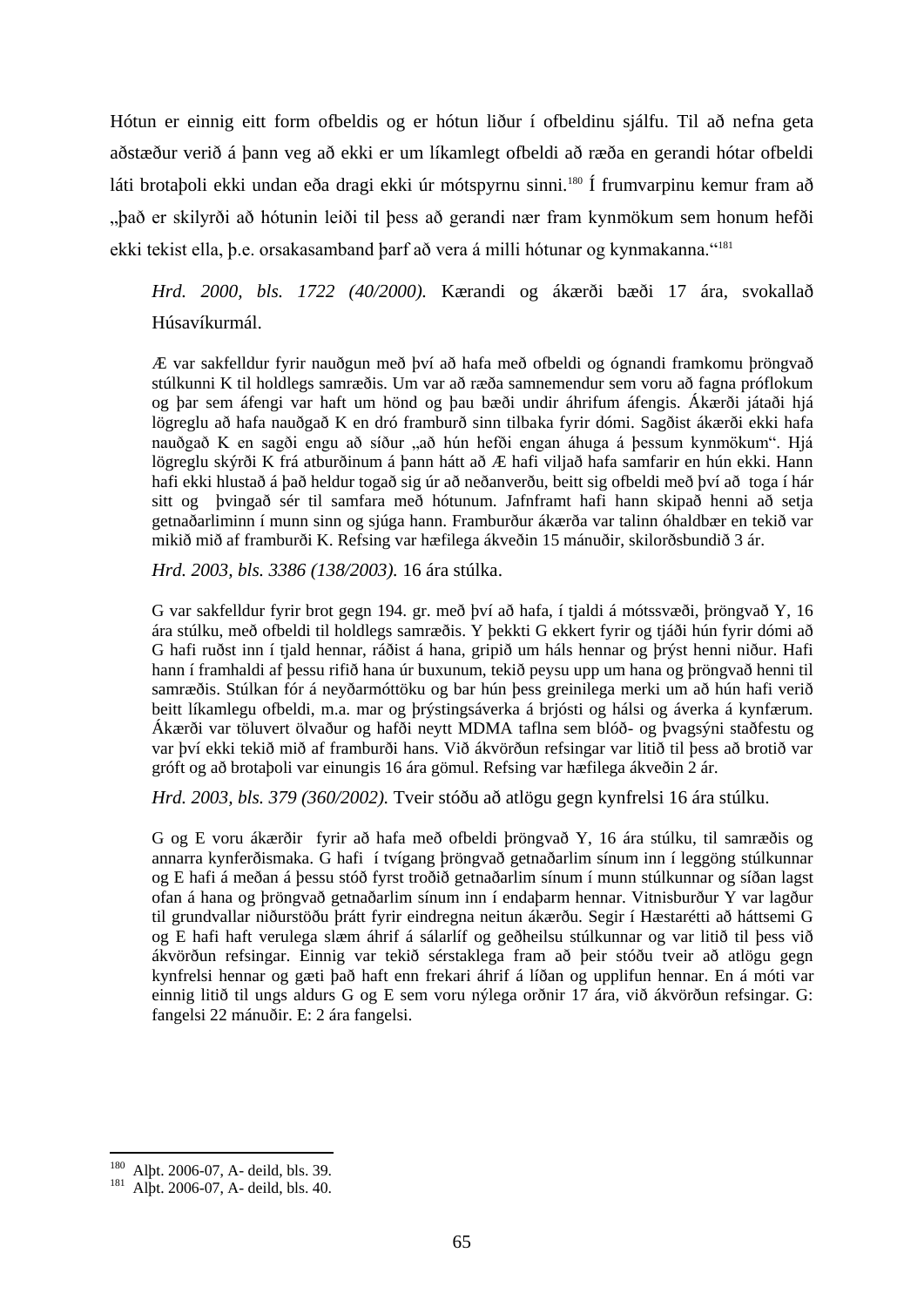### *Hrd. 8. mars 2007 (589/2006).* 15 ára stúlka, 194. gr., ofbeldi.

X var ákærður fyrir kynferðisbrot, með því að hafa þröngvað Y með ofbeldi til samræðis. Ákærði X og kærasti Y leigðu sitt hvort herbergið í sama húsi og var Y þar stödd að bíða eftir kærasta sínum. X og Y sátu saman í sófa þegar X bað Y um að hjálpa sér aðeins þar sem hann hefði ekki verið með konu í sex mánuði og væri ekki "búinn að fá neitt." Y sagðist ekki vilja það sökum þess að hún ætti kærasta og hann væri of gamall. Þrátt fyrir neitun stúlkunnar tók ákærði um hægri mjöðm hennar þannig að hún fraus af hræðslu og gat ekki hreyft sig. Samkvæmt framburði Y hafi ákærði því næst rennt peysunni hennar niður og farið inná hana bera, þreifað á brjóstum hennar og einnig farið með höndina niður í buxur hennar, tekið höndina upp úr öðru hvoru og þefað og sleikt á sér fingurna. Síðan hafi ákærði klætt hana úr gallabuxunum og renndi ákærði niður buxnaklauf sinni í kjölfarið og tók getnaðarlim sinn út. Sagði stúlkan að ákærði hafi lyft fótum hennar upp að bringu og þannig komið vilja sínum fram við hana. Greinargerð var lögð fram af starfsmanni Barnahúss um að andlegar afleiðingarnar væru miklar og að brotaþoli ætti við ýmis vandamál að stríða eftir atburðinn. Í niðurstöðu dómsins kom fram að ljóst væri að stúlkan hafi eindregið sagt að hún vildi ekki taka þátt í neinu með ákærða, það hafi því ekki átt að geta dulist X að stúlkan neitaði að taka þátt í athæfinu. X var því talinn hafa beitt hana aflsmunum þannig að hún gat hvorki spornað við verknaðinum né veitt mótspyrnu þar sem hún var lömuð af hræðslu og hreinlega fraus. Verknaður ákærða þótti hafa alvarlegar andlega afleiðingar fyrir brotaþola í för með sér. Við ákvörðun refsingar var m.a. litið til þess hversu ung stúlkan var að árum og aldurs ákærða en hann var 29 árum eldri en stúlkan. Refsing var hæfilega ákveðin 2 ár og 6 mánuðir.

Einnig þarf að hafa í huga að það ofbeldi sem um ræðir í hverju og einu tilviki sé ekki meira en greinir í 217. gr. hgl. um líkamsárásir, ef ofbeldið er ekki meira þá tæmir 194. gr. sök gegn 217. gr. hgl. Ef ofbeldið eða afleiðingar þess eru slíkar að það falli undir 218. gr. hgl., þá þarf að beita ákvæðunum saman, svokölluð brotasamsteypa. Einnig getur beiting vopns óháð áverkum á brotaþola leitt til þess að brot falli undir 2. mgr. 218. gr.

*Hrd. 1983, bls. 1608*. Hrottaleg árás á 15 ára stúlku.

X var ákærður fyrir að berja 15 ára stúlku með steini í höfuðið með þeim afleiðingum að stúlkan missti meðvitund. Einnig stakk hann hana með skrúfjárni í höfuðið, andlit, brjóst og læri og reif hana úr fötum. Hann reyndi að hafa við hana samfarir rænulausa og bar logandi kveikjara að kynfærum hennar og brjóstum. Að lokum yfirgaf hann hana rænulausa og mikið særða utanhúss að vetri til. Stúlkan fannst alblóðug og var hætt komin með fjölmörg stungusár, brunasár, skrámur, marbletti og var vinstra lunga samanfallið. Hún hlaut af þessum verknaði varanlegt heilsutjón, lamaðist í vinstri andlitshelming sökum mikilla höfuðáverka og hlaut einnig heyrnarskerðingu og taldi læknir hana eiga eftir að eiga í erfiðleikum með skynjun máls framvegis. Refsing ákveðin 10 ár. Brot gegn 194. gr. og 218. gr.

*Hrd. 2001, bls. 4518 (290/2001).* Langvinn atlaga að 17 ára stúlku. Svipt kynfrelsi á svívirðilegan hátt.

X var sakfelldur fyrir nauðgun og líkamsmeiðingar með því að hafa slegið 17 ára sambýliskonu sína með krepptum hnefum í andlit og víðsvegar í líkama, sparkað í hana og tekið hálstaki, hrint henni niður brattan stiga og í nokkur skipti þröngvað henni, með ofbeldi og hótunum um ofbeldi, til kynmaka og annarra kynferðismaka, bæði í leggöng og endaþarm. Af langvarandi og hrottafengnum atlögum ákærða, bólgnaði og marðist hún mikið í andliti, hlaut glóðaraugu, særðist og marðist á hálsi, hlaut marbletti víða um líkamann og verulega áverka við op legganga og endaþarms. Atlagan stóð yfir í um þrjár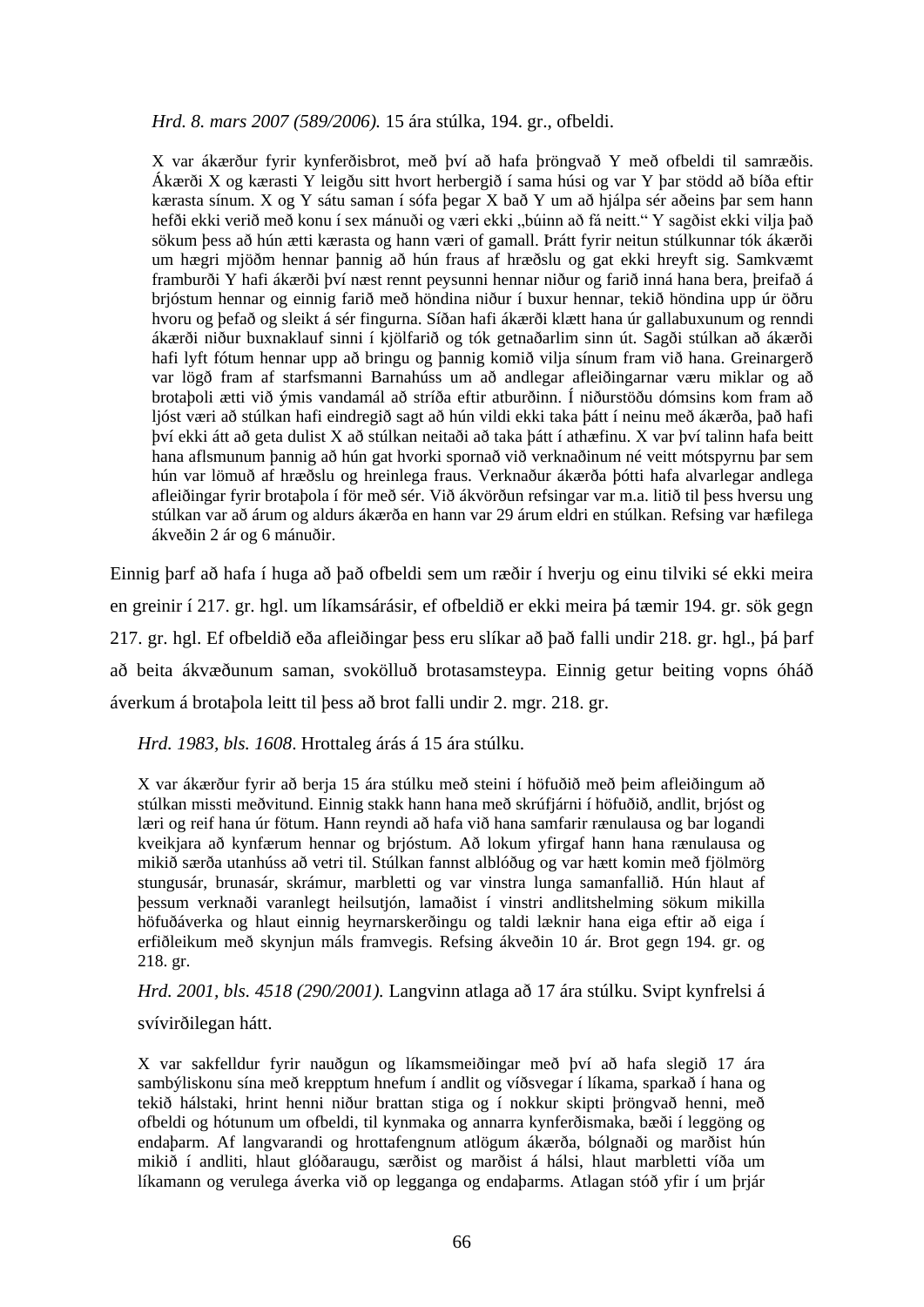klukkustundir í sumarbústað sem þau voru stödd í og átti Y sér enga undankomuleið þar sem þau voru stödd fjarri byggð. Þá hefði X einnig troðið tréglasahaldara upp í leggöng Y og þar með veitt henni stórfelldan líkamlegan áverka. Þá hótaði X um frekara ofbeldi, líkt og að fletta húðinni af henni með ostaskera og kvaðst X einnig ætla að mölbrjóta á henni lappirnar ef hún reyndi að flýja frá honum. Enn fremur hafi X hent Y inn í brennandi heita sturtuna og barið hana á meðan. Í skýrslu neyðarmóttöku kom fram að brotaþoli hafi átt erfitt með að tjá sig, verið í losti og dofin við skoðun og hafi grátið mikið og skolfið. Hún tjáði starfsmönnum neyðarmóttöku að hún hafi óttast um að sleppa ekki lifandi frá ódæðinu og sagði jafnframt að hún hafi haldið að eina leiðin til að losna frá árásarmanninum væri að skera sig á púls. Við vettvangsrannsókn var augsjáanlegt að átök hafi átt sér stað og einnig fundust töluvert margir brúnir blettir víðsvegar um húsið sem voru taldir vera saurblettir. Hjúkrunarfræðingur á neyðarmóttöku skýrði frá fyrir dómi að brotaþoli hafi verið afar illa útleikin og að ekki hafi verið unnt að taka utan um hana sökum eymsla um allan líkama. Þá segir orðrétt í framburði hjúkrunarfræðingsins að "áverkarnir hafi verið svo miklir að þetta hafi verið eitt það hrikalegasta tilvik sem hún hafi séð á neyðarmóttöku". Að mati dómsins þótti X hafa með langvinnri atlögu að 17 ára stúlku svipt hana kynfrelsi sínu á svívirðilegan hátt. Héraðsdómur ákvað refsingu 3 ár en Hæstiréttur þyngdi refsingu og var hún ákveðin 4 ár og 6 mánuðir með hliðsjón af 77. og 78. gr. hgl. Brot gegn 194. gr. og tæmdi 194. gr. sök gagnvart 217. gr. Ákærði átti sér engar málsbætur.

## **6.9.3 Misneyting**

Samkvæmt 2. mgr. 194. gr. hgl. er refsivert að notfæra sér bágt ástand brotaþola til þess að hafa við hann samræði eða önnur kynferðismök. Um er að ræða misneytingarákvæði og er brot gegn ákvæðinu misneytingarbrot.<sup>182</sup> Ákvæðið nær bæði yfir þau tilvik þar sem gerandi notfærir sér geðveiki eða aðra andlega annmarka einstaklinga til að ná fram kynferðismökum. Einnig er það talið vera brot gegn ákvæðinu þegar gerandi misnotar ástand brotaþola sem getur ekki spornað við verknaðinum eða skilið þýðingu hans. Það er skilyrði að veiklaða ástandið sé til staðar á verknaðarstundu.<sup>183</sup> Undir tilvikið að misnota ástand brotabola er til að nefna rænuleysi vegna áfengisneyslu eða fíkniefnaneyslu, svefn, dáleiðsluástand, yfirlið eða annað meðvitundarleysi til að nefna af völdum deyfilyfja.<sup>184</sup> Sjá *Hrd. 1. nóvember 2012 (354/2012)* þar sem um var að ræða mat á ölvun og ástandi brotaþola:

X var ákærður fyrir nauðgun með því að hafa haft samræði og önnur kynferðismök við A og við það notfært sér að A gat ekki spornað við verknaðinum sökum ölvunar og svefndrunga. Var þetta talið varða við 2. mgr. 194. gr. Hæstiréttur rakti ítarlega hvernig komið var fyrir A. Hún hafði lítið sofið í sólarhring, verið töluvert ölvuð, sem orsakaði mikla þreytu, einnig hafi hún reykt Marijúana og hafi hún einnig verið einhvern tíma í heitum potti sem hafi haft áhrif á líkamsstarfsemi. Þótti það sannað að X hafi notfært sér að A gat ekki spornað við verknaðinum sökum ölvunar og svefndrunga.

<sup>182</sup> <sup>182</sup> Alþt. 2006-07, A- deild, bls. 9.

<sup>183</sup> Alþt. 2006-07, A- deild, bls. 9.

<sup>184</sup> Alþt. 2006-07, A- deild, bls. 10.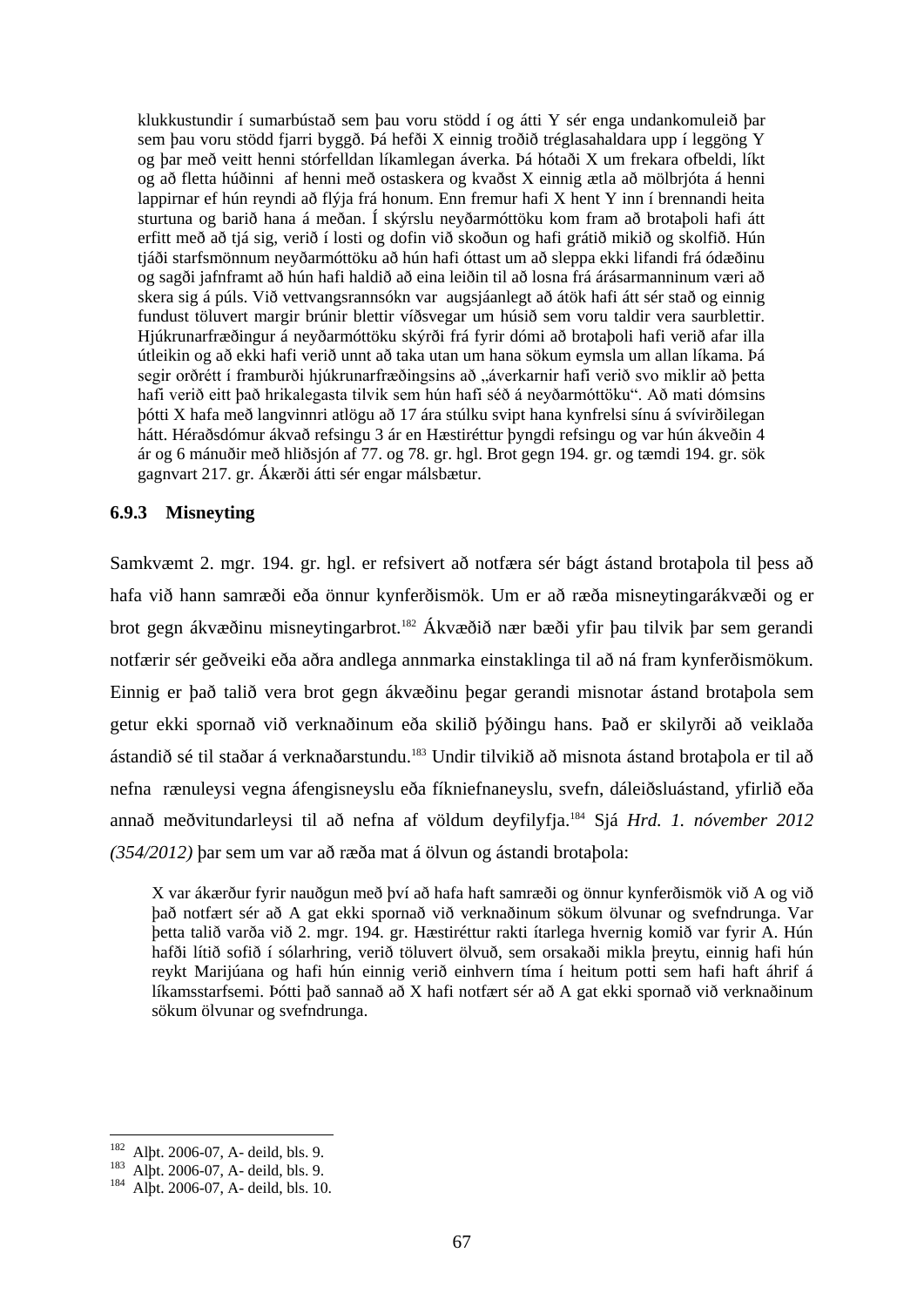*Hrd. 11. desember 2008 (284/2008).* 17 ára þroska- og hreyfihömluð stúlka. Andlegir og líkamlegir annmarkar, sbr. 2. mgr. 194. gr.

X, sem var á fimmtugsaldri og bílstjóri ferðaþjónustu fatlaðra, sá um að aka A til og frá skóla þar sem hún sótti námsbraut fyrir þroskaheft börn. Ákærði var sakfelldur fyrir að hafa í tvígang brotið gegn persónu- og kynfrelsi, A, 17 ára þroska- og hreyfihamlaðrar stúlku sem honum var trúað fyrir sem afleysingarbílstjóra hjá Ferðaþjónustu fatlaðra. Var hann sakfelldur fyrir hafa haft samræði eða önnur kynferðismök við A með því að setja fingur í leggöng A og haft munnmök við A og fengið hana til að hafa munnmök við sig og við það notfært sér að hún gat ekki spornað við verknaðnum sökum andlegra annmarka. A var fötluð eftir bílslys sem hún hafði lent í og hlaut við það alvarlega höfuðáverka, svokallaðan framheilaskaða. Átti hún því við bæði andlega og líkamlega fötlun að stríða. Sérfróðir sálfræðingar voru fengnir til að leggja mat á fötlun stúlkunnar og sagði einn þeirra að fötlun hennar væri fjölþætt og sýnileg, fötlunin hefði ekki átt að leynast neinum sem ættu í samskiptum við stúlkuna. Þá væri vitsmunaþroski hennar á við 8-9 ára barn. Héraðsdómur taldi refsingu hæfilega ákvarðaða 2 ár (dæmt var eftir þágildandi 196. gr., nú 2. mgr. 194. gr.) en Hæstiréttur taldi refsingu hæfilega ákveðna 18 mánuði. Tveir hæstaréttardómarar skiluðu sératkvæði og töldu að staðfesta bæri héraðsdóm í ljósi þess að ákærði, sem væri á fimmtugasaldri, hafi brotið í tvígang gegn þroskaheftri 17 ára stúlku, sem ekki gat spornað við brotum hans. Auk þess hafi honum verið trúað fyrir að aka stúlkunni frá heimili hennar í skóla þar sem hún sótti námsbraut fyrir þroskaheft börn.

Í tíð fyrri laga, sbr. 196. gr. hgl., varðaði það lægri refsingu að notfæra sér bágt ástand brotaþola til þess að hafa við hann samræði. Þessu var breytt með lögum nr. 61/2007 í ljósi þess að löggjafinn lítur jafn alvarlegum augum á að nýta sér geðveiki, andlega fötlun fólks, rænuleysi eða vanmátt einstaklinga til þess að brjóta gegn kynfrelsi þeirra.<sup>185</sup> Ákvæði 2. mgr. 194. gr. hgl. hefur samkvæmt heimildum komið meira og meira til álita undanfarin ár þegar um er að ræða aldurshópinn 15-18 ára.<sup>186</sup>

## **7 Skýrsla samráðshóps forsætisráðherra**

Í skýrslu samráðshóps um kynferðisbrotamál segir að þrátt fyrir margvíslegar breytingar á XXII. kafla hgl. nái réttarkerfið einungis að hluta til utan um þau kynferðisbrot sem eiga sér stað á Íslandi.<sup>187</sup> Kynferðisbrotamál rata aðeins að hluta til í gegnum allt réttarkerfið og er það áhyggjuefni. Nefndin átti fund með töluverðum fjölda af einstaklingum, til að nefna, einstaklingar sem starfa hjá lögreglunni, barnaverndarnefndum, Barnahúsi, neyðarmóttöku LSH, Barnaheill, embætti ríkissaksóknara, Stígamótum, geðsvið LSH og Blátt áfram.

Rætt er um áhrif kláms í skýrslunni og lýst áhyggjum af hversu neikvæð áhrif klám hefði á börn, hvernig klám hefði áhrif á virðingu þeirra fyrir þeim sjálfum og jafnframt hugmyndir barnanna um kynlíf, samskipti kynjanna, klæðaburð og útlit.<sup>188</sup> Þá kemur fram þar að rekja

<u>.</u>

<sup>&</sup>lt;sup>185</sup> Alþt. 2006-07, A- deild, bls. 11.

<sup>186</sup> Björgvin Björgvinsson, ofbeldis- og kynferðisbrotadeild lögreglunnar í Reykjavík. Tölvupóstur 4. apríl 2013.

<sup>187</sup> Skýrsla samráðshóps forsætisráðherra, bls. 13, http://www.forsaetisraduneyti.is.

<sup>188</sup> Skýrsla samráðshóps forsætisráðherra, bls. 14, http://www.forsaetisraduneyti.is.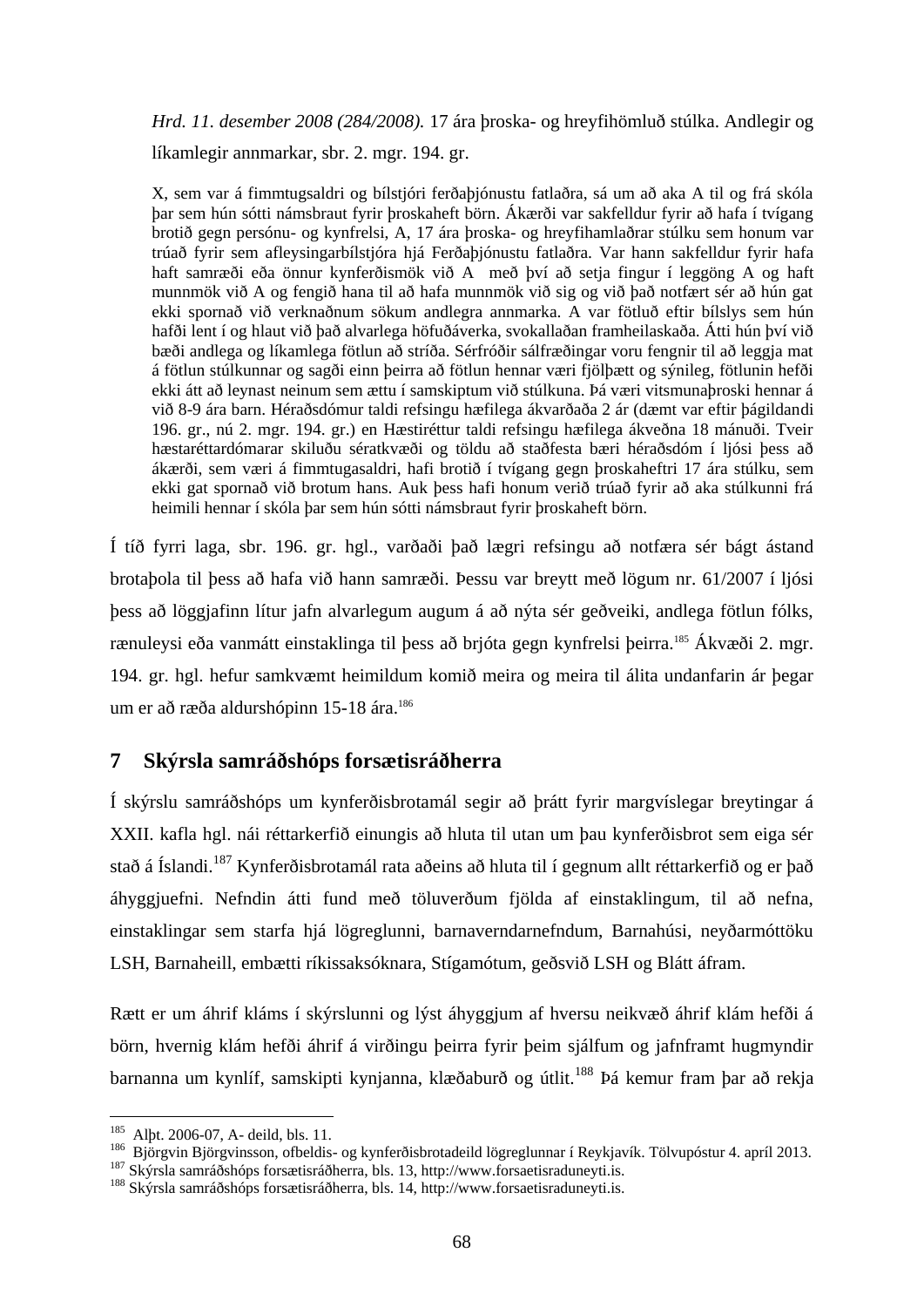megi fjölgun kynferðisbrotamála til aukinnar klámvæðingar. Einnig kemur fram að styrkja þurfi lagalega umgjörð um kynferðisbrot sem eiga sér stað innan samtaka, svo sem, trúarfélög og æskulýðs- og íþróttafélaga.<sup>189</sup> Ítrekuð er nauðsyn þess að auka þjónustu Barnahúss og einnig meðferð vegna óviðeigandi kynhegðunar.<sup>190</sup>

Einnig þótti mikilvægt að komið yrði á laggirnar samráðshópi barnaverndaryfirvalda, lögreglu og ákæruvalds með þátttöku fulltrúa Ríkissaksóknara.<sup>191</sup> Innanríkisráðherra óskaði sérstaklega eftir að athugað yrði hvort ástæða væri til að fyrsta skýrslutaka af barni á aldrinum 15-18 ára færi fram fyrir dómi, þá væntanlega í Barnahúsi þegar það ætti við.<sup>192</sup> Þá var ítrekað að efla þyrfti lögreglu og ákæruvald og að mikilvægt væri að sami lögreglumaður kæmi að máli frá upphafi til enda í þeim tilgangi að tryggja að mikilvægar upplýsingar fari ekki forgörðum og að réttu atriðin væri könnuð.<sup>193</sup> Taldi nefndin afar mikilvægt að efla tæknirannsóknir innan lögreglunnar. Að lokum tekur samráðshópurinn fram að veitt sé þjónusta fyrir börn undir 18 ára aldri sem sýna af sér óviðeigandi kynhegðun á vegum Barnaverndarstofu. Taldi hópurinn mikilvægt að skoðaðir yrðu möguleikar þess að efla meðferðarþátt úrræðisins verulega.<sup>194</sup>

Einungis er hér stiklað á stóru varðandi þær aðgerðir og margvíslegu tillögur sem koma fram í skýrslunni en skýrslan var gefin út þegar vinnsla ritgerðarinnar var á lokastigi.

### **8 Lokaorð og helstu niðurstöður**

1

Í ritgerðinni hefur sjónum verið beint að meðferð kynferðisbrota gegn 15-18 ára börnum. Eftir skoðun á núgildandi löggjöf eru allir einstaklingar undir 18 ára aldri skilgreindir sem barn. Hins vegar hefur löggjafinn ákveðið að gera ákveðinn greinarmun á 15-18 ára börnum samanborið við 14 ára og yngri. Börn á aldrinum 15-18 ára eru því oft á mörkum þess að teljast vera börn eða fullorðin. Óháð því verður að telja að afar mikilvægt sé að veita þessum aldurshópi viðunandi réttarvernd. Það liggur í augum uppi að sum ákvæði í XXII. kafla hgl. gera greinarmun á 15-18 ára börnum annars vegar og hins vegar 14 ára og yngri. Börnum á þessum aldri er í sumum tilfellum ekki veitt viðunandi réttarvernd í XXII. kafla hgl., jafnframt er þeim ekki veit nægileg réttarvernd í sml. hvað varðar skýrslutökur. Enn fremur virðist sem ferlið í barnaverndarkerfinu sé ekki alveg ljóst þegar brot eru talin vera minniháttar og ekki er

<sup>&</sup>lt;sup>189</sup> Skýrsla samráðshóps forsætisráðherra, bls. 14, http://www.forsaetisraduneyti.is.

<sup>190</sup> Skýrsla samráðshóps forsætisráðherra, bls. 15, http://www.forsaetisraduneyti.is.

<sup>191</sup> Skýrsla samráðshóps forsætisráðherra, bls. 18, http://www.forsaetisraduneyti.is.

<sup>192</sup> Skýrsla samráðshóps forsætisráðherra, bls. 21, http://www.forsaetisraduneyti.is.

<sup>193</sup> Skýrsla samráðshóps forsætisráðherra, bls. 27, http://www.forsaetisraduneyti.is.

<sup>194</sup> Skýrsla samráðshóps forsætisráðherra, bls. 38, http://www.forsaetisraduneyti.is.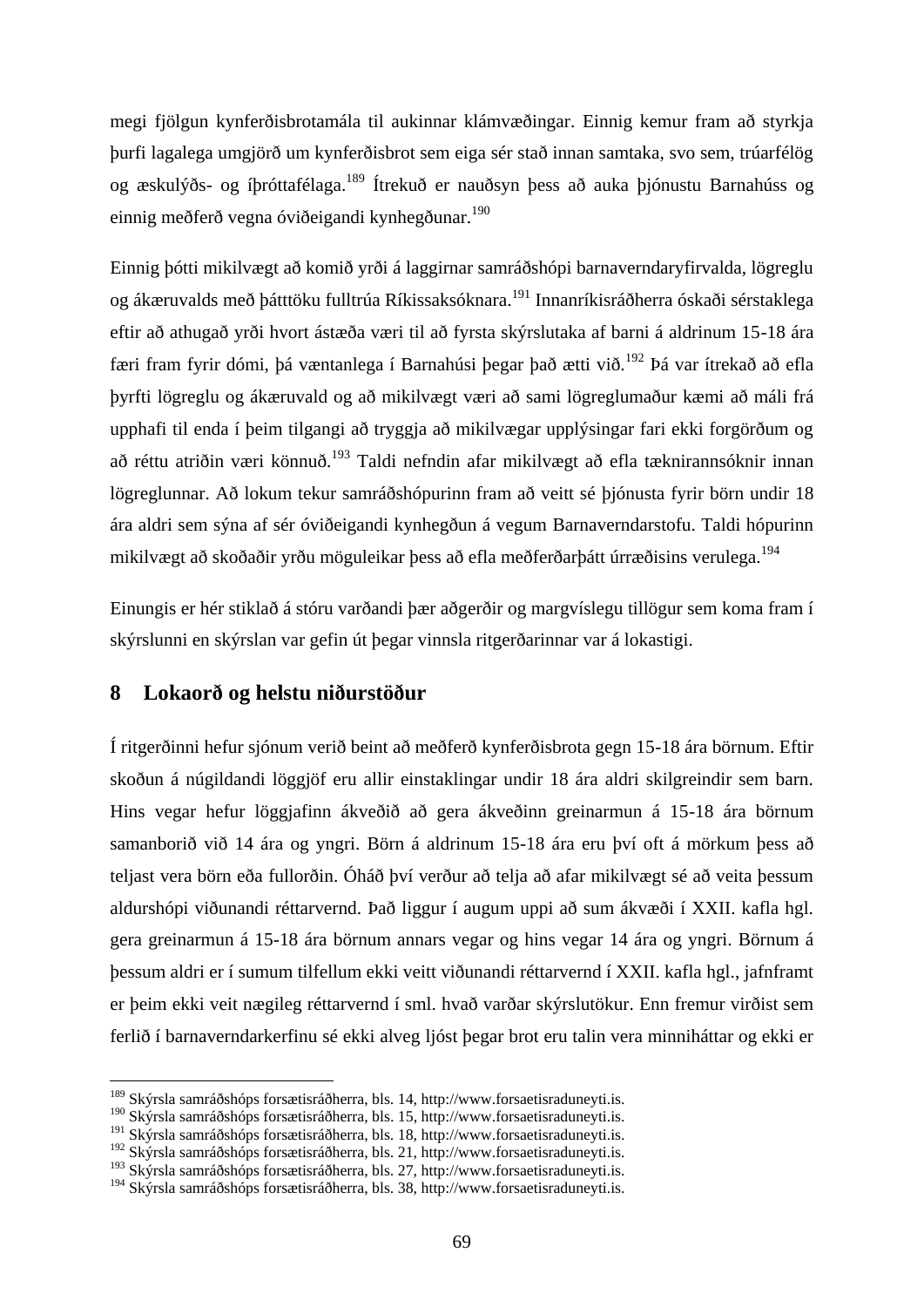farið fram á lögreglurannsókn. Löggjafinn hefur ákveðið kynferðislegan lágmarksaldur 15 ár og við það mat var stuðst við ýmis sjónarmið. Til að nefna að unglingar byrjuðu snemma að stunda kynlíf á Íslandi og væri því eðlilegt að taka mið af því. Velta má fyrir sér hvort 15 ára börn séu yfirleitt fær um að taka ákvarðanir um að lifa kynlífi án þess að velferð þeirra sé ógnað. Það hlýtur að vera löggjafanum sem og öðrum sem að málunum koma erfitt að ákvarða þetta atriði. Eflaust getur enginn tekið ákvörðun um það hvenær börn eru í raun og veru tilbúin til taka ákvarðanir um að lifa kynlífi. Hvenær barn telst vera barn eða hvenær barn telst í raun vera fullorðið er erfitt að segja. Barn er til að nefna ekki talið nægilega þroskað 16 ára gamalt til að ráðstafa sínu eigin fé en nægilega þroskað til að taka ákvarðanir um kynlífsiðkun. Réttur barna gegn kynferðislegu ofbeldi er víða tryggður í íslenskri löggjöf en spurningin er hvort aldursviðmiðin og aldursaðgreiningin sé réttmæt og hvort réttarvernd 15-18 ára barn sé nægilega tryggð. Kynferðisbrot gegn börum sem eru eldri eru oft alvarlegri og grófari. Rannsóknir hafa sýnt að 40% brotaþola í nauðgunarmálum eru yngri en 18 ára og eru það sláandi tölur. Einnig hefur dómaframkvæmd sýnt að þegar um er að ræða hópkynmök, hópnauðganir og hópverknað eru gerendur í flestum tilfellum ungir og brotaþolar eru yfirleitt á svipuðum aldri og gerendur. Í ljósi þess er enn mikilvægara að börnum sé veitt viðunandi réttarvernd. Allir setja sér kynferðisleg mörk og er samþykki beggja eða allra aðila meginforsenda þess að kynferðislegt athæfi megi fara fram.

Í hgl. er ákvæði þess efnis að lækka megi refsingu eða láta hana niður falla ef gerandi og brotaþoli eru á svipuðum aldri og þroska. Í greinargerð með frumvarpi sem varð að lögum nr. 61/2007 eru skilyrðin skilgreind á þann veg að ekki sé meira en 2-3 aldursbil á milli aðila og einnig verður að uppfylla skilyrðið um að vera á sama þroskastigi. Barnaverndarnefnd og Barnahús eru með allt annað viðmið. Að sögn starfsmanna barnaverndarnefndar er farið eftir alþjóðlegum stöðlum og miða þeir við að aldursbilið 5 ár eða verulegur þroskamunur. Það þarf samkvæmt þessu að uppfylla annað hvort skilyrðið en í hgl. þarf að uppfylla bæði aldursog þroskastig. Það skýtur skökku við að ekki skuli vera farið eftir sömu stöðlum og viðmiðum þegar um er að ræða sömu tegundir brota, kynferðisbrot. Mikil áhersla virðist vera lögð á aldursviðmið í kynferðisbrotamálum og er það skiljanlegt í sumum tilfellum þar sem um mjög ung börn er að ræða sem brotaþola. Hins vegar getur skipt öllu máli á hvaða aldri gerandi og brotaþoli, hver þroski þeirra er og hvers eðlis brotið ef um er að ræða eldri börn. Ef börn eru á svipuðum aldri geta málin verið vandasöm og er það miður. Fjallað var um mikilvægi könnunarviðtala og hvernig þau fara fram, viðtalstækni og sérhæfing þeirra sem taka viðtölin skiptir öllu máli.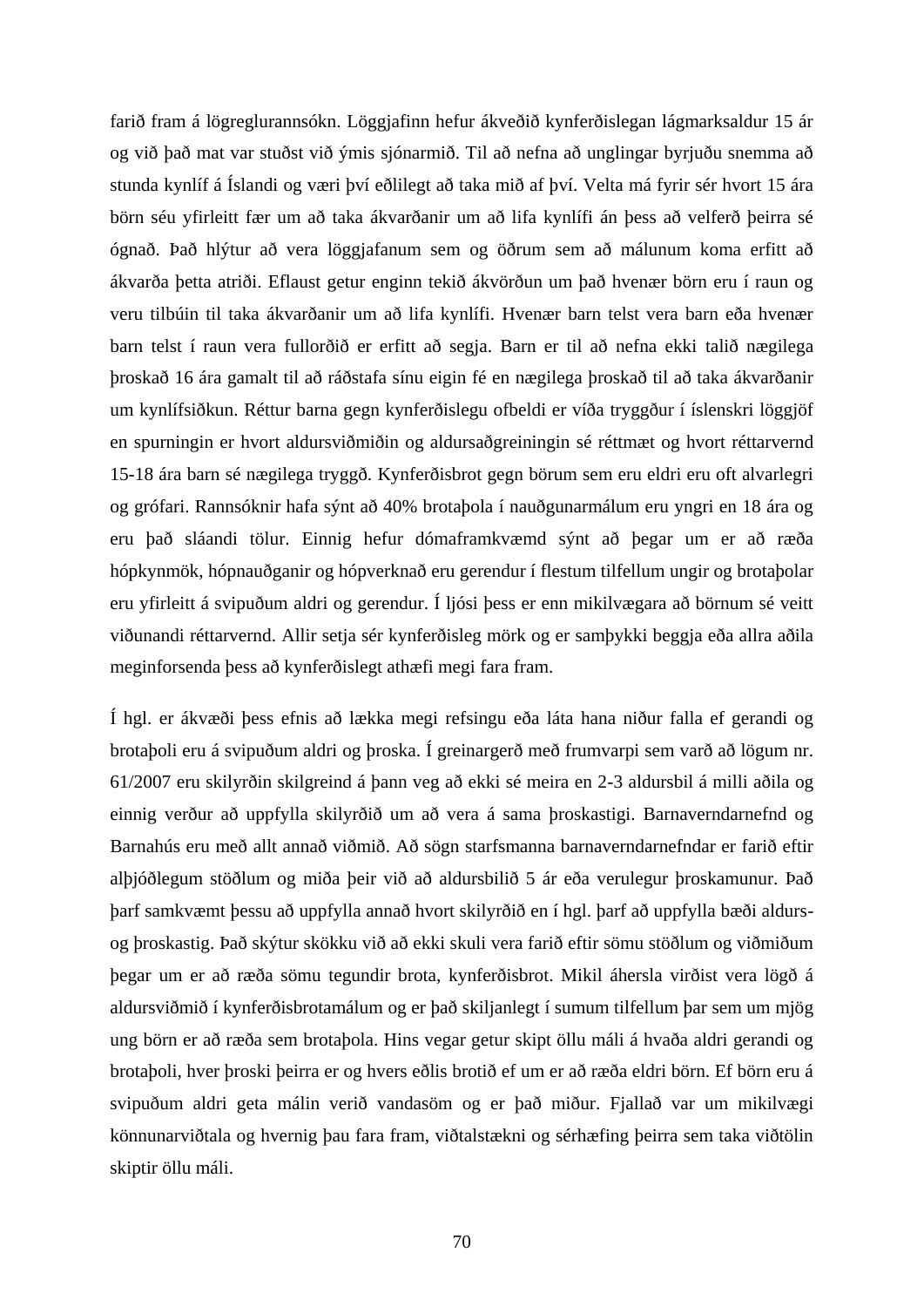Að sögn barnaverndarstarfsmanna kemur það varla fyrir að minniháttar brot gegn 15-18 ára séu tilkynnt til þeirra. Ef brot telst minniháttar er oft ekki talin ástæða til að skoða málið eða málum er lokað og það sett í hendur barnanna að leysa málið sín á milli. Brotaþola er þó boðin meðferð í Barnahúsi ef barnið upplifir sig sem brotaþola en minna eða ekkert er gert í tilfelli geranda í slíkum tilvikum. Komið hefur verið á fót meðferðarúrræði fyrir unga gerendur og er sú þjónusta töluvert notuð. Hins vegar er hún ekki alltaf notuð ef brot eru talin vera minniháttar, fer það eftir eðli hvers máls. Hér ber að nefna að rannsóknir hafa sýnt að ungir gerendur eru líklegri til að endurtaka brot sín. Í ljósi þess er mikilvægt að til séu úrræði vegna ungra gerenda, bregðast þarf við vandanum. Ef brugðist er við tímanlega og ekki einblínt jafn mikið á alvarleikastig hvers brots fyrir sig sem tilkynnt er um, væri líklega hægt að koma í veg fyrir ítrekunartíðni kynferðisbrota. Markmiðið hlýtur alltaf að vera það sama, það er að fækka kynferðisbrotamálum. Ef réttarvörslukerfið getur ekki brugðist við sökum minniháttar alvarleikstigs kynferðisbrotsins er nauðsynlegt að úrræði séu til staðar í barnaverndarkerfinu. Þó ekki væri nema að kanna upplifun geranda, aðstæður og viðhorf gerandans til þess kynferðislega athæfis sem fram fór eða tilkynnt var um og upplýsa ungt fólk um mörkin á milli kynlífs og ofbeldis. Bent hefur verið á að könnunarviðtal ætti einnig að fara fram í tilfelli ungs geranda þegar brot eru talin vera minniháttar líkt og könnunarviðtal fer fram við brotaþola. Það er ekki síður mikilvægt að sjá til þess að ungur gerandi fái viðunandi meðferð á sínu máli því hann telst aðili máls frá því að könnun hefst á barnaverndarmáli.

Rætt var um mikilvægi samspils barnaverndarkerfisins og réttarvörslukerfisins og er það einkar mikilvægt í ljósi þess að oft eru mál til meðferðar hjá báðum aðilum á sama tíma þó að lögreglurannsókn sé að sjálfsögðu á forræði lögreglunnar. Samspilinu er ætlað að tryggja að barnaverndarnefnd geti fylgst mjög náið með rannsókn máls, veitt brotaþola og ungum geranda viðunandi meðferð, aðstoð og stuðning því hlutverk barnaverndarnefndar er ekki að refsa.

Varðandi skýrslutökur af 15-18 ára börnum þykir ekki heppilegt að ítrekaðar skýrslutökur fari fram hjá þessum aldurshópi og rætt var um nauðsyn þess að þær færu fram í barnvænlegu umhverfi líkt og í Barnahúsi. Miklu máli skiptir hvort börn á aldrinum 15-18 ára fari á lögreglustöð eða í barnvænlegt umhverfi. Ekki verður séð að rökin fyrir því að greinarmunur sé gerður á 15-18 ára og 14 ára og yngri standist alltaf. Börn eiga og verða að fá að njóta ákveðinnar sérstöðu umfram fullorðna. Börn þurfa á sérstakri vernd að halda.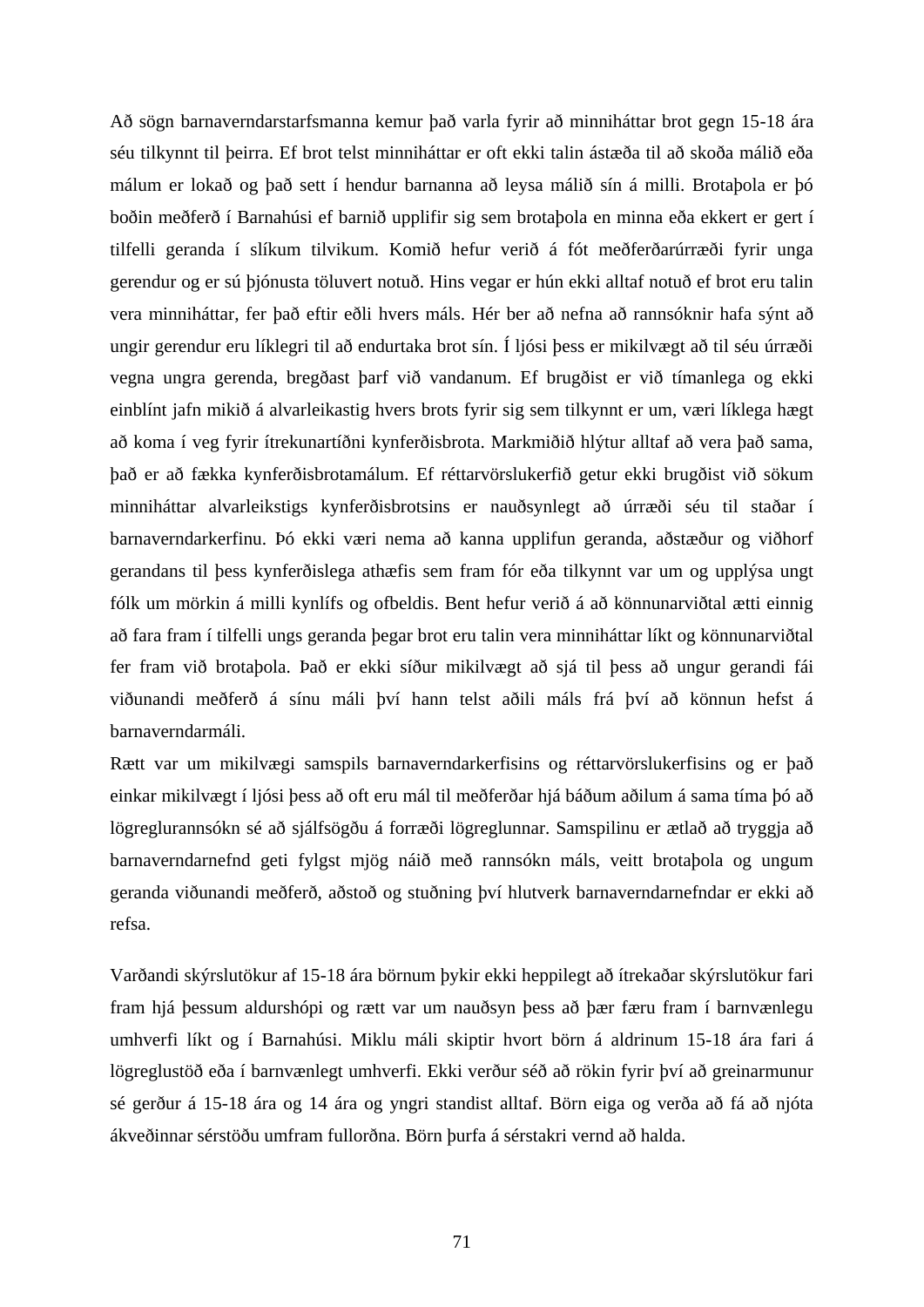Það er engum vafa undiropið að fjöldi kynferðisbrotamála enda á þann veg að mál ratar ekki til dómstóla, rannsókn er hætt eða mál er fellt niður. Sönnun er hvað erfiðust í kynferðisbrotamálum samanborið við sönnun í öðrum sakamálum. Oft er einungis við að styðjast framburð brotaþola. Kynferðisbrot eru oft fyrnd sökum þess að ekki er kært fyrr en mörgum árum eftir að brotið eða brotin áttu sér stað. Rannsókn mála og öflun sönnunargagna er mikilvæg í kynferðisbrotamálum. Einstaklingar sem sinna rannsóknum og koma að almennri meðferð á kynferðisbrotamálum þurfa að búa yfir töluverðri sérhæfingu og sérþekkingu á eðli og sérkennum kynferðisbrotamála.

Að teknu tilliti til alvarleika kynferðisbrotamála og í ljósi þess hversu mörg kynferðisbrotamál eru tilkynnt og einnig þeirri vitundarvakningu sem hefur átt sér stað í þjóðfélaginu er nauðsynlegt að fræða alla þá sem vinna með börnum eða eru í návist þeirra um kynferðislegt ofbeldi, má þar nefna í íþróttahreyfingum, félögum og skólum. Þörf er á siðareglum fyrir alla þá sem vinna með börnum. Nauðsynlegt er að gera alla einstaklinga meðvitaða um að allir setja sér kynferðisleg mörk og skilgreini hvaða hegðun er æskileg og hver er óæskileg. Það er ekki síður nauðsynlegt að fræða börn og unglinga um eðli og afleiðingar kynferðisleg ofbeldis. Ein leiðin til þess, er til að nefna, mynd sem var nýlega sýnd opinberlega, Fáðu já. Stuttmyndin fjallar um kynferðislegt ofbeldi, áhrif klámvæðingar og heilbrigt kynlíf.

Þegar öllu er á botninn hvolft eftir skoðun á meðferð kynferðisbrotamála er erfitt að gera sér grein fyrir þeim viðhorfum og viðmiðum sem ríkjandi eru hjá löggjafanum almennt þegar kemur að því að veita 15-18 ára aldurshópnum viðunandi réttarvernd í kynferðisbrotamálum. Kynferðisbrotakafli hgl. er afar mikilvæg mannréttindalöggjöf og því liggur það í augum uppi að gæta verður samræmis og jafnræðis í lagalegu tilliti þegar um er að ræða meðferð kynferðisbrotamála 15-18 ára barna í barnaverndar- og réttarvörslukerfinu.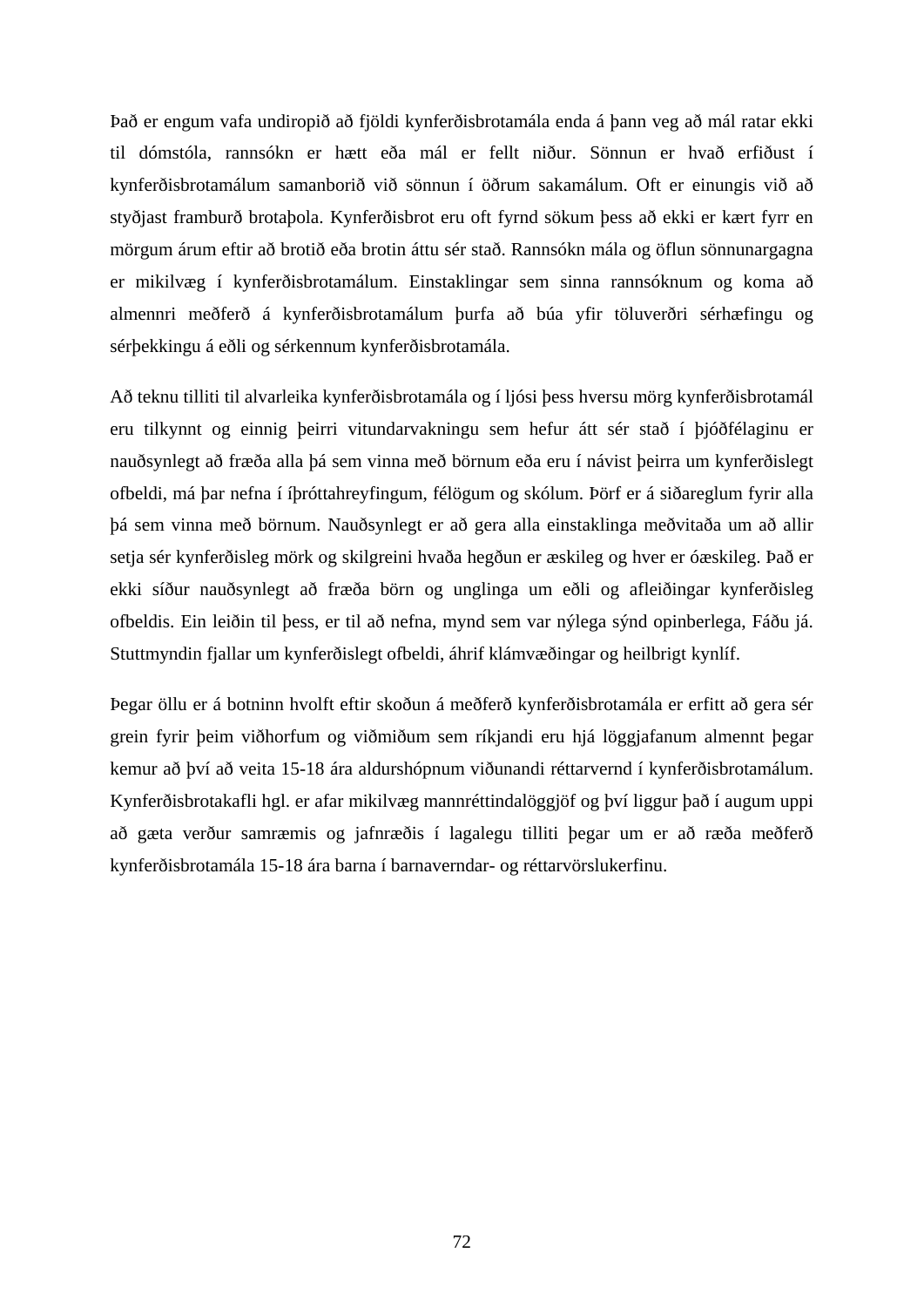## **9 Heimildaskrá**

### **Ritaðar heimildir**

Atli Gíslason og Jóhanna Katrín Magnúsdóttir: "Réttarvernd kynfrelsis", *Guðrúnarbók: Afmælisrit til heiðurs Guðrúnu Erlendsdóttur 3. maí 2006.* Pétur Kr. Hafstein o.fl. (formaður ritnefndar)*.* Reykjavík 2006.

Bogi Nilsson: "Rannsókn kynferðisbrota gegn börnum". *Jónatan Þórmundsson Sjötugur* 19. desember 2007. Reykjavík 2007.

Bragi Guðbrandsson: "Að byggja brýr". *Hinn launhelgi glæpur : kynferðisbrot gegn börnum*. Svala Ísfeld Ólafsdóttir (ritstj.). Reykjavík 2011.

Brynhildur G. Flóvenz: "Kynferðisbrotadómurinn: dómur Hæstaréttar Íslands í máli nr. 286/1999," Úlfljótur 1. tbl. 2000.

Davíð Þór Björgvinsson: *Barnaréttur*. Bókaútgáfa Orators Reykjavík 1994.

Eiríkur Tómasson: "Ákæruvaldið í ljósi jafnræðisreglna". Rannsóknir í félagsvísindum IV, Reykjavík 2003.

Eiríkur Tómasson: *Meginreglur sakamálaréttarfars 2. útgáfa*. Reykjavík 2009.

Eiríkur Tómasson: *Réttlát málsmeðferð fyrir dómi: íslensk lög og lagaframkvæmd í ljósi 1. og 3. mgr. 6. gr. Mannréttindasáttmála Evrópu*. Reykjavík 1999.

Eiríkur Tómasson: "Sitt er hvað, sönnunarbyrði og sönnunarmat. Umfjöllun um dóm Hæstaréttar 20. október 2005 í máli nr. 148/2005". Úlfljótur, 3. tbl. 2007.

Gerður Kristný: *Myndin af pabba*. *Saga Thelmu*. Reykjavík 2005

Hrefna Friðriksdóttir: "Að nota samning SÞ um réttindi barnsins með hendi og vendi að hingað til brúkanlegum siðvana". Rannsóknir í Félagsvísindum X, Félagsvísindastofnun Háskóla Íslands 2009.

Hrefna Friðriksdóttir: "Kynferðislegt ofbeldi í ljósi réttinda barnsins". *Kynferðislegt ofbeldi gegn börnum*. Ritröð Barnaheilla 4. Reykjavík 1999.

Hrefna Friðriksdóttir: "Samningur um réttindi barnsins" *Mannréttindasamningar Sameinuðu þjóðanna – Meginreglur, framkvæmd og áhrif á íslenskan rétt*. Björg Thorarensen (ritstj.) Reykjavík 2009.

Hrefna Friðriksdóttir: "Sjálfræði og réttindi barna". Úlfljótur 4. tbl. 1997.

Hulda Elsa Björgvinsdóttir: "Hugtakið önnur kynferðismök" Rannsóknir í félagsvísindum V, Reykjavík 2004.

Ingibjörg Benediktsdóttir: "Staða sakhæfra barna á aldrinum 15-18 ára sem sakborninga, Málsmeðferð og möguleg refsiúrræði" *í Líndælu: Afmælisrit. Sigurður Líndal sjötugur.* Garðar Gíslason ritstýrði o.fl. ritstýrðu. Reykjavík 2001.

Jónatan Þórmundsson: *Afbrot og refsiábyrgð I*. Reykjavík 1999.

Jónatan Þórmundsson: *Afbrot og refsiábyrgð II*. Reykjavík 2002.

Jónatan Þórmundsson: *Afbrot og refsiábyrgð III*. Reykjavík 2004.

Jónatan Þórmundsson: *Viðurlög við afbrotum*. Reykjavík 1992.

Jónatan Þórmundsson: "Um kynferðisbrot". Úlfljótur, 1. tbl. 1989.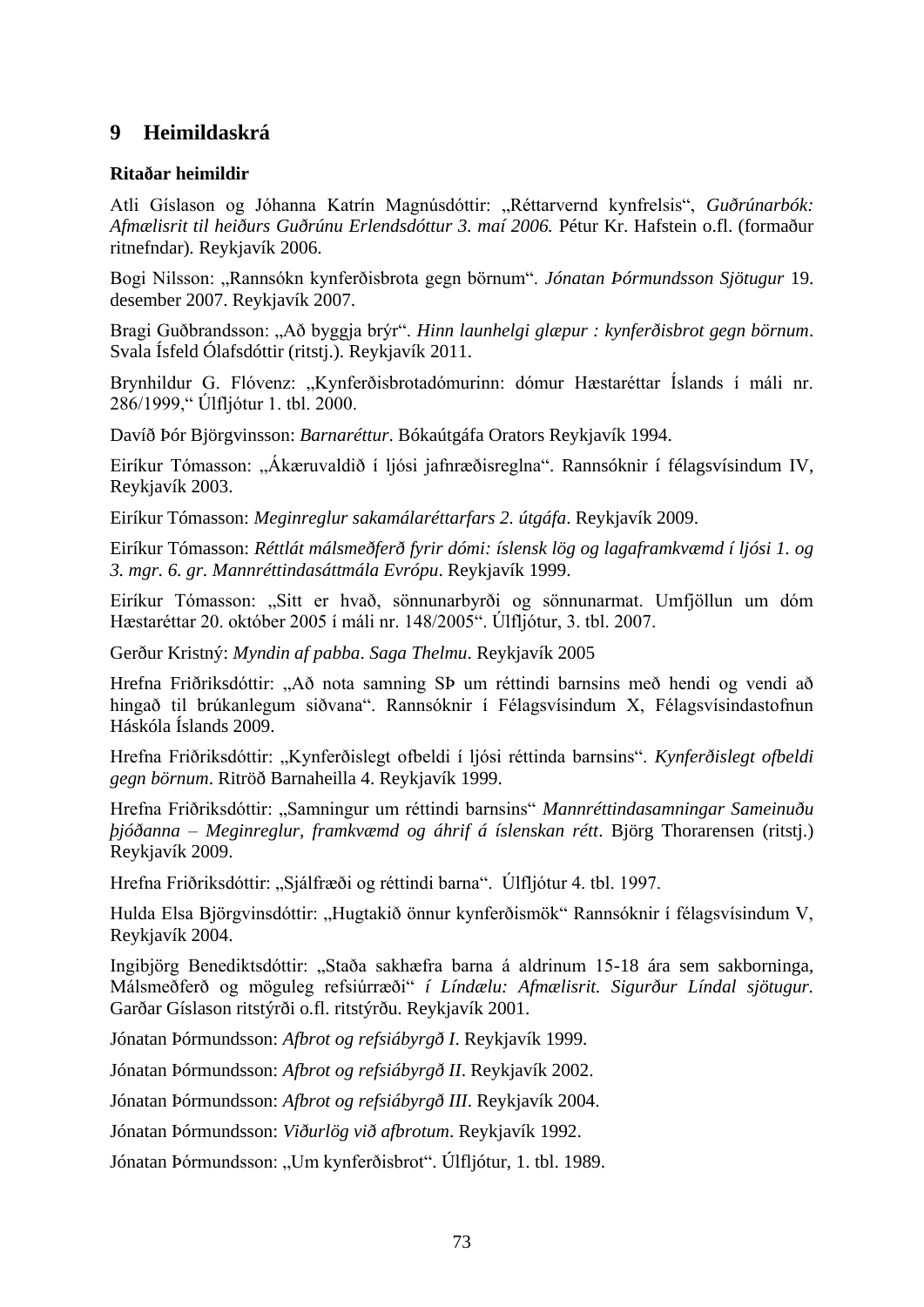Kristín Marja Baldursdóttir: *Óreiða í striga*. Reykjavík 2007.

Ólafur Örn Bragason: "Sálfræðilegt mat á meðferð ungra gerenda kynferðisbrota". *Hinn launhelgi glæpur: kynferðisbrot gegn börnum*. Svala Ísfeld Ólafsdóttir (ritstj.) Reykjavík 2011.

Ólöf Ásta Farestveit. "Barnahús". *Hinn launhelgi glæpur: kynferðisbrot gegn börnum*. Svala Ísfeld Ólafsdóttir (ritstj.) Reykjavík 2011.

Ólöf Ásta Farestveit og Þorbjörg Sveinsdóttir: *Verndum þau, hvernig bregðast á við grun um vanrækslu eða ofbeldi gegn börnum og unglingum*. Reykjavík 2007.

Ragna Björg Guðbrandsdóttir, "Rannsóknarviðtal í Barnahúsi: Nokkur atriði sem gera rannsókn kynferðisbrotamála erfiða". Kynferðislegt ofbeldi gegn börnum. Ritröð Barnaheilla 4, Reykjavík 1999.

Ragnheiður Bragadóttir: *Kynferðisbrot*. Reykjavík 2006.

Ragnheiður Bragadóttir: *Kynferðisbrot. Dómabók*. Reykjavík 2009.

Ragnheiður Bragadóttir: "Refsingar í nauðgunarmálum". Rannsóknir í félagsvísindum IV. Lagadeild. Ritstj. Viðar Már Matthíasson. Reykjavík 2003.

Ragnheiður Bragadóttir: "Þróun refsinga fyrir kynferðisafbrot". Stjórnmál og stjórnsýsla, veftímarit, 1. tbl. 2009.

Sigríður J. Friðjónsdóttir: "Ákæruvaldið á krossgötum". Tímarit lögfræðinga, 2. hefti 2011.

Sigrún Júlíusdóttir: *Nauðgun (tilfinningaleg og félagsleg hremming Rannsóknarviðtal við 24 konur).* Reykjavík 2011.

Sigrún Sigurðardóttir og Sigríður Halldórsdóttir: "Þögul þjáning – samanburður á áhrifum kynferðislegs ofbeldis í bernsku á heilsufar og líðan íslenskra karla og kvenna". *Hinn launhelgi glæpur : kynferðisbrot gegn börnum*. Svala Ísfeld Ólafsdóttir (ritstj.) Reykjavík 2011.

Símon Sigvaldsson: "Meginreglur sönnunarfærslu og kynferðisbrot gegn börnum". *Hinn launhelgi glæpur: kynferðisbrot gegn börnum.* Svala Ísfeld Ólafsdóttir (ritstj.) Reykjavík 2011.

Stefán Eiríksson: "Rannsókn kynferðisbrota gegn börnum". *Hinn launhelgi glæpur: kynferðisbrot gegn börnum*. Svala Ísfeld Ólafsdóttir (ritstj.). Reykjavík 2011.

Stefán Már Stefánsson: "Um sönnun í sakamálum," *Ritröð Lagastofnunar Háskóla Íslands nr. 4*. Reykjavík 2007.

Svala Ísfeld Ólafsdóttir: "Fjölmiðlar og ungir afbrotamenn í ljósi stimplunarkenninga afbrotafræðinnar". *Afmælisrit. Jónatan Þórmundsson sjötugur*. Reykjavík 2007.

Svala Ísfeld Ólafsdóttir: "Fyrning kynferðisbrota gegn börnum". Stjórnmál og stjórnsýsla, veftímarit, 2. tbl. 2007.

Svala Ísfeld Ólafsdóttir: *Heggur sá er hlífa skyldi. Kynferðisbrot gegn börnum og ungmennum.* Umboðsmaður barna. Reykjavík 1997.

Svala Ísfeld Ólafsdóttir: "Refsiákvæði sem varða kynferðisbrot gegn börnum". *Hinn launhelgi glæpur: kynferðisbrot gegn börnum*. Svala Ísfeld Ólafsdóttir (ritstj.) Reykjavík 2011.

Verklag við könnun máls vegna gruns um kynferðisofbeldi gegn barni. Handbók Barnaverndar Reykjavíkur. Janúar 2007.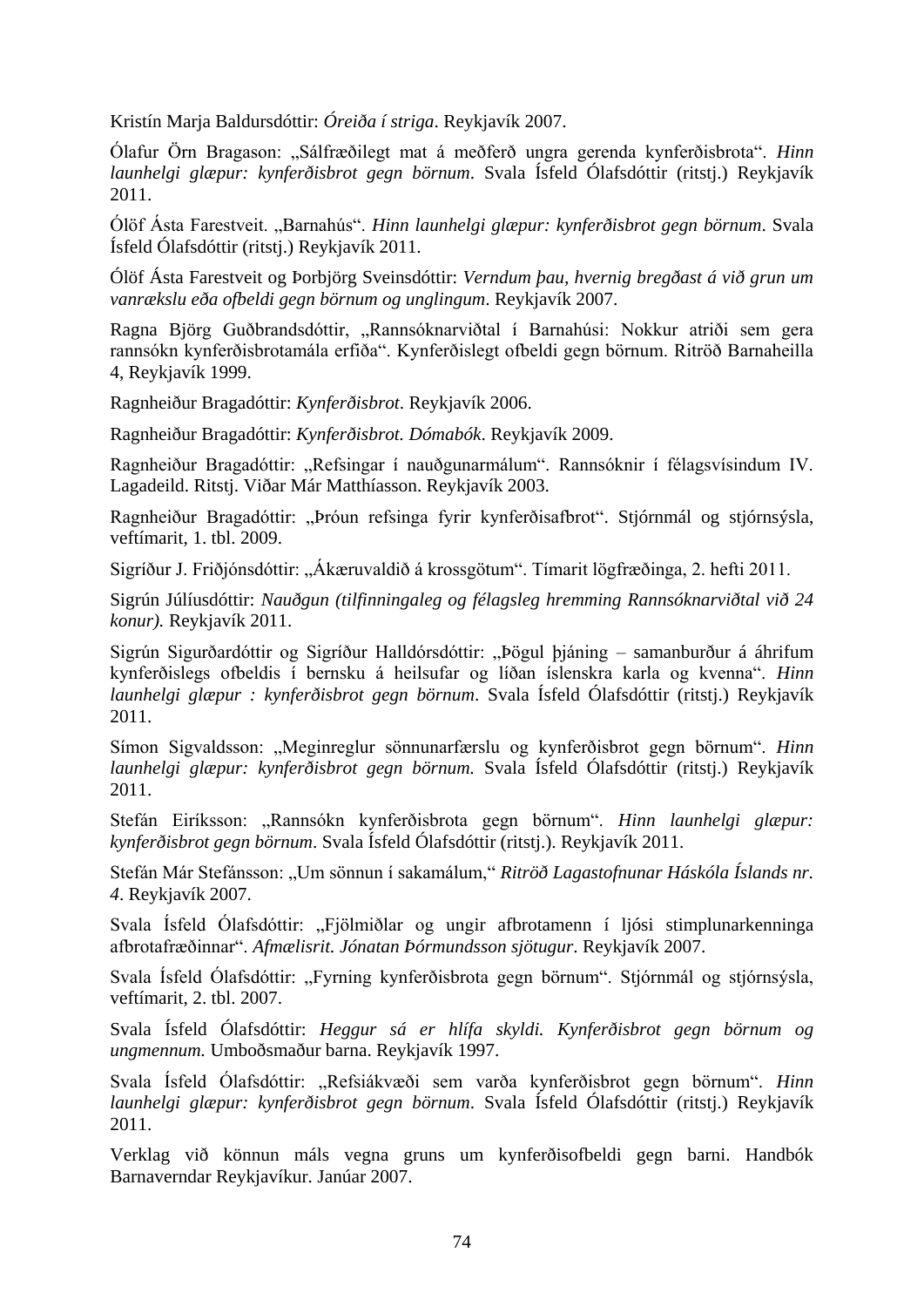Þórdís Elva Þorvaldsdóttir*: Ofbeldi á Íslandi, Á mannamáli (Brotin dómarnir aðgerðirnar og umræðan).* Reykjavík 2009.

Þórhildur Líndal: "Barnasáttmálinn - Rit um samning Sameinuðu þjóðanna um réttindi barnsins með vísun í íslenskt lagaumhverfi". *Unicef*. Reykjavík 2007.

## **Munnlegar heimildir og tölvupóstar**

Tölvupóstur 2. apríl 2013 frá Heiðu Björg Pálmadóttir lögfræðingi hjá Barnaverndarstofu.

Tölvupóstur 4. apríl 2013 frá Björgvini Björgvinssyni aðstoðaryfirlögregluþjónn ofbeldis- og kynferðisbrotadeild lögreglunnar í Reykjavík.

Viðtal við Sigríði Maríu Jónsdóttur og Elísabetu Jónu Jóhannsdóttur hjá barnaverndarnefnd Reykjavíkur. Tekið 12. apríl 2013.

#### **Rafrænar heimildir**

"Aðgerðir sökum neyðarástands vegna kynferðisbrota gegn börnum" <http://www.forsaetisraduneyti.is/frettir/nr/7546> (skoðað 10. apríl 2013).

Ársskýrsla Barnaverndarstofu 2008-2011.

<http://www.bvs.is/media/arsskyrslur/ARSSKYRSLA-2008-2011-lokaeintak2.pdf> (skoðað 1. mars 2013).

Ársskýrsla ríkissaksóknara 2008. [http://www.rikissaksoknari.is/media/arsskyrslur/Arsskyrsla-2008.pdf.](http://www.rikissaksoknari.is/media/arsskyrslur/Arsskyrsla-2008.pdf) (skoðað 3. apríl 2013).

#### Ársskýrsla ríkissaksóknara 2011.

[http://www.rikissaksoknari.is/media/arsskyrslur/Rikissaksoknari\\_2011\\_LR.pdf.](http://www.rikissaksoknari.is/media/arsskyrslur/Rikissaksoknari_2011_LR.pdf) (skoðað 4. apríl 2013).

Barnaverndarstofa. "Sálfræðiþjónusta fyrir börn vegna óæskilegrar kynhegðunar". [http://www.bvs.is/fagfolk/urraedi-barnaverndarstofu/salfraedimedferd-fyrir-born-med](http://www.bvs.is/fagfolk/urraedi-barnaverndarstofu/salfraedimedferd-fyrir-born-med-oaeskilega-kynhegdun/)[oaeskilega-kynhegdun/](http://www.bvs.is/fagfolk/urraedi-barnaverndarstofu/salfraedimedferd-fyrir-born-med-oaeskilega-kynhegdun/) (skoðað 12. mars 2013).

Barnaverndarstofa. Skilgreiningar- og flokkunarkerfi í barnavernd (SOF) 2. útgáfa. <http://www.bvs.is/media/arsskyrslur/Pall--28.12.12.pdf> (skoðað 3. mars 2013).

Barnaverndarstofa. Verklag við könnun máls þegar grunur leikur á líkamlegu ofbeldi forsjáraðila /heimilismanns gagnvart barni.<http://www.bvs.is/media/skjol/file916.pdf> (skoðað 1. mars 2013).

Handbók Barnaverndarstofu. Útgefin í mars 2006. Endurskoðuð í ágúst 2011. <http://www.bvs.is/media/handbok/handbok-2006---uppfaerd-agust-2011b.pdf> (skoðað 29. mars 2013).

Edda – öndvegissetur við Háskóla Íslands. Skýrsla um einkenni og meðferð nauðgunarmála sem bárust lögreglu á árunum 2008 og 2009. Samantekt á helstu niðurstöðum. Apríl 2013. [http://www.innanrikisraduneyti.is/media/frettir-2013/Samantekt--a-nidurstodum-rannsoknar](http://www.innanrikisraduneyti.is/media/frettir-2013/Samantekt--a-nidurstodum-rannsoknar-um-einkenni-og-medferd-naudgunarmala.pdf)[um-einkenni-og-medferd-naudgunarmala.pdf](http://www.innanrikisraduneyti.is/media/frettir-2013/Samantekt--a-nidurstodum-rannsoknar-um-einkenni-og-medferd-naudgunarmala.pdf) (skoðað 20. apríl 2013).

"Fáðu já". Heimildarmynd.

<http://www.velferdarraduneyti.is/vitundarvakning/fraedsluefni/nr/33532>(skoðað 6. apríl 2013).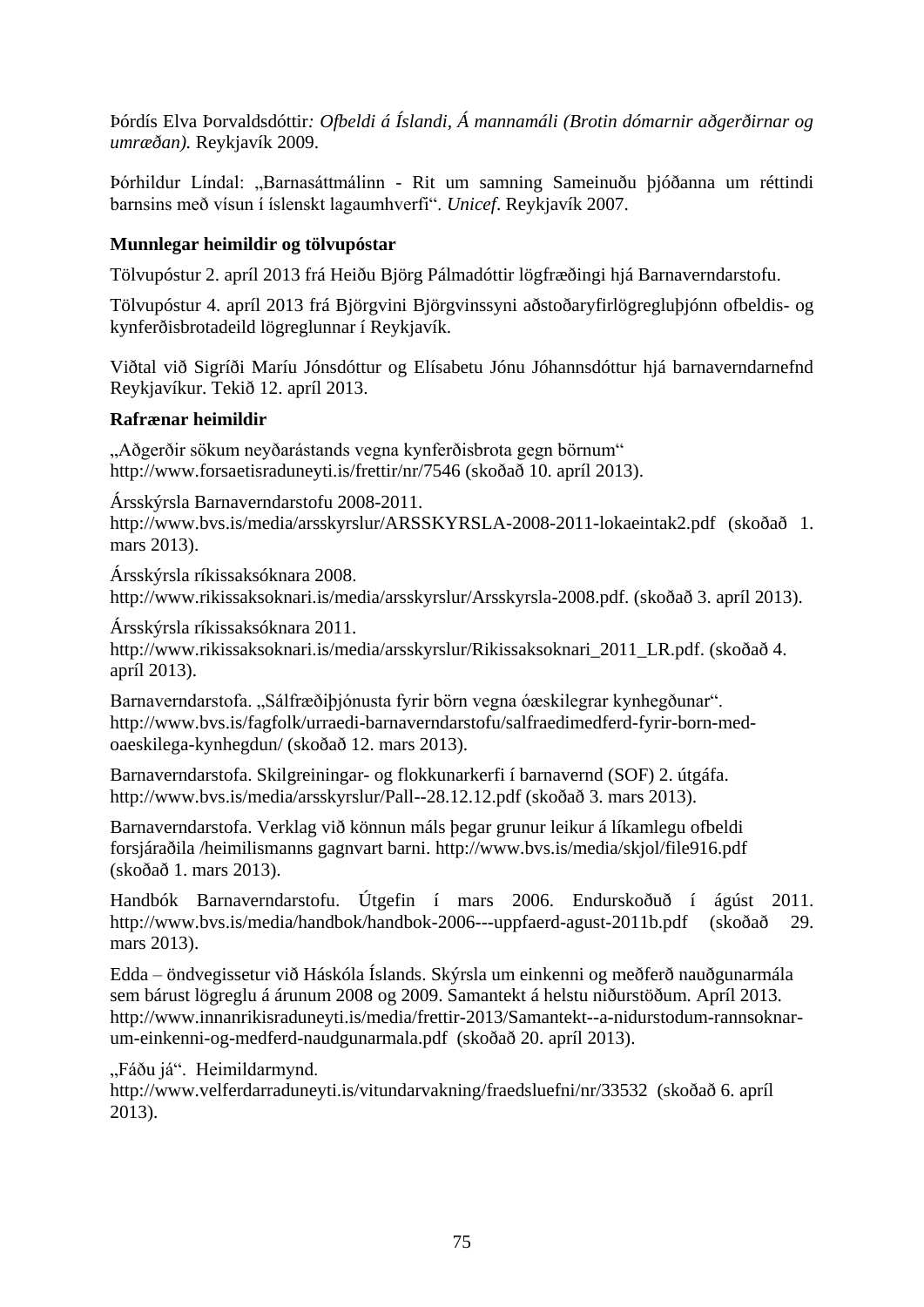Fyrirmæli ríkissaksóknara nr. 10/2009 um ákvörðun um að vísa frá kæru, hætta rannsókn eða fella mál niður.

[http://www.rikissaksoknari.is/media/frettir/RS-10-](http://www.rikissaksoknari.is/media/frettir/RS-10-2009_akvordun_um_ad_visa_fra_kaeru_haetta_rannsokn_eda_fella_mal_nidur.pdf)

2009 akvordun um ad visa fra kaeru haetta rannsokn eda fella mal nidur.pdf (skoðað 20. mars 2013).

Fyrirmæli ríkissaksóknara nr. 9/2009 um meðferð mála gegn börnum yngri en 15 ára. [http://www.rikissaksoknari.is/media/frettir/RS-9-2009-Medferd](http://www.rikissaksoknari.is/media/frettir/RS-9-2009-Medferd-mala_gegn_bornum_yngri_en_15_ara.pdf)mala gegn bornum yngri en 15 ara.pdf (Skoðað í 2. apríl 2013).

Fyrirmæli ríkissaksóknara um sáttamiðlun nr. RS:1/2011. <http://www.rikissaksoknari.is/media/arsskyrslur/RS-1-2011-Fyrirmaeli---sattamidlun.pdf> (skoðað 1. febrúar 2013).

Hildigunnur Ólafsdóttir og Þórdís Sigurðardóttir. Skýrsla dómsmálaráðherra um orsakir, umfang og afleiðingar heimilisofbeldis og annars ofbeldis gegn konum og börnum. Dóms- og kirkjumálaráðuneytið, febrúar 1997.

[http://www.innanrikisraduneyti.is/media/Skyrslur/Heimilisofbeldi\\_skyrsla1997.pdf](http://www.innanrikisraduneyti.is/media/Skyrslur/Heimilisofbeldi_skyrsla1997.pdf) (skoðað 1. mars 2013).

Sigríður Ingvarsdóttir. "Skýrslutökur af börnum fyrir dómi". <http://www.domstolar.is/greinar/nr/237/>(skoðað 1. febrúar 2013).

Innanríkisráðuneytið. Upptaka af málþingi um meðferð kynferðisbrota í réttarvörslukerfinu sem haldið var þann 20. janúar 2012<http://www.innanrikisraduneyti.is/frettir/nr/27919> (skoðað 13. febrúar 2013).

Innanríkisráðuneytið. Upptaka af málþingi um skýrslutökur af börnum í sakamálum. 7. júní 2012.<http://www.innanrikisraduneyti.is/frettir/nr/28100> (skoðað 21. janúar 2013).

Lögreglan á höfuðborgarsvæðinu. "Grundvallarstefna og langtímaáætlun lögreglunnar á höfuðborgarsvæðinu og stefna einstakra deilda 2008- 2011".

[http://www.logreglan.is/upload/files/Grundvallarstefna%20og%20langt%C3%ADma%C3%A](http://www.logreglan.is/upload/files/Grundvallarstefna%20og%20langt%C3%ADma%C3%A1%C3%A6tlun.pdf) [1%C3%A6tlun.pdf](http://www.logreglan.is/upload/files/Grundvallarstefna%20og%20langt%C3%ADma%C3%A1%C3%A6tlun.pdf) (skoðað 12. febrúar 2012).

Ríkissaksóknari. "Leiðbeinandi siðareglur fyrir ákærendur". <http://www.rikissaksoknari.is/um-akaeruvaldid/skipulag/> (skoðað 23. janúar 2013).

Ríkissaksóknari svarar bréfi dómsmála- og mannréttindaráðuneytisins vegna umræðu um kynferðisbrot.15.10.2010.

<http://www.rikissaksoknari.is/um-embaettid/frettir/nr/41> (skoðað 22. febrúar 2013).

Rúv. Kastljósþáttur í ríkissjónvarpinu þann 8. apríl 2013. <http://www.ruv.is/sarpurinn/kastljos/08042013-1>(skoðað 10. apríl 2013).

Skýrsla samráðshóps forsætisráðherra um samhæfða framkvæmd stjórnvalda við að tryggja skilvirk úrræði fyrir þolendur kynferðisbrota, einkum börn. Gefin út í apríl 2013. [http://www.forsaetisraduneyti.is/media/Skyrslur/skyrsla-urraedi-fyrir-tholendur](http://www.forsaetisraduneyti.is/media/Skyrslur/skyrsla-urraedi-fyrir-tholendur-kynferdisbrota.pdf)[kynferdisbrota.pdf](http://www.forsaetisraduneyti.is/media/Skyrslur/skyrsla-urraedi-fyrir-tholendur-kynferdisbrota.pdf) (skoðað 21. apríl 2013).

Skýrsla Umboðsmanns barna til barnaréttarnefndar Sameinuðu þjóðanna, 2010. [http://www.barn.is/barn/upload/files/utgefid\\_efni/adrar\\_skyrslur/ub\\_skyrsla\\_til\\_barnarettarne](http://www.barn.is/barn/upload/files/utgefid_efni/adrar_skyrslur/ub_skyrsla_til_barnarettarnefndar_sth_2010.pdf) [fndar\\_sth\\_2010.pdf](http://www.barn.is/barn/upload/files/utgefid_efni/adrar_skyrslur/ub_skyrsla_til_barnarettarnefndar_sth_2010.pdf) (skoðað 1. apríl 2013).

Skýrsla Unicef. "Réttindi barna á Ísland: Ofbeldi og forvarnir". Gefin út í mars 2013. http://www.unicef.is/rettindibarna/UNICEF\_Rettindi\_barna\_ofbeldi\_og\_forvarnir.pdf (skoðað 2. apríl 2013).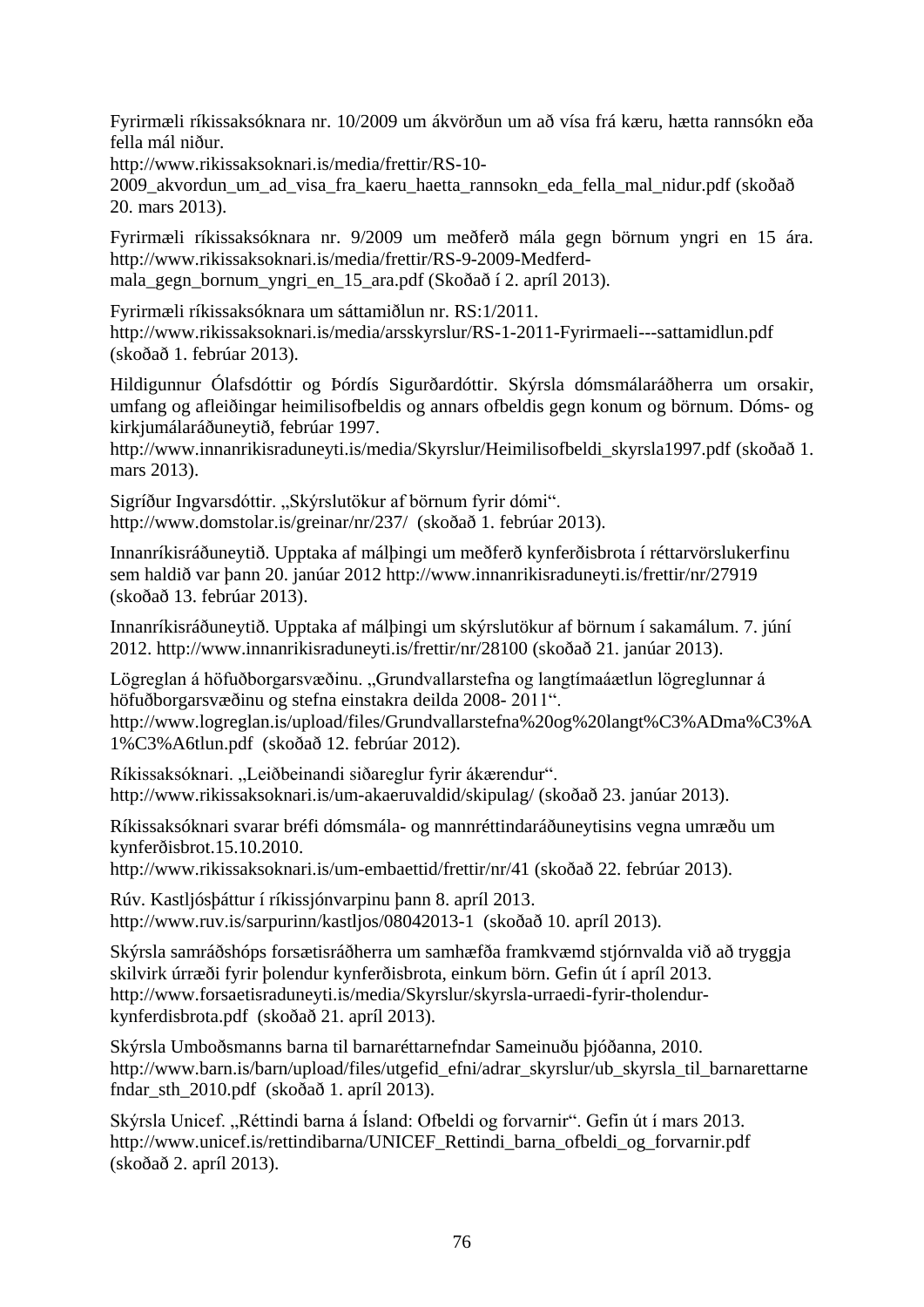## **Alþingistíðindi**

Frumvarp til laga um breytingu á almennum hegningarlögum (kynferðisbrot), 132. löggjafarþing 2005-2006. Þskj. 1048-712. mál. Vefútgáfa Alþingis. <http://www.althingi.is/altext/133/s/pdf/0020.pdf>(sótt 23. mars 2013).

Frumvarp til laga um breytingu á almennum hegningarlögum (kynferðisbrot gegn börnum í fjölskyldu og öðrum trúnaðarsamböndum),141. löggjafarþing 2012-2013. Þskj. 616-478. mál. Vefútgáfa Alþingis.<http://www.althingi.is/altext/141/s/pdf/0616.pdf> (sótt 12. apríl 2013).

Frumvarp til laga um breytingu á almennum hegningarlögum vegna fullgildingar samnings Evrópuráðsins um vernd barna gegn kynferðislegri misneytingu og kynferðislegri misnotkun, 140. Löggjafarþing 2011-2012. Þskj. 420-344. mál. Vefútgáfa Alþingis. <http://www.althingi.is/altext/140/s/0420.html> (sótt 14. febrúar 2013).

Frumvarp til barnaverndarlaga, 127. löggjafarþing 2001-2002. Þskj. 403-318. mál. Vefútgáfa Alþingis. [http://www.althingi.is/altext/127/s/0403.html.](http://www.althingi.is/altext/127/s/0403.html) (Sótt 2. apríl 2013).

Frumvarp til laga um meðferð sakamála, 135. löggjafarþing 2007-2008. Þskj. 252-233. mál. Vefútgáfa Alþingis.<http://www.althingi.is/altext/135/s/0252.html> (sótt 11. febrúar 2013).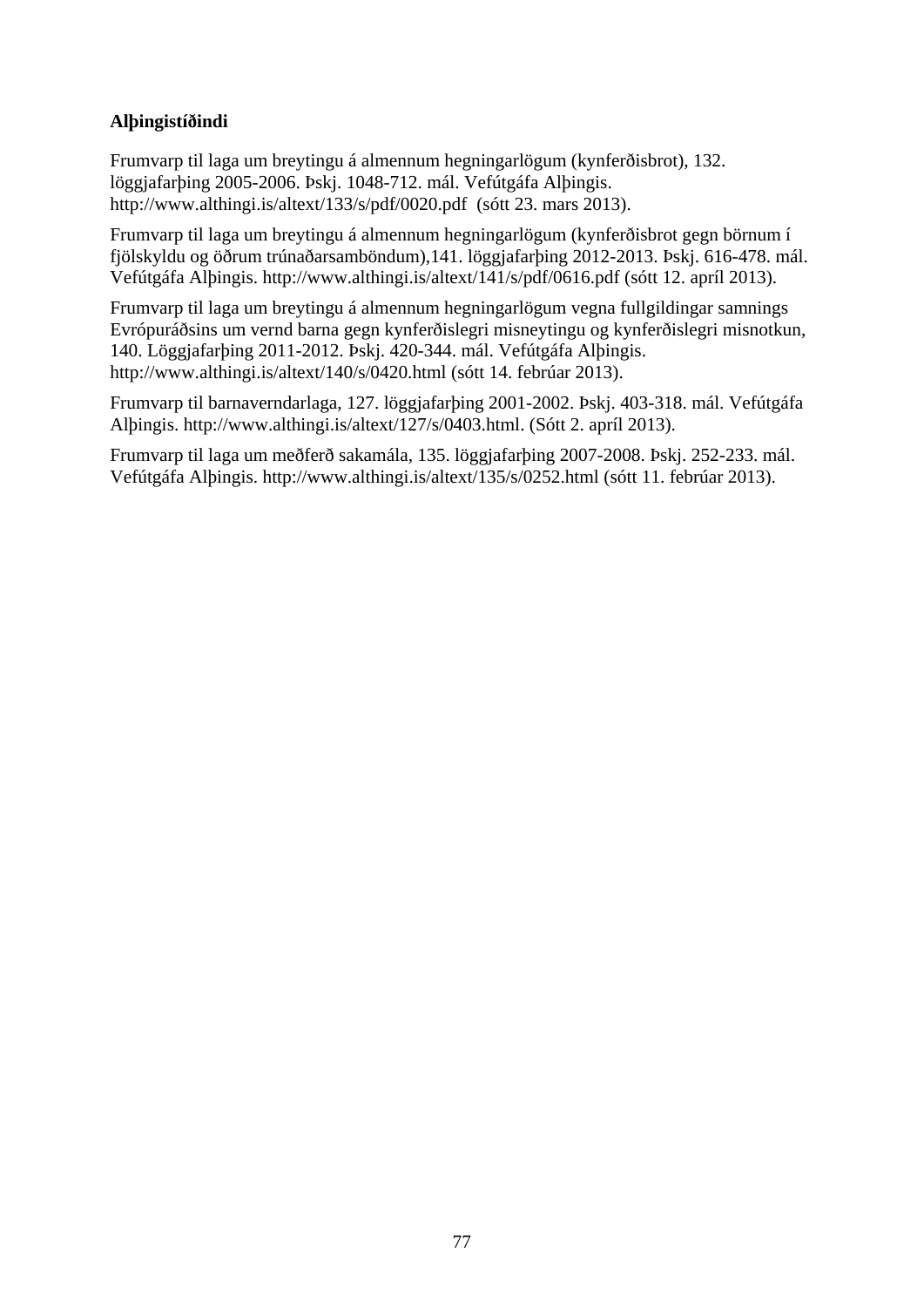## **10 Dómaskrá**

#### **Dómar héraðsdóms**

Hérd. Vestfj. 20. febrúar 2007 (S-310/2006) Hérd. Rvk. 15. maí 2007 (S-296/2007) Hérd. Norðeyst. 21. maí 2007 (S-90/2007) Hérd. Rvk. 5. júní 2007 (S-262/2007) Hérd. Norðvest. 18. júní 2007 (S-89/2007) Hérd. Reykn. 10. desember 2007 (S-689/2007) Hérd. Suðl. 7. janúar 2009 (S-265/2008) Hérd. Rvk. 25. október 2012 (S-716/2012) Hérd. Norðeyst. 28. júní 2011 (S-93/2011) **Dómar Hæstaréttar** Hrd. 1983, bls. 1608 (53/1983) Hrd. 2000, bls. 1117 (31/2000) Hrd. 2000, bls. 1722 40/2000 Hrd. 2001, bls. 1304 (409/2000) Hrd. 2001, bls. 4518 (290/2001) Hrd. 2003, bls. 379 (360/2002) Hrd. 2003, bls. 2536 (44/2003) Hrd. 2003, bls. 3386 (138/2003) Hrd. 2004, bls. 55 (372/2003) Hrd. 2005, bls. 4042 (148/2005) Hrd. 17. nóvember 2005 (358/2005) Hrd. 8. mars 2007 (589/2006) Hrd. 18. júní 2007 (35/2007) Hrd. 18. október 2007 (242/2007) Hrd. 31. janúar 2008 (380/2007) Hrd. 15. maí 2008 (539/2007) Hrd. 11. desember 2008 (284/2008) Hrd. 4. desember 2008 (383/2008)

Hrd. 5. febrúar 2009 (258/2008)

Hrd. 28. maí 2009 (58/2009)

Hrd. 17. september 2009 (19/2009)

Hrd. 15. október 2009 (676/2008)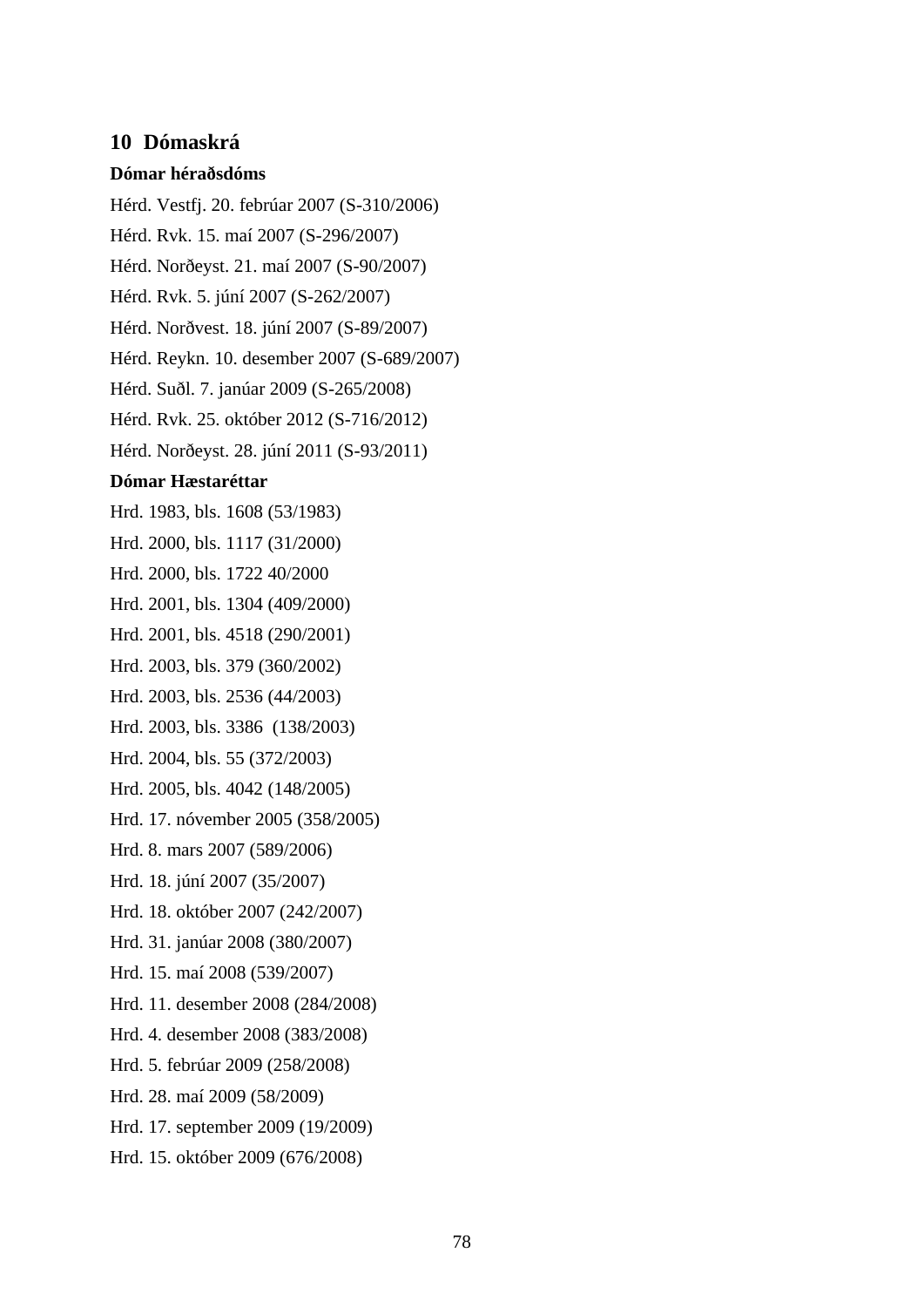Hrd. 6. maí 2010 (31/2010) Hrd. 12. maí 2010 (502/2009) Hrd. 28. október 2010 (204/2010) Hrd. 9. desember 2010 (555/2010) Hrd. 26. janúar 2011 (460/2011) Hrd. 3. febrúar 2011 (385/2010) Hrd. 13. maí 2011 (225/2011) Hrd. 19. maí 2011 (571/2010) Hrd. 10. maí 2012 (672/2011) Hrd. 1. nóvember 2012 (354/2012)

# **11 Lagaskrá**

Almenn hegningarlög nr. 19/1940.

Barnalög nr. 76/2003.

Barnaverndarlög nr. 80/2002.

Lög um meðferð sakamála nr. 88/2008.

Lög um greiðslu ríkissjóðs á bótum til þolenda afbrota nr. 69/1995.

Lögreglulög nr. 90/1996.

Lög nr. 49/2005 um fullnustu refsinga.

Lög nr. 62/1994 um mannréttindasáttmála Evrópu.

Lögræðislög nr. 71/1997.

Stjórnarskrá lýðveldisins Ísland nr. 33/1944.

Stjórnsýsluög nr. 13/1994.

Samningur Sameinuðu þjóðanna um réttindi barnsins nr. 18/1992.

## **Reglugerðir**

Reglugerð nr. 56/2004 um málsmeðferð fyrir barnaverndarnefnd.

Reglugerð nr. 651/2009 um réttarstöðu handtekinna manna.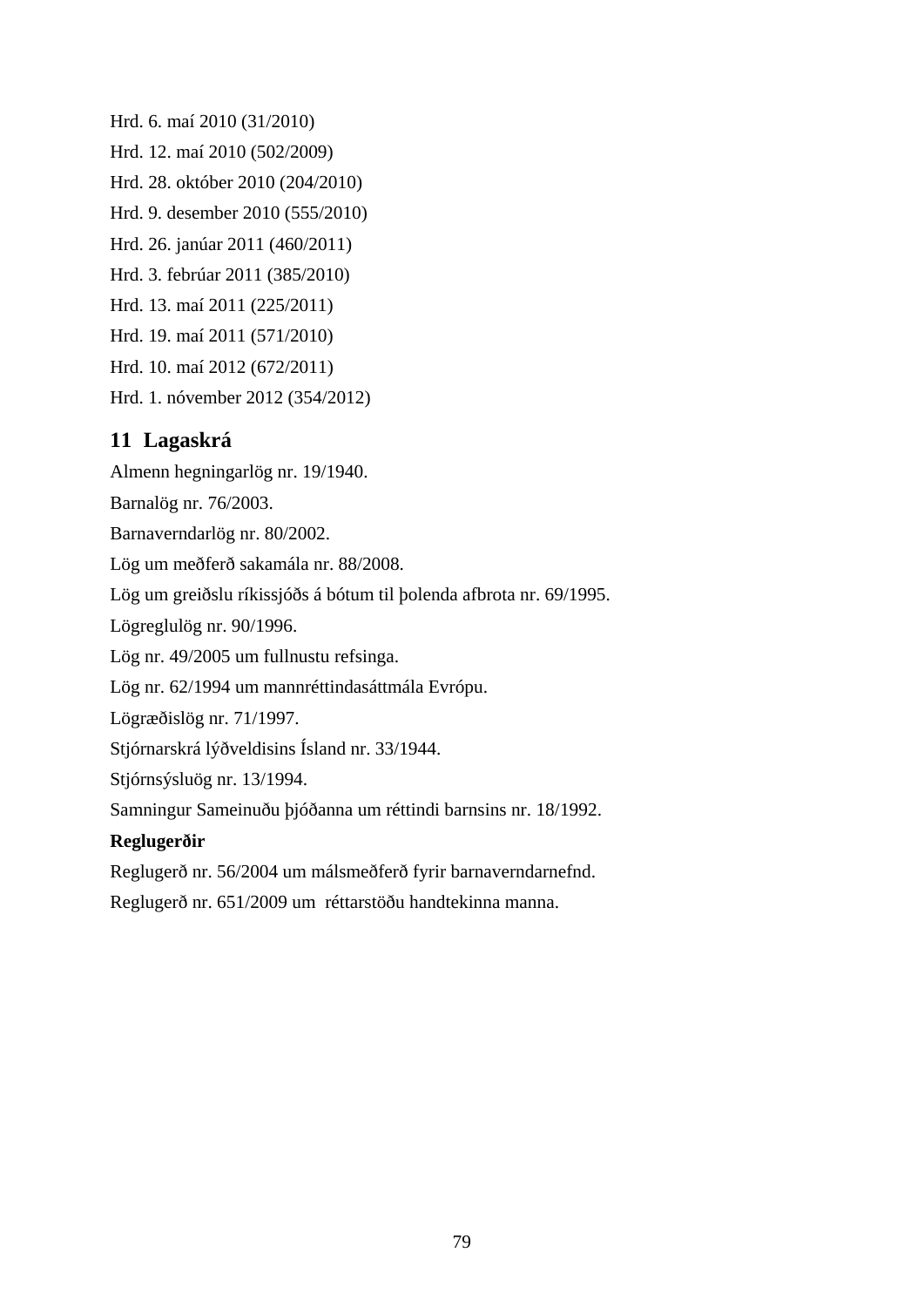# **Viðauki I**

## **SOF-flokkunarkerfið**

Barnaverndarnefnd virðist styðja mat sitt á kynferðislegu ofbeldi og áhættuhegðun barna með hliðsjón af SOF-flokkunarkerfinu,<sup>195</sup> að minnsta kosti er bent á það að kynna sér flokkunarkerfið ef einstaklingar eru í vafa um hvernig barnaverndarnefnd flokkar málin. Tekið er orðrétt upp eftir flokkunarkerfinu til að ekki verði vafamál hvernig leiðbeinandi reglur barnaverndarnefndar eru

Í flokkunarkerfinu er fyrst nefnt að kynferðislegt ofbeldi feli í sér:

- kynferðislega athöfn gegn barni eða með barni innan 14 ára aldurs með eða án vilja
- barnsins og jafnframt kynferðislega athöfn gagnvart eða með barni 14 ára og eldra án vilja barnsins $196$

Helstu þættir kynferðislegs ofbeldis sem hafa áhrif á afleiðingar fyrir barn eru:

- hversu alvarlegt það er (hversu langt er gengið)
- hversu nákominn gerandi er (t.d. hvort hann er innan eða utan heimilisins)
- tímabil sem það stendur yfir (dagar, mánuðir, ár)
- tíðni (hve oft varð barnið fyrir kynferðislegu ofbeldi)
- aldur barns.

Flokkað er í þrjú alvarleikastig (listinn er ekki tæmandi) og eru stigin eftirfarandi:

## **1. stig:**

Munnmök forsjáraðila við barn eða munnmök við forsjáraðila Samfarir forsjáraðila og barns (í leggöng eða endaþarm)

## **2. stig:**

Þukl innan klæða á kynfærum og svæðum nálægt kynfærum barns, t.d. brjóstum, maga, rassi og lærum.

Barn fengið til að þukla eða káfa innan klæða á einhverjum fullorðnum t.d. á kynfærum,svæðum nálægt kynfærum, s.s. brjóstum, maga, rassi og lærum

## **3. stig:**

Einhver sýnir barni kynfæri sín

Barn er látið horfa á kynferðislegar athafnir

Einhver horfir á kynfæri barns eða á barn þegar það er fáklætt, t.d. þegar barn fer á salerni, í bað eða er í rúmi sínu, eða fær barnið til að fækka klæðum í þeim tilgangi að örva sig eða barnið kynferðislega

Þukl og káf utan klæða á kynfærum og svæðum nálægt kynfærum þess, t.d. brjóstum, maga, rassi og lærum

Barn fengið til að þukla eða káfa á fullorðnum einstaklingi utan klæða, á kynfærum og svæðum nálægt kynfærum, t.d. brjóstum, maga, rassi og lærum

Teknar eru myndir af barni í þeim tilgangi að örva aðra kynferðislega

1

<sup>&</sup>lt;sup>195</sup> Heiða Björg Pálmadóttir. Lögfræðingur hjá Barnaverndarstofu. Tölvupóstur 2. apríl 2013.

 $196$  http://www.bvs.is.